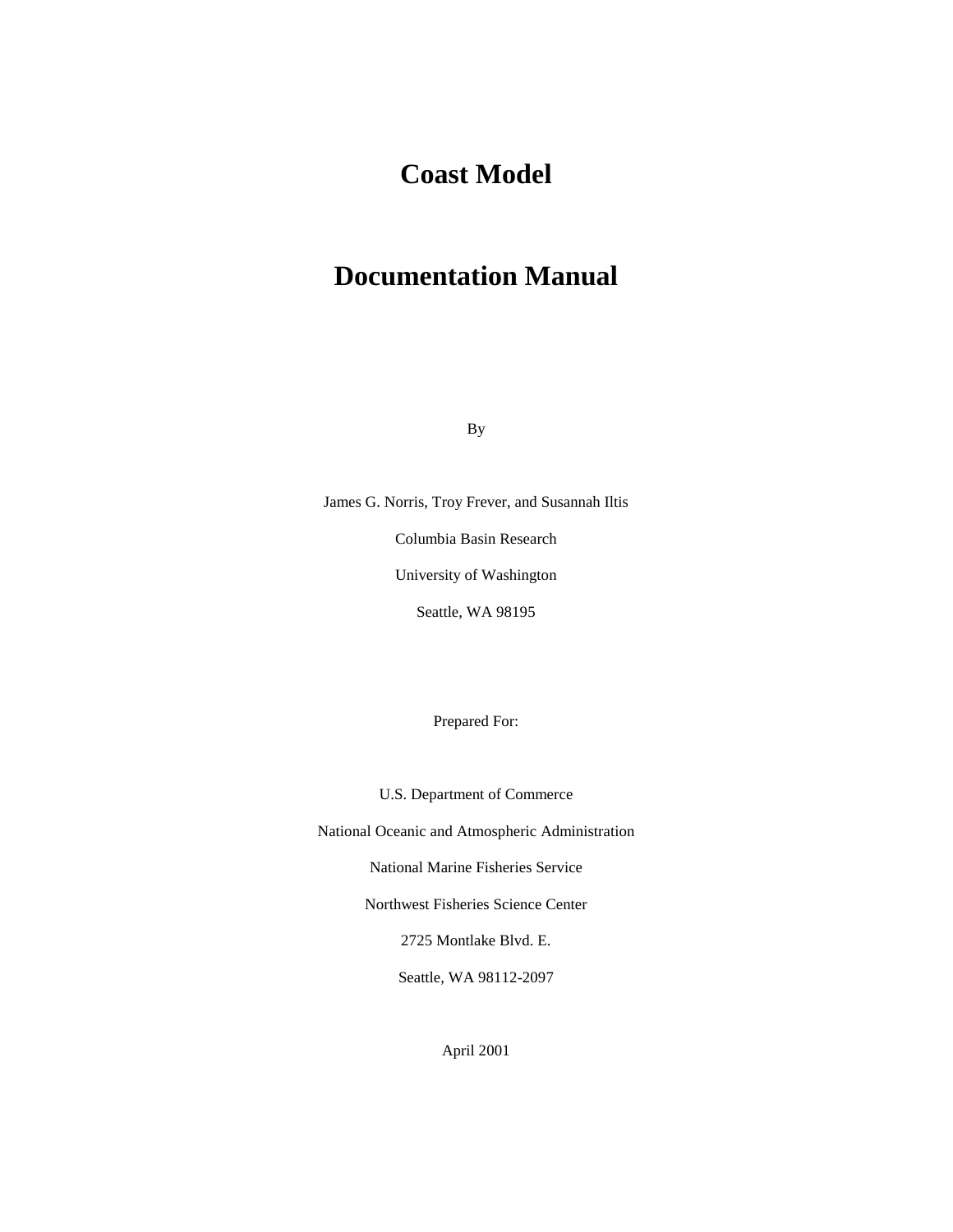## **Table of Contents**

| $\mathbf{1}$   |       |  |  |  |
|----------------|-------|--|--|--|
|                | 1.1   |  |  |  |
|                | 1.2   |  |  |  |
|                | 1.3   |  |  |  |
|                | 1.3.1 |  |  |  |
|                | 1.3.2 |  |  |  |
|                | 1.3.3 |  |  |  |
|                | 1.3.4 |  |  |  |
|                | 1.3.5 |  |  |  |
|                | 1.3.6 |  |  |  |
|                | 1.3.7 |  |  |  |
|                | 1.4   |  |  |  |
|                | 1.5   |  |  |  |
|                | 1.5.1 |  |  |  |
|                | 1.5.2 |  |  |  |
| $\overline{2}$ |       |  |  |  |
|                | 2.1   |  |  |  |
|                | 2.1.1 |  |  |  |
|                | 2.1.2 |  |  |  |
|                |       |  |  |  |
|                | 2.2   |  |  |  |
|                | 2.2.1 |  |  |  |
|                | 2.2.2 |  |  |  |
|                | 2.2.3 |  |  |  |
|                | 2.3   |  |  |  |
|                | 2.3.1 |  |  |  |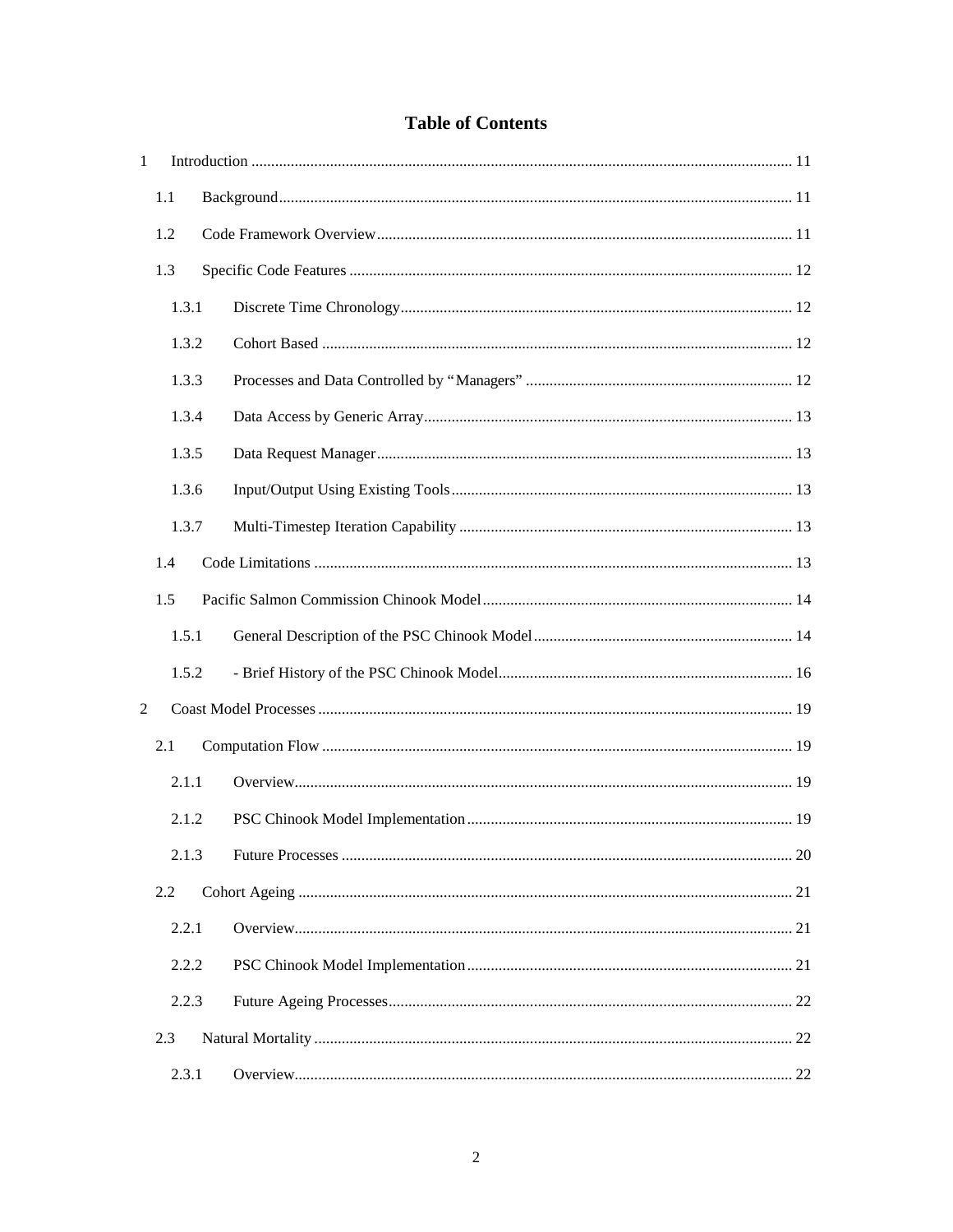| 2.3.2   |                                                                                                    |  |
|---------|----------------------------------------------------------------------------------------------------|--|
| 2.3.3   |                                                                                                    |  |
| 2.4     |                                                                                                    |  |
| 2.4.1   |                                                                                                    |  |
| 2.4.2   |                                                                                                    |  |
| 2.4.2.1 |                                                                                                    |  |
| 2.4.2.2 |                                                                                                    |  |
| 2.4.3   |                                                                                                    |  |
| 2.4.3.1 |                                                                                                    |  |
|         | 2.4.3.1.1                                                                                          |  |
|         | 2.4.3.1.2                                                                                          |  |
|         | 2.4.3.1.3                                                                                          |  |
|         | 2.4.3.1.4                                                                                          |  |
|         | 2.4.3.1.5                                                                                          |  |
|         | 2.4.3.1.6                                                                                          |  |
| 2.4.3.2 |                                                                                                    |  |
|         | Compute the ratios relating legal CNR mortalities to the legal catch and sublegal CNR<br>2.4.3.2.1 |  |
|         | Compute legal and sublegal CNR mortalities without considering multiple encounters<br>2.4.3.2.2    |  |
|         | 2.4.3.2.3                                                                                          |  |
| 2.5     |                                                                                                    |  |
| 2.5.1   |                                                                                                    |  |
| 2.5.2   |                                                                                                    |  |
| 2.5.3   |                                                                                                    |  |
| 2.6     |                                                                                                    |  |
| 2.6.1   |                                                                                                    |  |
| 2.6.1.1 |                                                                                                    |  |
| 2.6.1.2 |                                                                                                    |  |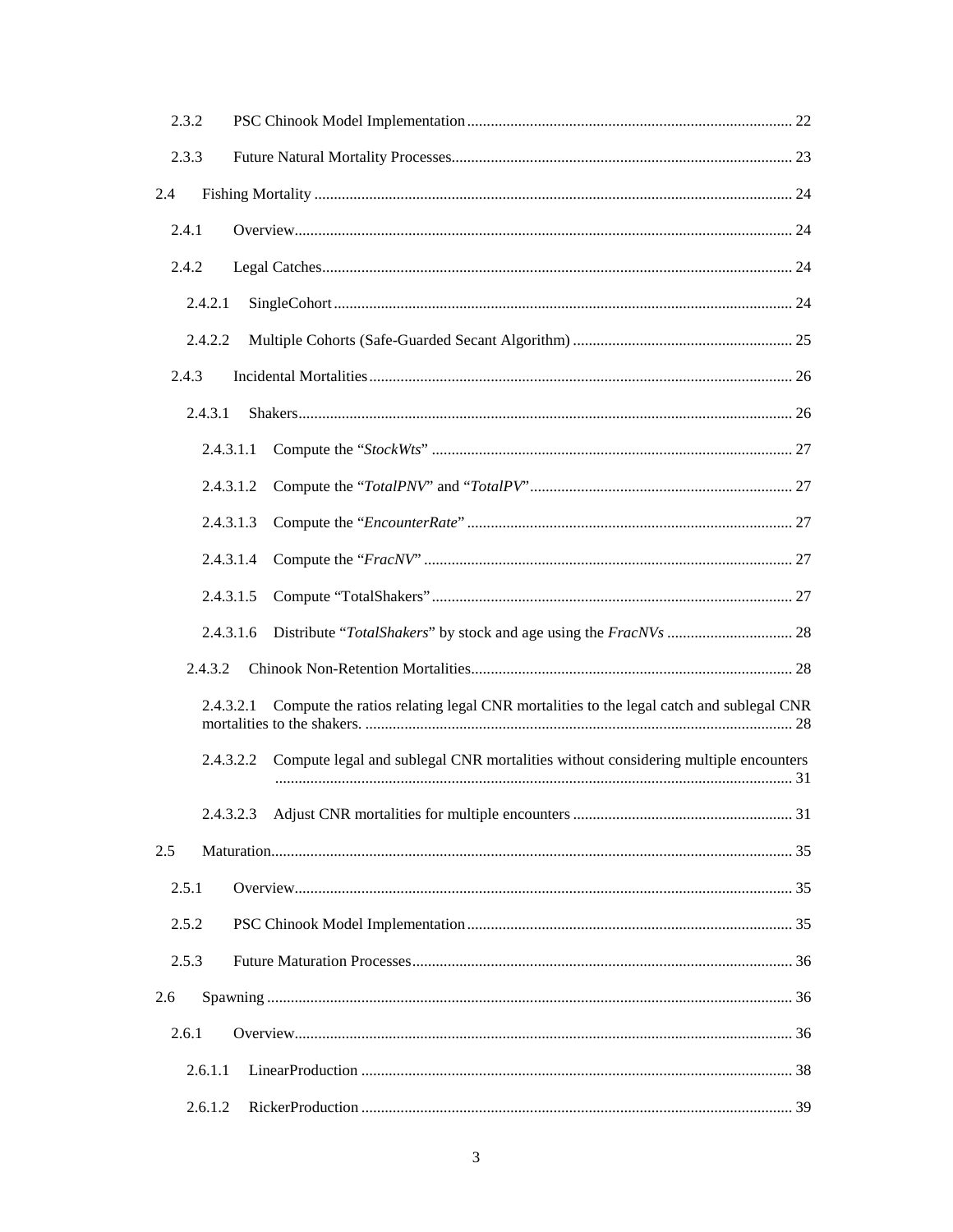|   | 2.6.1.3 |  |
|---|---------|--|
|   | 2.6.1.4 |  |
|   | 2.6.2   |  |
|   | 2.6.3   |  |
|   | 2.7     |  |
|   | 2.7.1   |  |
|   | 2.7.2   |  |
| 3 |         |  |
|   | 3.1     |  |
|   | 3.2     |  |
|   | 3.2.1   |  |
|   | 3.2.2   |  |
|   | 3.2.3   |  |
|   | 3.2.4   |  |
|   | 3.2.5   |  |
|   | 3.3     |  |
|   | 3.3.1   |  |
|   | 3.3.2   |  |
|   | 3.4     |  |
|   | 3.5     |  |
|   | 3.5.1   |  |
|   | 3.6     |  |
|   | 3.7     |  |
|   | 3.8     |  |
|   | 3.8.1   |  |
|   | 3.8.2   |  |
|   | 3.8.3   |  |
|   | 3.9     |  |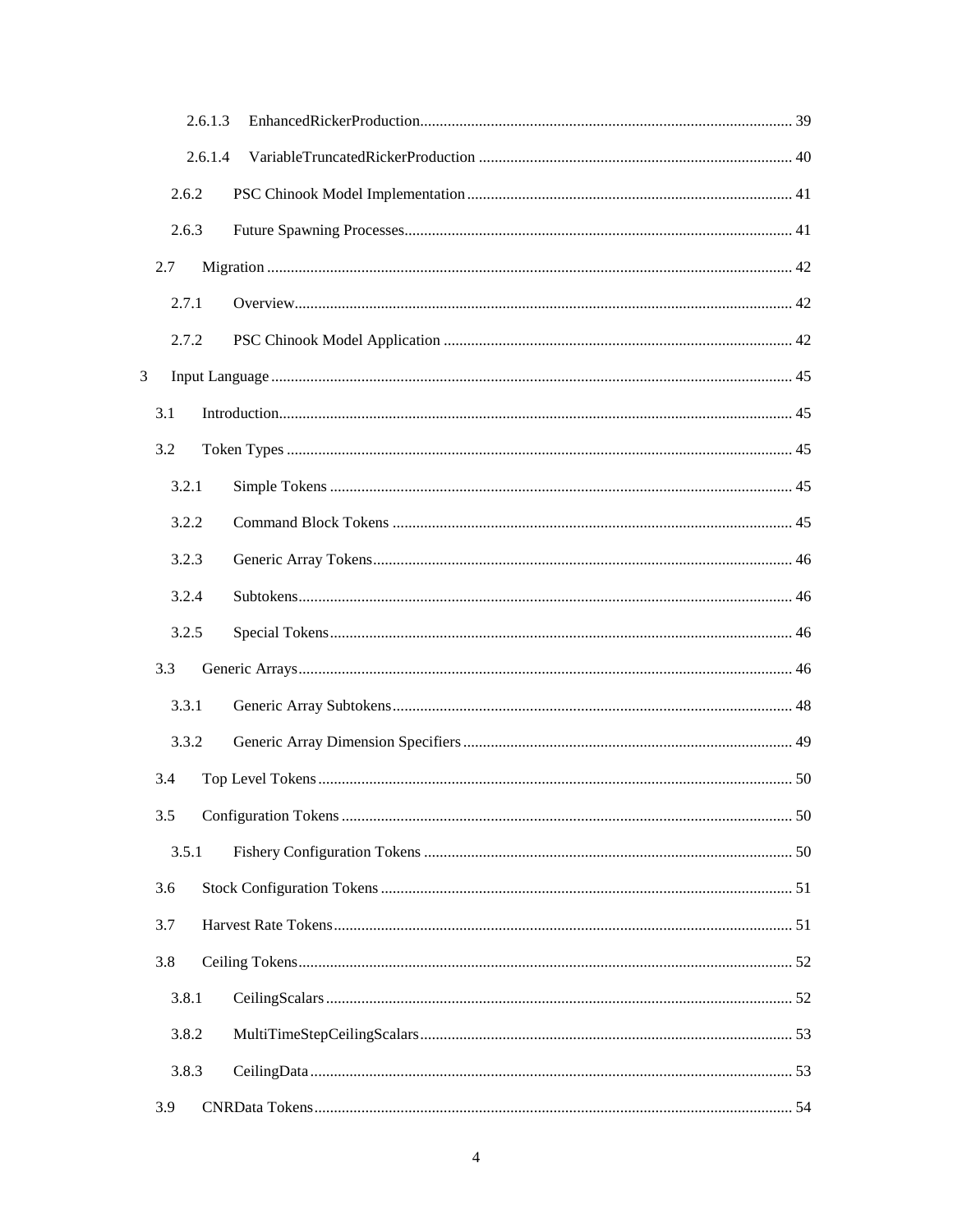| 3.9.1          |  |
|----------------|--|
| 3.10           |  |
| 3.11           |  |
| 3.12           |  |
| 3.13           |  |
| 3.14           |  |
| 3.15           |  |
| 3.16           |  |
| 3.16.1         |  |
| 3.17           |  |
| 3.17.1         |  |
| 3.17.2         |  |
| 3.18           |  |
| 3.18.1         |  |
| $\overline{4}$ |  |
| 4.1            |  |
| 4.2            |  |
| 4.3            |  |
| 4.3.1          |  |
| 4.3.2          |  |
| 4.3.3          |  |
| 4.4            |  |
| 4.4.1          |  |
| 4.4.2          |  |
| 4.4.3          |  |
| 4.5            |  |
| 5              |  |
| 5.1            |  |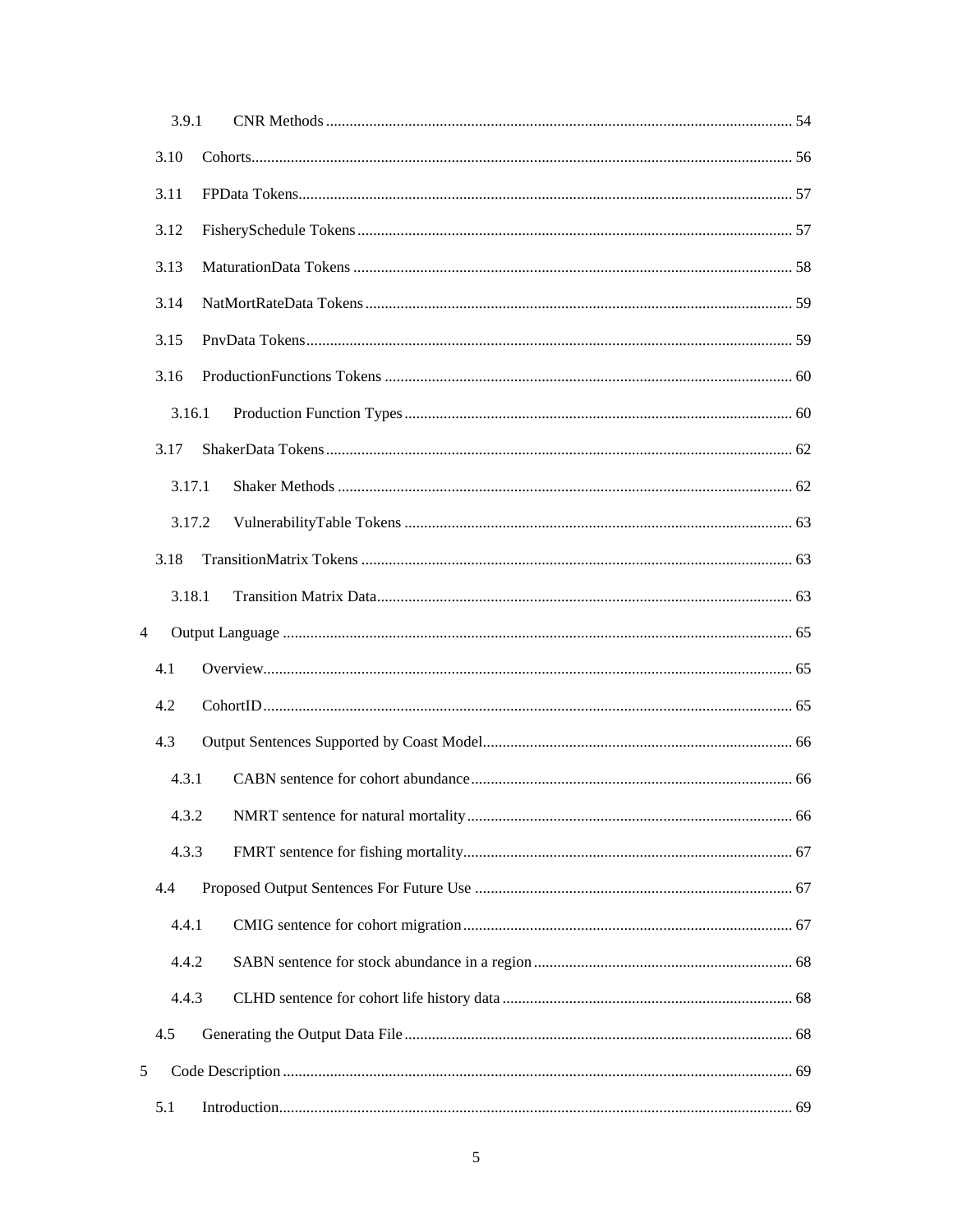| 5.2   |           |             |  |
|-------|-----------|-------------|--|
| 5.3   |           |             |  |
| 5.3.1 |           |             |  |
| 5.3.2 |           |             |  |
| 5.3.3 |           |             |  |
| 5.4   |           |             |  |
| 5.4.1 |           |             |  |
| 5.5   |           |             |  |
| 5.5.1 |           |             |  |
| 5.5.2 |           |             |  |
|       | 5.5.2.1   |             |  |
|       | 5.5.2.2   |             |  |
|       | 5.5.2.3   |             |  |
|       | 5.5.2.4   |             |  |
|       | 5.5.2.5   |             |  |
|       | 5.5.2.5.1 |             |  |
|       |           | 5.5.2.5.1.1 |  |
|       | 5.5.2.5.2 |             |  |
|       |           | 5.5.2.5.3   |  |
|       | 5.5.2.6   |             |  |
|       | 5.5.2.7   |             |  |
| 5.5.3 |           |             |  |
|       | 5.5.3.1   |             |  |
|       | 5.5.3.1.1 |             |  |
|       | 5.5.3.1.2 |             |  |
|       | 5.5.3.1.3 |             |  |
|       | 5.5.3.1.4 |             |  |
|       | 5.5.3.1.5 |             |  |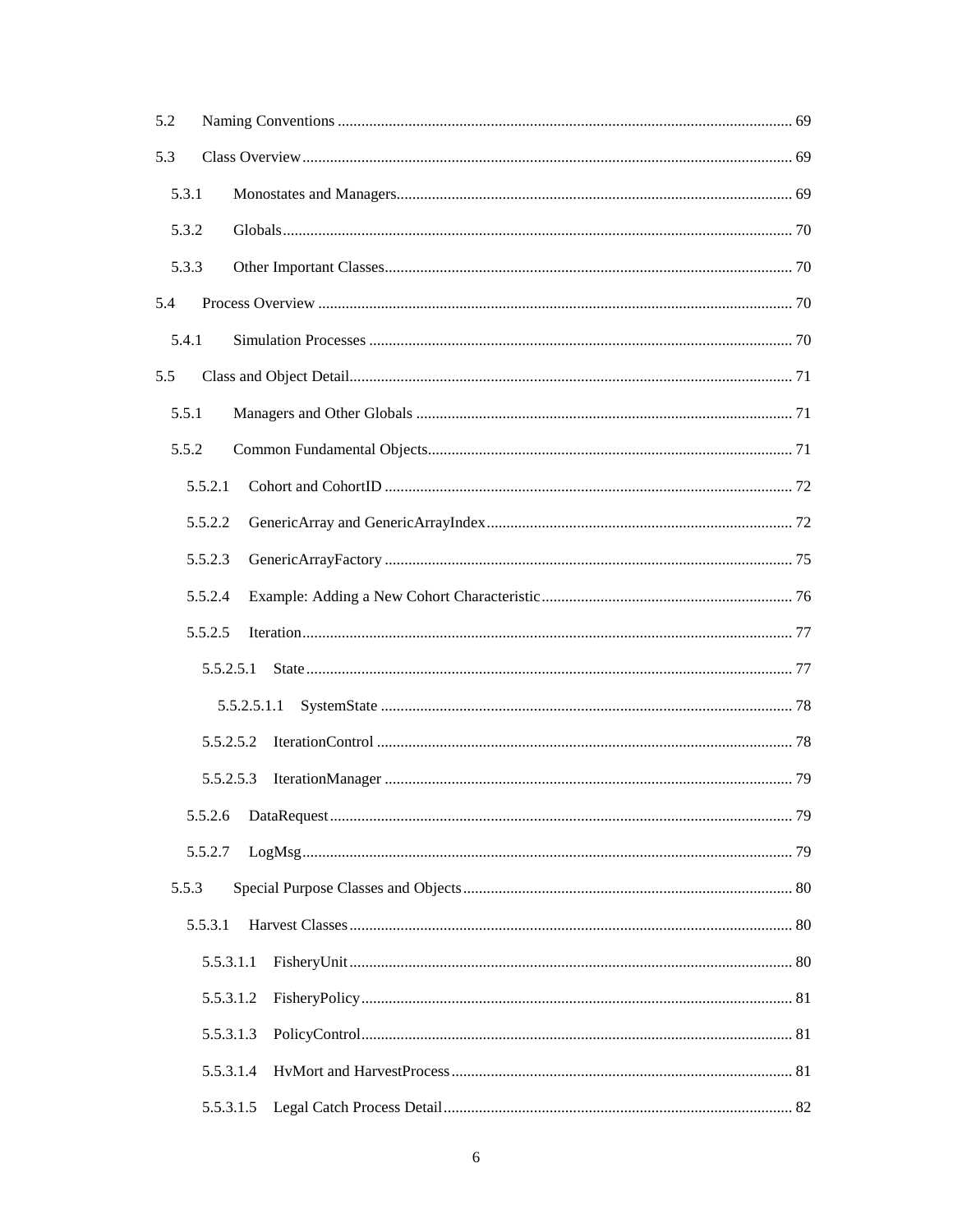| 5.5.3.1.6                                                                                                    |
|--------------------------------------------------------------------------------------------------------------|
| 5.5.3.1.6.1                                                                                                  |
|                                                                                                              |
| 5.5.3.2                                                                                                      |
| 5.5.3.2.1                                                                                                    |
| 5.5.3.2.2                                                                                                    |
| 5.5.3.3                                                                                                      |
| 5.5.3.4                                                                                                      |
| 5.5.3.4.1                                                                                                    |
| 5.5.3.4.1.1                                                                                                  |
| 5.5.3.4.1.2                                                                                                  |
| 5.5.3.4.1.3                                                                                                  |
| 5.6                                                                                                          |
| 5.6.1                                                                                                        |
|                                                                                                              |
| 5.6.2                                                                                                        |
|                                                                                                              |
|                                                                                                              |
| B.1                                                                                                          |
| B.2                                                                                                          |
| B.2.1                                                                                                        |
| <b>B.2.2</b>                                                                                                 |
| <b>B.2.3</b>                                                                                                 |
| <b>B.2.4</b><br>Proto 2 (Add "estuary" and more ocean regions; stock distribution by ocean region) 97        |
| <b>B.2.5</b>                                                                                                 |
| <b>B.2.6</b><br>Proto 4 (Increase timesteps to 13; spread natural mortality over timesteps; migration during |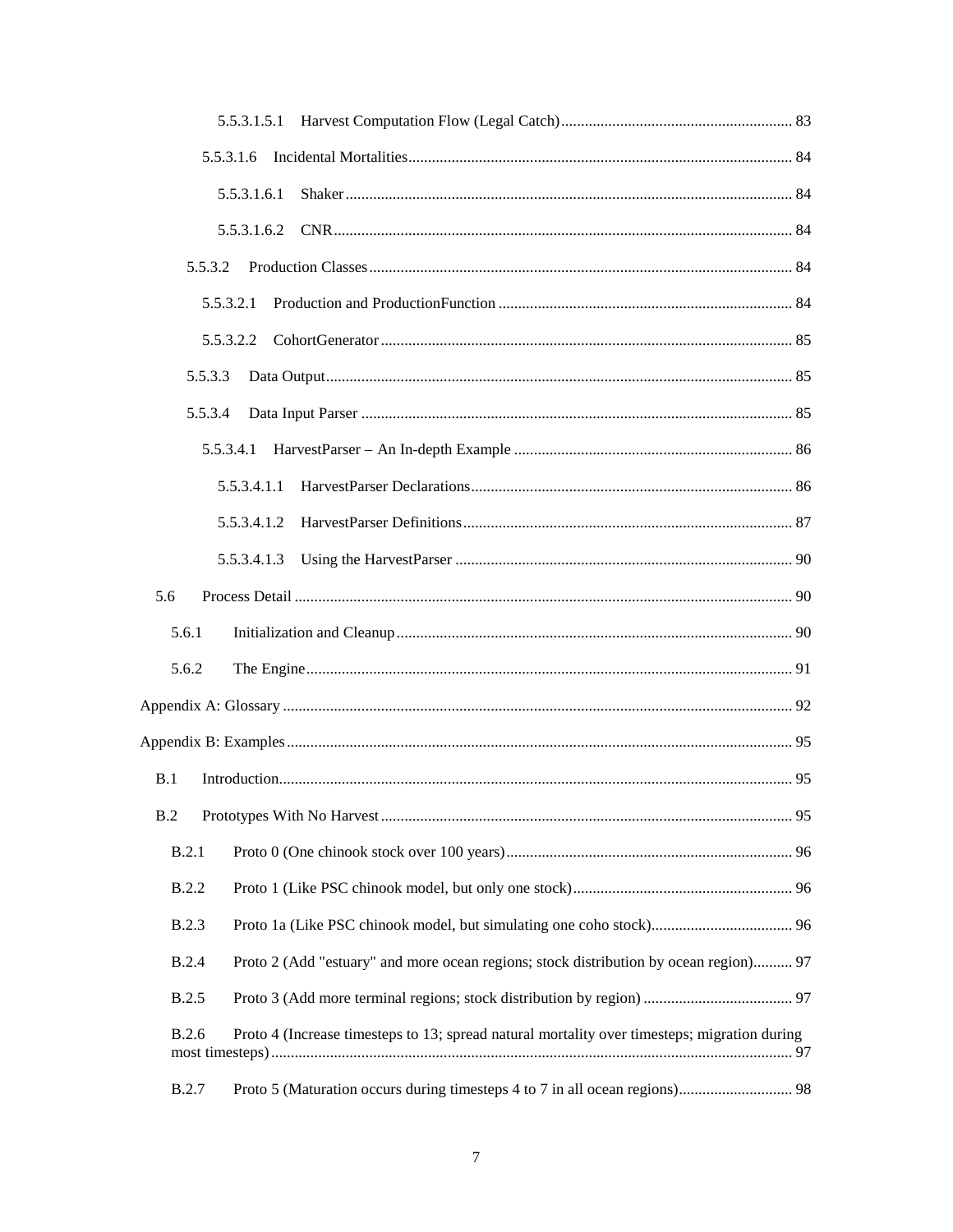| <b>B.2.8</b> |                                                                                               |       |
|--------------|-----------------------------------------------------------------------------------------------|-------|
| <b>B.2.9</b> | Proto 7 (each stock different natural mortality, maturation, and migration process) 98        |       |
| B.3          |                                                                                               |       |
| <b>B.3.1</b> |                                                                                               |       |
| <b>B.3.2</b> | Proto 9 (Same as Proto 8, but add an inside fishery that has a multi-phase catch ceiling that |       |
| <b>B.3.3</b> | Proto 10 (Same as Proto 8, but add a third fishery; all fisheries have multi-phase catch      |       |
|              |                                                                                               |       |
| C.1          |                                                                                               |       |
| C.2          |                                                                                               |       |
| C.2.1        |                                                                                               |       |
| C.3          |                                                                                               |       |
| C.3.1        |                                                                                               |       |
| C.3.1.1      |                                                                                               |       |
| C.3.1.2      |                                                                                               |       |
| C.3.1.3      |                                                                                               |       |
| C.3.1.4      |                                                                                               |       |
| C.3.1.5      |                                                                                               |       |
| C.3.1.6      |                                                                                               |       |
|              |                                                                                               |       |
| C.3.1.8      |                                                                                               |       |
| C.3.2        |                                                                                               |       |
| C.3.2.1      |                                                                                               |       |
| C.3.2.2      |                                                                                               |       |
| C.3.2.3      |                                                                                               |       |
| C.3.2.4      |                                                                                               |       |
| C.3.3        |                                                                                               |       |
| C.4          |                                                                                               | . 115 |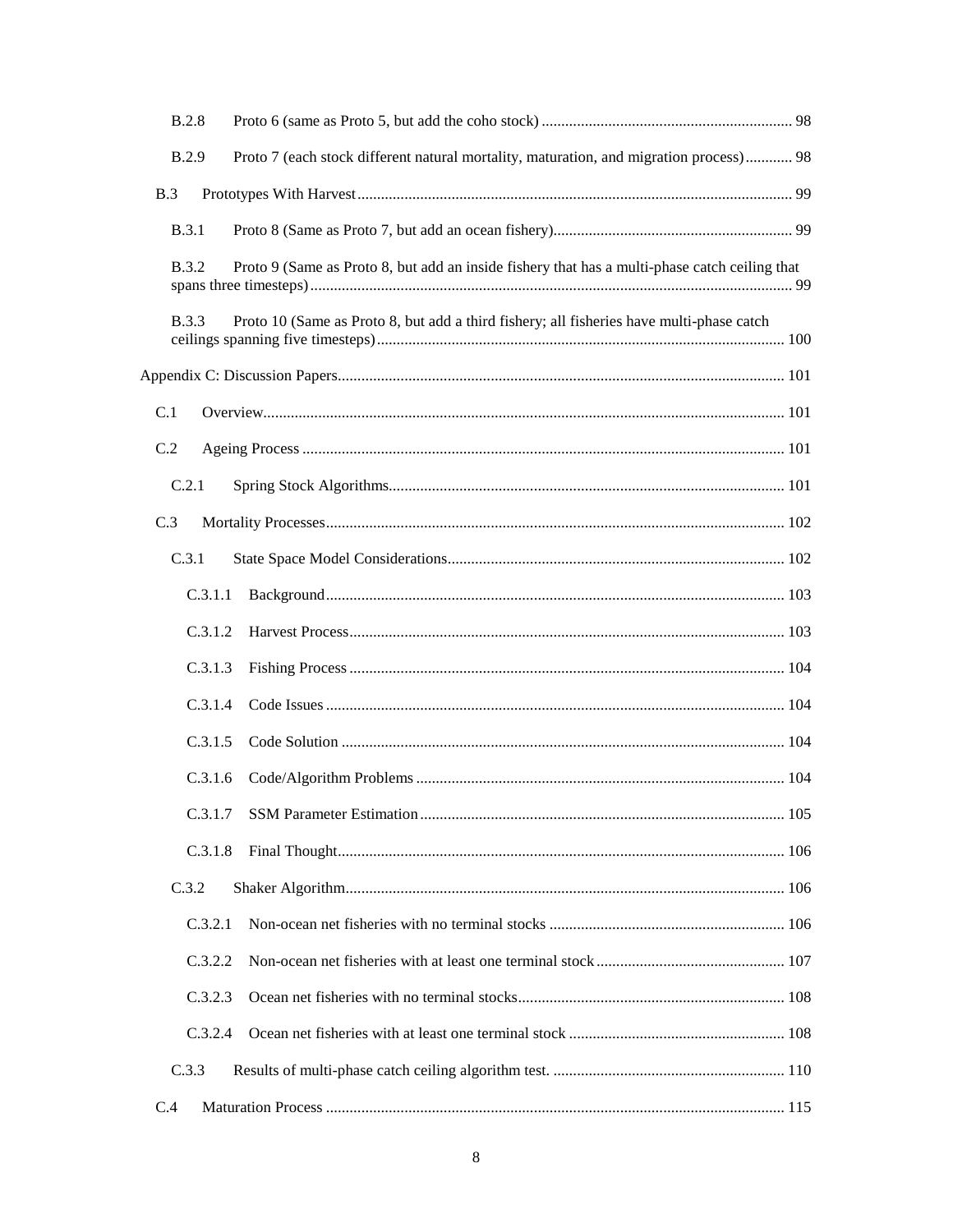| C.4.1   |  |
|---------|--|
| C.4.2   |  |
| C.4.3   |  |
| C.4.4   |  |
| C.4.5   |  |
| C.5     |  |
| C.5.1   |  |
| C.5.2   |  |
| C.5.3   |  |
| C.6     |  |
| C.6.1   |  |
| C.6.1.1 |  |
| C.6.1.2 |  |
| C.6.1.3 |  |
| C.6.1.4 |  |
| C.6.1.5 |  |
| C.6.1.6 |  |
| C.6.1.7 |  |
| C.6.2   |  |
| C.6.2.1 |  |
| C.6.2.2 |  |
| C.6.2.3 |  |
| C.6.2.4 |  |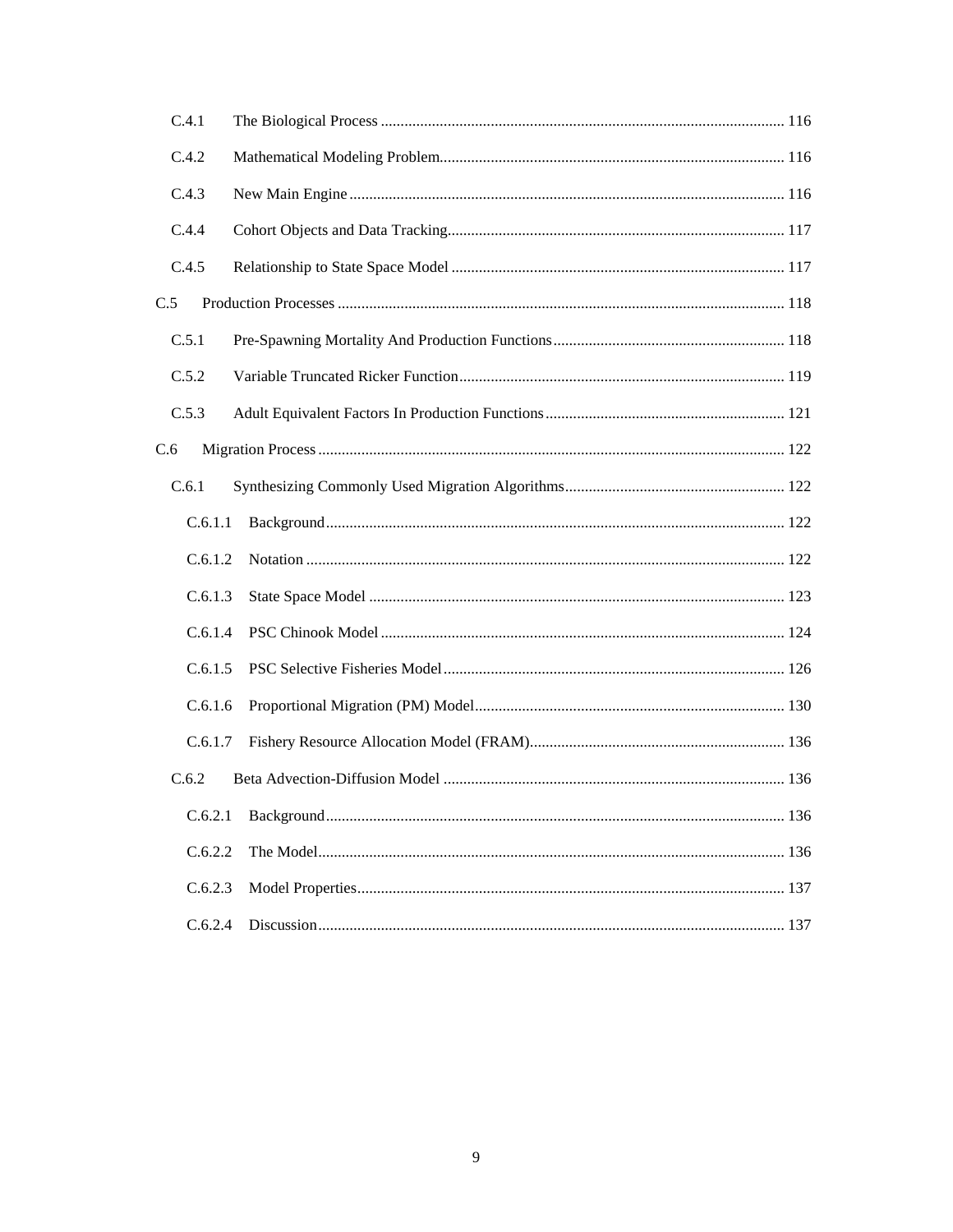# **List of Figures**

| Figure 1          | Expected step size as a function of relative location (i.e., <i>Dist_Scalar</i> ) and relative time                                                                                                  |
|-------------------|------------------------------------------------------------------------------------------------------------------------------------------------------------------------------------------------------|
| Figure 2          | Expected step size as a function of current location for five values of relative t.  139                                                                                                             |
| Figure 3          | "Attraction Location" as a function of relative time for several values of Move_Alpha 140                                                                                                            |
|                   | <b>List of Tables</b>                                                                                                                                                                                |
| Table 1           |                                                                                                                                                                                                      |
| Table 2           |                                                                                                                                                                                                      |
| Table 3           |                                                                                                                                                                                                      |
| Table 4           |                                                                                                                                                                                                      |
| Table 5<br>table. | Percent change in ceilinged fishery catches by year between PSC and NMFS catch ceiling<br>algorithms. The four multi-phase ceiling fisheries $(7, 8, 9, 20)$ are listed at the far right side of the |
| Table 6           | Percent change in non-ceilinged fishery catches by year between PSC and NMFS catch ceiling                                                                                                           |
| Table 7           | Percent change in stock escapements by year between PSC and NMFS catch ceiling algorithms                                                                                                            |
| Table 8           |                                                                                                                                                                                                      |
| Table 9           |                                                                                                                                                                                                      |
| Table 10          | Dispersion and non-dispersion $(= 1 -$ dispersion) rate parameters for the South Puget Sound                                                                                                         |
| Table 11          | Expected Step Size for values of relative location and time ( <i>Move_Alpha</i> = 8.735; $? = 3.0$ ).138                                                                                             |
| Table 12          |                                                                                                                                                                                                      |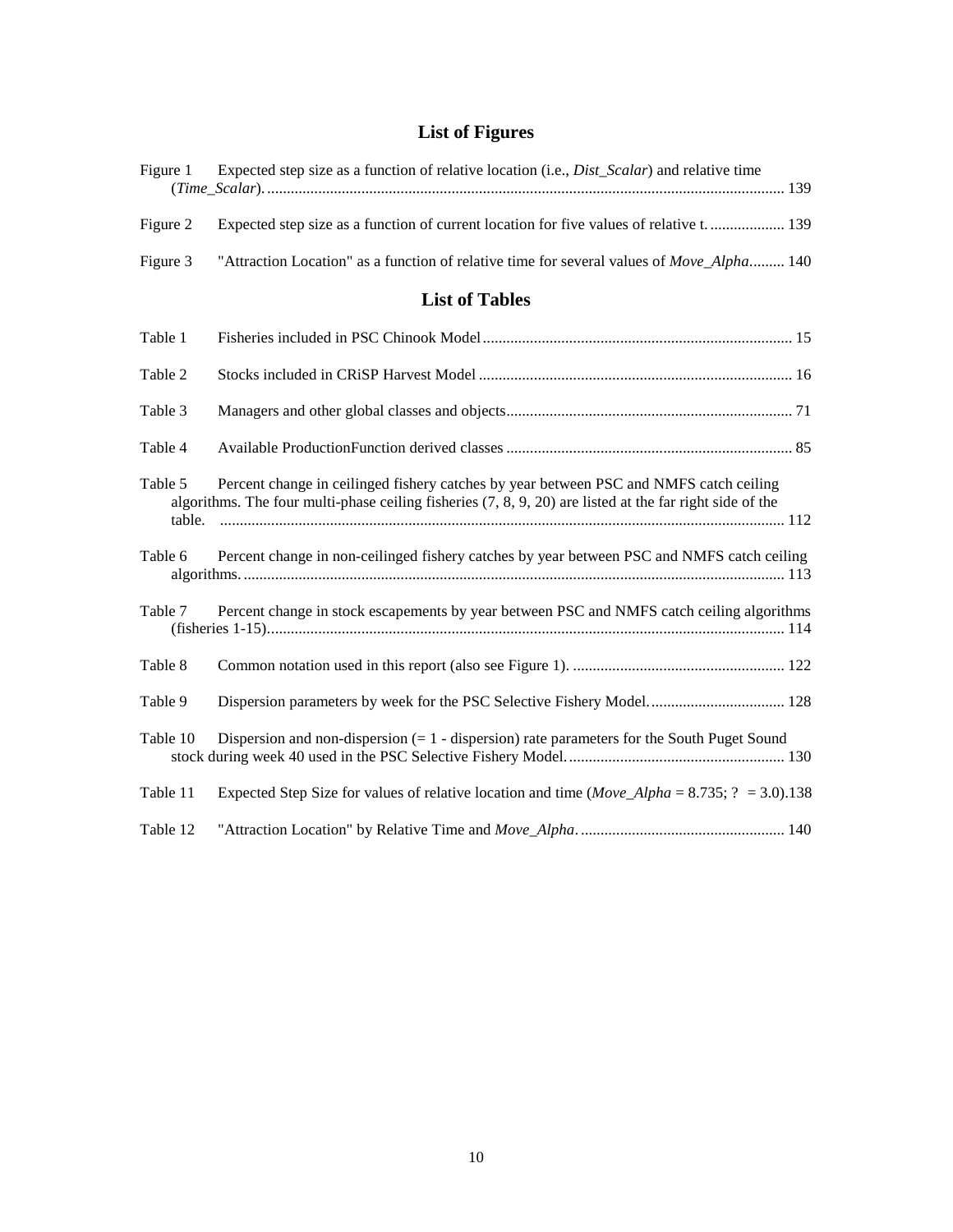# **1 Introduction**

# **1.1 Background**

The National Marine Fisheries Service (NMFS) has responsibility for administering the US Endangered Species Act (ESA) for anadromous fish and shared responsibility for managing ocean salmon fisheries. Because of this dual responsibility, NMFS has a need to evaluate the constraints of ESA considerations on harvest management, and the impacts of harvest and habitat management on the recovery of depleted stocks. These evaluations need to be made on a coastwide basis and should be internally consistent and consistent with models used in other management arenas.

In 1997 NMFS contracted with the University of Washington School of Fisheries to begin developing a single broad modeling framework that will assist NMFS in meeting its salmon management responsibilities. A Model Committee, composed of State, Tribal, and Federal salmon biologists and modelers, was formed to help develop model specifications, identify research priorities, ensure consistency with existing models, and certify research models for management use. Initial meetings with the Review Committee resulted in the following overall objectives for this modeling project:

- 1. Provide a common framework for both conservation risk assessment and harvest management analysis;
- 2. Expand the geographic scope of current harvest models;
- 3. Link coho and chinook salmon models;
- 4. Incorporate life cycle (production) models for both species to evaluate long-term harvest and conservation strategies;
- 5. Allow flexibility to accommodate new methods and model designs;
- 6. Provide an interface with a large subset of ocean and freshwater databases maintained by the Pacific States Marine Fisheries Commission.

Objective six was postponed because it was deemed beyond the scope of this project. During 1999 the Pacific Salmon Commission contracted with ESSA Technologies Ltd (Vancouver, BC) and UW to develop several enhancements to its Chinook Model, including an interface to databases.

# **1.2 Code Framework Overview**

The Coast Model is not a single "model," but instead is a code framework that can be configured to represent many different models depending upon the specific process algorithms and data specified in the input files. At the present time (December 1999) the Coast Model only contains algorithms used by the Pacific Salmon Commission (PSC) chinook model. Section 1.5 gives an overview of the PSC chinook model; Section 2 describes its algorithms in detail. To configure the Coast Model to represent other salmon harvest models, such as the Fishery Regulation Analysis Model (FRAM) or the Proportional Migration (PM) model, new algorithms must be added to the processes. The general idea is to build up a library of algorithms for each process so the same code framework can be configured to represent a wide variety of models.

A key feature of the code is the clear separation of the fishing mortality and migration processes. All current salmon harvest models simulate changes in regulations by scaling fishery harvest rates up or down compared to some base period. Thus, it is difficult to simulate harvest regimes that differ significantly from the base period, especially in terms of changing the timing and location of individual fisheries. In contrast, the Coast Model performs three basic functions: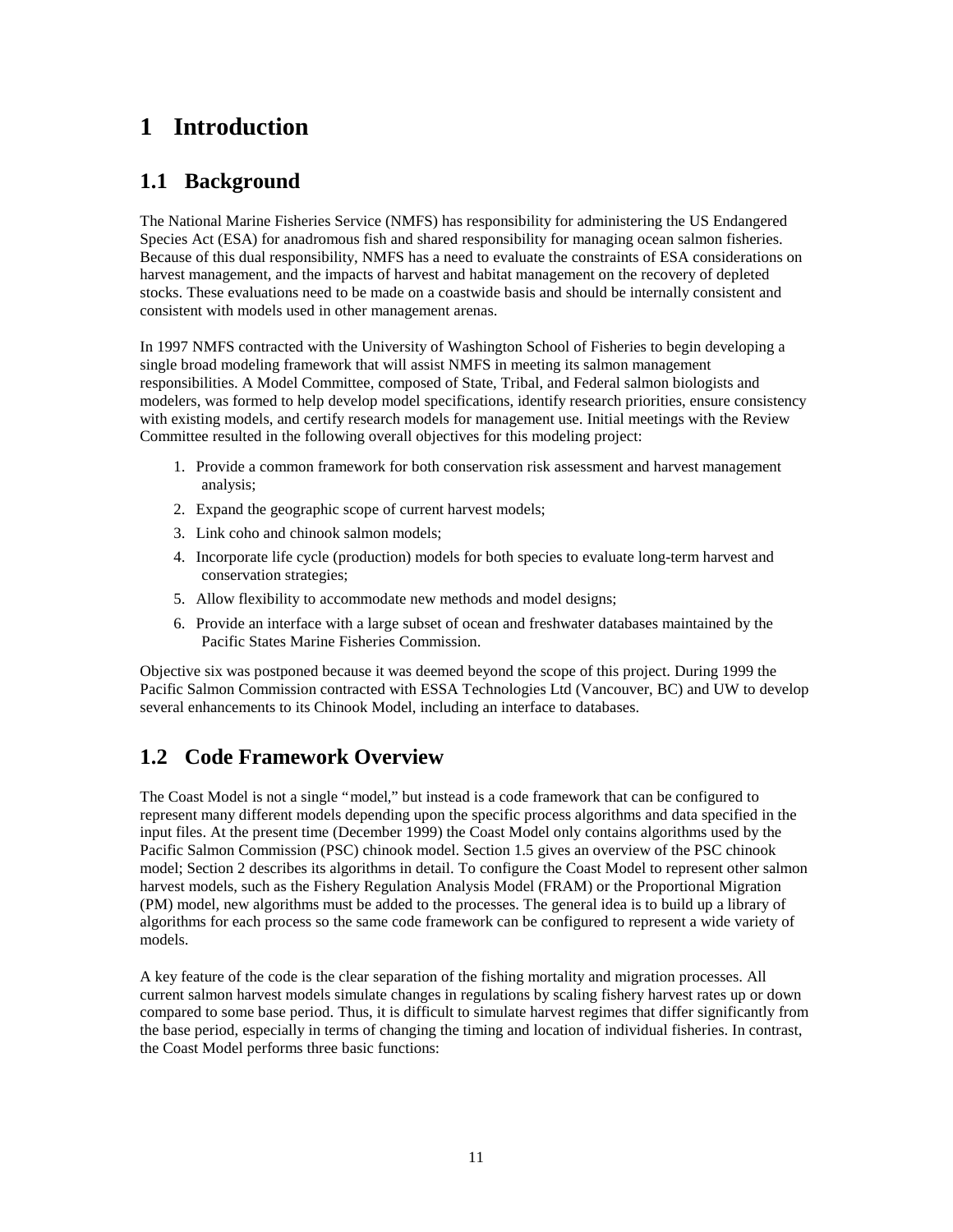- 1. Divides time and space into any number of timesteps and regions;
- 2. Creates a biological system composed of any number and types of stocks that suffer natural mortality, mature, spawn, and migrate discretely through the time/space grid;
- 3. Superimposes a harvesting process over the biological system.

The Coast Model code framework is flexible because it uses an object-oriented programming language  $(C_{++})$  that encapsulates algorithms representing model processes (e.g., natural mortality, fishing mortality, maturation, migration, spawning) and associated data into single code objects. Thus, the new framework removes the need to require that all stocks use the same algorithms and data types, or the need for complicated branching code to treat stocks differently (e.g., if Stock A, do it this way; if Stock B, do it another way; if Stock C, do it a third way; etc.).

# **1.3 Specific Code Features**

### **1.3.1 Discrete Time Chronology**

The Coast Model is a discrete time model that loops over years and timesteps within each year. The user can specify any number of years and timesteps. The following processes occur within each timestep (in this order):

- Cohort Ageing
- Natural Mortality
- Fishing Mortality
- Maturation
- Spawning
- Migration

The above processes were needed to simulate the PSC Chinook Model. Additional processes could be added as more complicated algorithms are developed. For example, processes to update the physical characteristics of each geographic region (e.g., average sea surface temperature, average surface current direction and speed) and/or the biological characteristics (e.g., average abundance of prey species, average abundance of predator species) could be included at the start of each timestep. All following processes could have algorithms that use these region characteristics (e.g., natural mortality could depend on sea surface temperature and predator abundance; migration could depend on surface current direction and speed).

### **1.3.2 Cohort Based**

The fundamental biological unit in the model is a cohort (i.e., a group of fish having the same biological characteristics). Cohorts can be defined by species, brood year, sex, growth group, maturation status, mark status, or tag status. Note the inclusion of maturation status. Immature and mature fish from the same brood year have different migration patterns and thus are treated as separate cohorts. As described later, the Maturation Process creates new mature cohorts.

### **1.3.3 Processes and Data Controlled by "Managers"**

A "Manager" controls each process within a timestep. Each manager stores individual process objects and controls computation flow, but does not dictate specific process algorithms. For example, the SpawningManager stores a spawning process for each stock in each year and knows at which timestep(s) and region(s) to activate the processes. When it is time to perform spawning, the SpawningManager loops through all the stocks, passes the stock its correct spawning process, and directs the stock to implement the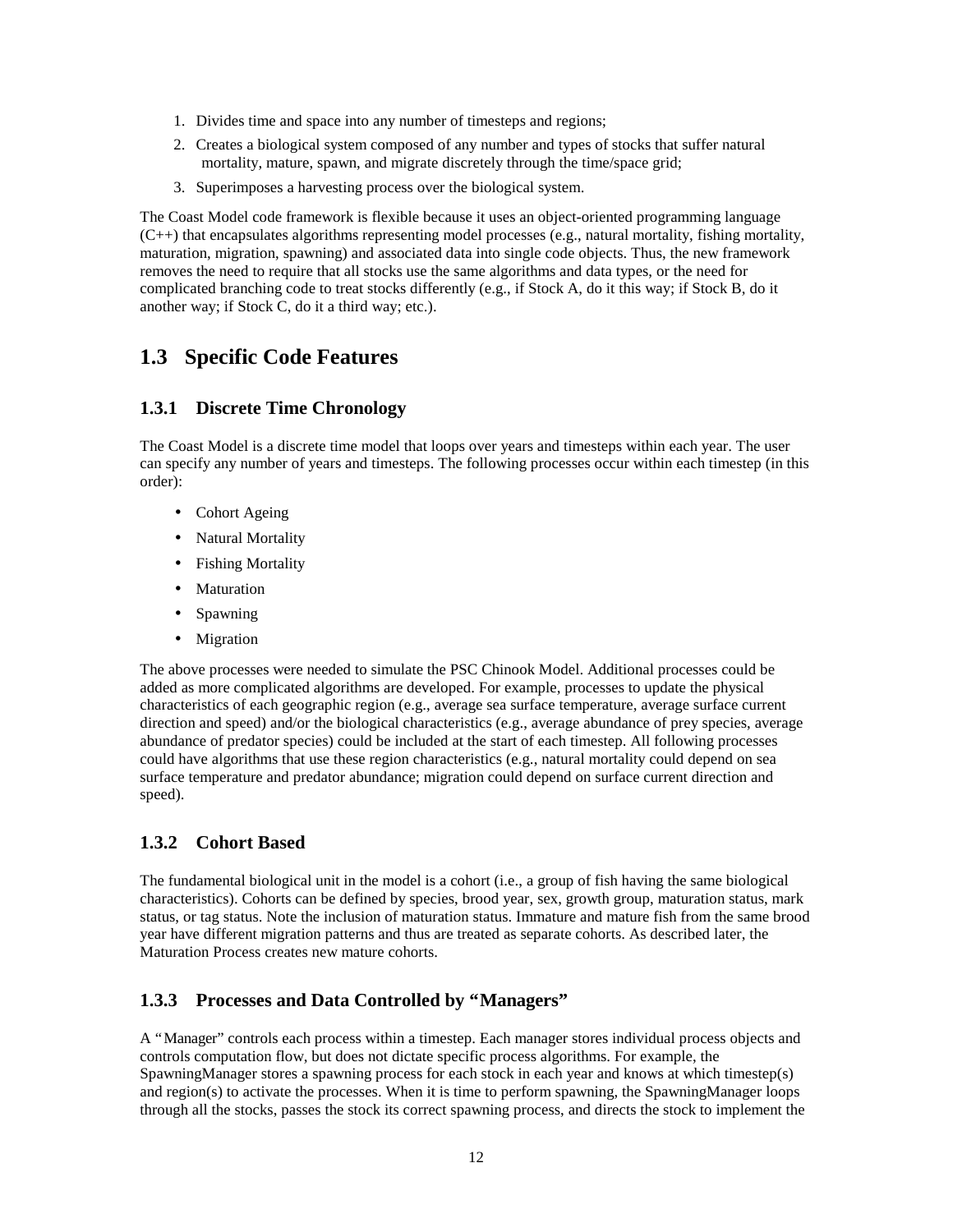process. Each spawning process contains all the data and algorithms necessary for a stock to perform spawning (i.e., generate one or more new cohorts of fish). Thus, some stocks might use a Ricker function, others might use a Beverton-Holt function, and still others might use a truncated linear function representing hatchery production.

### **1.3.4 Data Access by Generic Array**

One of the greatest limitations of conventional model code is the fixed dimensionality of parameters. For example, a natural mortality rate might be indexed by age; or stock and age; or by stock, age, and location. Whenever the dimensionality changes, considerable re-coding is required. In the Coast Model, parameters are dimensioned at run time via "generic arrays." The first line of each data input file specifies the dimensionality of the parameter.

### **1.3.5 Data Request Manager**

Process algorithms often require intermediate variables (e.g., sum of catches by fishery over a base period). To facilitate computing and storing intermediate variables, the Coast Model uses a Data Request Manager. At the end of each process, the manager checks to see if there are any data requests that require some action. If yes, the data are gathered and stored.

### **1.3.6 Input/Output Using Existing Tools**

The Coast Model uses a "token-based" data input system. Each datafile contains key words, or tokens, that specify the type of data expected next. When duplicating the PSC chinook model, a utility program translates data from existing files into the token-based format. Output from the Coast Model is formatted into a single stream of Standardized Data Sentences (e.g., cohort abundance sentence, natural mortality sentence). Instead of creating formatted reports directly from the program, utility programs must be written to generate reports from the standard data sentences. Section 4 Output Language describes the output sentences in detail.

### **1.3.7 Multi-Timestep Iteration Capability**

An "Iteration Manager" allows the code to:

- stop at the end of a timestep to evaluate certain conditions (e.g., the total catch in a fishery over several previous timesteps compared to catch quota);
- restart the model at a previous timestep using different values for control variables (e.g., fishing effort levels);
- repeat the above steps until the condition is satisfied.

## **1.4 Code Limitations**

At the present time (December 1999), the Coast Model code has the following limitations:

- all processes are deterministic (i.e., there is no stochastic capability);
- current algorithms are limited to those used in the PSC Chinook Model;
- parameter estimation techniques have not been perfected (especially for the migration process and region specific harvest rates).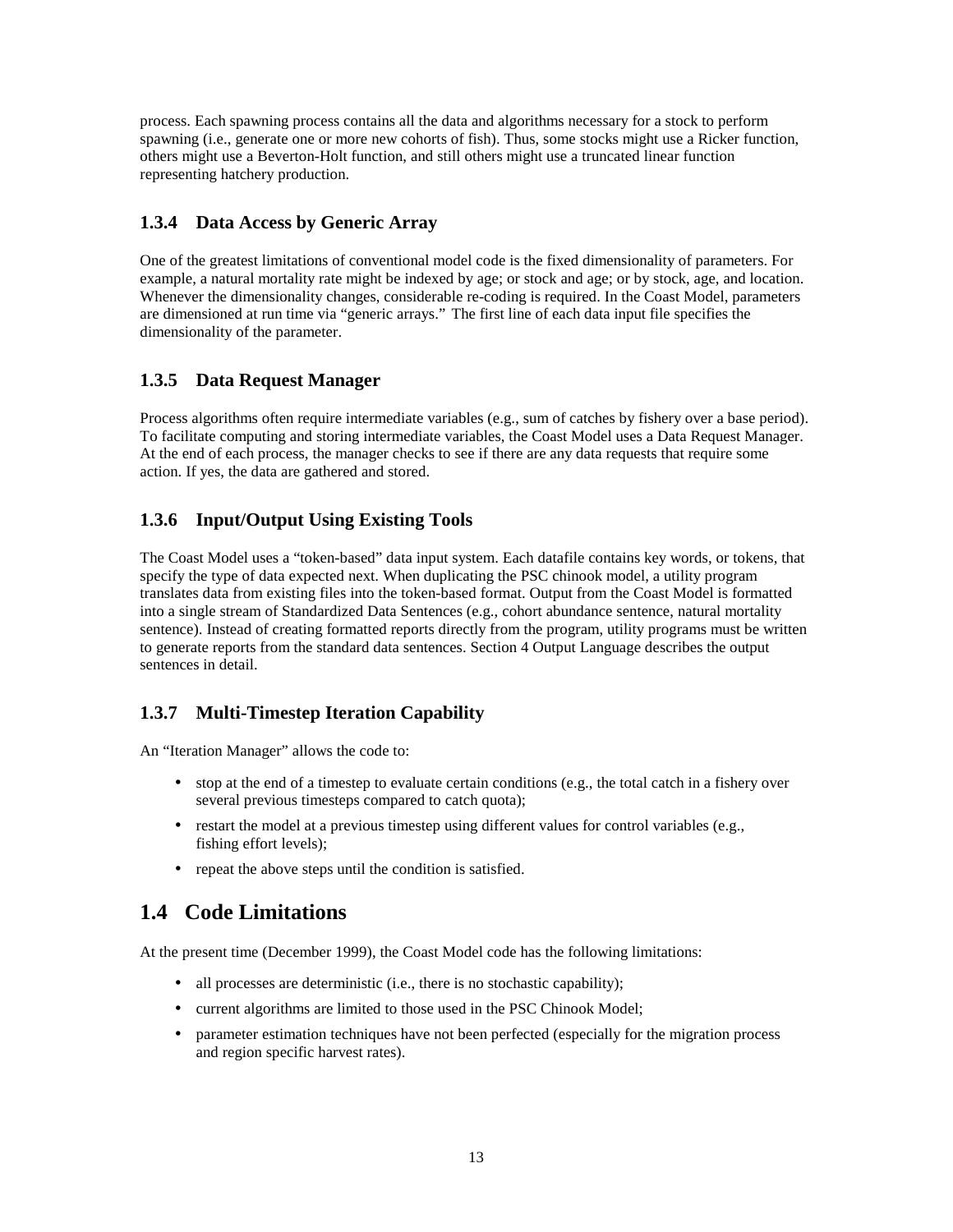# **1.5 Pacific Salmon Commission Chinook Model**

### **1.5.1 General Description of the PSC Chinook Model**

The PSC Chinook Model was developed by the PSC Chinook Technical Committee to examine alternative management approaches to implement the PSC chinook rebuilding program (the next section contains a brief history of the model). The model is capable of simulating a large number of years, stocks (hatchery and natural), and fisheries (troll, net, and sport). (See Table 1 and Table 2.) A key feature of the model is the interaction between stocks through annual catch ceilings imposed upon fisheries that harvest multiple stocks. As stocks rebuild or decline at different rates over time, relative harvest rates in ceilinged fisheries also change. Single stock models cannot simulate this type of interaction.

Simulations are divided into two time periods: (1) a calibration period; and (2) a management simulation, or projection, period. The calibration period runs from 1979 through the last year for which model parameters can be estimated (usually one year earlier than the current year). The simulation period runs from the current year to any future year (usually about 10-15 years in the future). The PSC Chinook Model produces information to help evaluate the effects of changes in brood year survival rates and several management actions:

- pre-recruitment (i.e., age one) survival projections
- pre-spawning survival (i.e., inter-dam losses)
- enhancement activities
- catch ceilings (catch quotas)
- harvest rate strategies
- size limits.

Production parameters for both hatchery and natural stocks are estimated from historical data. Ocean survival rates for ages one through five are assumed fixed (at 0.5, 0.6, 0.7, 0.8, and 0.9, respectively) for all stocks. Survival rates to age one (also called Environmental Variability, or "EV," scalars) are estimated during the calibration process. Other parameters are estimated by a technique known as "cohort analysis" or "virtual population analysis." This type of analysis involves reconstructing an annual series of abundance estimates using catch and escapement data and making assumptions about natural and incidental mortalities. Once each cohort has been reconstructed, the following parameters are estimated:

- Cohort size for each age class at the beginning of each year
- Age specific harvest rates for each fishery
- Maturity schedule for all ages
- Estimates of incidental fishing mortalities.

The PSC chinook model is calibrated by finding a suite of stock and year-specific smolt to age one survival rates (EV scalars) that results in model outputs that most closely match user specific terminal run sizes, escapements, or catches for individual stocks during the base period. The user specifies the EV scalars for the simulation period, often taken to be the average of the base period values. The model results are known to be sensitive to the selection of the EV scalars for the simulation period.

Management changes are evaluated by changing key parameters, such as future catch ceilings or harvest rates, and rerunning the model.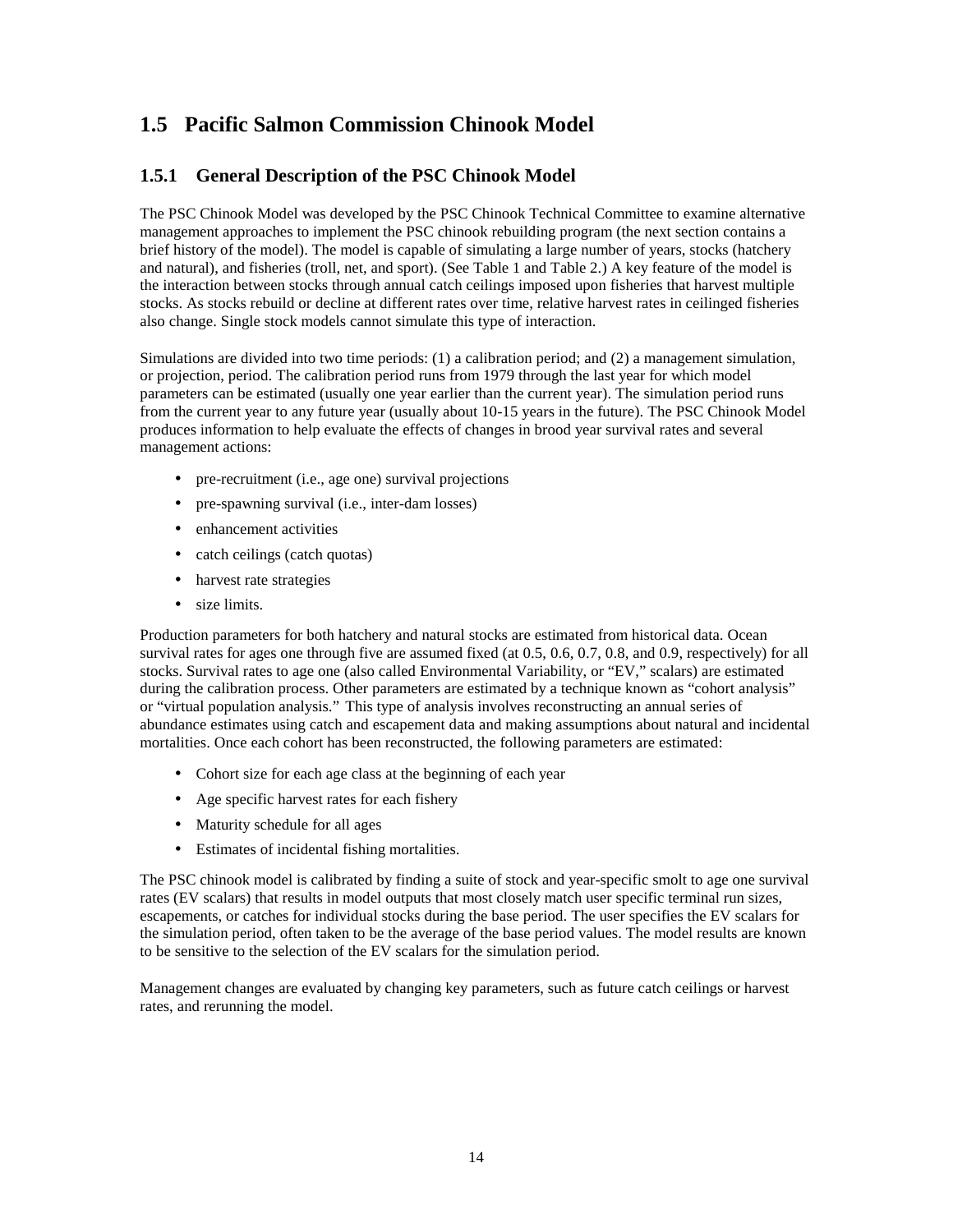| <b>Number</b>  | <b>Fisheries</b>                  | <b>Abbreviation</b> |
|----------------|-----------------------------------|---------------------|
| 1              | Alaska Troll                      | Alaska T            |
| $\overline{2}$ | Northern B.C. Troll               | North T             |
| 3              | Central B.C. Troll                | Centr T             |
| 4              | West Coast Vancouver Island Troll | <b>WCVIT</b>        |
| 5              | Washington/Oregon Troll           | <b>WA/ORT</b>       |
| 6              | <b>Strait of Georgia Troll</b>    | Geo St T            |
| 7              | Alaska Net                        | Alaska N            |
| 8              | Northern B.C. Net                 | North N             |
| 9              | Central B.C. Net                  | Centr <sub>N</sub>  |
| 10             | West Coast Vancouver Island Net   | <b>WCVIN</b>        |
| 11             | Juan de Fuca Net                  | J De F N            |
| 12             | North Puget Sound Net             | PgtNth <sub>N</sub> |
| 13             | South Puget Sound Net             | PgtSth N            |
| 14             | <b>Washington Coast Net</b>       | Wash Cst N          |
| 15             | Columbia River Net                | Col R N             |
| 16             | <b>Johnstone Strait Net</b>       | John St N           |
| 17             | <b>Fraser River Net</b>           | Fraser N            |
| 18             | Alaska Sport                      | Alaska S            |
| 19             | North/Central B.C. Sport          | Nor/Cen S           |
| 20             | West Coast Vancouver Island Sport | <b>WCVIS</b>        |
| 21             | <b>Washington Ocean Sport</b>     | Wash Ocn S          |
| 22             | North Puget Sound Sport           | PgtNth <sub>S</sub> |
| 23             | South Puget Sound Sport           | PgtSth <sub>S</sub> |
| 24             | <b>Strait of Georgia Sport</b>    | Geo St S            |
| 25             | Columbia River Sport              | Col R S             |

**Table 1 Fisheries included in PSC Chinook Model**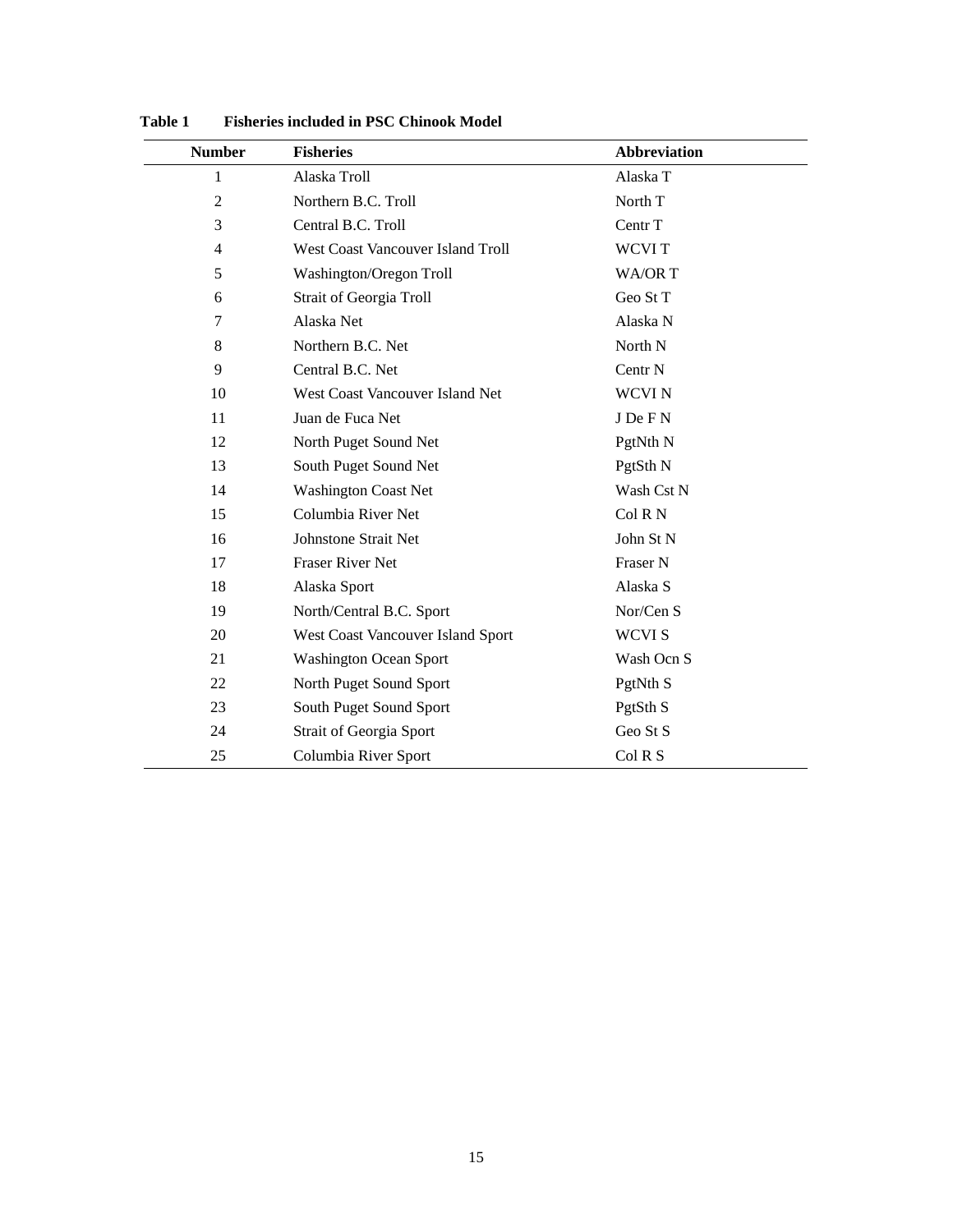| <b>Number</b>  | Stocks                                | <b>Abbreviation</b> |
|----------------|---------------------------------------|---------------------|
| 1              | Alaska South SE                       | <b>AKS</b>          |
| $\overline{2}$ | Northern/Central B.C.                 | <b>NTH</b>          |
| 3              | <b>Fraser River Early</b>             | FRE                 |
| 4              | <b>Fraser River Late</b>              | <b>FRL</b>          |
| 5              | West Coast Vancouver Island Hatchery  | <b>RBH</b>          |
| 6              | West Coast Vancouver Island Natural   | <b>RBT</b>          |
| 7              | <b>Upper Strait of Georgia</b>        | GSQ                 |
| 8              | Lower Strait of Georgia Natural       | <b>GST</b>          |
| 9              | Lower Strait of Georgia Hatchery      | <b>GSH</b>          |
| 10             | <b>Nooksack River Fall</b>            | <b>NKF</b>          |
| 11             | <b>Puget Sound Fingerling</b>         | PSF                 |
| 12             | <b>Puget Sound Natural Fingerling</b> | <b>PSN</b>          |
| 13             | <b>Puget Sound Yearling</b>           | <b>PSY</b>          |
| 14             | <b>Nooksack River Spring</b>          | <b>NKS</b>          |
| 15             | Skagit River Wild                     | <b>SKG</b>          |
| 16             | Stillaguamish River Wild              | <b>STL</b>          |
| 17             | Snohomish River Wild                  | <b>SNO</b>          |
| 18             | <b>Washington Coastal Hatchery</b>    | <b>WCH</b>          |
| 19             | Columbia River Upriver Brights        | <b>URB</b>          |
| 20             | <b>Spring Creek Hatchery</b>          | <b>SPR</b>          |
| 21             | Lower Bonneville Hatchery             | <b>BON</b>          |
| 22             | <b>Fall Cowlitz River Hatchery</b>    | <b>CWF</b>          |
| 23             | Lewis River Wild                      | <b>LRW</b>          |
| 24             | Willamette River                      | <b>WSH</b>          |
| 25             | Spring Cowlitz Hatchery               | <b>CWS</b>          |
| 26             | <b>Columbia River Summers</b>         | <b>SUM</b>          |
| 27             | Oregon Coastal                        | <b>ORC</b>          |
| 28             | <b>Washington Coastal Wild</b>        | <b>WCN</b>          |
| 29             | <b>Snake River Wild Fall</b>          | <b>LYF</b>          |
| 30             | Mid Columbia River Brights            | <b>MCB</b>          |

**Table 2 Stocks included in CRiSP Harvest Model**

### **1.5.2 - Brief History of the PSC Chinook Model**

During the negotiations which led to the Pacific Salmon Treaty in 1985, efforts to reach agreement on chinook management focused on strategies which would rebuild depressed natural stocks within an agreedupon time period. At the technical level, several microcomputer models were developed to provide a method of consistently and objectively analyzing alternative options under consideration during the negotiations.

The computer models were designed to analyze how various combinations of fisheries management actions would affect rebuilding. Prior to the development of the models, information on the production levels for natural chinook stocks was often limited to measurements of catch and escapement in or near the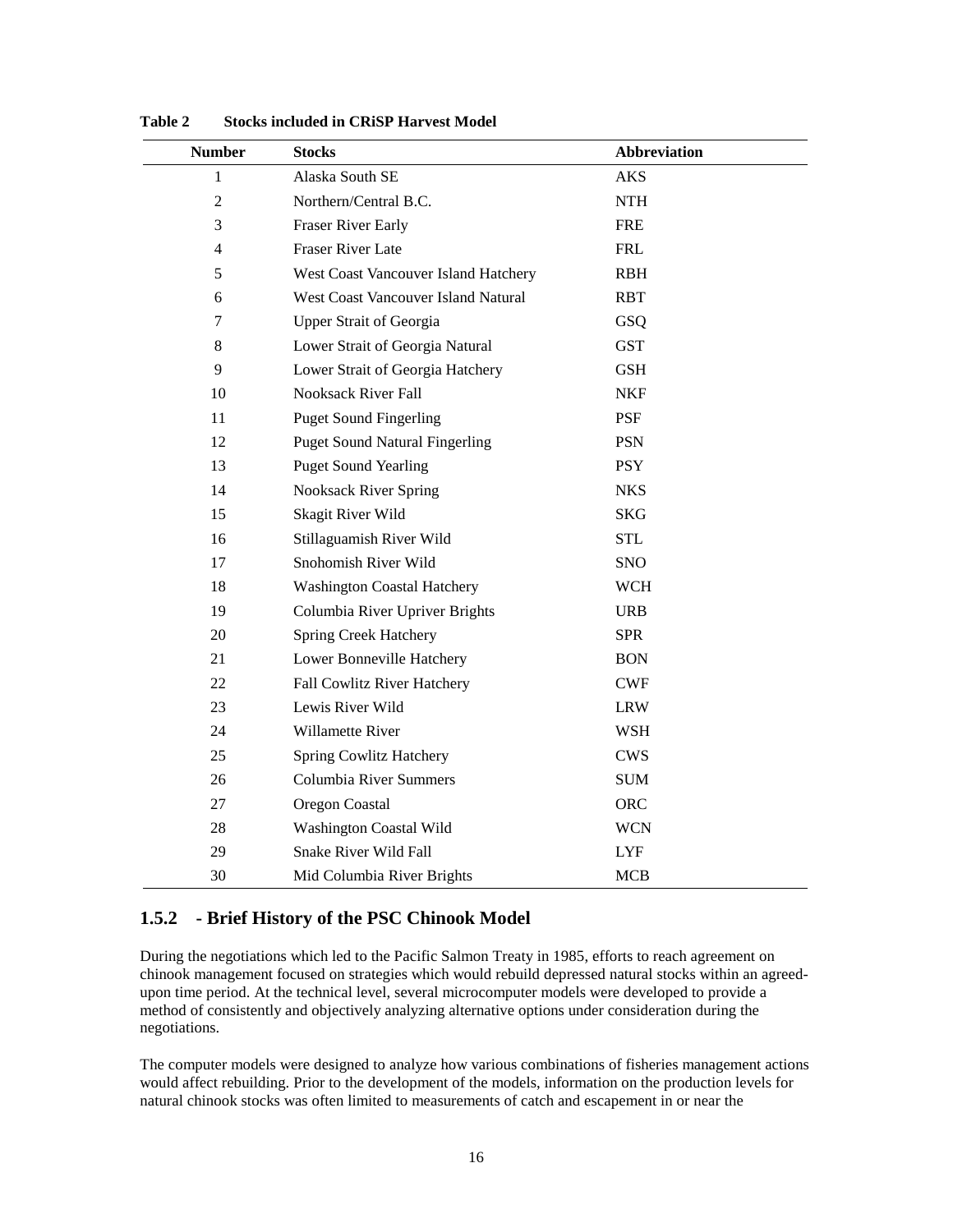corresponding river of origin. Direct estimates of a significant component of overall production (i.e., harvest levels in ocean and near-shore mixed stock fisheries) were often not available for the natural stocks of interest. By integrating chinook life history assumptions with coded-wire-tag (CWT) recovery data, the models permitted the simulation of ocean and terminal harvest and escapement patterns.

The models simulated the process of rebuilding under hypothetical fishery policies that reduced harvest rates over time. As spawning escapements of depressed stocks increased to optimum levels, production increased. By maintaining fishery regimes, such as harvest ceilings, as run sizes progressively increased, rebuilding accelerated.

The models were initially designed to evaluate alternative fishery management regimes with respect to their implications for successfully rebuilding depressed chinook stocks by 1998. They progressed from simple cohort analyses designed to evaluate overall harvest rates and patterns of exploitation for single stocks or groups of stocks, to a "Multiple Stock Model" which incorporated multiple fisheries, stocks and brood years as well as stock- recruitment production functions. Intermediate steps included a simple "Forward Cohort Analysis" and a "Single Stock" multiple brood and fishery model (also including the stockrecruitment function).

While the "Single Stock" model achieved the goal of providing a set of mutually acceptable rules for evaluating proposals under consideration when the Pacific Salmon Treaty was being negotiated, it did not adequately represent results expected when several stocks were involved. Under the single stock approach, the progressive reductions in harvest rates in fisheries with ceilings resulting from increasing stock size over the course of the rebuilding cycle are transferred entirely to the single stock in the Model. In reality, the harvest rate changes in pre-terminal fisheries would be influenced by the abundance of the aggregate of stocks available. However, while the abundance of depressed components of the aggregate would be expected to increase as a result of increased escapement, the abundance of many components would remain relatively stable. As a result, the single stock approach would tend to underestimate the time required for rebuilding; it would present an overly optimistic picture of the effects of future reductions in harvest rates resulting from increased production.

Application of the Model to describe these mechanisms requires the assumption that proportional changes in total model fishery catch are represented by the actual changes in the real world catch. It also assumes that the stock composition in the Model catch reflects the relative contribution of these stocks to the actual catch (the abundance of unrepresented stocks is assumed to be constant).

If these assumptions are not met, the ceiling or quota mechanism on rebuilding will produce incorrect rebuilding schedules. The quota or ceiling mechanism will take effect at different harvest levels for each particular stock depending on the abundance of other stocks in the catch. For example, the rate at which a particular stock rebuilds may be accelerated by the presence of other stocks in the ceiling fisheries. If these other stocks respond to management measures at a faster rate, their abundance is increased and the relative contribution of the stock of interest to the fishery is reduced. This effect is similar to that resulting from enhancement where the increased abundance of hatchery fish will "saturate" the fishery under a fixed harvest ceiling and dilute the impact on wild stocks resulting in increased savings of wild fish to escapement.

More detailed stratification of fisheries was required to respond to a number of policy questions that were raised over time. The resolution needed for modeling may vary from issue to issue, depending upon the questions to be addressed and the availability of necessary data. The final Model used for the Pacific Salmon Treaty negotiations in 1984 incorporated four stocks and nine fisheries. The Model was modified in 1987 to enable it to simulate up to 25 fisheries and 26 stocks. In 1993 and 1994 the number of stocks was increased to 29 and 30, respectively.

By 1987, the effects of incidental mortality losses to the chinook rebuilding program had increasingly become a matter of concern as management agencies implemented various changes to fishing regulations to increase benefits under the fishery regimes established through the Pacific Salmon Commission. The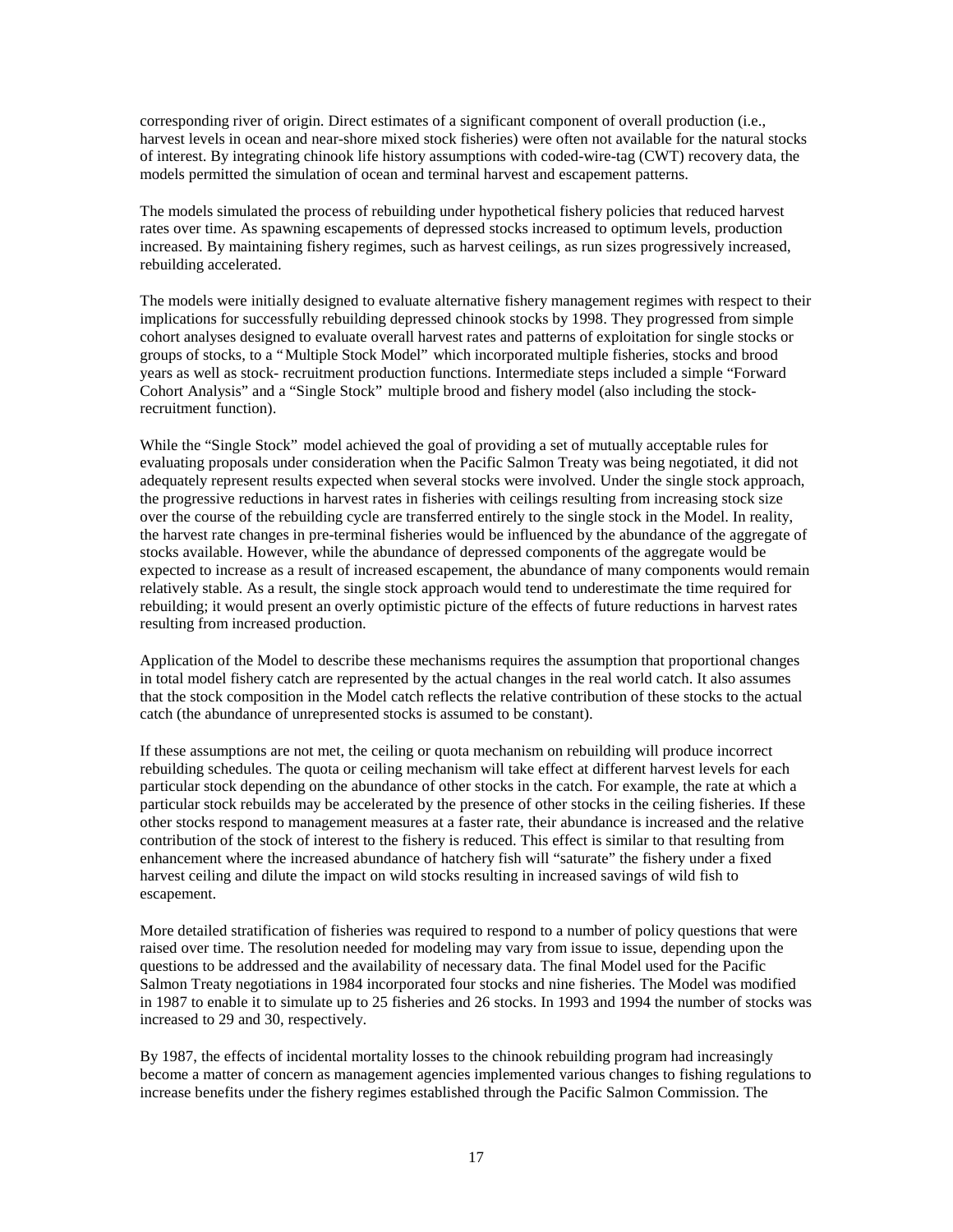Model has been modified to more realistically reflect incidental mortality losses and permit the evaluation of regulations such as non-retention restrictions and size limit changes.

The Model was recoded into Microsoft QuickBasic<sup>™</sup> language beginning in 1986 and was revised in a number of important ways to better meet needs under implementation of the Pacific Salmon Treaty.

The listing of the Snake River Fall Chinook stock as "endangered" under the US Endangered Species Act generated interest in harvest management decisions from stakeholders outside the normal harvest management "family." In 1993 the University of Washington School of Fisheries, with funding from the Bonneville Power Administration, began creating a user-friendly version of the PSC Chinook Model. The goal was to create a tool that both scientists and the general public could use to explore the effects of various harvest management regulations on chinook stock rebuilding.

The new user-friendly model, called CRiSP Harvest, was initially created in C++ under the UNIX operating system and was completed in 1995. In 1996 a PC version was developed to make the model more accessible to the general public. At the April 1996 Sustainable Fisheries Conference held in Victoria, British Columbia, Canada a new modeling approach was presented in which the harvest and migration processes were separated by using a State Space Model (Newman 1998). Discussions at that conference lead to the project to develop the Coast Model.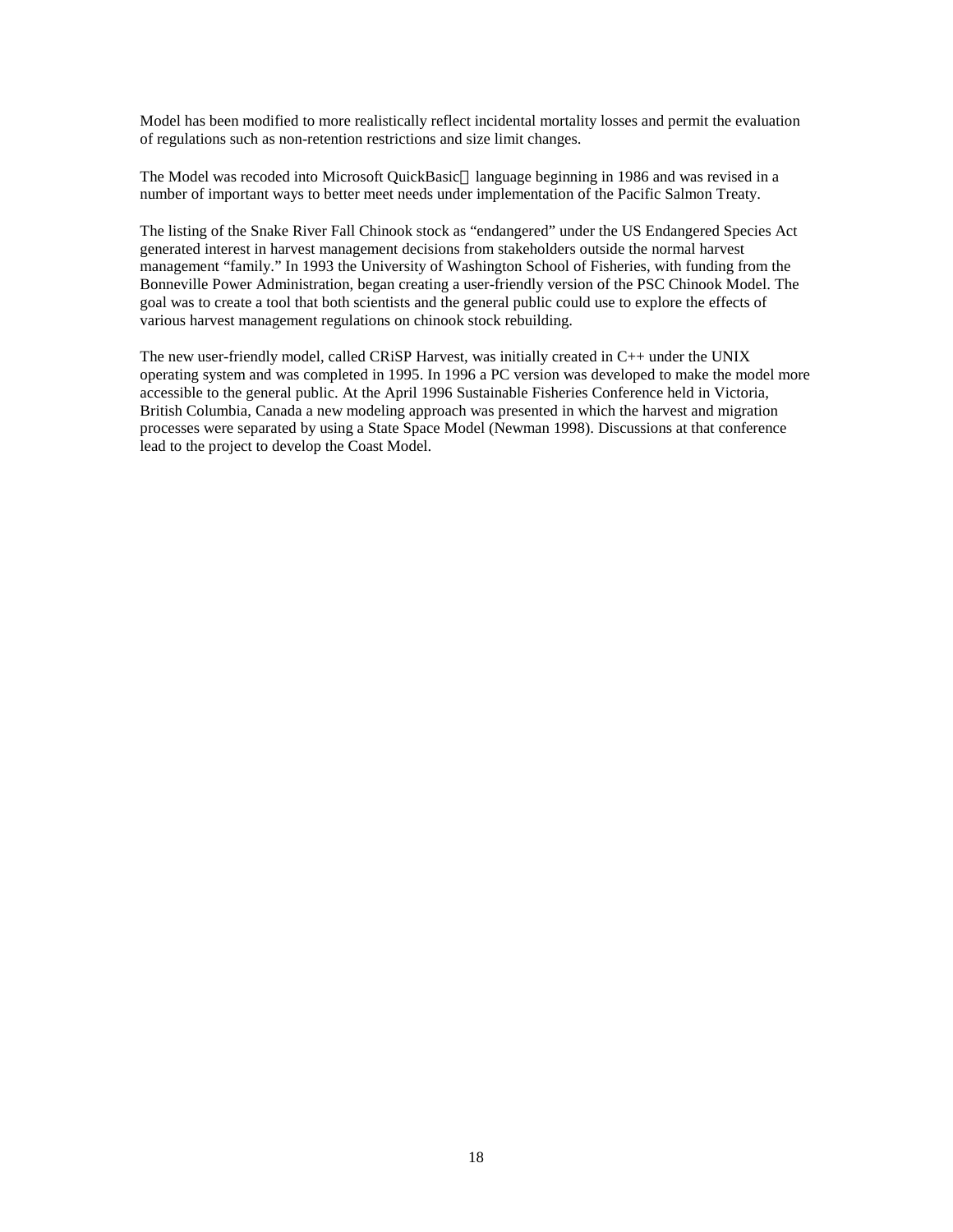# **2 Coast Model Processes**

## **2.1 Computation Flow**

The text of Chapter 2 which follows discusses a number of Coast Model objects. The actual names of the objects as they appear in the source code are reflected here in bold type, as in **IterationManager** or **FisheryQuotaPolicy**. As a general rule the name of the object (or class) is the same as the base portion of both the .cpp file and .h file containing the code which implements that class, as in *"IterationManager.cpp"*. The text below references actual methods from the Coast Model in bold type followed by parenthesis, as in **maxAge()** (from the **Stock** class). See Section 5.2 for more information

### **2.1.1 Overview**

The Coast Model is a discrete time model that loops over years and timesteps within each year (see Section 5.6.2 for a description of main computation engine). Any number of years and timesteps can be specified by the user, but each year has the same number of timesteps. Any number of regions can be specified, but the number of regions must be the same in all years and timesteps. The following code segment from the "*config.data*" input file illustrates how time and space are controlled by the user.

# Configuration data for the NMFS Coast Model.

about the Coast Model source code naming conventions.

Configuration

| StartYear | 1979 |
|-----------|------|
| EndYear   | 1999 |
| TimeSteps | 4    |
| Regions   | Δ    |

The following processes occur within each timestep (in this order):

- Cohort Ageing
- Natural Mortality
- Fishing Mortality
- Maturation
- Spawning
- Migration

Process algorithms loop over regions, stocks, ages, and fisheries, but not always in that order. Some process algorithms, such as fishing mortalities, may span multiple timesteps and require some iteration (i.e., making computations over the same timesteps multiple times with different values for some control variables). For example, prototype 10 in Appendix Section B.3.3 has three fisheries that have catch quotas over different time steps. An **IterationManager** is activated at the beginning and end of each timestep to control computation flow during iteration routines. See Section 5.5.2.5.2 (**IterationControl**), Section 5.5.2.5.3 (**IterationManager**), and Section 5.6.2 (The Engine) for more details.

### **2.1.2 PSC Chinook Model Implementation**

Life cycle computations in the PSC chinook model are performed on an annual basis. There are no timesteps within years. The sequence of computations reverses the procedures employed in the cohort analysis used to generate the stock-specific input data. The annual computational sequence is outlined below: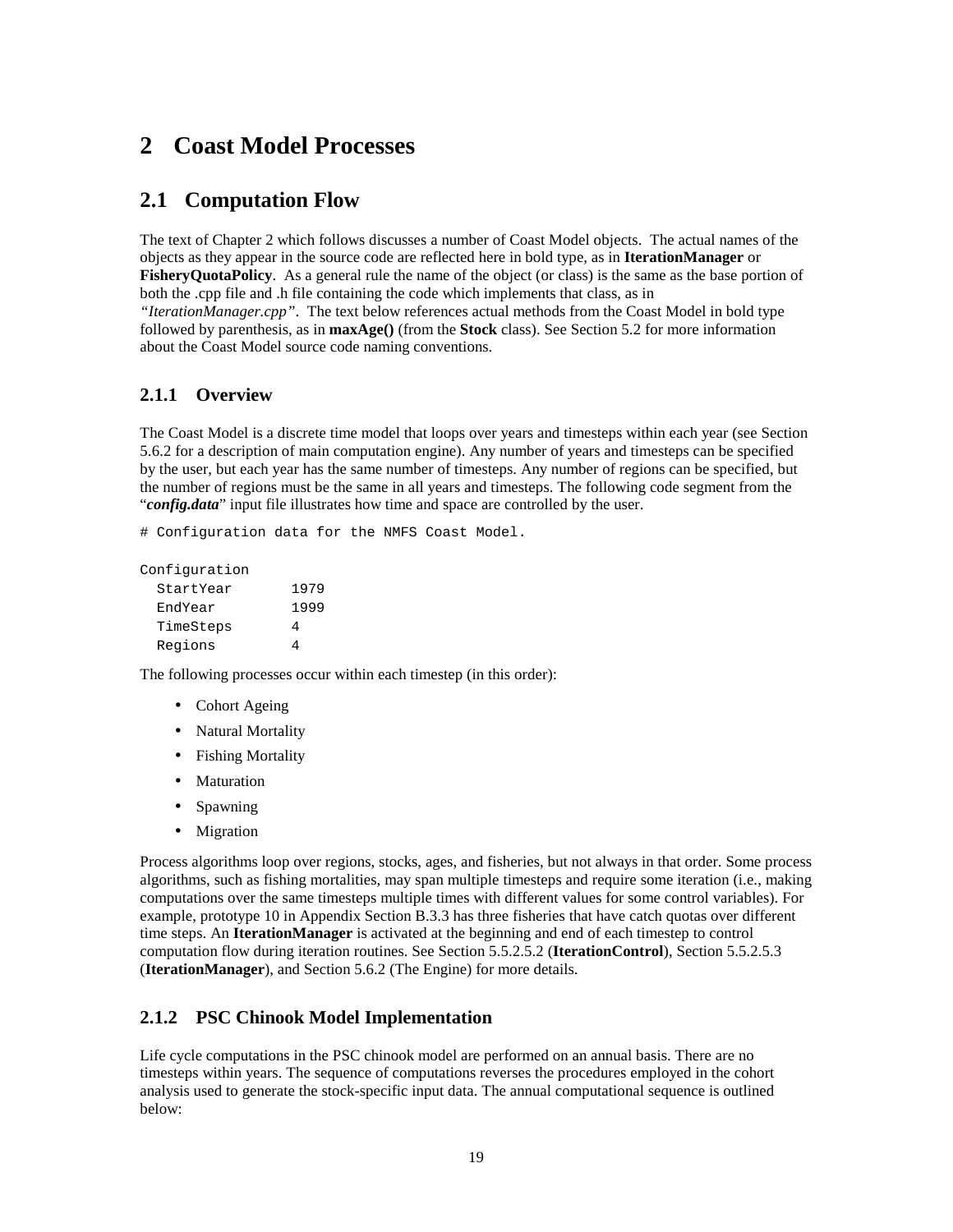- Population ageing
- Natural ocean mortality
- Preterminal (ocean) fishing mortality
- **Maturation**
- Terminal (nearshore and river) fishing mortality
- Pre-spawning mortality (inter-dam losses) for some stocks
- Production of progeny in the next year.

A modified version of the PSC chinook model (CRiSP Harvest) divided the terminal fishing mortality phase into separate nearshore and river harvest periods, thus giving three harvesting periods. Thus, within each timestep the PSC chinook model and its derivative have two instances of natural mortality (ocean and pre-spawning) and three instances of fishing mortality, whereas the Coast Model only has one natural mortality and fishing process per timestep.

The maturation process effectively creates a new mature cohort from each stock/age cohort, called the "Terminal Run." There is no specific migration algorithm in the PSC chinook model. Instead, there is an implied migration of mature fish from the ocean to the spawning region, because the terminal fishing mortality, pre-spawning mortality, and production processes only affect the terminal runs.

| To cast the PSC chinook model in the Coast Model framework we used four timesteps and four regions       |  |
|----------------------------------------------------------------------------------------------------------|--|
| (ocean, nearshore, river, and spawning). The table below shows which processes were activated in each of |  |
| the four timesteps (indicated by an X).                                                                  |  |
|                                                                                                          |  |

| <b>Coast Process</b>     | <b>T1</b>                 | <b>T2</b>     | T <sub>3</sub> | <b>T4</b>  |
|--------------------------|---------------------------|---------------|----------------|------------|
| Ageing                   | X                         |               |                |            |
| <b>Natural Mortality</b> | $\boldsymbol{\mathrm{X}}$ |               |                | $X$ (IDLs) |
| <b>Fishing Mortality</b> | $X$ (ocean)               | X (nearshore) | $X$ (river)    |            |
| Maturation               | X                         |               |                |            |
| Spawning                 |                           |               |                | X          |
| Migration                | X                         | X             | X              | X          |

Migration is the only process activated in all timesteps and is used to move mature fish from the ocean to the nearshore, river, and spawning regions (see Section 2.7.2 for more details).

### **2.1.3 Future Processes**

During the design stage for the Coast Model we envisioned three additional processes. The first would update the physical environment of each region (e.g., sea surface temperature, surface currents); the second would update the non-salmonid biological environment of each region (e.g., prey abundance, predator abundance). These two processes would be the first to occur within each timestep. These regional environmental parameters would then be available for other processes. The third additional process would be a growth process to update the average length of fish within a cohort. This process would occur after ageing and before natural mortality.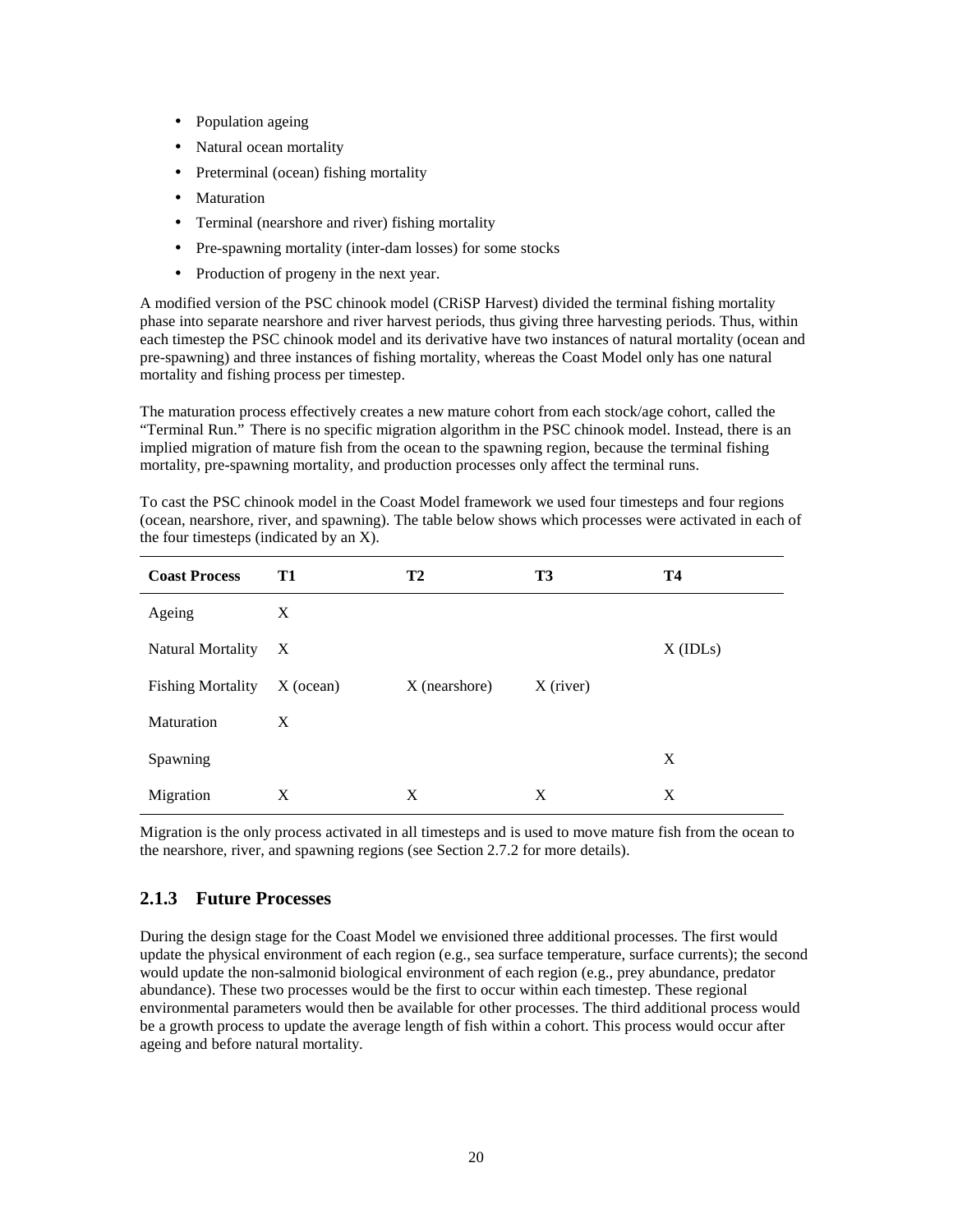### **2.2 Cohort Ageing**

### **2.2.1 Overview**

Each cohort maintains an **Age** property (see Section 5.5.2.1 for more details about **Cohort** objects). Cohort age in years is defined to be the current year minus the brood year (i.e., the year in which spawning occurred). The *"config.data*" file lists all cohorts needed to seed the model (sample code below). New cohorts created by the spawning process are assigned age 0 (see Section 5.5.3.2.2 for more details about generating new **Cohort** objects). The ageing process occurs first during each timestep, and is currently activated only during the first timestep of each year.

It is not necessary that each cohort have the same number of age classes. In fact, each **Stock** has three additional age-related properties: **maxAge()**, **FirstHarvestAge**, and **AdultAge**.

### **2.2.2 PSC Chinook Model Implementation**

In the PSC chinook model configuration of the Coast Model spring stocks have six age classes, whereas fall stocks have five age classes (see Appendix Section C.2 for a complete discussion about spring and fall stock ageing in the PSC chinook model). Here is a sample from the "*config.data"* file for simulating the 9812 version of the PSC chinook model:

```
# Stock names and abbreviations.
  StockName "Alaska South SE"
   StockNumber 1
   StockAbbreviation AKS
   Run Spring
   ProductionType Wild
  MaxAge 6
   FirstHarvestAge 3
  AdultAge 4
  end Stock
…
  StockName "Fraser Early"
   StockNumber 3
   StockAbbreviation FRE
  Run Fall
   ProductionType Wild
  MaxAge 5
   FirstHarvestAge 2
  AdultAge 3
  end Stock
```
Below is an example from the **Val98.coh** input file that initializes cohorts for the 9812 version of the PSC chinook model (see Section 3.10 for further code input language details). Each record lists the brood year, starting abundance, and the region in which to place the abundance. In this case, all abundances are placed in the ocean region (1). Note that six cohorts are initialized for spring stocks and five for fall stocks.

```
# Initial cohorts by stock and brood year.
# Brood year, initial abundance, initial region.
Cohorts
  Stock "Alaska South SE" # Initial cohorts for stock number: 1
    Cohort 1973 3345.02050867604 1
    end Cohort
```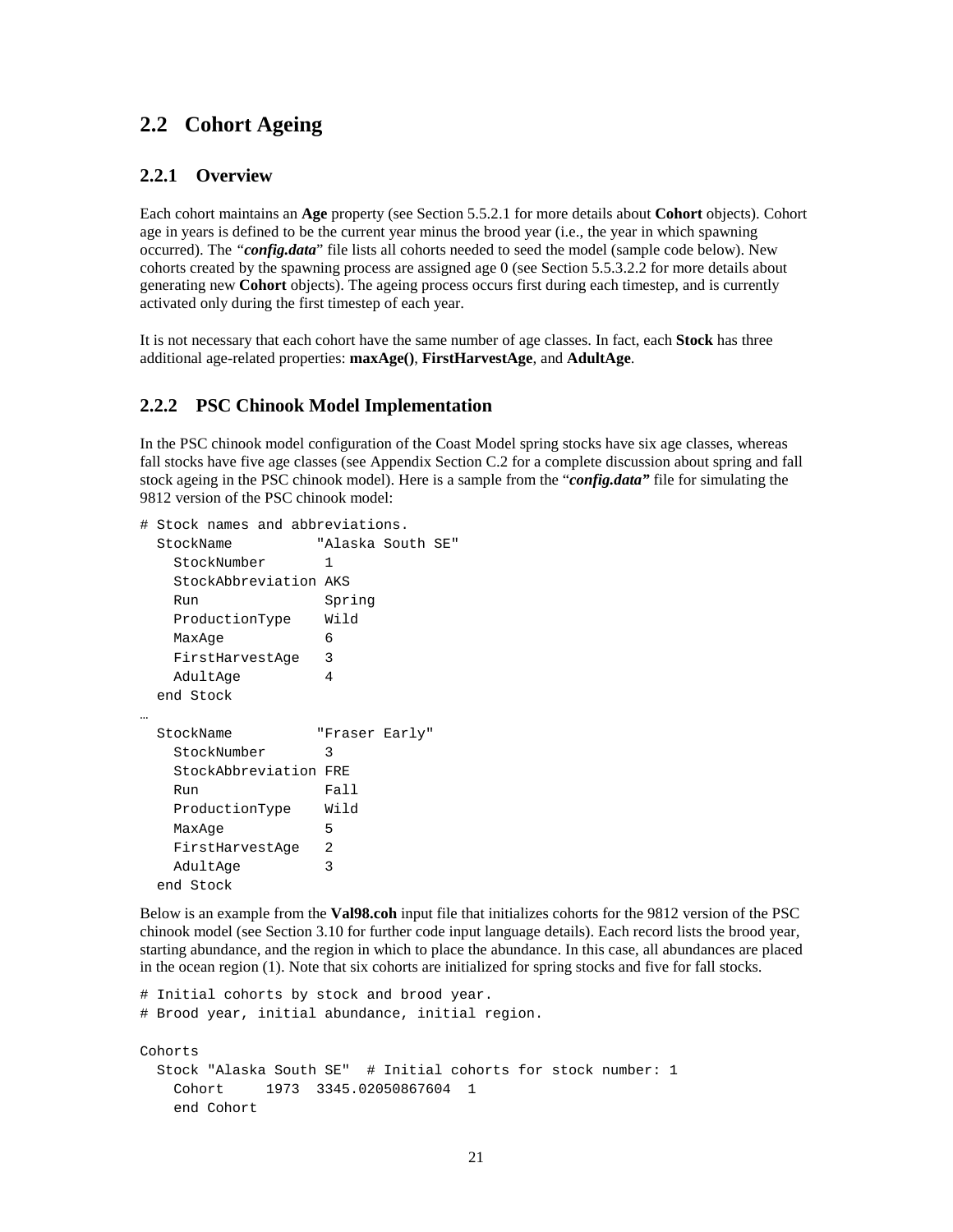```
 Cohort 1974 20295.0016210456 1
    end Cohort
    Cohort 1975 44085.8599317261 1
    end Cohort
    Cohort 1976 99300.8052578326 1
    end Cohort
    Cohort 1977 296962.592912911 1
    end Cohort
    Cohort 1978 379046.727021314 1
    end Cohort
  end Stock
…
  Stock "Fraser Early" # Initial cohorts for stock number: 3
    Cohort 1974 31588.8350783806 1
    end Cohort
    Cohort 1975 152651.339455101 1
    end Cohort
    Cohort 1976 205339.159233051 1
    end Cohort
    Cohort 1977 324139.988558743 1
    end Cohort
    Cohort 1978 697510.038476283 1
    end Cohort
  end Stock
```
#### **2.2.3 Future Ageing Processes**

Future versions of the Coast Model could maintain age at higher resolution (e.g., 4.3 years) by having ageing algorithms that update age at every timestep. Higher resolution ages may then be used for other processes (e.g., harvest algorithm that require fish size as a function of age).

### **2.3 Natural Mortality**

### **2.3.1 Overview**

The Coast Model has only one natural mortality process:

```
NatMort = N \cdot r
```
where  $N =$  the cohort abundance at the start of the natural mortality process and  $r$  is the natural mortality rate. This is defined in the Coast Model code in **NaturalMortalityManager::takeNaturalMortality()**.

### **2.3.2 PSC Chinook Model Implementation**

The PSC chinook model has two types of natural mortality:

- Natural mortality for all stocks in the ocean
- Natural mortality for stocks migrating up the Columbia and Snake Rivers

Natural mortality in the ocean is age specific and occurs only during the first timestep. Here is a code segment from the **Val98.nat** input data file. Note that age 1 cohorts from spring stocks do not suffer any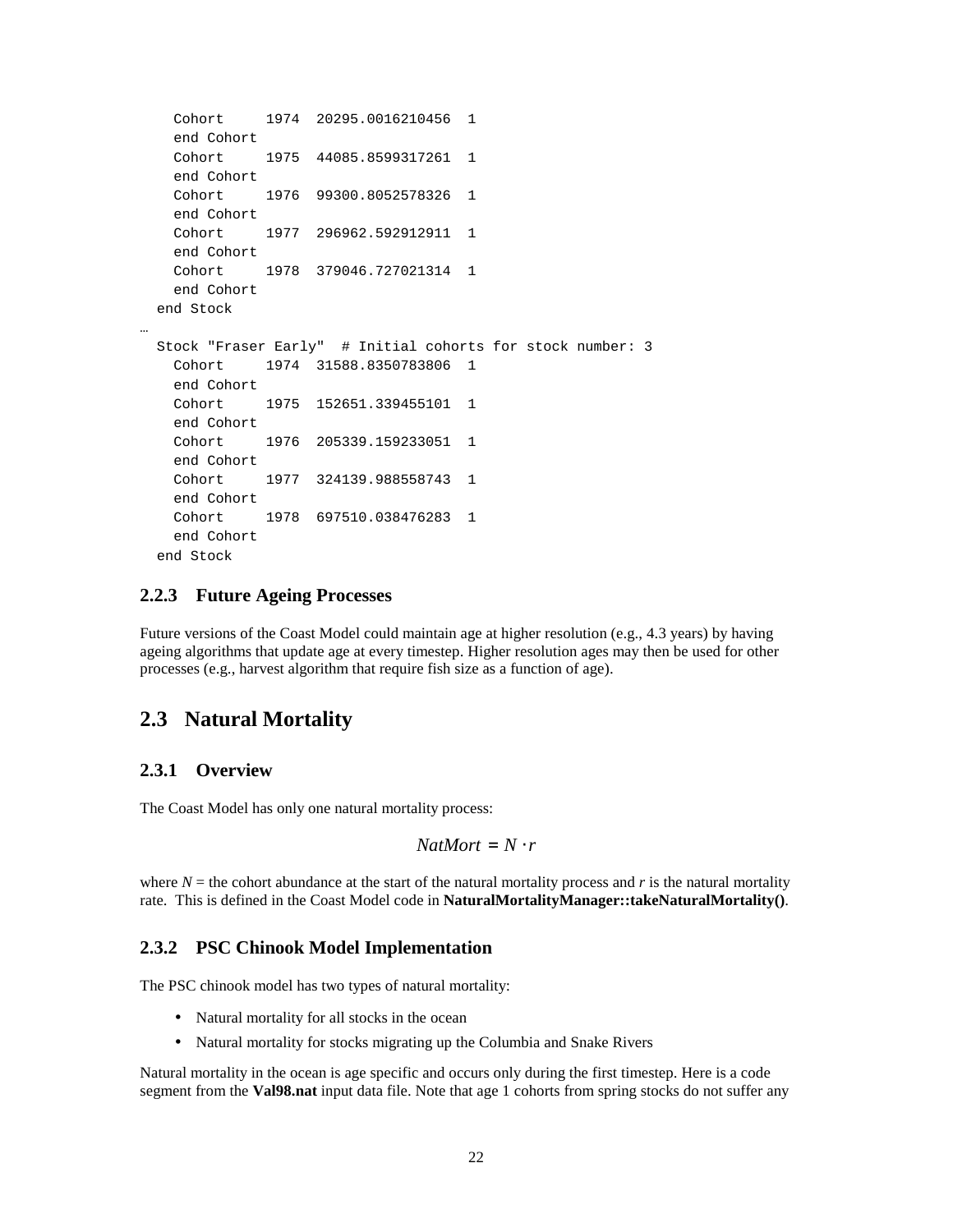natural mortality while in the river. The basic idea of this model is that all stocks suffer the same natural ocean mortality based on their "ocean age" (i.e., number of years spent in the ocean).

```
NatMortRateData StockXyearXageXtimeXregion
TimeStep 1
   Region 1
     Stock 1 # Alaska South SE // Run type = Spring
       Age 1 NaturalMortality 0.0
       Age 2 NaturalMortality 0.5
       Age 3 NaturalMortality 0.4
       Age 4 NaturalMortality 0.3
       Age 5 NaturalMortality 0.2
       Age 6 NaturalMortality 0.1
     end Stock
…
     Stock 3 # Fraser Early // Run type = Fall
       Age 1 NaturalMortality 0.5
       Age 2 NaturalMortality 0.4
       Age 3 NaturalMortality 0.3
       Age 4 NaturalMortality 0.2
       Age 5 NaturalMortality 0.1
     end Stock
```
Three stocks suffer mortality while migrating up the Columbia and Snake Rivers. The mortality rates are stock, year, and age specific. The PSC chinook model refers to these mortalities as "Inter-Dam Losses" or IDLs. These are simulated in the Coast Model by assigning natural mortalities in the last timestep (4) and region (4). Below is a code segment from the **Val98.nat** input data file assigning mortalities to the upriver bright (URB) stock.

```
TimeStep 4
   Region 4
     Stock URB # Fall stock.
       Age 1 NaturalMortality 0.0
       Ages 2:5
         Year 1979 NaturalMortality 0.0774
         Year 1980 NaturalMortality 0.4479
         Year 1981 NaturalMortality 0.5152
         Year 1982 NaturalMortality 0.4627
         Year 1983 NaturalMortality 0.1098
         Year 1984 NaturalMortality 0.0352
```
… etc

### **2.3.3 Future Natural Mortality Processes**

The current framework allows natural mortalities to be stock, age, year, timestep, and region specific. While this allows considerable flexibility in assigning natural mortalities, future users may wish to use more complicated algorithms. For example, the natural mortality rate could be a function of predator and/or prey abundance within a region, or it might depend on river temperatures and flow. The code framework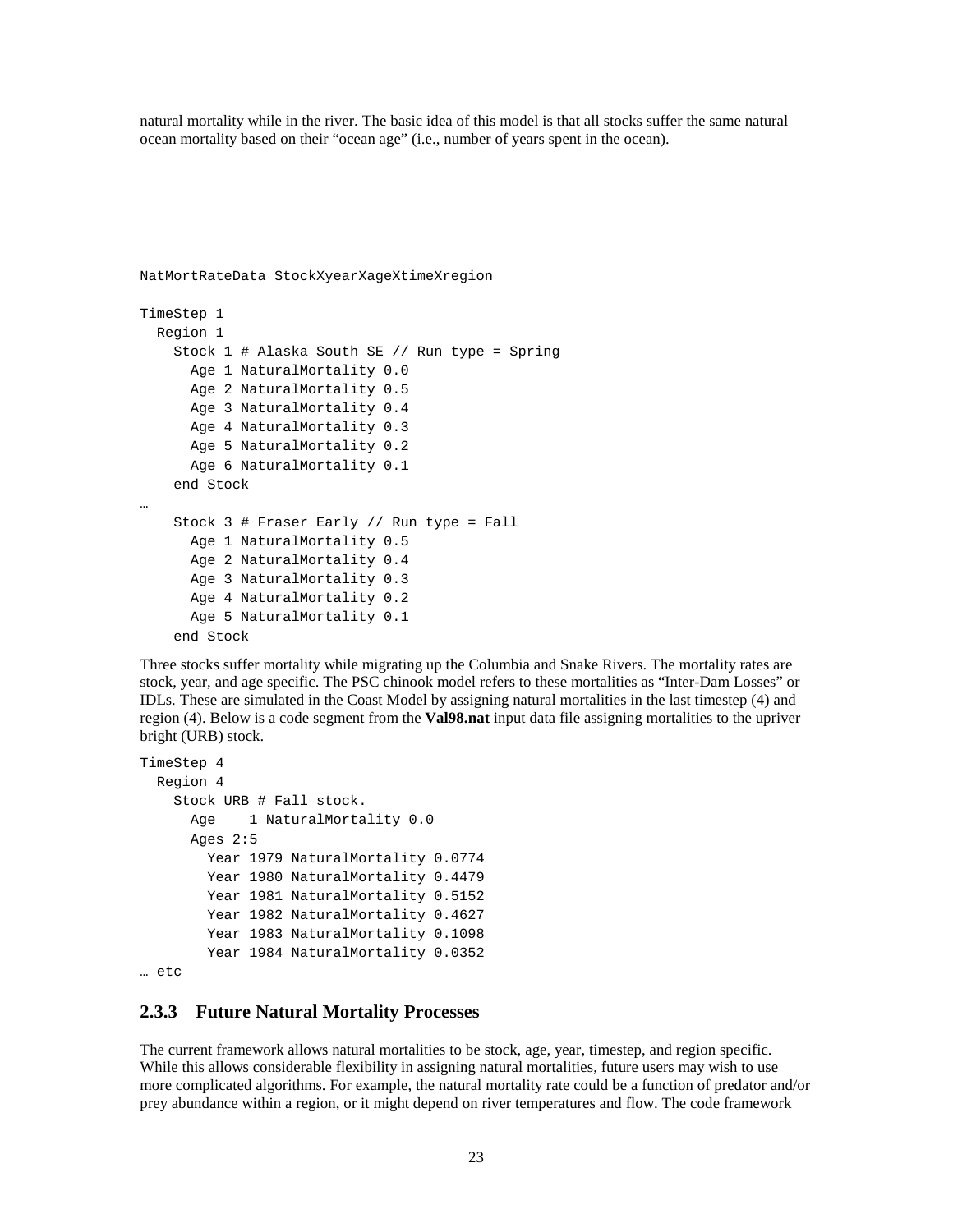can be modified to accommodate these more complicated algorithm by defining new natural mortality methods.

The current Coast Model framework does not support using instantaneous total mortality rates (i.e., natural plus fishing). See Appendix Section C.3 for a discussion of how natural and fishing mortality rates can be combined into a single "mortality process."

# **2.4 Fishing Mortality**

### **2.4.1 Overview**

Computing fishing mortalities is the most complex portion of the Coast Model (see Section 5.5.3.1 for complete details). Our goal was to create a flexible code framework that would allow scientists and modelers to add new algorithms with a minimum of coding effort. The specific algorithms currently supported in the Coast Model are based on those from the PSC chinook model. The actions taken during the harvest process are the following:

- 1. Generate temporary data storage for the harvest mortality data. (This results in the creation of **FisheryUnit** and **HvMort** objects.)
- 2. Instruct the **PolicyControlManager** to perform **preHarvestManagement()**.
- 3. For each Fishery:
	- Compute legal catches.
	- Compute shaker incidental mortality.
	- Compute CNR incidental mortality.
- 4. Instruct the **PolicyControlManager** to perform **postHarvestManagement()**.
- 5. Update all cohort abundances by applying the computed harvest mortalities from each Fishery.

Note that the organization of the harvest process presumes that within a timestep harvests for individual fisheries may be computed independently. It also presumes that legal catches and incidental mortalities within the same fishery/region/timestep can be computed independently. The only way to achieve interactive effects across fisheries is by using the Iteration feature of the model (see Section 5.5.2.5). Similarly, it is further assumed that harvest in a specific fishery and region (in a particular timestep) may be computed independently from other fisheries and/or regions. It is possible that this last requirement may be loosened at some point in the future, but for the moment the code structure adopts this as an invariant.

The discrete nature of the Coast Model harvest process may be a significant limitation. Appendix Section C.3 provides a detailed discussion of the harvest process limitations in the Coast Model and discusses possible code changes to remove these limitations. With a moderate amount of re-coding the Coast Model harvest process could be expanded to use instantaneous mortality rate equations which would allow full interaction between fisheries operating within the same region and timestep. This would require combining the natural mortality and fishing mortality processes into a single mortality process.

### **2.4.2 Legal Catches**

### **2.4.2.1 SingleCohort**

In the Coast Model, the **HarvestProcess** object contains the information necessary to compute catches by a single fishery of legal sized fish from a cohort within a given year, timestep, and region. Only one algorithm is currently supported, as follows: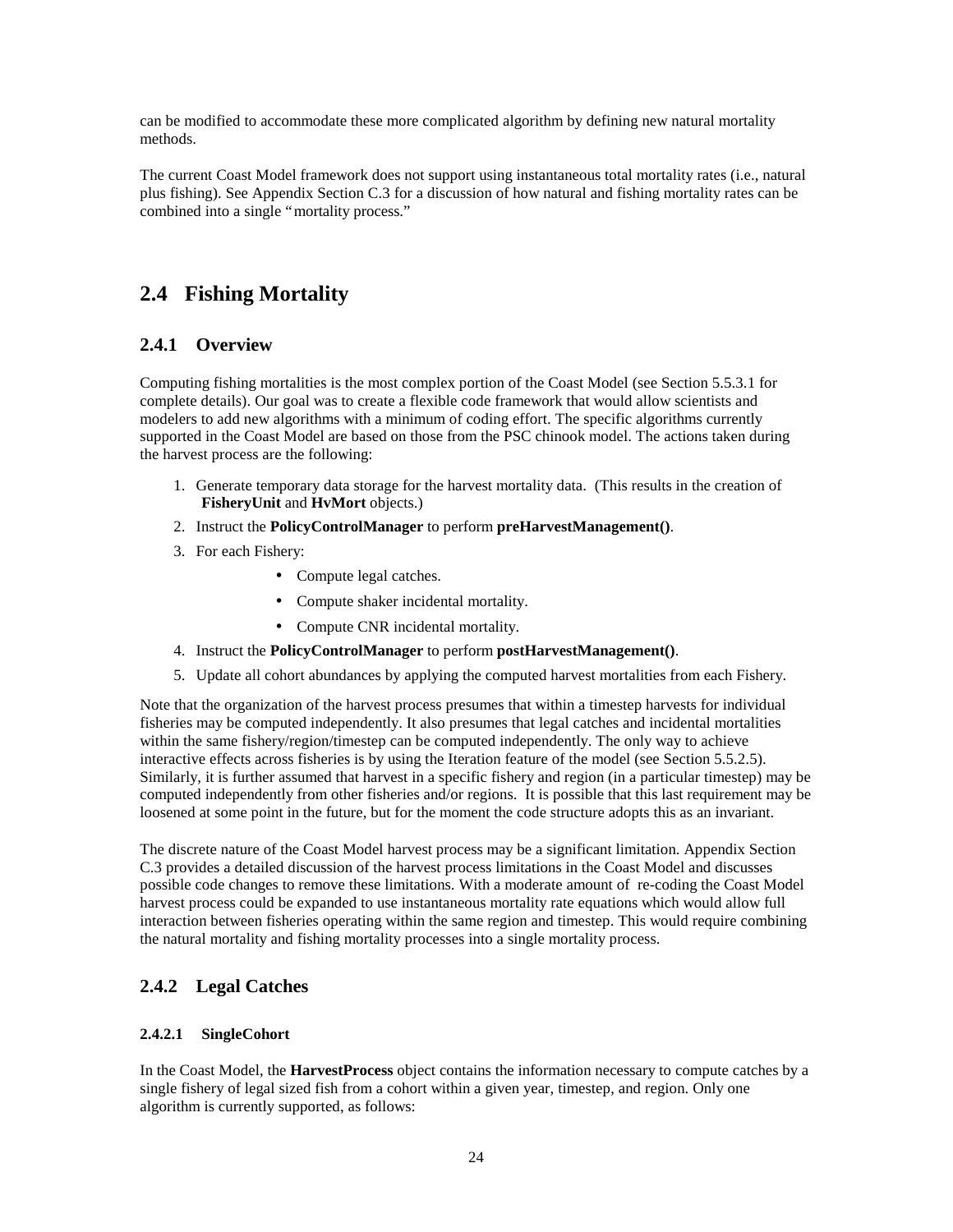### *LegalCatch* = *N* ⋅*PV* ⋅*HR* ⋅*FP* ⋅*EffortScalar*

where *N* is the regional cohort abundance (at the start of the fishing mortality process), *PV* is the proportion of the regional abundance that is vulnerable to the gear (e.g., due to size limits), *HR* is the "base period" harvest rate, *FP* is a "fishery policy" input scalar to adjust the base period harvest rate for the current year, timestep, and region, and *EffortScalar* is an additional policy control variable that can be adjusted during iteration routines. *PV*s, *HR*s, and *FP*s are defined via separate input data files and can have almost any dimensionality using the generic array data storage system. Thus, this simple linear harvest equation combined with flexible parameter dimensionality provides an extremely robust tool for computing legal catches. This equation is actually in the **LinearHarvestProcess::computeCatch()** method, which (contrary to the usual naming convention) is found in file *"HarvestProcess.cpp"*.

#### **2.4.2.2 Multiple Cohorts (Safe-Guarded Secant Algorithm)**

Some harvest policies require that the catch of all cohorts within a single year, timestep, and fishery are equal to a given number. If the single cohort algorithm described above is used for all **HarvestProcesses**, then the *EffortScalars* for each process can all be adjusted by the same amount such that the total catch of all cohorts equals the desired amount. The catch ceiling algorithm of the PSC chinook model operates in this fashion. If any **HarvestProcesses** are non-linear, then this methodology will not work.

The safe-guarded secant algorithm solves for the effort level in a fishery during a given timestep and region such that the total catch in that fishery hits a specific catch quota (ceiling), *regardless of the types of equations used to compute the cohort specific catches*. One nice feature of this algorithm is that when all the catch equations are linear (as is the case for the PSC Chinook Model), then the safe-guarded secant method solves in a single iteration, just as the PSC Chinook Model algorithm does. The following brief description of the safe-guarded secant algorithm is from Jan 19, 1999 minutes.

Since each **HarvestProcess** object can have a different type of algorithm to compute legal catch at the cohort level, a **FisheryPolicy** object that has a catch quota objective requires a general algorithm that will adjust the effort level in a fishery to meet the quota. Mathematically, we have the following problem:

Find E such that

 $C = F(E) = K$ 

where

 $C =$  total catch in a fishery;

- $E$  = relative effort level in the fishery;
- $K =$  desired catch quota;

 $F(E) =$  unknown function.

The unknown function F(E) is the sum of all the unknown **HarvestProcess** functions for each cohort. The problem can be restated as follows:

Find E such that

 $G(E) = F(E) - K = 0.$ 

The code used in the Coast Model is similar to the secant method used in Function RTSEC in Numerical Recipes. For further algorithm details see the code and comments in the Coast Model. The **MultiCeilingIterationConrol** class implements this functionality. Also see section 5.5.2.5 for a description of the code implementing the harvest iteration system.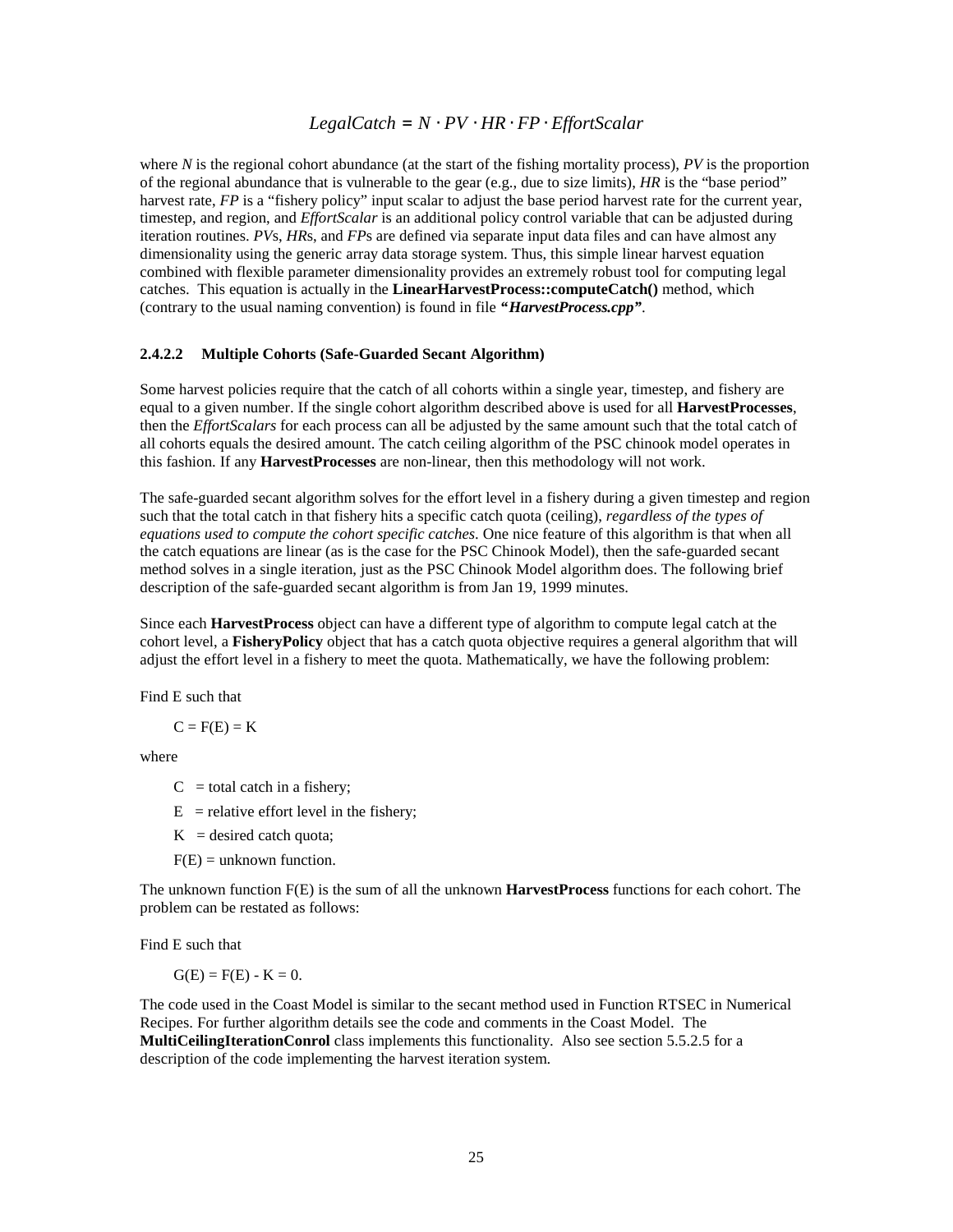### **2.4.3 Incidental Mortalities**

Virtually all "real world" fishing processes kill more fish than are landed legally. Some fish encounter the fishing gear and suffer mortality, but are never brought on board the vessel. For example, in salmon fisheries some fish hooked by commercial troll and sport fishermen or gilled by net fishermen escape the gear before it is retrieved. A portion of these fish may die from their encounter with the gear. These types of mortalities are referred to as "drop off" mortalities. Since these fish are never even seen by scientific observers on board the vessel, drop off mortalities are difficult to study and estimate.

Fish brought on board the vessel but not landed are generally referred to as "bycatch." For example, many fisheries have size limits. Any captured fish whose length is below the size limit must be released. In salmon hook and line fisheries, these undersized fish are referred to as "shakers" because they are "shaken" off the gear. Some of the shakers survive, but others die due to the stress of being captured and released. The shaker mortality rate (i.e., the fraction of shakers that die) is gear dependent. Troll and sport gears cause relatively low shaker mortality, since the fish are captured individually and in many cases can be released without serious injury. Net fisheries cause higher shaker mortalities, because the capture process is more stressful.

Another type of salmon bycatch occurs when it is illegal to keep some species of salmon. For example, it may be legal to keep all species of salmon except chinook. Incidental mortalities caused by releasing prohibited species are called "non-retention" mortalities. Note that non-retention mortalities include both legal and sub-legal sized fish. The Coast Model supports several PSC chinook model algorithms for computing "chinook non-retention," or "CNR," mortalities.

In the Coast Model the **HarvestManager** maintains a generic array of **Shaker** and **CNR** objects. Each of these objects contains all the data and algorithms for computing incidental mortalities and is specified by the user via the **\*.shk** and **\*.cnr** input files. If the user does not want the model to compute incidental mortalities, these two files can be omitted. The following sections briefly describe the algorithms.

### **2.4.3.1 Shakers**

As noted above, the legal catches are computed first and stored by fishery, stock, and age during each timestep and region. Legal catches are computed for each fishery independently. Thus, during one loop through the fisheries, the catches of one fishery in a timestep and region are not affected by catches of other fisheries operating in that same timestep and region.

Shakers must be computed before the CNRs. In the 1995 version of PSC chinook model the only mortality rate parameter required was a "*ShakerMortRate*" that was gear specific (Troll = 0.30; Net = 0.90; Sport = 0.30). In the 1998 version there are three fishery specific incidental mortality rates:

- *SublegalShakerMortRate*;
- *LegalShakerMortRate*;
- *DropOffRate*.

Shakers are fish that are killed incidentally while harvesting legal size fish. These include "DropOffs" (sublegal and legal size fish that drop off the gear before being brought to the boat) and "Releases" (sublegal size fish that are brought to the boat, but are released because they are below the legal size limit).

The PSC Chinook Model shaker algorithm was difficult to implement in the Coast Model because it relied upon a subjective concept (preterminal vs terminal; ocean net fishery) of which stocks were considered vulnerable to each fishery during a timestep. The new Coast Model shaker algorithm resolves this dilemma by including a "vulnerability" table in each **Shaker** object for which not all stocks are vulnerable. Since shakers are computed for each fishery independently, each fishery/region/timestep has a **Shaker** object.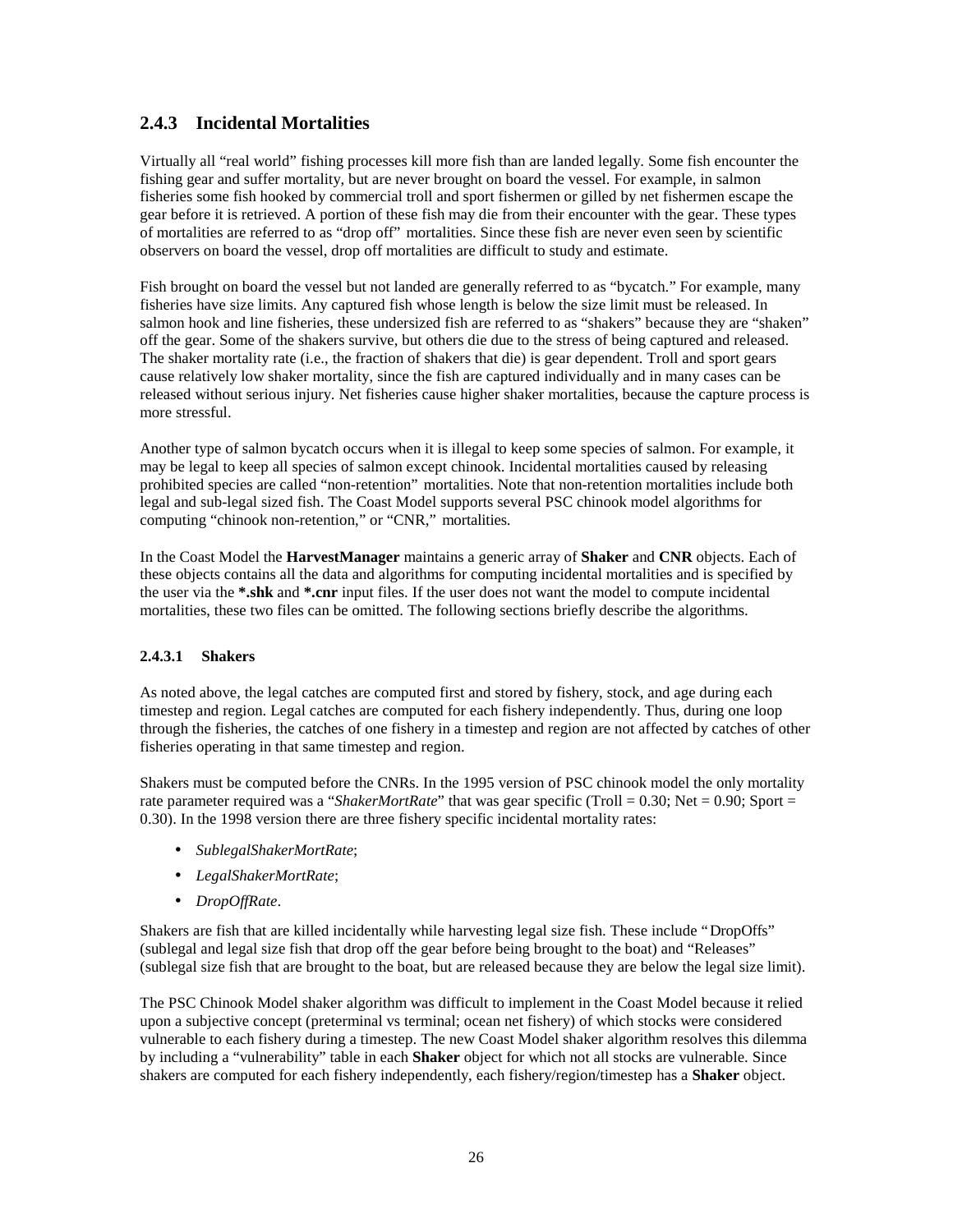Appendix Section C.3.2 contains a detailed discussion (including examples) of the shaker algorithm and how vulnerability tables are created for various situations in the PSC chinook model. The following sections describe how shaker mortalities are computed for the stocks that are considered vulnerable to a fishery. Thus, keep in mind that all references to stocks in the following equations refer only to stocks that are vulnerable to the referenced fishery.

The shaker equations shown below are implemented in the classes derived from the base **Shaker** class. **PSCShaker** contains most of the code while other subclasses contain further specializations. See Section 5.5.3.1.6.1 for a list of the various **Shaker** subclasses.

#### **2.4.3.1.1 Compute the "***StockWts***"**

The relative contribution of each stock in each fishery (called the "stock weight") is computed by:

$$
StkWgt_{s,f} = \frac{FP_{s,f} \cdot \sum_{a} Catch_{s,a,f}}{\sum_{s} FP_{s,f} \sum_{a} Catch_{s,a,f}}
$$

Note that the numerator is the catch of stock *s* by fishery *f* and denominator is the total catch by fishery *f*. Note also that if all catches by fishery *f* are multiplied by a common scaling factor, the stock weight term is unchanged.

#### **2.4.3.1.2 Compute the "***TotalPNV***" and "***TotalPV***"**

These variables represent the total number of sublegal and legal fish recruited to the gear in fishery *f*.

$$
TotPNV_f = \sum_{s} \sum_{a} N_{s,a} \cdot PNV_{a,f} \cdot StkWgt_{s,f}
$$

$$
TotPV_f = \sum_{s} \sum_{a} N_{s,a} \cdot PV_{a,f} \cdot StkWgt_{s,f}
$$

#### **2.4.3.1.3 Compute the "***EncounterRate***"**

The encounter rate for each fishery is computed by

$$
EncRte_f = \frac{TotPNV_f}{TotPV_f}
$$

#### **2.4.3.1.4 Compute the "***FracNV***"**

$$
Frac{NV_{s,a,f}}{Tot PNV_{f}}
$$

**2.4.3.1.5 Compute "TotalShakers"**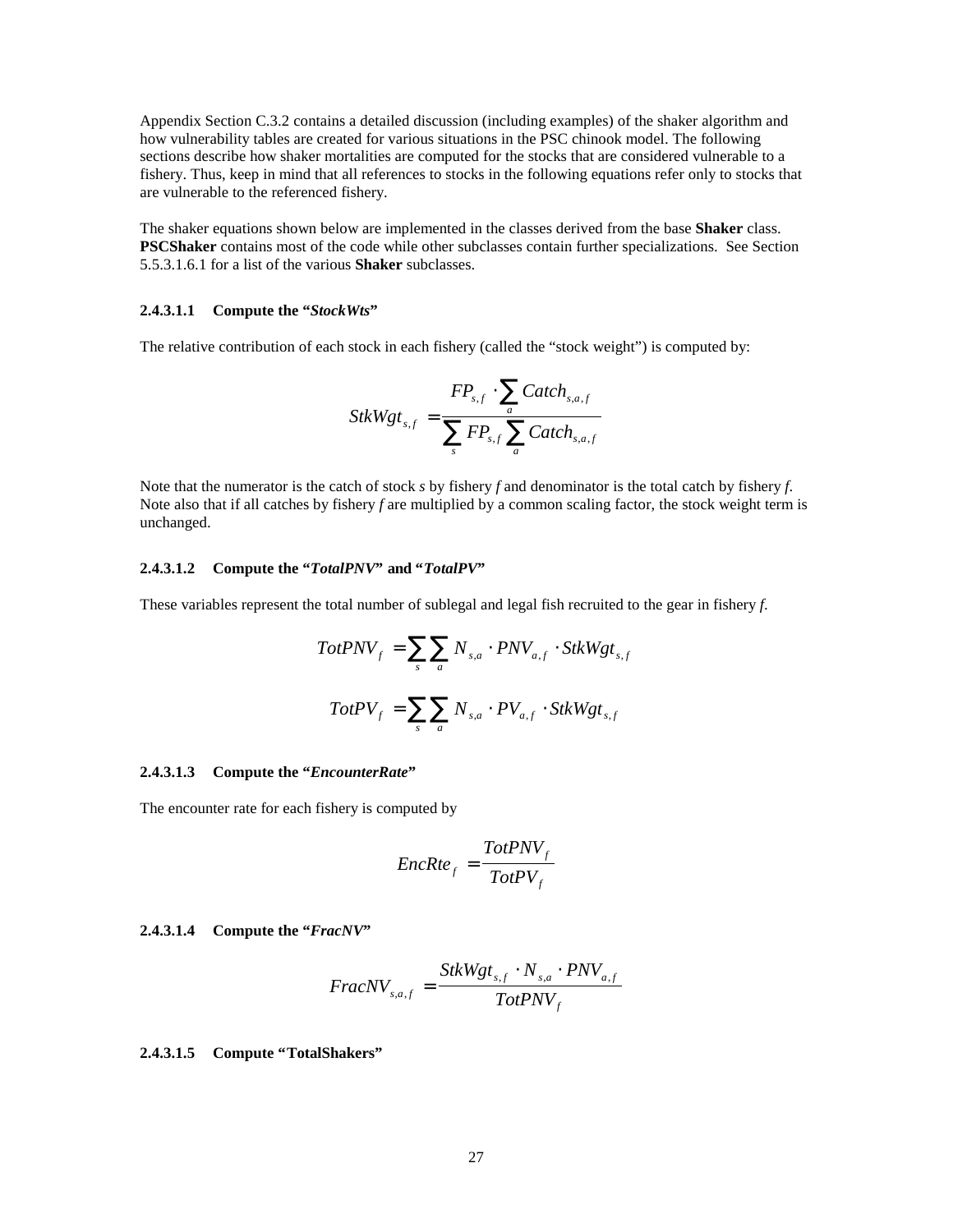Total shakers in fishery f is the product of the total catch by fishery f times the encounter rate times the shaker mortality rate. Note that if all the catches in a given fishery are multiplied by a common scaling factor, total shakers is also multiplied by that factor.

$$
TotShak_f = ShakMortRte_f \cdot EncRte_f \cdot \sum_f FP_{s,f} \cdot \sum_a Catch_{s,a,f}
$$

where

$$
ShakMortRtef = SublegalShakMortRtef + DropOffRatef
$$

#### **2.4.3.1.6 Distribute "***TotalShakers***" by stock and age using the** *FracNVs*

Total shakers are distributed by stock and age to get sublegal shakers. These sublegal shakers are stored separately (from the legal drop offs) for possible use in subsequent CNR computations.

$$
SublegalShak_{f,s,a} = TotShak_{f} \cdot FracNF_{s,a}
$$

*LegalDropOffs* are added to the sublegal shakers to get total shakers:

$$
TotShak_{f,s,a} = SublegalShak_{f,s,a} + LegalDropOffs_{f,s,a}
$$

where

$$
LegalDropOffs_{f,s,a} = Legal Catch_{f,s,a} \cdot DropOffRate_f
$$

Since the *LegalShakerMortRate* parameter is not used to calculate shakers, the Coast model does not include that parameter with the input specifications for shakers.

 [Programming Note: The PSC chinook model QuickBasic code computes the encounter rate and the *FracNVs* in Sub **CalcEncRte** (this sub appears to be identical in CTC95, CTC98, and CTC99). Sub **CalcShaker** is called at the end of Sub **CalcEncRte** to compute the total shakers and distribute them among the cohorts. Sub **CalcShaker** also computes the CNR mortalities.]

#### **2.4.3.2 Chinook Non-Retention Mortalities**

Chinook Non-Retention (CNR) mortalities are sublegal and legal size fish killed in fisheries targeting on other salmon species. In CTC98 the computation of these mortalities proceeds in three steps:

- Compute CNR ratios (e.g., legal CNR morts to legal catch);
- Compute CNR mortalities without considering multiple encounters (e.g., apply CNR ratio to legal catch);
- Adjust CNR mortalities for multiple encounters (e.g., multiply CNR morts by a multiple encounter adjustment scalar).

### **2.4.3.2.1 Compute the ratios relating legal CNR mortalities to the legal catch and sublegal CNR mortalities to the shakers.**

This is the same idea as in CTC95; the only difference is the mortality rate used. Three methods can be used to compute these ratios. The naming of the methods shown below reflects the naming of the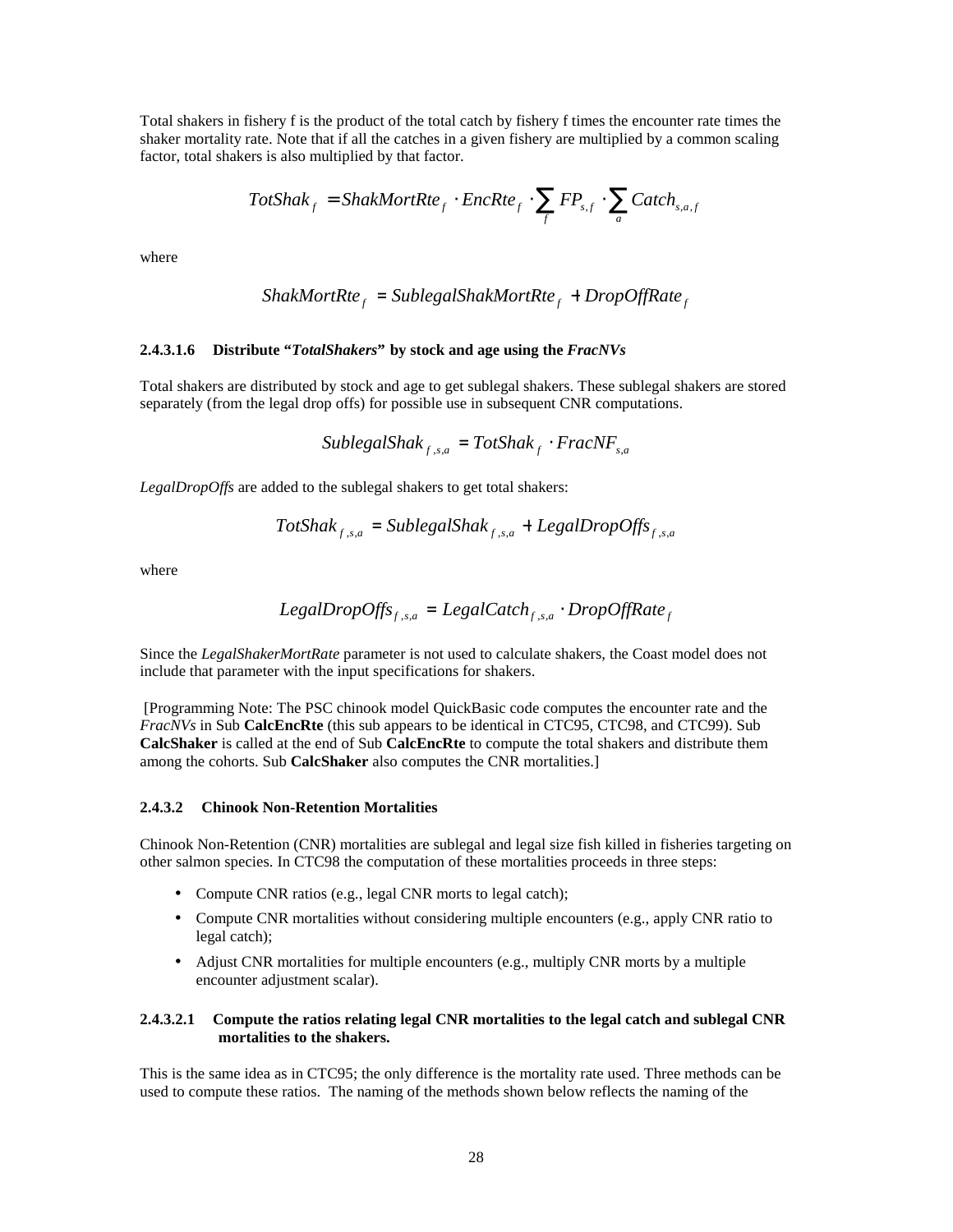subclasses deriving from **CNR** which implement each of the equations. See also Section 5.5.3.1.6.2 for a full list of the **CNR** subclasses.

#### **CNR\_HarvestRatio Method**

If the current year relative effort level is between zero and one (i.e., 0 < *RelHR* < 1), then compute the ratios as follows:

$$
CNRSublegalRatio_f = CNRSuble galSel_f \cdot \frac{1 - RelHR_f}{RelHR_f}
$$

$$
CNRLegalRatio_f = CNRLegalSel_f \cdot LegalCNRMortRate_f \cdot \frac{1-RelHR_f}{RelHR_f}
$$

where

$$
LegalCNRMortRatef = LegalShakerMortRatef + DropOffRatef
$$

#### **CNR\_SeasonLength Method**

This method is similar to the ratio method, except the relative effort level is determined by the season lengths. Note that the *DropOffRate* is not used in this method.

$$
CNRSublegalRatio_f = CNRSublegalSel_f \cdot \frac{CNRSeasonLength_f}{LegalSeasonLength_f}
$$

$$
CNRLegalRatio_f = CNRLegalSel_f \cdot LegalShakerMortRate_f \cdot \frac{CNRSeasonLength_f}{LegalSeasonLength_f}
$$

**Possible QB Program Bug**. There is an inconsistency in the 1998 QuickBasic code that needs to be resolved. The inconsistency is in the 1999 code as well. For fisheries that do not have incidental mortality rate changes, the above formula for calculating the *CNRLegalRatio* uses only the *LegalShakerMortRate*. On the other hand, fisheries that do have incidental mortality rate changes use the sum of the *LegalShakerMortRate* and the *DropOffRate*. Adding the *DropOffRate* would be consistent with the HarvestRatio method. The QuickBasic code is below, with the important lines in bold:

```
CASE 0 '....RT
     IF RT > 0 AND RT < 1
      TmpR = (1 - RT) /
      Tmp4 = CNRSelect(0, CNRIndex*) * TmpR '....
       '..... CNRSelect is the selectivity factors
       'compute legal IM+ dropoff and check for changes 2/9/98
       TmpSM = ShakerMortRte(Fish%, 2) + ShakerMortRte(Fish%, 3)
      FOR ICheck% = 1 TO NumIMChange%
```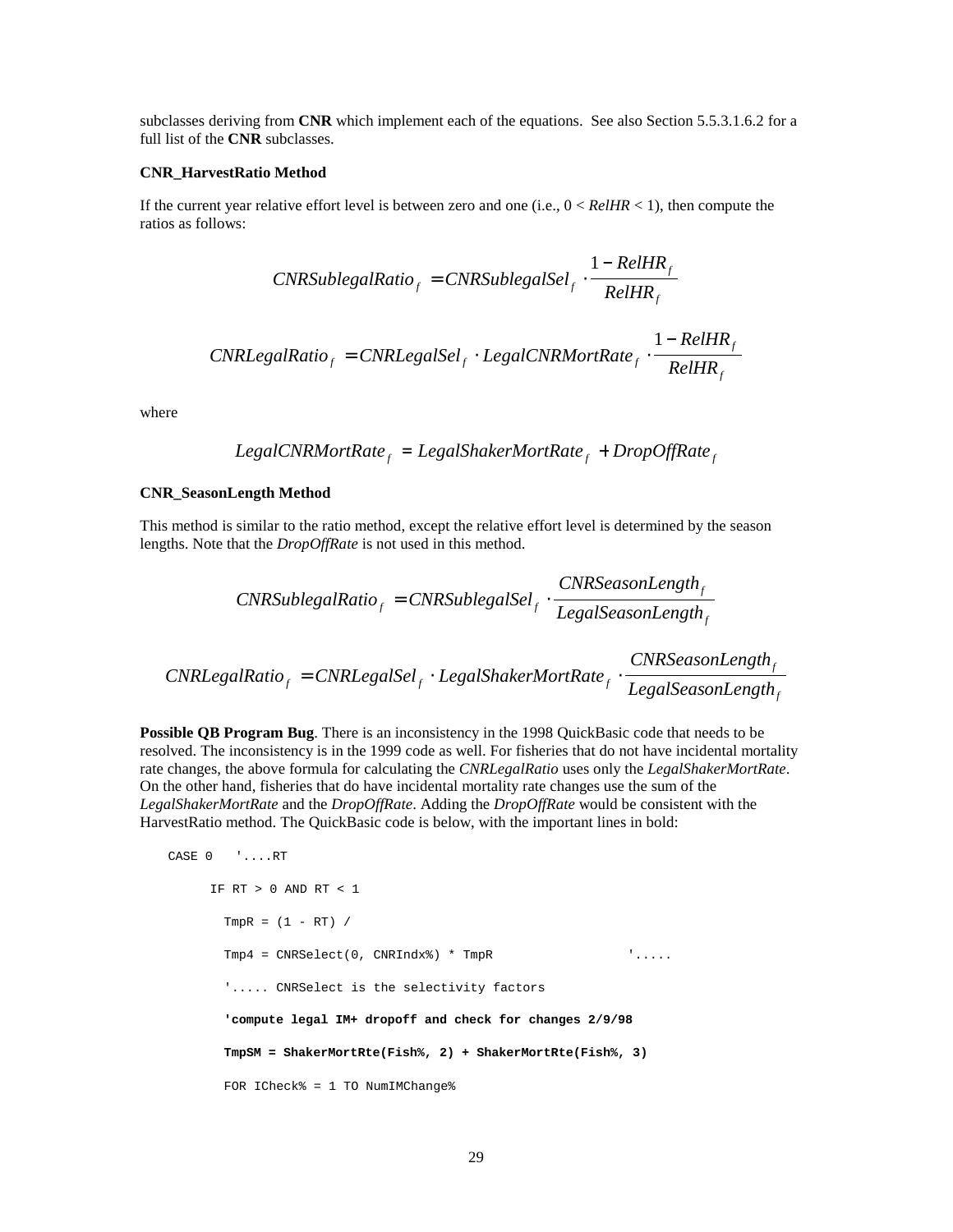```
TestFish% = IMChange!(ICheck%, 1)
        TestYr% = IMChange!(ICheck%, 2)
        IF TestFish% = Fish% AND Yr% >= TestYr% - 79 THEN
          TmpSM = IMChange!(ICheck%, 4) + IMChange!(ICheck%, 5)
        END IF
      NEXT ICheck%
       '.....
       Tmp5 = CNRSelect(1, CNRIndx%) * TmpSM * TmpR '..... Legals
     END IF
   CASE 1 '....Season Length
     Tmp6 = CNRData(Yr%, CNRIndx%, 1) / CNRData(Yr%, CNRIndx%, 0) '..... CNR/Regular
Season
     Tmp4 = CNRSelect(0, CNRIndx%) * Tmp6 '..... SubLegal
     TmpSM = ShakerMortRte(Fish%, 2)
[?? TmpSM = ShakerMortRte(Fish%, 2) + ShakerMortRte(Fish%, 3) ??]
     '......Now check for changes in IM rates and substitute if needed 2/9/98
     FOR ICheck% = 1 TO NumIMChange%
       TestFish% = IMChange!(ICheck%, 1)
       TestYr% = IMChange!(ICheck%, 2)
       IF TestFish% = Fish% AND Yr% >= TestYr% - 79 THEN
        TmpSM = IMChange!(ICheck%, 4) + IMChange!(ICheck%, 5)
       END IF
     NEXT ICheck%
```
Thus, it appears that the equation above should be:

```
CNRLegalRatio_f = CNRLegalSel_f \cdot LegalCNRMortRate_f \cdot \frac{1}{LegalSeasonLength}CNRSeasonLength
                                                                                                 f
                                                                                                  f
                      = CNRLegalSel<sub>f</sub> \cdot LegalCNRMortRate<sub>f</sub> \cdot
```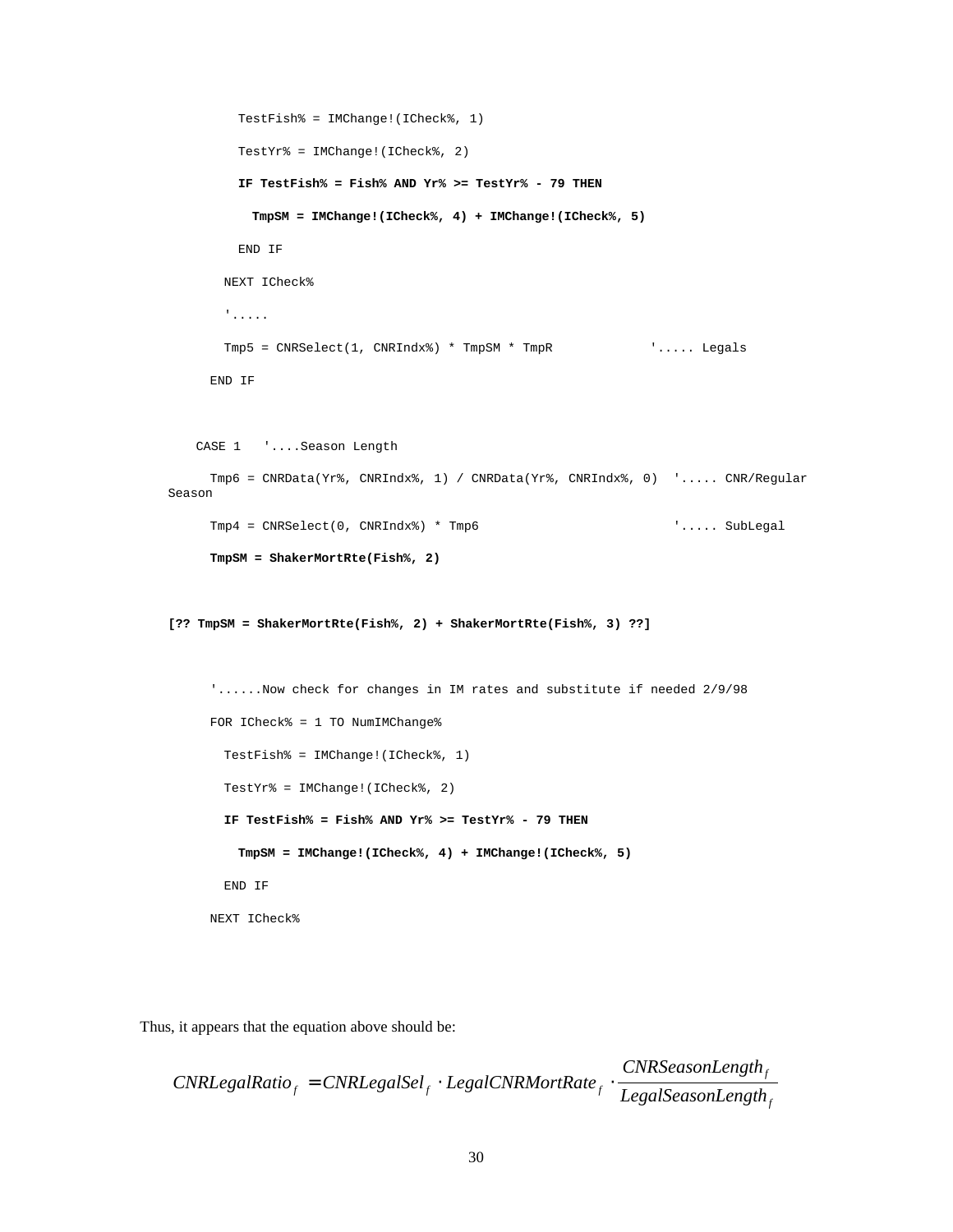where

$$
Legal CNRMortRatef = LegalShakerMortRatef + DropOffRatef
$$

#### **CNR\_ReportedEncounter Method**

This method uses reported encounters to determine the relative effort levels.

$$
CNRSublegalRatio_f = CNRMortRate_f \cdot \frac{1}{EncRate_f} \cdot \frac{RptSublegalEncouters_f}{Rptlegal Catch_f}
$$

 [Programming Note: The QuickBasic code does not use 1/*EncRate*. Instead it effectively back-calculates the encounter rate from *TotalCatch* and *SublegalShakers* (before *DropOffs* are added).]

$$
CNRLegalRatio_f = CNRMortRate_f \cdot \frac{RptLegalEncouters_f}{Rptlegal Catch_f}
$$

where

$$
CNRMortRate_f = SublegalShakerMortRate_f + DropOffRate_f
$$

 [Question: Should the *CNRMortRate* be the same for both the sublegals and legals? Seems like the rate use for the legal CNRs should be the sum of the *LegalShakerMortRate* plus the *DropOffRate*.]

#### **2.4.3.2.2 Compute legal and sublegal CNR mortalities without considering multiple encounters**

Note that for the sublegals, the ratio is applied only to the sublegal shakers, not the sublegal shakers plus the drop offs.

SublegalCNRMorts<sub>f,s,a</sub> = CNRSublegalRatio<sub>f</sub> · SublegalShakers<sub>f,s,a</sub>

*LegalCNRMorts<sup>f</sup>* ,*s*,*<sup>a</sup>* = *CNRLegalRatio<sup>f</sup> LegalCatch<sup>f</sup>* ,*s*,*<sup>a</sup>* ⋅

If the Reported Encounter method was used in Step 1, then no further adjustments are necessary and the CNR computations are finished. The **CNR\_HarvestRatioMultipleEncounter** and **CNR\_SeasonLengthMultipleEncounter** methods require an adjustment for multiple encounters.

#### **2.4.3.2.3 Adjust CNR mortalities for multiple encounters**

If appropriate, adjust the CNR mortalities by computing a *CNRScalar* adjustment factor ("appropriateness" is explained later). All methods start by computing the number of potential encounter periods during the base period, as follows: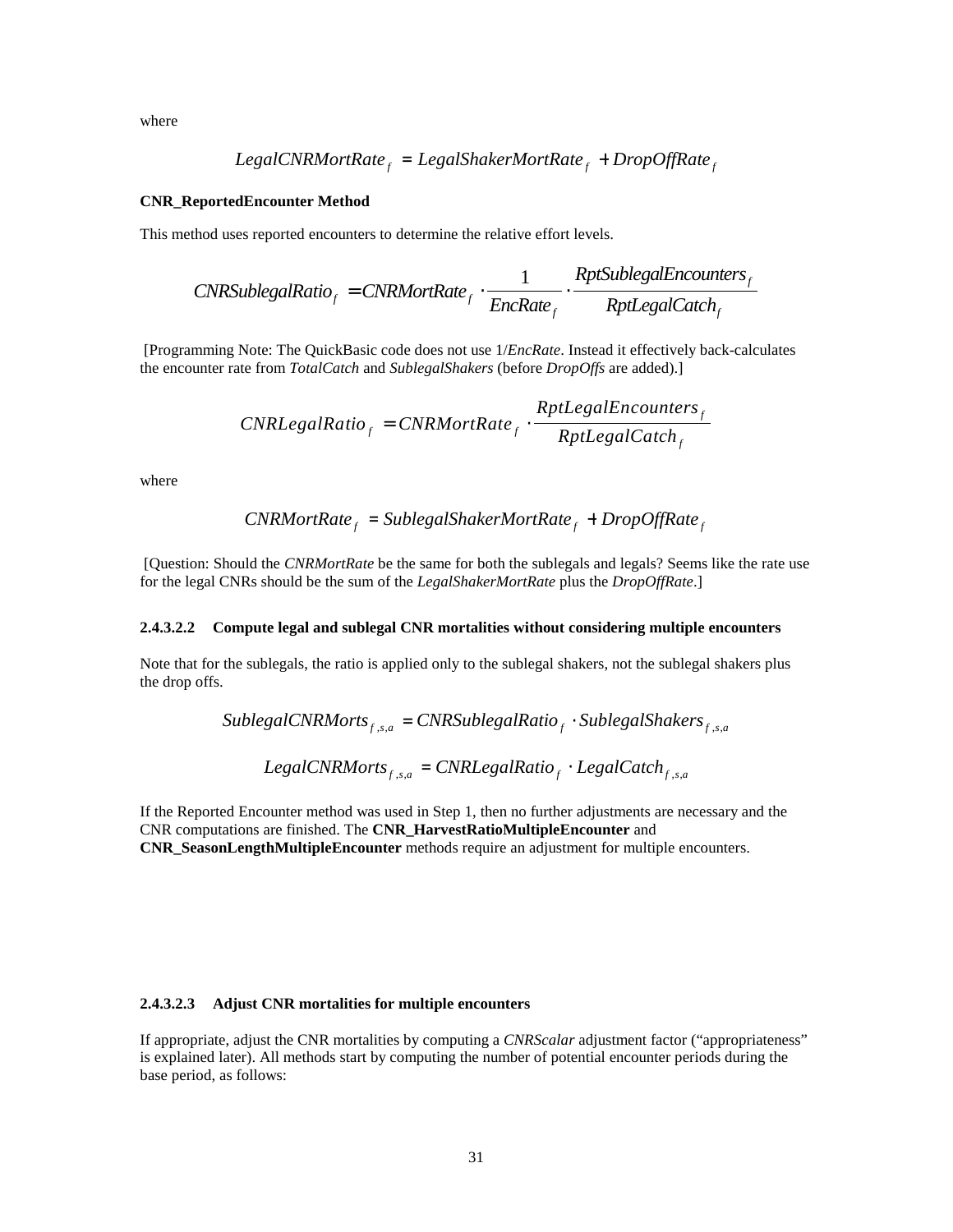$$
BaseEncounterPeriods_f = \frac{BasePeriodSeason_f}{RecaptureInterval_f}
$$

[Programming Note: We can compute this with the utility and pass it in as data from the cnr file.]

The following computations are done for each cohort (i.e., fishery, stock, age).

#### **CNR\_HarvestRatioMultiple Encounter Method**

This method is applied only if two conditions are satisfied. First, the base period exploitation rate for this cohort must be greater than zero (i.e., this cohort must be harvested by this fishery). Second, the scalar used to adjust the cohort specific catches by this fishery to meet its ceiling (*RelHRf*) is between zero and one (i.e., the CNR season must have increased relative to the base period).

First, convert the discrete-time base period exploitation rate to an instantaneous rate (scaled to the number of base period encounter periods).

$$
InstBaseHR_{f,s,a} = \frac{-\ln(1 - BaseHR_{f,s,a})}{BaseEncoderPeriods_f}
$$

This base period instantaneous rate is then adjusted to reflect the new amount of effort or season length. This factor is then used to compute the scalar. The adjustment factor is computed by

$$
Adjust = (1 - RelHR_f) \cdot BaseEncounterPeriods_f
$$

A new temporary instantaneous rate is given by

$$
TempRate = Adjust \cdot InstBaseHR_{f,s,a}
$$

Use this temporary rate is used to back-calculate a new discrete exploitation rate:

$$
ER_{f,s,a} = 1 - e^{-TempRate}
$$

If this value is  $> 1$ , the sublegal and legal CNR scalars are both given by:

$$
CNRScalar_{f,s,a} = \frac{ER_{f,s,a}}{BaseHR_{f,s,a} \cdot (1 - RelHR_f)}
$$

The sublegal and legal CNR mortalities computed in step 2 are multiplied by this scalar value to get the final CNR mortalities.

#### **CNR\_SeasonLengthMultipleEncounter Method**

Computations are slightly different for sublegal and legal size fish. Both methods use an adjustment factor to reflect changes in season length.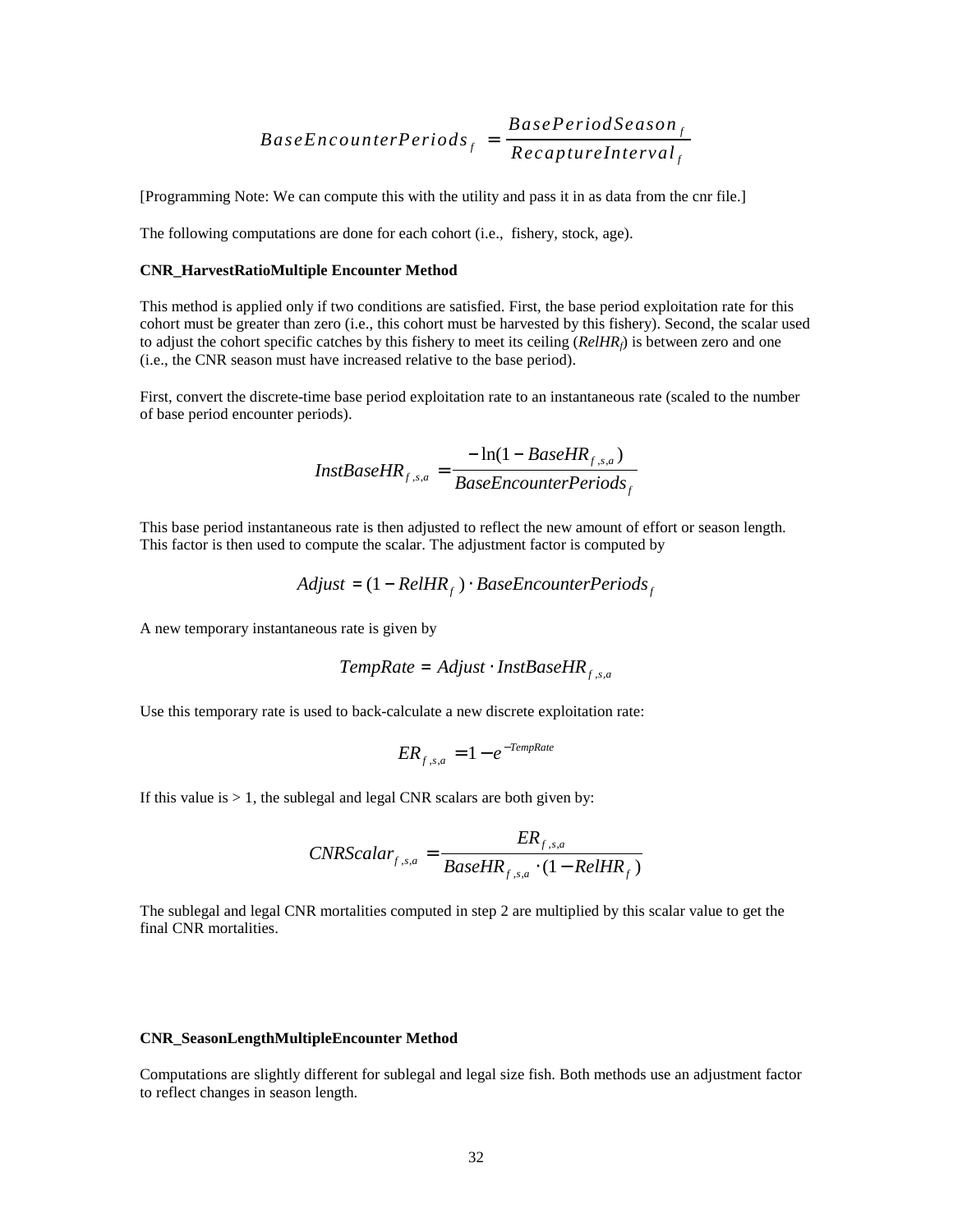$$
Adjust = \frac{CNRSeasonLength_f}{CNRSeasonLength_f + LegalSeasonLength_f}
$$

Note that *Adjust* is always less than zero.

#### *Sublegal Computations*

An adjusted base harvest rate is computed by

$$
AdjBaseHR_{f,s,a} = Adjust \cdot BaseHR_{f,s,a} \cdot SublegalSel_f
$$

If this adjusted base harvest rate is zero, then the sublegal scalar is set to zero. If it is greater than zero, a new instantaneous rate is computed as

$$
TempRate = -\ln(1 - AdjBaseHR_{f,s,a}) \cdot LegalShakerMortRate \cdot Adjust
$$

This temporary rate is used to back-calculate a new discrete exploitation rate:

$$
ER_{f,s,a} = 1 - e^{-TempRate}
$$

The sublegal CNR scalar is

$$
Sublegal CNRScalar_{f,s,a} = \frac{ER_{f,s,a}}{AdjBaseHR_{f,s,a} \cdot LegalShakerMortRate}
$$

The sublegal CNR mortalities computed in Step 2 are multiplied by this scalar to get the final sublegal CNR mortalities.

#### *Legal Computations*

An adjusted base harvest rate is computed by

$$
AdjBaseHR_{f,s,a} = Adjust \cdot BaseHR_{f,s,a} \cdot LegalSel_{f}
$$

If this adjusted base harvest rate is zero, then the legal CNR scalar is set to zero. If it is greater than zero (but not  $= 1$ ), a new instantaneous rate is computed as

$$
TempRate = -\ln(1 - AdjBaseHR_{f,s,a}) \cdot LegalShakerMortRate \cdot Adjust
$$

This temporary rate is used to back-calculate a new discrete exploitation rate:

$$
ER_{f,s,a} = 1 - e^{-TempRate}
$$

The legal CNR scalar is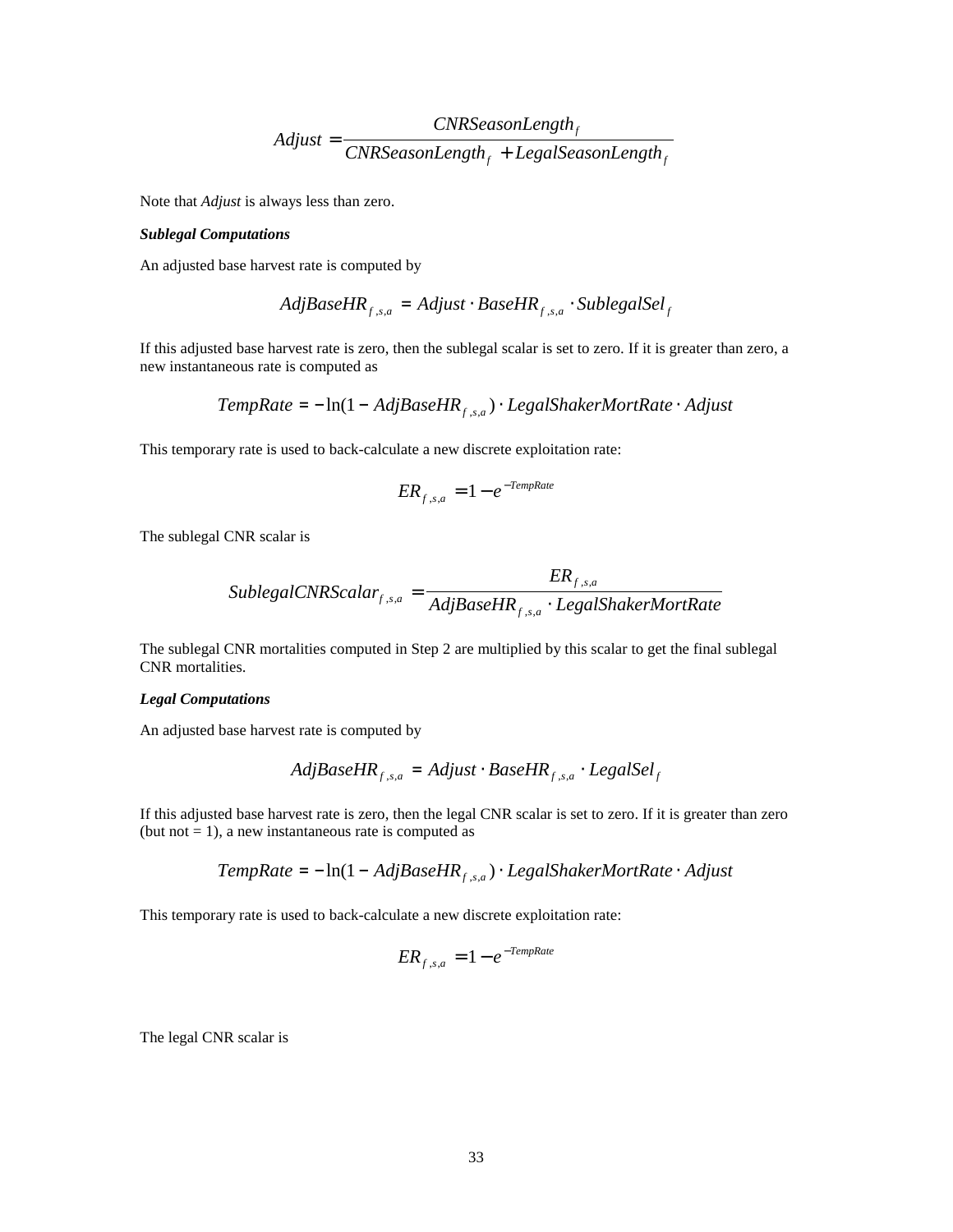$$
LegalCNRScalar_{f,s,a} = \frac{ER_{f,s,a}}{AdjBaseHR_{f,s,a} \cdot LegalShakerMortRate}
$$

The legal CNR mortalities computed in Step 2 are multiplied by this scalar to get the final legal CNR mortalities.

**Possible Program Bug**. Once the legal and sublegal CNR scalars are computed, the program only applies the scalars if the *Adjust* term is greater than one. However, as noted above, this term is always less than one. Thus, the scalars are never applied. The ultimate effect is that multiple encounters are never actually accounted for whenever the season length method is used. To verify this, we inserted debugging code within the program to print out the maximum values for the *Adjust* term and the two scalars (sublegal and legal) whenever the season length method is used. The code and results are listed below.

```
' so if adjust >1 then did multiple encounters
       IF Adjust > 1 THEN
         '..... Estimate CNR mortality losses
         CNRShakCat(LocF, CNRIndx%, Stk%, Age%) = Tmp * Tmp4 * SSub
         CNRLegal(LocF, CNRIndx%, Stk%, Age%) = MDLCatch!(LocF, Fish%, Stk%, Age%) * Tmp5 * SLeg
       ELSE
          '..... Estimate CNR mortality losses
         '... recall that Tmp has TotShak (hence IM rate) already in it
         CNRShakCat(LocF, CNRIndx%, Stk%, Age%) = Tmp * Tmp4
         CNRLegal(LocF, CNRIndx%, Stk%, Age%) = MDLCatch!(LocF, Fish%, Stk%, Age%) * Tmp5
       END IF
' Norris CNR debugger.
    IF CNRMeth%(Yr%, CNRIndx%) = 1 THEN
        PRINT #20, Yr%, Fish%, Stk%, Age%, Adjust, SSub, SLeg
    END IF
' End debugger.
```
END IF

END IF

NEXT Age%

NEXT Stk%

EXIT SUB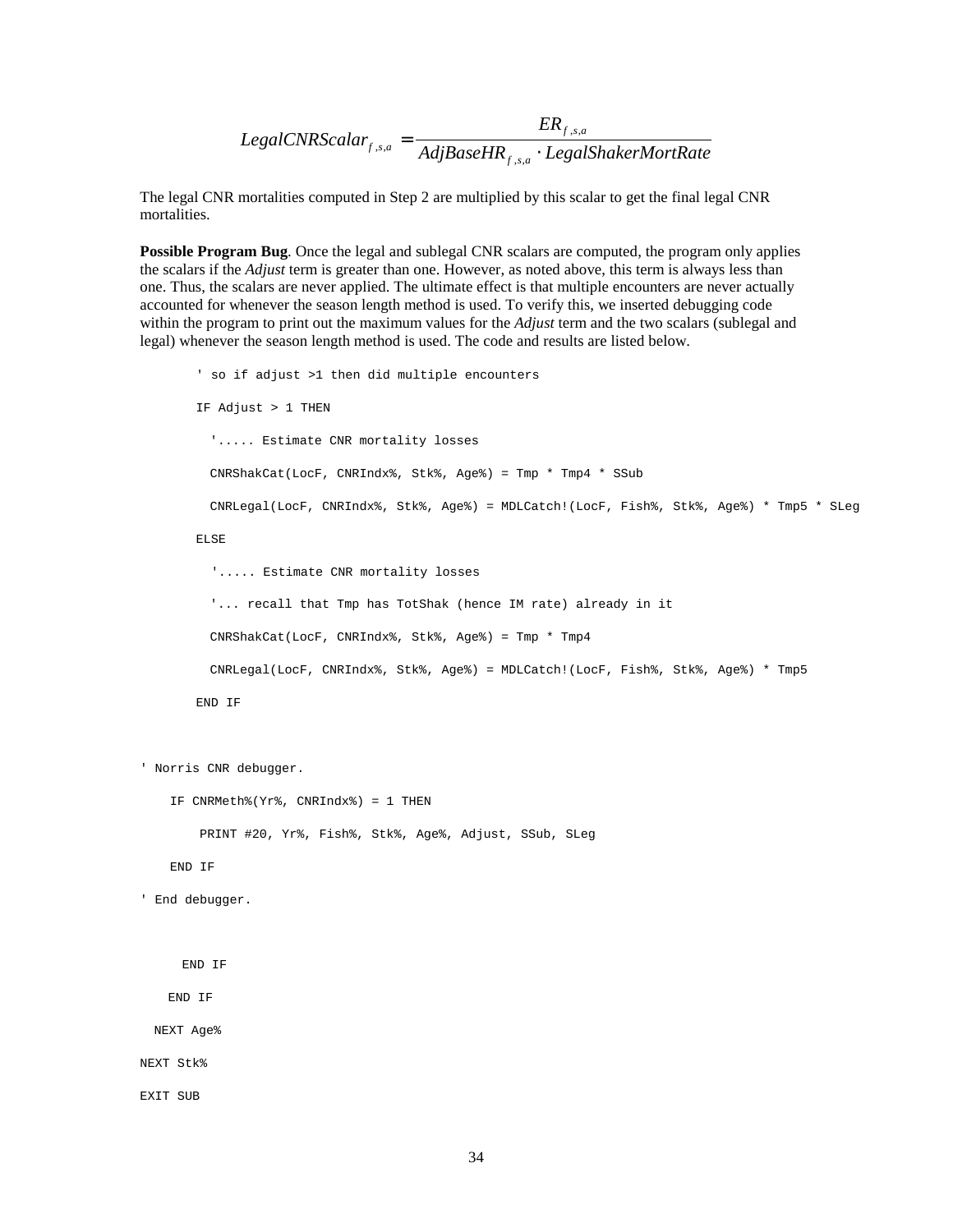### **2.5 Maturation**

### **2.5.1 Overview**

The Coast Model supports only one maturation algorithm— a simple rate model. When the **MaturationManager** invokes the **maturateCohorts()** method, the following steps occur:

- Loop through all cohorts;
- If the cohort is immature, loop through all regional abundances for that cohort;
- Apply the appropriate maturation rate and decrement the regional abundance;

 $MatureFish = N \cdot r$ 

$$
N^{'} = N - \mathit{MatureFish}
$$

where *N* is the starting (i.e., pre-maturation process) regional abundance, *N'* is the ending (i.e., postmaturation process) regional abundance, and *r* is the maturation rate.

- If a corresponding mature cohort (i.e., same **CohortID** (see *"Cohort.cpp"*) except for maturation status) already exists within this region, add the new mature fish to the existing mature cohort.
- If a corresponding mature cohort does not exist within this region, create one and add the new mature fish to the new mature cohort.

### **2.5.2 PSC Chinook Model Implementation**

In the PSC chinook model maturation only occurs during the first timestep and the ocean region (1). All stocks have age specific maturation rates, and some stocks have the same maturation rates every year. Below is a code sample from the **Val98.mrt** input file assigning fixed maturation rates. Note that the oldest age cohorts always have a 1.0 maturation rate (age 6 for spring stocks and age 5 for fall stocks).

```
MaturationData StockXyearXageXtimeXregion
```

```
# No maturation occurs during timesteps 2:4.
TimeSteps 2:4 MatRate 0.0
# Maturation only occurs at the end of the first timestep.
TimeStep 1
  Regions 2:4 MatRate 0.0
  Region 1 # Preterminal region.
    Age 1 MatRate 0.0
     # Data for stocks with fixed maturation rates for all years.
     # Years 1979:1999
    Stock NTH # All years; run type = Spring
      Age 2 MatRate 0.0
      Age 3 MatRate 0.051396523
      Age 4 MatRate 0.14471728
      Age 5 MatRate 0.69004977
      Age 6 MatRate 0.99999988
     end Stock
```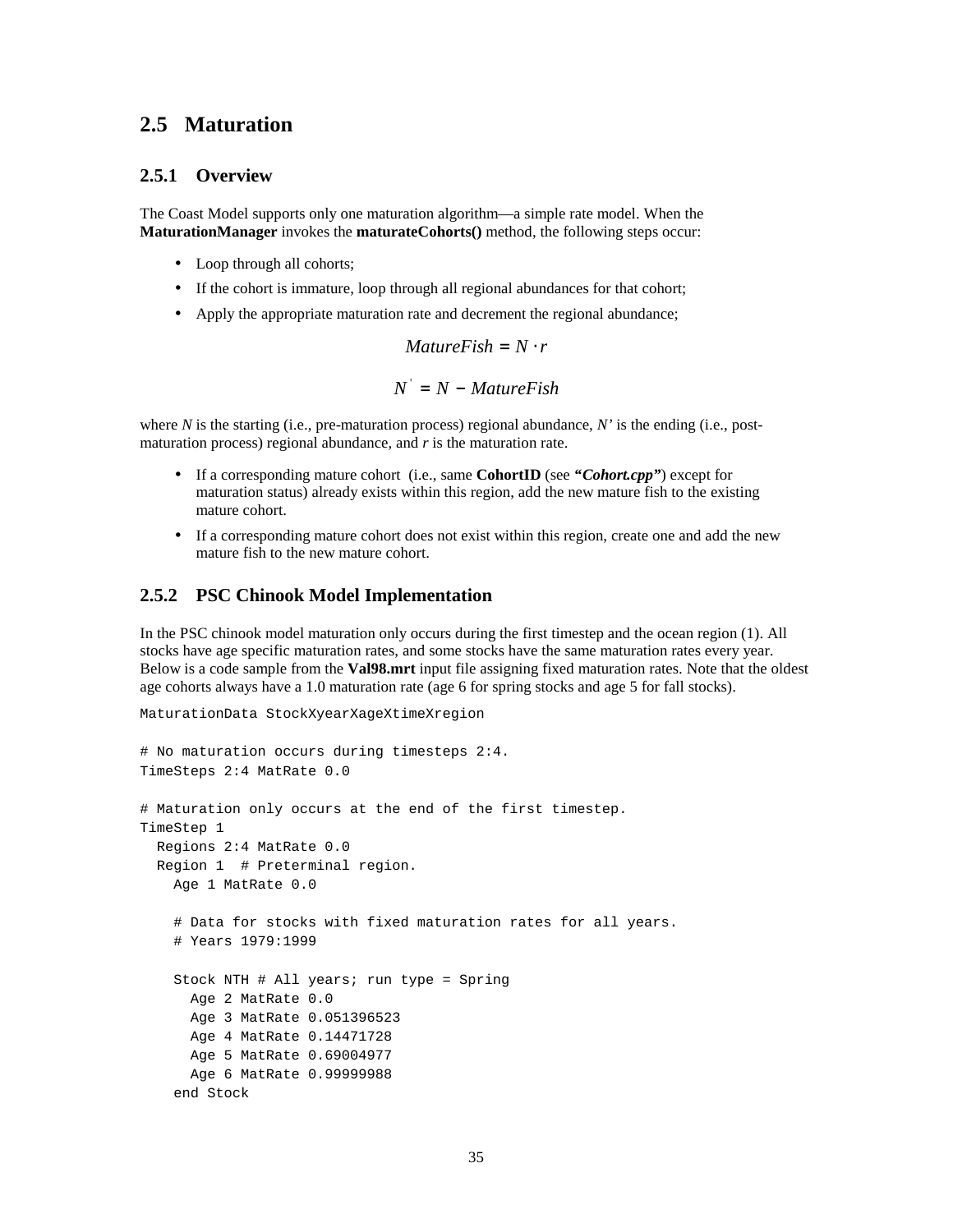```
 Stock FRE # All years; run type = Fall
   Age 2 MatRate 0.026498009
   Age 3 MatRate 0.1446432
   Age 4 MatRate 0.68596339
   Age 5 MatRate 1
```
Below is a code sample from the **Val98.mrt** input file assigning maturation rates that vary by year.

```
# Data for stocks with variable maturation rates.
     Stock AKS
       Year 1979 # Stock AKS; run type = Spring
         Age 2 MatRate 0.0
         Age 3 MatRate 0.0576
         Age 4 MatRate 0.1212
         Age 5 MatRate 0.6487
         Age 6 MatRate 0.99999994
       end Year
       Year 1980 # Stock AKS; run type = Spring
         Age 2 MatRate 0.0
         Age 3 MatRate 0.0576
         Age 4 MatRate 0.1212
         Age 5 MatRate 0.6487
         Age 6 MatRate 0.99999994
       end Year
       Year 1981 # Stock AKS; run type = Spring
         Age 2 MatRate 0.0
         Age 3 MatRate 0.0045
         Age 4 MatRate 0.1212
         Age 5 MatRate 0.6487
         Age 6 MatRate 0.99999994
       end Year
```
### **2.5.3 Future Maturation Processes**

Future versions of the Coast Model could have more complicated maturation algorithms. For example, the maturation rate could be dependent on the physical characteristics of the region (e.g., water temperature) or the average individual size of the cohort (e.g., larger fish could have a higher maturation rate).

### **2.6 Spawning**

#### **2.6.1 Overview**

The **SpawningManager** controls when spawning will occur by maintaining a **ProductionTable** (generic array) of **Production** objects (see *"SpawningManager.h*" and Section 5.5.3.2 for more details). A **Production** object contains all the information necessary to compute the number of new age 0 fish produced by the mature adult spawners from a given stock. At each timestep, every stock and region are examined. If there is a **ProductionTable** entry for that stock and region in the current timestep, then production will occur. The total adult mature regional abundance for that stock and region (regional escapement) is calculated, and the **spawn()** method of the appropriate Production object is invoked. The output is the new abundance of age 0 fish for that stock and region.

Note that the above code structure gives the Coast Model the flexibility to allow spawning in any region or timestep. This is accomplished by assigning **Production** objects to regions and timesteps via the **\*.prd**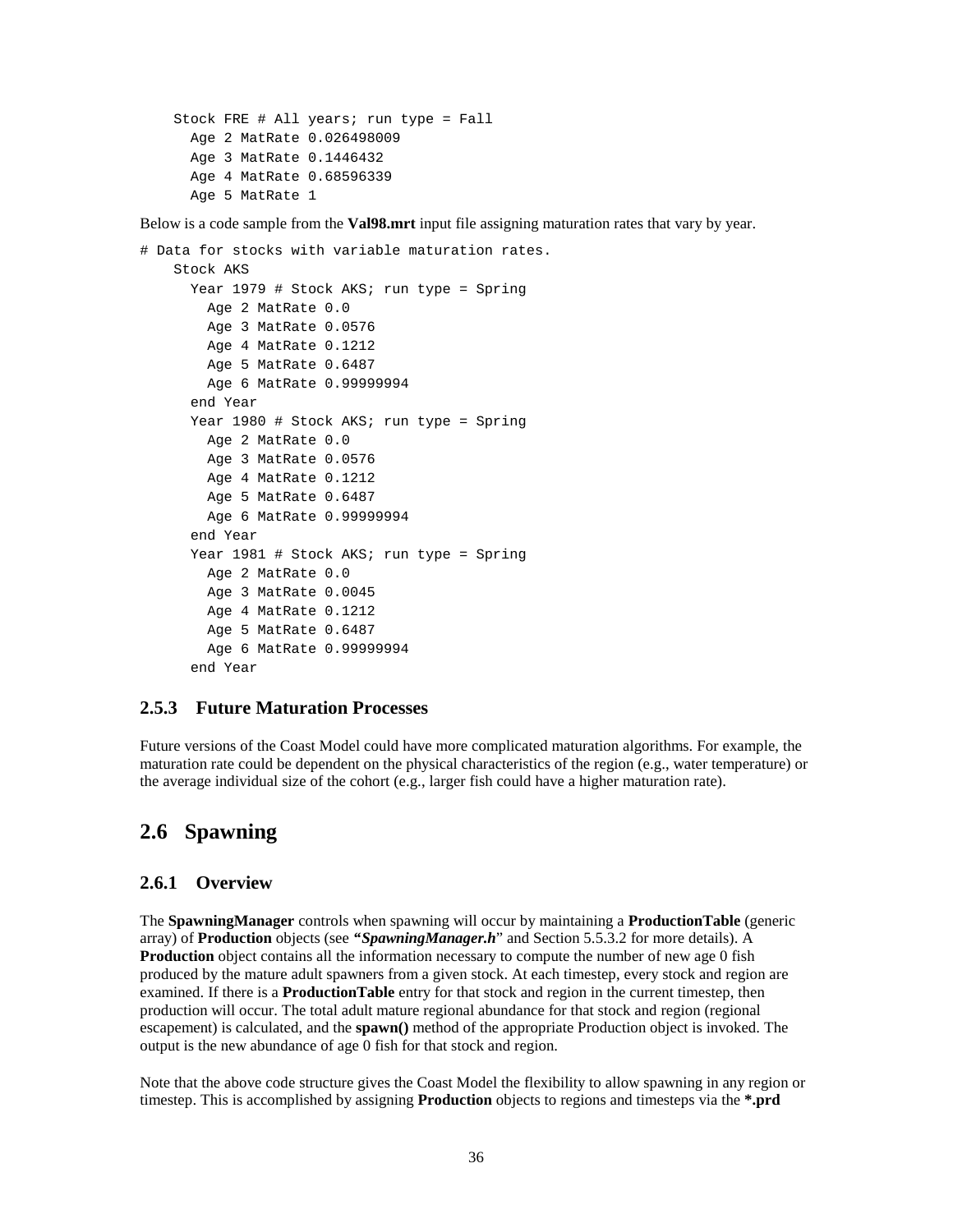input file. The **CohortGenerator** always places the new age 0 cohorts in the region in which they spawn (see Section 5.5.3.2.2 for more details). Users are cautioned that they must properly assign age-specific transition matrices in the **\*.tm** input file to move age 0 cohorts from their spawning region at the desired time.

Each **Production** object maintains a list of **ProductionFunctions** (see Section 5.5.3.2.1), each of which describes the relationship between *a* number of mature adult spawners from a given stock and the new age 0 fish they will produce. Note the use of the indefinite article "*a*" instead of the definite article "*the*" before the phrase "number of adult spawners." This is to emphasize that a **ProductionFunction** does not necessarily describe the relationship between the *total* adult spawners and their progeny. We do this because many salmon production algorithms involve several functions.

Consider the case of a hatchery stock for which the hatchery has a limited capacity, say 5,000 adult spawners, and any excess escapement is allowed to spawn in the wild. If the total escapement is 7,500 in a given year, production from the first 5,000 spawners would use one function (e.g., a linear function) and the remaining 2,500 spawners would use a different function (e.g., a Ricker function).

All **ProductionFunctions** have minimum and maximum spawner values to define which portion of the total escapement is to be used for each function (input as the first and second parameters in the input file; see Section 3 for complete input code specifications). The age 0 fish produced by each function are added together to get total production. In the above example, the linear function would use 5,000 spawners and the Ricker function would use 2,500 spawners. Mathematically, the rule for determining the number of adult spawners passed to a **ProductionFunction** (as a function of total adult escapement) is given by:

> *AdultSpawners TotAdltEsc min TotAdltEsc min min TotAdltEsc max max max TotAdltEsc* =  $\lt$  $-min$   $min \leq TotalltEsc$ ≤  $\overline{1}$ ₹  $\mathbf{I}$  $\mathsf{L}$  $\mathbf{I}$ 0

All **ProductionFunctions** also have a parameter called the Environmental Variability (EV) Scalar (input as the third parameter in the input file; see Section 3 for complete input code specifications). This parameter is used to account for known or predicted deviations around the deterministic functions.

The following code segment from the **Val98.prd** input file illustrates how **ProductionFunctions** are linked to create a **Production** object. Note that the minimum and maximum spawner values for each function occur in sequence and do not overlap. For example, in 1983 the first 5,318 spawners use the first linear function, the next 244 spawners  $(= 5,562 - 5,318)$  use the second linear function, the next 5,000 spawners  $(= 10, 318 - 5,318)$  use the Ricker function, and any additional escapement is ignored. Also note that the *EVScalar* values for all functions within the same year are equal, but between years they are different.

```
StockNum 9 #Production functions for stock: GSH
 Year 1979 #For stock: GSH
    Production Linear 0 5318 0.576309919 101.088866871763
    Production Ricker 5318 10318 0.576309919 2.813 72371.2428651556
0.181012304888616
  end Year
 Year 1980 #For stock: GSH
    Production Linear 0 5318 0.338252485 101.088866871763
    Production Ricker 5318 10318 0.338252485 2.813 72371.2428651556
0.181012304888616
  end Year
 Year 1981 #For stock: GSH
    Production Linear 0 5318 1.36516976 101.088866871763
    Production Ricker 5318 10318 1.36516976 2.813 72371.2428651556
0.181012304888616
```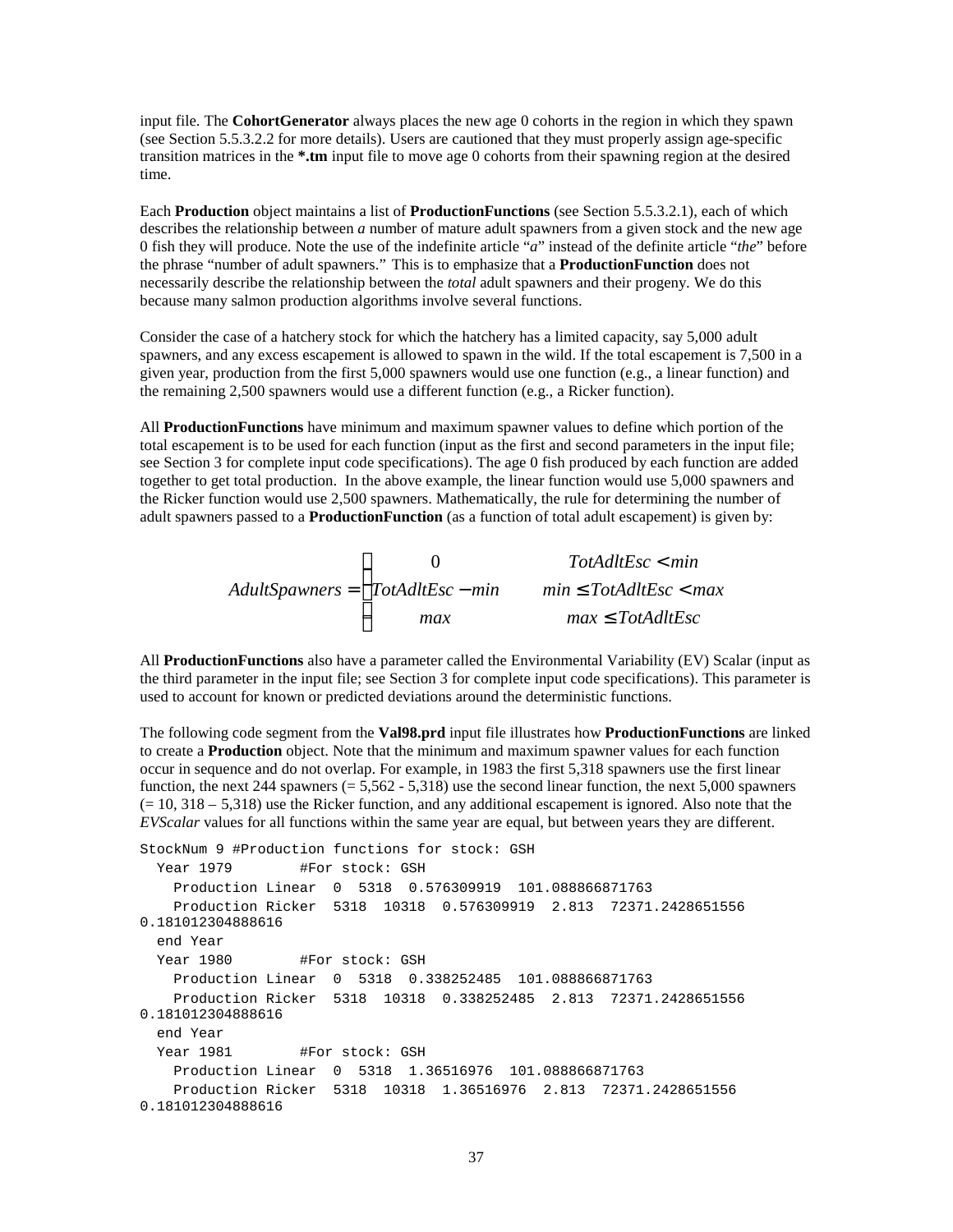```
 end Year
 Year 1982 #For stock: GSH
    Production Linear 0 5054.47415595914 1.3196733 101.088866871763
  end Year
 Year 1983 #For stock: GSH
    Production Linear 0 5318 0.560896635 101.088866871763
    Production Linear 5318 5562.0650328853 0.560896635 17.5666110352434
    Production Ricker 5562.0650328853 10562.0650328853 0.560896635 2.813
72371.2428651556 0.181012304888616
```
#### **2.6.1.1 LinearProduction**

A linear function is typically used for hatchery production and requires the following parameters:

- *min* (minimum number of adult spawners)
- *max* (maximum number of adult spawners)
- *EVScalar*
- *Slope*

The specific formula is a straight line through the origin (with the effective slope of the line equal to the product of the *Slope* and *EVScalar* parameters):

#### *AgeZeroFish* = *AdultSpawners* ⋅*Slope* ⋅*EVScalar*

If the hatchery production is less efficient beyond a given level of spawners, more than one **ProductionFunction** can be assigned to a **Production** object. Consider the example below for the RBH stock from the PSC chinook model (sample code from the **Val98.prd** input file). In 1979-1981 there is a single linear **ProductionFunction** with a maximum of 6,472 adult spawners, a slope of 250.6 (i.e., each spawner produces 250.6 age 0 fish deterministically), and EV Scalar values of 1.04, 0.77, and 0.44, respectively. In 1982 a second linear function is added. This second function is invoked only for adult escapement in excess of 6,472 up to a maximum of 8,971. This indicates that the hatchery capacity has increased to 8,971 adult spawners, but note that the slope is reduced from 250.6 to 94.1 signifying less efficient production. The table below shows the number of age 0 fish produced by 7,500 spawners given the example **ProductionFunctions** for the RBH stock.

| Year | <b>TotAdltEsc</b> | AdultSpawners           | EffectiveSlope | Age 0 Fish |
|------|-------------------|-------------------------|----------------|------------|
| 1979 | 7.500             | 6.472                   | 260.1          | 1,689,049  |
| 1980 | 7.500             | 6.472                   | 192.8          | 1,247,22   |
| 1981 | 7.500             | 6.472                   | 109.6          | 709,313    |
| 1982 | 7.500             | 6,472 (first function)  | 100.0          | 647,177    |
|      |                   | 1,028 (second function) | 37.5           | 38,581     |
|      |                   |                         | Total 1982     | 685,758    |

ProductionFunctions StockXyearXtimeXregion #Production functions by stock and year.

```
TimeStep 4
```
Region 4

```
StockNum 5 #Production functions for stock: RBH
 Year 1979 #For stock: RBH
    Production Linear 0 6472 1.04126465 250.635577084189
  end Year
```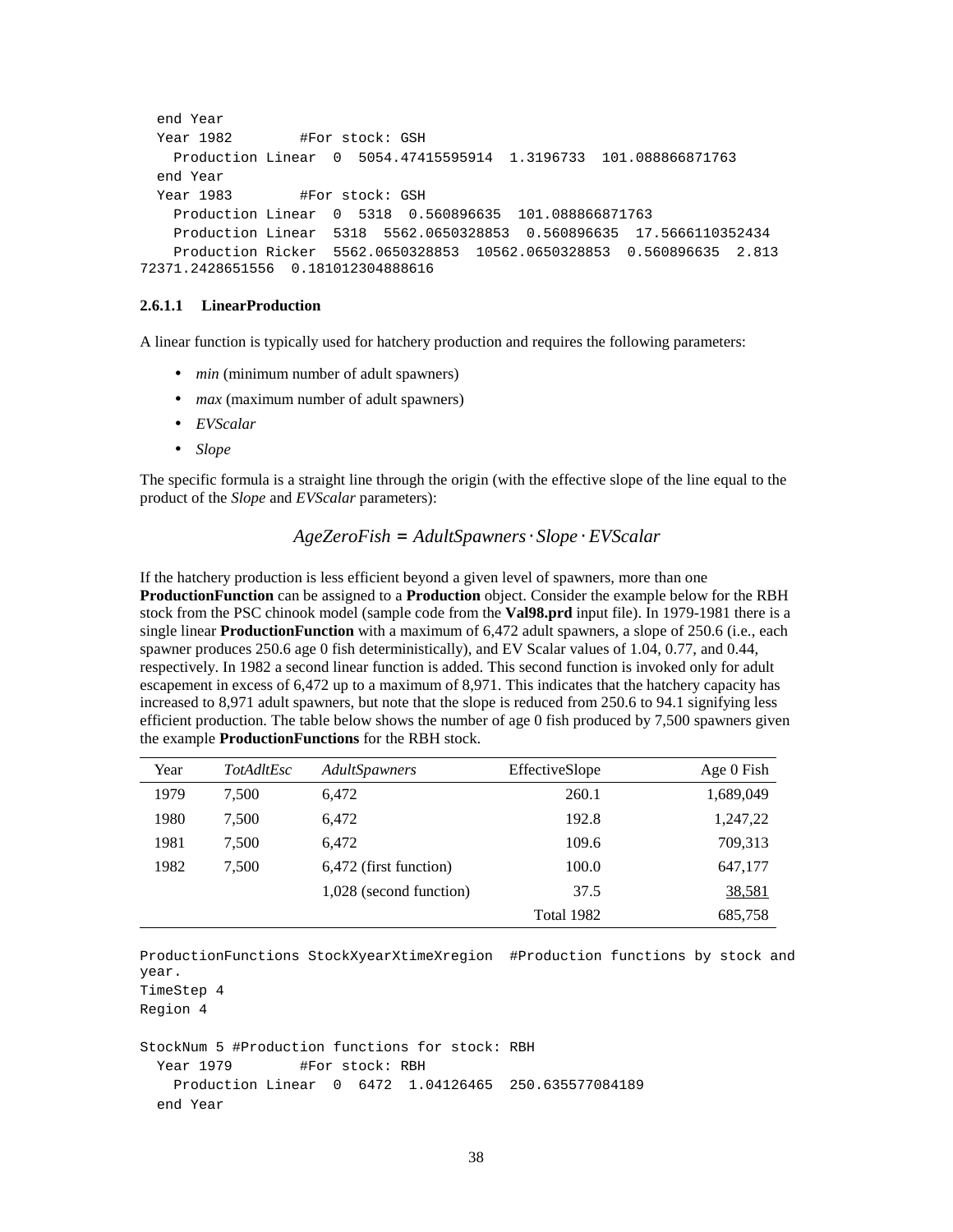```
Year 1980 #For stock: RBH
  Production Linear 0 6472 0.769133806 250.635577084189
 end Year
Year 1981 #For stock: RBH
  Production Linear 0 6472 0.4372769 250.635577084189
 end Year
Year 1982 #For stock: RBH
  Production Linear 0 6472 0.398971677 250.635577084189
  Production Linear 6472 8970.96933755731 0.398971677 94.0663138467215
 end Year
Year 1983 #For stock: RBH
  Production Linear 0 6472 0.0862767845 250.635577084189
  Production Linear 6472 9973.86853326432 0.0862767845 94.0663138467215
 end Year
```
#### **2.6.1.2 RickerProduction**

This function is the familiar Ricker spawner/recruit function multiplied by the *EVScalar* parameter (to account for annual variability) and a parameter to convert predicted adult recruitment to age 1 fish (*RectAtAgeOne*). The required parameters are

- *min* (minimum number of adult spawners)
- *max* (maximum number of adult spawners)
- *EVScalar*
- **a** (Ricker A parameter)
- *b* (Ricker B parameter)
- *RectAtAgeOne*

The specific formula is:

```
AgeZero Fish = EVScalar \cdot RectAtAgeOne \cdot AdultSpawners \cdot e
```
#### $a \cdot (1 - \frac{A dultSpawners}{l})$ *b*

#### **2.6.1.3 EnhancedRi**c**kerProduction**

This function was developed to implement an algorithm in the PSC chinook model. It allows for enhancement of natural stocks (also called supplementation) in which a portion of the natural spawners are removed for hatchery production. The following parameters are required for this function:

- *min* (minimum number of adult spawners)
- *max* (maximum number of adult spawners)
- *EVScalar*
- *a* (Ricker A parameter)
- *b* (Ricker B parameter)
- *RectAtAgeOne*
- Density dependence flag
- *HatchProd* (hatchery productivity parameter)
- *SmoltSurvRt* (smolt survival rate to age one)
- *EnhProp* (maximum proportion of the wild stock that can be removed for hatchery production)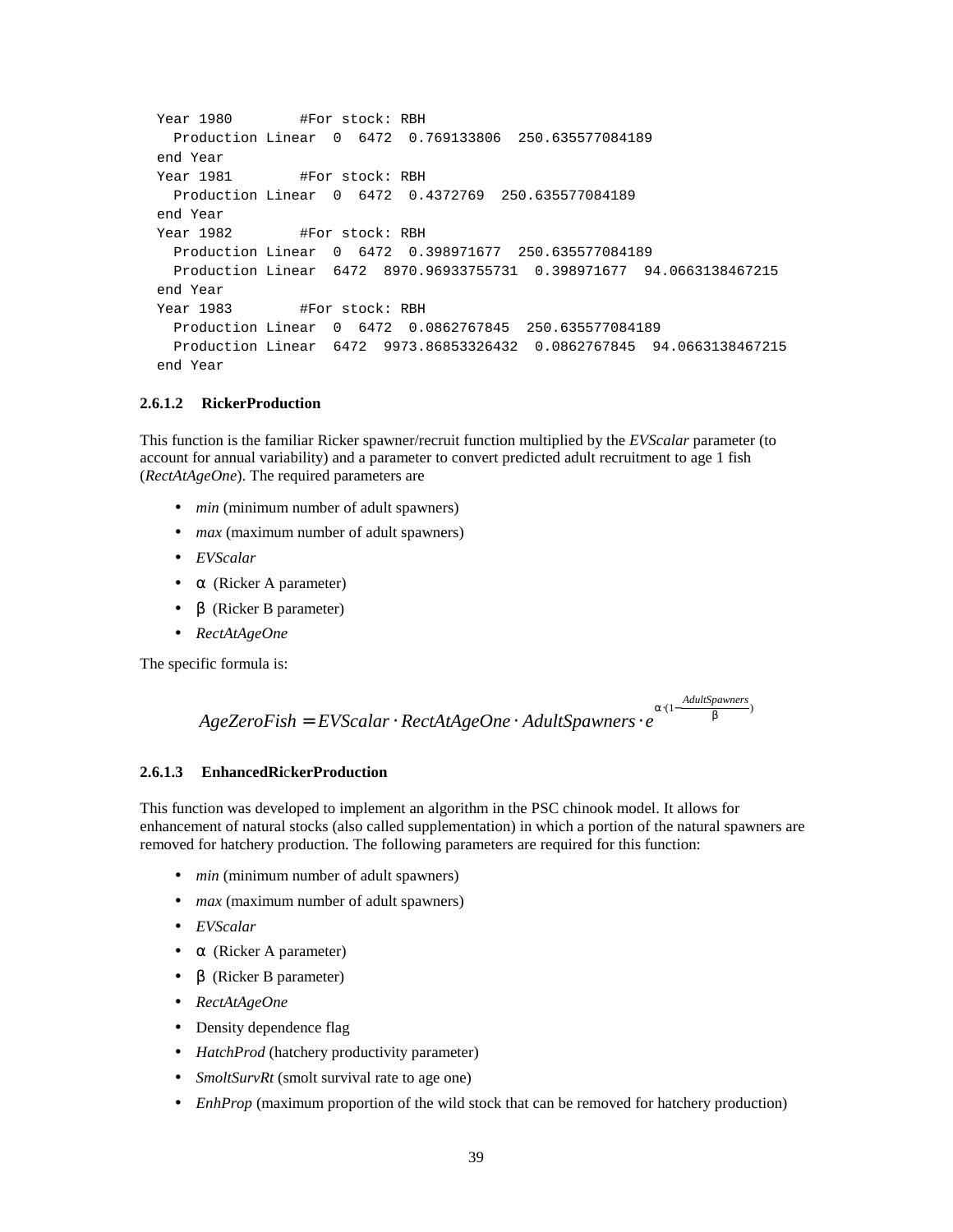• *Smolts* (smolt production change over some base period)

The first step is to determine number of wild spawners that must be removed to meet the smolt production goal (*Smolts*). These are called enhancement spawners (*EnhSpawners*) and are computed as follows:

$$
EnhSpawners = \frac{Smolts \cdot SmoltSurvRt}{e^{HatchProd}}
$$

The number of enhancement spawners removed may not exceed a maximum allowable percentage of the adult spawners, called the *MaxBrood*:

$$
Max Broad = EnhProp \cdot AdultSpawners
$$

*EnhSpawners* is truncated to *MaxBrood*, if necessary.

Smolts from hatchery production are returned back to the river of origin. If no competition between wild and hatchery smolts is assumed (i.e., density dependence flag is false), then natural and hatchery production are computed independently and added together. The naturally produced smolts are computed from the remaining natural spawners using the Ricker function

$$
AgeZero Fish = EVScalar \cdot RectAtAgeOne \cdot WildSpawners \cdot e^{a \cdot (1 - \frac{WildSpawners}{b})}
$$

where *WildSpawners* = *AdultSpawners* – *EnhSpawners*. The hatchery produced smolts are computed using a linear function, as follows:

$$
AgeZero Fish = AdultSpawners \cdot e^{EnhProd} \cdot EVScalar
$$

When density dependence is assumed (i.e., density dependence flag is true), *AgeZeroFish* is computed using a Ricker curve, but the "effective" size of the spawning stock is increased to reflect the fact that eggs from some of the spawners are reared in a hatchery. The enhancement efficiency of the hatchery is given by

$$
EnhEff = \frac{e^{EnhProd}}{e^a}
$$

In general, *HatchProd* is greater than α so *EnhEff* is usually greater than one. The effective number of spawners is given by

$$
EffectiveSpawners = EnhSpawners \cdot \frac{EnhEff}{a} + (AdtEsc - EnhSpawners)
$$

Age 0 fish are then computed with the Ricker function using effective spawners.

$$
AgeZero Fish = EVScalar \cdot RectAtAgeOne \cdot EffSpawners \cdot e^{a \cdot (1 - \frac{WildSpawners}{b})}
$$

#### **2.6.1.4 VariableTruncationRickerProduction**

This function was created to implement an algorithm from the PSC chinook model. However, it appears that there is a bug in this algorithm and we anticipate that it will be removed. For a complete discussion of this production function see Appendix Section C.5.2.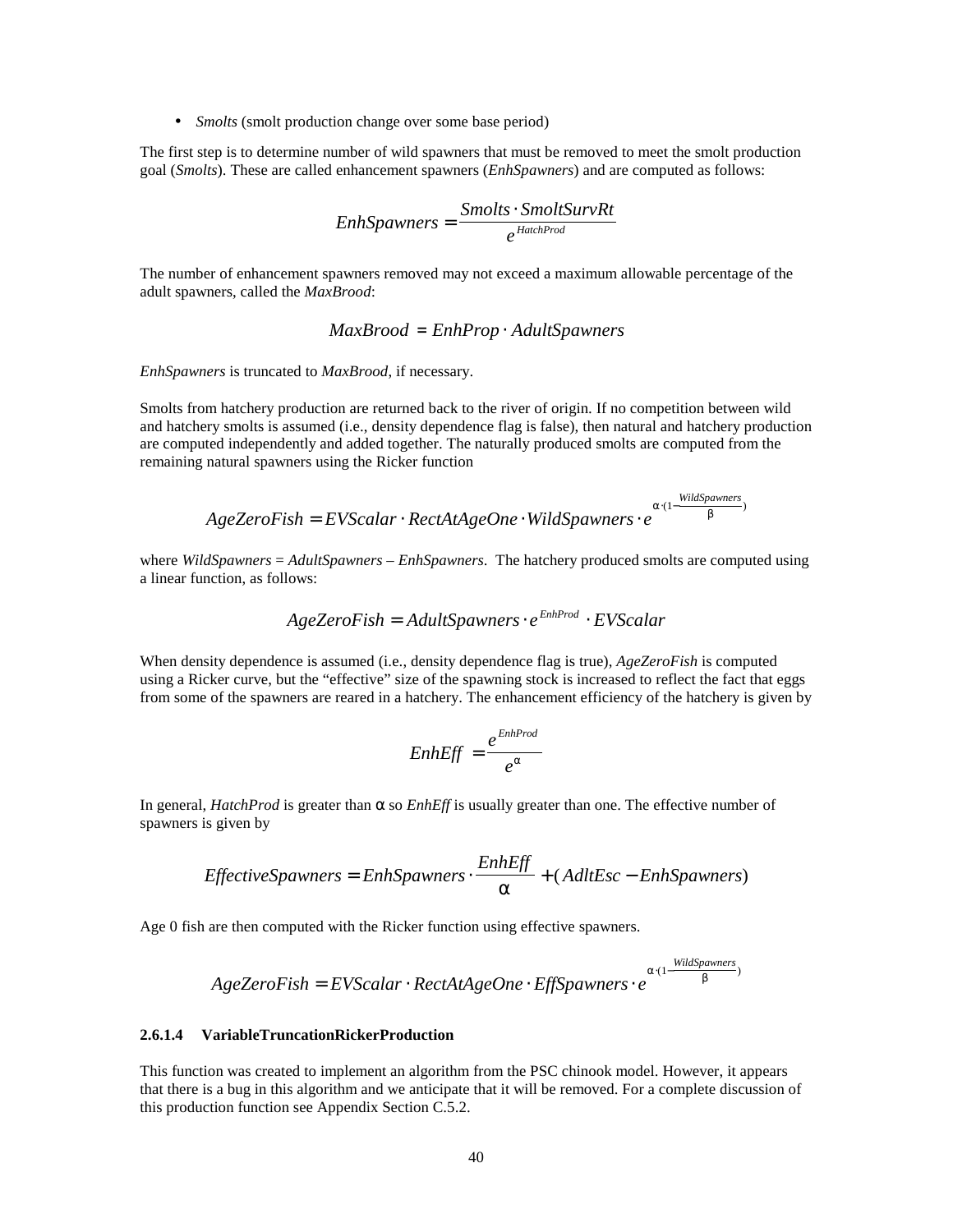### **2.6.2 PSC Chinook Model Implementation**

Production functions in the PSC chinook model use data from several files. For example, the 9812 version of the model uses the following files (production related parameters are in parens):

- 9812v.op6 (density dependence flag)
- Cal9807.bse (natural ocean mortality rates,  $\alpha$ , optimum escapement, truncation flag)
- Enhanc98.enh (*HatchProd*, *SmoltSurvRt*, *EnhProp*, *Smolts*)
- Mat98.msc (stock and year specific maturation rate parameters)
- 9801.idl (natural pre-spawning mortality rates)
- 9812p.evo (*EVScalar*)

Our goal with the Coast Model was to consolidate all data required for **Production** objects into a single file. We wrote a utility program that converts data from CTC chinook model input files to a single Coast Model production file (**\*.prd**). The following CTC chinook model parameters were used in Coast Model **ProductionFunctions** without modification:

- Density dependence flag
- $\alpha$
- *HatchProd*
- *SmoltSurvRt*
- *EnhProp*
- *Smolts*
- *EVScalar*

The utility program computer code used to convert PSC chinook model input files to Coast Model input files contains comment statements describing the algorithms. The methods are briefly described here.

The *min* and *max* spawners used in all Coast Model **ProductionFunctions** were computed from the natural ocean and pre-spawning mortality rates, maturation rates, optimum escapements, and truncation flags. These natural mortality and maturation rates also were used to compute the *RectAtAgeOne* Coast Model parameter. The *Slope* parameter in the Coast Model LinearProduction functions is given by  $e^{a}$  for hatchery stocks without enhancement and by  $e^{HatchProd}$  for the second linear function used by hatchery stocks with enhancement. In the Ricker functions, the *b* parameter was computed as follows (Hilborn's approximation):

$$
b = \frac{OptimumEscapement}{0.5 - 0.07 \cdot a}
$$

### **2.6.3 Future Spawning Processes**

A limiting feature of the Coast Model is that the **SpawningManager** passes *total* adult escapement to all **ProductionFunctions**. Thus, the Coast Model spawning process tacitly assumes that spawners from all adult ages are equally productive. Each stock has a property called **AdultAge** which defines the youngest age to include in adult spawners. The **SpawningManager** computes the total adult spawners before passing that argument to the **Production** object. Thus, in its current form, the Coast Model cannot support any production function that requires age specific data. More generally, it cannot support any production function that requires partitioning total adult escapement into age, sex, size, or other components. Any future spawning processes that require such partitioning will require some code changes to the **SpawningManager** in addition to writing new **ProductionFunctions**.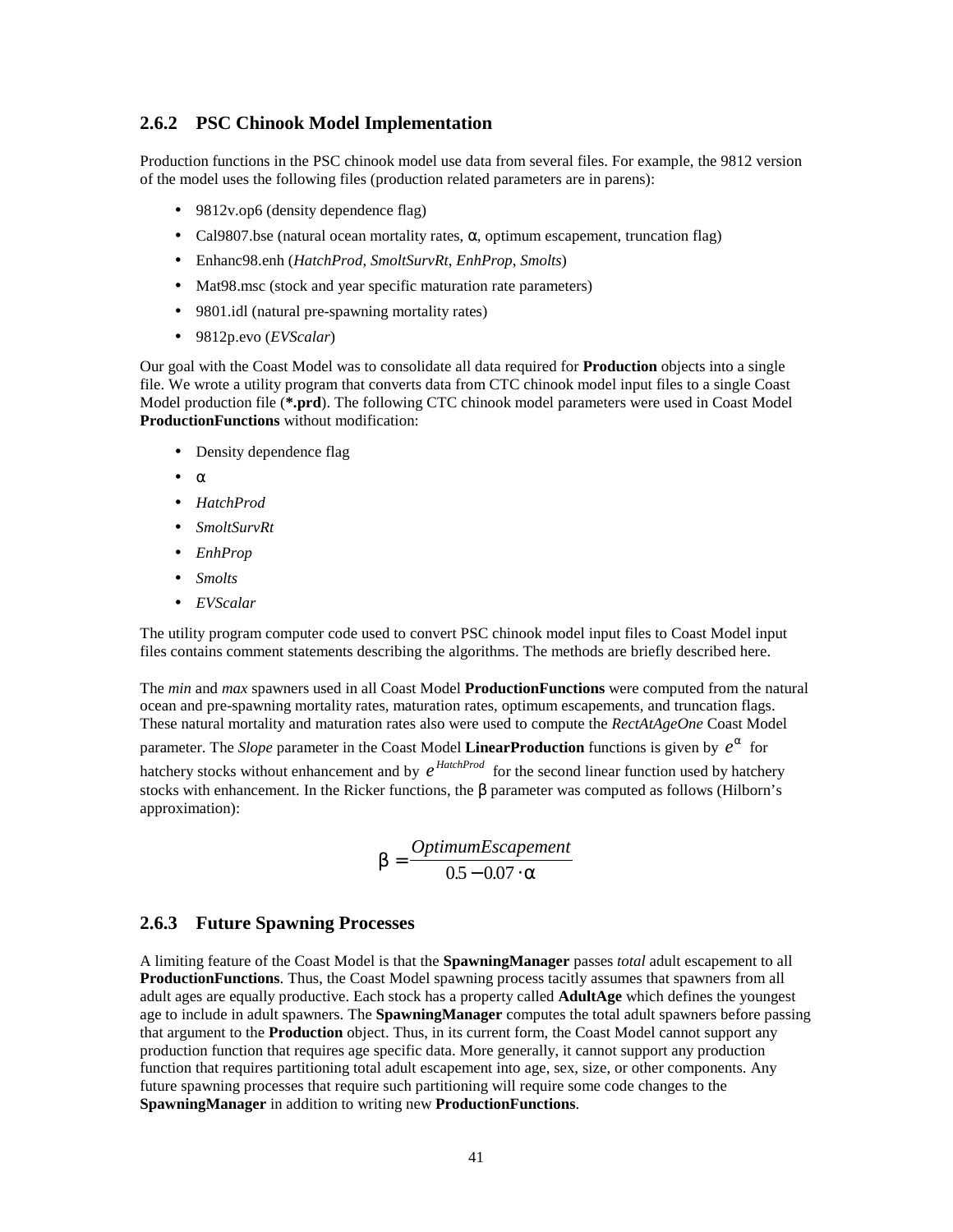### **2.7 Migration**

#### **2.7.1 Overview**

The Coast Model migration process currently has only one algorithm, which is based on the transition matrix algorithm used in Ken Newman's State Space Model (SSM) (Newman 199?). All commonly used migration algorithms can be modeled using the SSM approach (see Appendix Section C.5 for a complete report on using the SSM approach to model other salmon model migration algorithms).

In matrix notation, the deterministic SSM consists of two equations:

$$
\mathbf{n}_{t} = \mathbf{M}_{t} \mathbf{S}_{t} \mathbf{n}_{t-1}
$$
 (state process)  

$$
\mathbf{c}_{t} = \mathbf{H}_{t} \mathbf{n}_{t}
$$
 (observation process)

The abundance vectors  $\mathbf{n}_t$  and  $\mathbf{n}_{t-1}$  are composed of *R* elements (one abundance for each region). Each migration matrix  $\mathbf{M}_t$  is an *R* x *R* square matrix of  $m_{i,j}$  elements ( $m_{i,j}$  = the fraction of the abundance in region *j* moving to region *I*). The elements in each column must sum to one. Each survival matrix  $\mathbf{S}_t$  and each harvest matrix  $H_t$  is a diagonal matrix with *R* elements (e.g.,  $s_{r,t}$ ,  $h_{r,t}$ ). In expanded form the state process equation looks like this:

$$
\begin{bmatrix} n_{1,t} \\ \vdots \\ n_{R,t} \end{bmatrix} = \begin{bmatrix} m_{1,1} & \cdots & m_{1,R} \\ \vdots & & \vdots \\ m_{R,1} & \cdots & m_{R,R} \end{bmatrix} \begin{bmatrix} s_{1,t} \\ \vdots \\ s_{R,t} \end{bmatrix} \begin{bmatrix} n_{1,t-1} \\ \vdots \\ n_{R,t-1} \end{bmatrix}
$$

In terms of the Coast Model processes, the product of the survival matrix  $S_t$  and the abundance vector **n**<sub>*t*−1</sub> is simply an updated abundance vector after the natural mortality, fishing mortality, maturation, and spawning processes have occurred. Thus, we can define a new updated abundance vector by  $\mathbf{n}_{t-1} = \mathbf{S}_t \mathbf{n}_{t-1}$ . Thus, the migration matrix can be thought of as being applied to the updated cohort abundance vector. Each element of the abundance vector after migration can be written

$$
n_{r,t} = \sum_{j=1}^{R} m_{r,j} n_{r,t-1}.
$$

The migration process is controlled in the Coast Model by the **MigrationManager** and implemented in the **TransitionMatrix**.

### **2.7.2 PSC Chinook Model Application**

The migration matrices used to simulate the 9812 version of the PSC chinook model are given below. Note the following: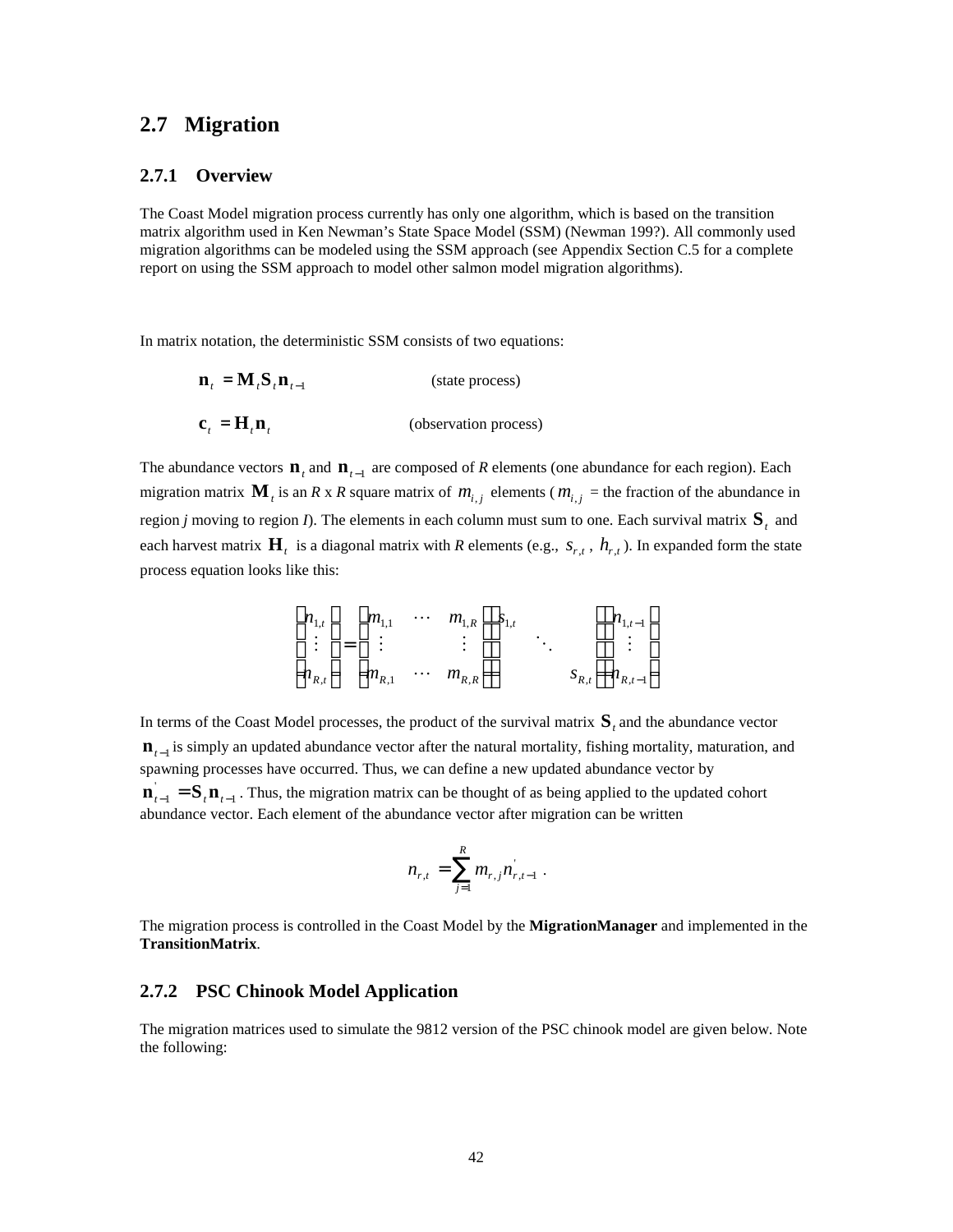- Separate matrices are given for fall and spring stocks to reflect the fact that spring stocks remain in the river for their first year of life (see Appendix Section C.2 for a complete discussion about spring and fall stock ageing in the PSC chinook model).
- Immature fall stocks of all ages do not migrate during timesteps  $1 3$ . However, during the last timestep (4), the new cohorts produced by the spawning process (which precedes the migration process) are moved from the river region (4) to the ocean region (1).
- The spawning process places new cohorts into the river region. Thus, immature age 0 spring cohorts have the identity migration matrix to keep these cohorts in the river. At age 1 they are moved from the river to the ocean.
- Mature fall and spring stocks of all ages follow a "boxcar" style migration (i.e., moving from one region to the next at the end of each timestep until reaching the river region). During the last timestep (4), the fish located in the river region do not migrate anywhere to simulate killing the fish that have spawned.

```
Run Fall
  Immature # Immature cohorts.
    TimeSteps 1:3
      Data
        1.0 0.0 0.0 0.0
        0.0 1.0 0.0 0.0
        0.0 0.0 1.0 0.0
        0.0 0.0 0.0 1.0
    TimeStep 4
      Data
        1.0 0.0 0.0 1.0
        0.0 1.0 0.0 0.0
        0.0 0.0 1.0 0.0
        0.0 0.0 0.0 0.0
  end maturity
 Mature # Mature cohorts.
    TimeSteps 1:3
      Data
        0.0 0.0 0.0 0.0
        1.0 0.0 0.0 0.0
        0.0 1.0 0.0 0.0
        0.0 0.0 1.0 1.0
    TimeStep 4
      Data
        0.0 0.0 0.0 0.0
        1.0 0.0 0.0 0.0
        0.0 1.0 0.0 0.0
        0.0 0.0 1.0 0.0
  end Maturity
end Run
Run Spring
  Immature # Immature cohorts.
```
TransitionMatrix RunXageXmaturityXtime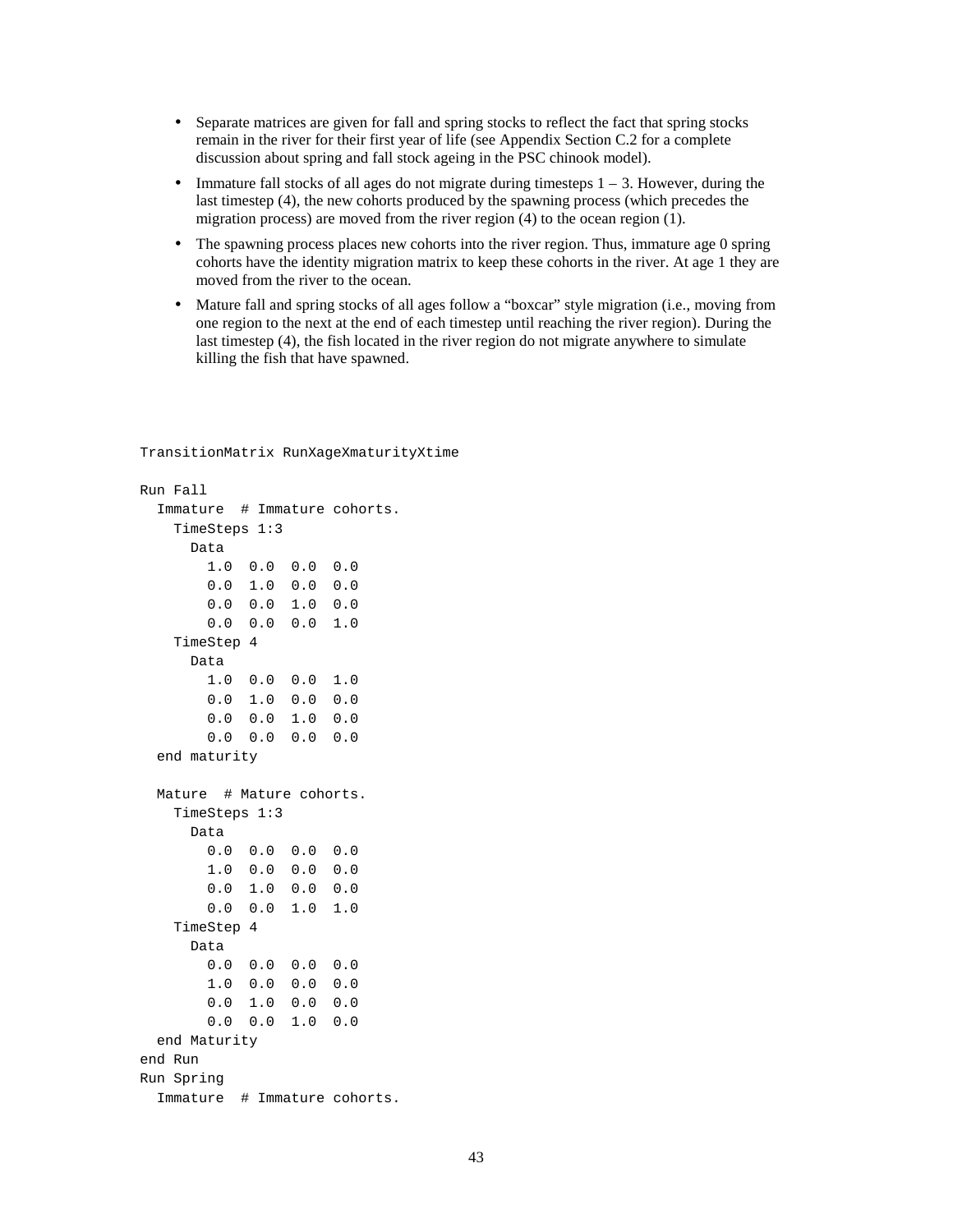```
 Age 0
        Data
          1.0 0.0 0.0 0.0
          0.0 1.0 0.0 0.0
          0.0 0.0 1.0 0.0
          0.0 0.0 0.0 1.0
    Age 1
        Data
          1.0 0.0 0.0 1.0
          0.0 1.0 0.0 0.0
          0.0 0.0 1.0 0.0
          0.0 0.0 0.0 0.0
    Ages 2:6
        Data
          1.0 0.0 0.0 0.0
          0.0 1.0 0.0 0.0
          0.0 0.0 1.0 0.0
          0.0 0.0 0.0 1.0
  end Maturity
  Mature # Mature cohorts.
    TimeSteps 1:3
      Data
        0.0 0.0 0.0 0.0
        1.0 0.0 0.0 0.0
        0.0 1.0 0.0 0.0
        0.0 0.0 1.0 1.0
    TimeStep 4
      Data
        0.0 0.0 0.0 0.0
        1.0 0.0 0.0 0.0
        0.0 1.0 0.0 0.0
        0.0 0.0 1.0 0.0
  end Maturity
end Run
end transition matrix
```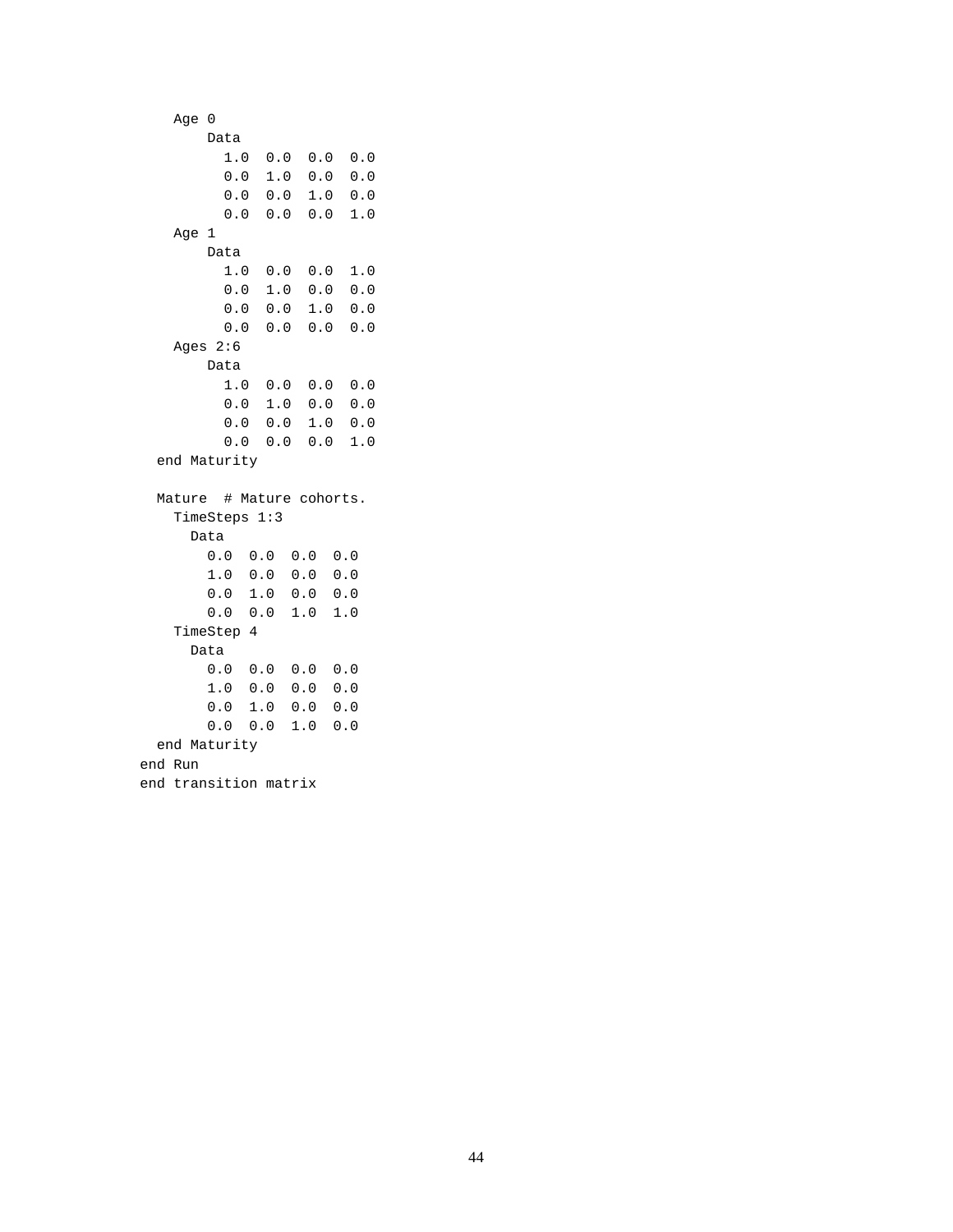# **3 Input Language**

### **3.1 Introduction**

The Coast model employs a hierarchical token-based language to process input data. The basic form is:

[*token*] [*data*]

All tokens and data are case sensitive. Whitespace is ignored, allowing tokens to span as many or as few lines as desired. Strings consisting of more than one word (such as fishery names or stock names) may be specified in quotation marks ("").

For the purposes of this document [*int*] is used to represent a single data item which should be an integer value, and [*float*] is used to represent a single floating point value (either single or double precision is acceptable). In general, brackets [ ] are used in this document to denote some type of data item whose literal value is dependent upon the data. The brackets themselves do not appear in the input data files.

# **3.2 Token Types**

Tokens fall into the general categories described below.

### **3.2.1 Simple Tokens**

Simple tokens consist of a [*token*] [*data*] pair.

### **Example:**

StartYear 1979

This sets the value of the StartYear variable to 1979.

### **3.2.2 Command Block Tokens**

**Command block** tokens are those where data is another series of token/data units. A command block defines a new nested context wherein only selected tokens specific to that command block are recognized. The context is exited upon reading an "end" token, at which time the previous context is reactivated. The basic form for a command block token is

[*token*] [*data*] end

#### **Example:**

| Confiquration |           |      |
|---------------|-----------|------|
|               | StartYear | 1979 |
|               | EndYear   | 1999 |
|               | end       |      |

In this example, "Configuration" is a command block token. "StartYear" and "EndYear" are simple tokens within the "Configuration" context. Thus, they may also be described as "Configuration" subtokens (see section 3.2.4).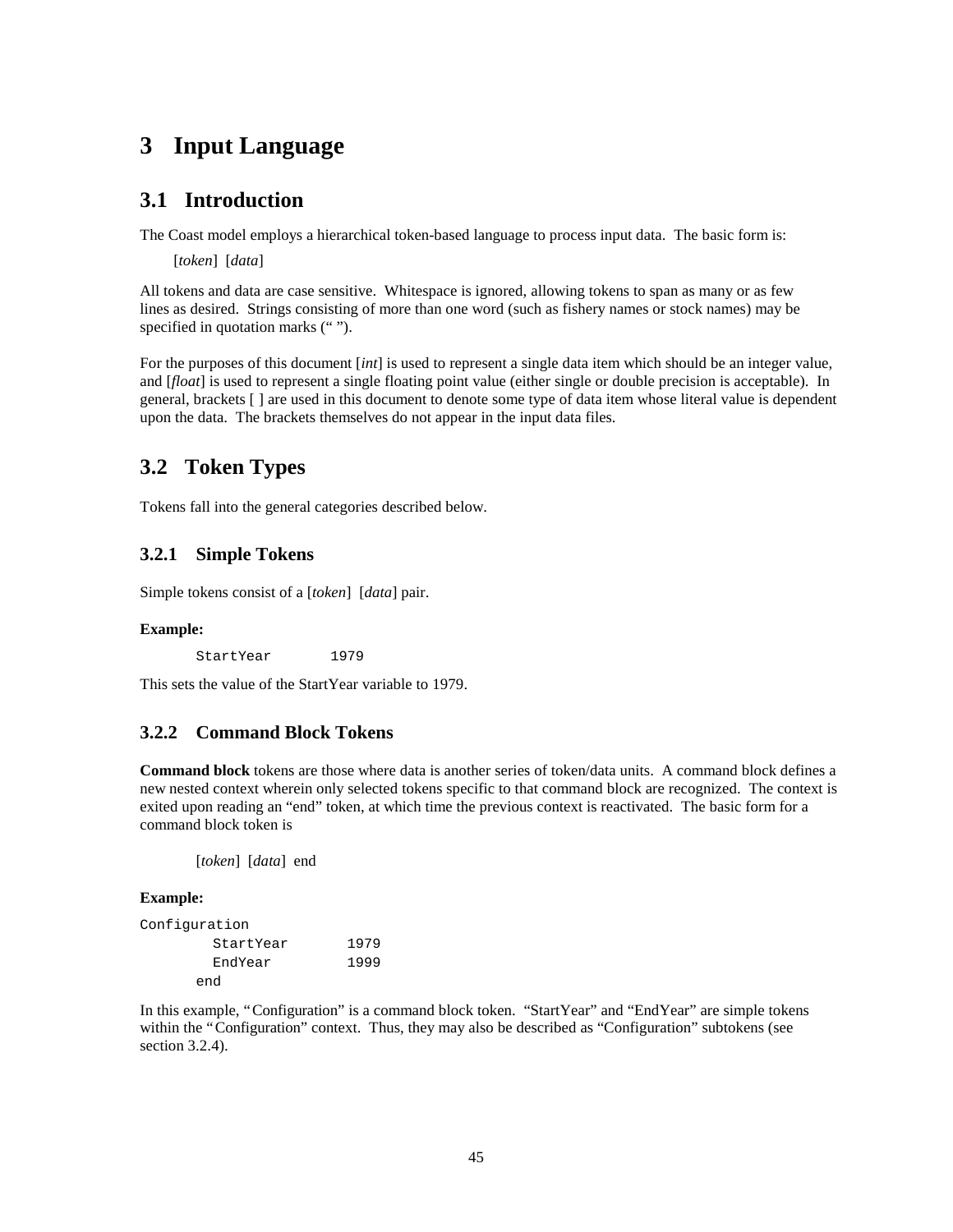### **3.2.3 Generic Array Tokens**

**Generic array** tokens are a special subset of command block tokens. All generic array tokens share a common set of tokens used to specify slices of the array data, as well as any tokens specific to the array used to specify the final parameter data. Generic array tokens are described further below.

### **3.2.4 Subtokens**

**Subtokens** are tokens valid only in a particular context defined by a command block. As such, this is not really a special type of token. Simple tokens, command blocks, and generic array tokens may all be considered subtokens if they are specific to a particular containing command block.

### **3.2.5 Special Tokens**

| include [ <i>filename</i> ]     | This token is valid in all contexts, and specifies that subsequent token/data pair<br>will be read from the given <i>filename</i> until that file is exhausted, after which<br>processing will continue with the next line in the current file. A typical top-lev<br>data file will exist exclusively of "include" specifications, with each referenced<br>file containing a subset of the model data. |
|---------------------------------|--------------------------------------------------------------------------------------------------------------------------------------------------------------------------------------------------------------------------------------------------------------------------------------------------------------------------------------------------------------------------------------------------------|
| end [ <i>optional comment</i> ] | Specifies the end of a command block. This token has no [data] component.<br>The remainder of the line following the "end" command is ignored, and may be<br>used for comments.                                                                                                                                                                                                                        |
| End                             | Same as "end."                                                                                                                                                                                                                                                                                                                                                                                         |
| #                               | This symbol denotes a comment. The remainder of the line is ignored.                                                                                                                                                                                                                                                                                                                                   |

#### **Example:**

The current top-level file for the Coast model, "coast.data" consists of the following:

include Val98.bhr include Val98.cei include Val98.cnr include Val98.coh include Val98.fp include Val98.fsh include Val98.mrt include Val98.nat include Val98.pnv include Val98.prd include Val98.shk include Val98.tm

### **3.3 Generic Arrays**

*Generic array tokens* are command block tokens used to provide parameter data for a generic array. They take the following form:

[*generic array token*] [*generic array dimension specifier*] [*data*] end

where the data typically consists of a number of token/data pairs, including both *generic array subtokens* (described below) and simple tokens. The *generic array dimension specifier* describes the dimensionality of the array data about to be provided. Any of the available dimension specifiers may be used with any *generic array*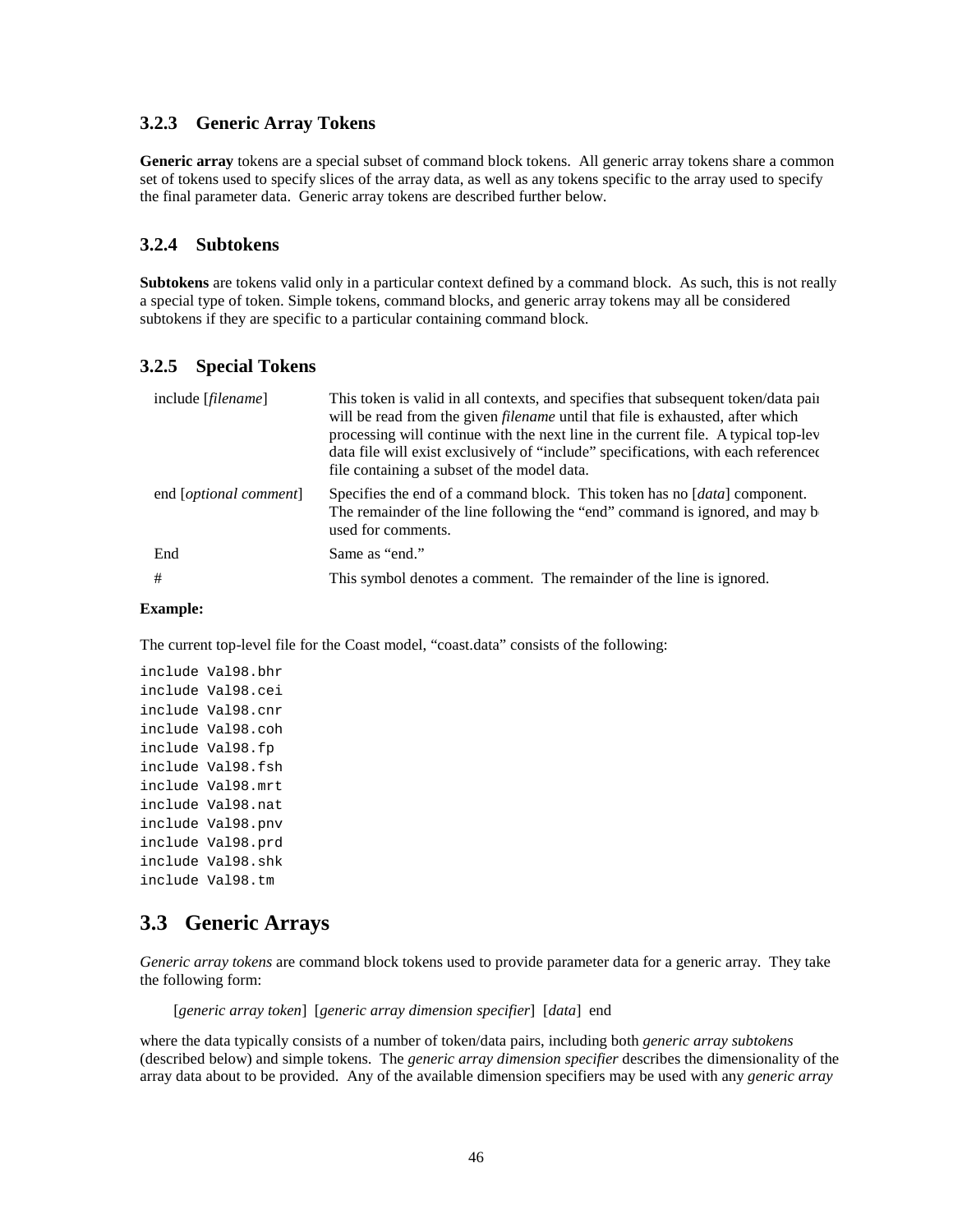*token*, providing the user the flexibility of defining the dimensionality of the given parameter data at runtime. All available dimension specifiers and *generic array subtokens* are described below.

The [*data*] portion of a generic array command block applies to all the data in the array, unless specific slices are referenced through the use of *generic array subtokens,* which are special types of command block tokens*.*

#### **Example:**

```
MaturationData StockXyearXageXtimeXregion
   # No maturation occurs during timesteps 2:4.
   TimeSteps 2:4 MatRate 0.0
```
end MaturationData

In this example, "MaturationData" is the *generic array token* specifying a new context, which will contain maturation rate data. "StockXyearXageXtimeXregion" is the *generic array dimension specifier*, which defines 5 dimensional array to hold the maturation rate data, to be indexed by stock, year, age, time, and region. "TimeSteps" is a *generic array subtoken* specifying that upcoming data will be applied to the slice of the array corresponding to the time dimension. "2:4" is the data for the "TimeSteps" token, specifying the particular group of timesteps for the upcoming data. "MatRate" is a simple token and "0.0" is the data for that token. This data will be applied to all elements of the array specified by the current slice (in this case timesteps 2, 3, and 4). "end" is the end token for the "MaturationData" command block. The remainder of the line after the "end" token is ignored, so the final "MaturationData" is simply a comment for the reader.

The effect in this example is to set the maturation rate for all stocks, years, ages, and regions in timesteps 2, 3, and 4 to the value 0.0. Maturation rates for all other timesteps are left at the default value.

Data for a generic array is typically specified by nesting several layers of *generic array subtokens*. In this way the set of all the parameter data is successively narrowed until only the group of desired elements are being referenced, after which a simple token is provided to specify the data for those elements.

#### **Example:**

```
MaturationData StockXyearXageXtimeXregion
# No maturation occurs during timesteps 2:4.
TimeSteps 2:4 MatRate 0.0
# Maturation only occurs at the end of the first timestep.
TimeStep 1
   Regions 2:4 MatRate 0.0
   Region 1 # Preterminal region.
     Age 1 MatRate 0.0
     # Data for stocks with fixed maturation rates for all years.
      Stock NTH # All years; run type = Spring
       Age 2 MatRate 0.0
      Age 3 MatRate 0.051396523
       Age 4 MatRate 0.14471728
       Age 5 MatRate 0.69004977
       Age 6 MatRate 0.99999988
     end Stock
   end Region 1
end TimeStep 1
end MaturationData
```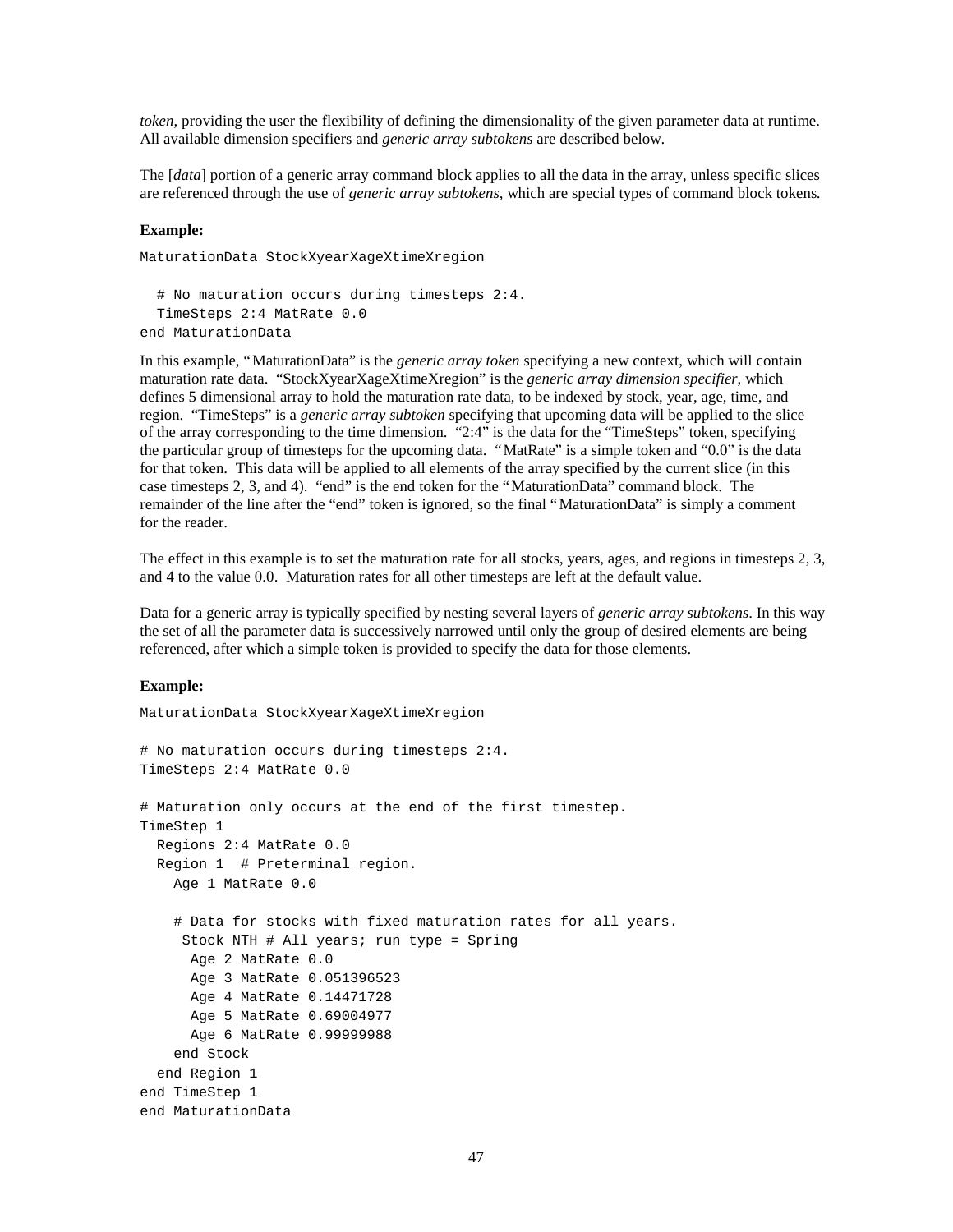This example builds upon the previous one by specifying further maturation rate data for timestep 1. *Generic array subtokens* shown here are "TimeSteps," "TimeStep," "Regions," "Region," "Stock," and "Age." Each describes a particular dimension of the generic array for which data is about to be provided. Starting at the top, the example specifies maturation rates as follows:

0.0 for timesteps 2-4 (all regions, stocks, ages, etc.);

0.0 for regions 2-4 in timestep1 (all stocks, ages, etc.);

0.0 for age1, region 1, timestep1;

specific rates for ages 2-6, stock NTH, region 1, timestep 1.

Since the years are not specified, all of the data applies to all years.

### **3.3.1 Generic Array Subtokens**

*Generic array subtokens* are command block tokens valid within the context of any *generic array token* command block. However, *generic array subtokens* behave differently than normal command block tokens in one respect. The "end" token, which normally closes a command block, is used at all levels in a generic array specification except for the innermost. The simple token which finally specifies data for some portion of the array subsumes the "end" token for the innermost block and renders it unnecessary. It is a syntax error to use an "end" token immediately following a simple token/data pair in a generic array specification.

Look again at the previous example. After the first maturation rate of 0.0 is given, no "end" is supplied for the enclosing "TimeSteps 2:4" block. That "end" is subsumed by the "MatRate" simple token, and the context reverts to the enclosing one, which references all elements of the array. Next the context is refined to timestep 1, then to regions 2-4. Another simple token is given specifying a rate of 0.0. This subsumes the "end" for the enclosing "Regions" block, and the context reverts to the most recent "TimeStep 1." This is then refined to region 1, then again to age 1, at which another final simple token appears, providing a maturation rate for that context (0.0 for all age 1, region 1, timestep1 entries). No "end" is supplied for that "Age 1" context, and the most recent context is again reverted to. At this point the context is region 1, timestep 1 (all stocks, ages, and years are implicit, since they have not been refined in the current context). A stock refinement is given, followed by a number of age refinements. For each age, a simple "MatRate" token subsumes the "end" which would normally appear with a command block. After the "MatRate" specification for "Age 6" the context reverts to the enclosing level, which is "Stock NTH." The writer wished to close that level without specifying any further maturation rates. Thus, the "end" token appears to close out that level of refinement (the word "Stock" after the token "end" is just a comment for the reader). Similarly, the enclosing refinements of Region and TimeStep are closed before finally supplying the "end" token for the entire generic array command block. Note that the contexts created by the *generic array subtoken* command blocks are nested, and thus represent an ordering. The successive "end" tokens each exit the most recent enclosing block. All "end" tokens for all nesting levels are required, with the exception of the innermost level, which includes the final simple token specifying actual parameter data, as discussed here.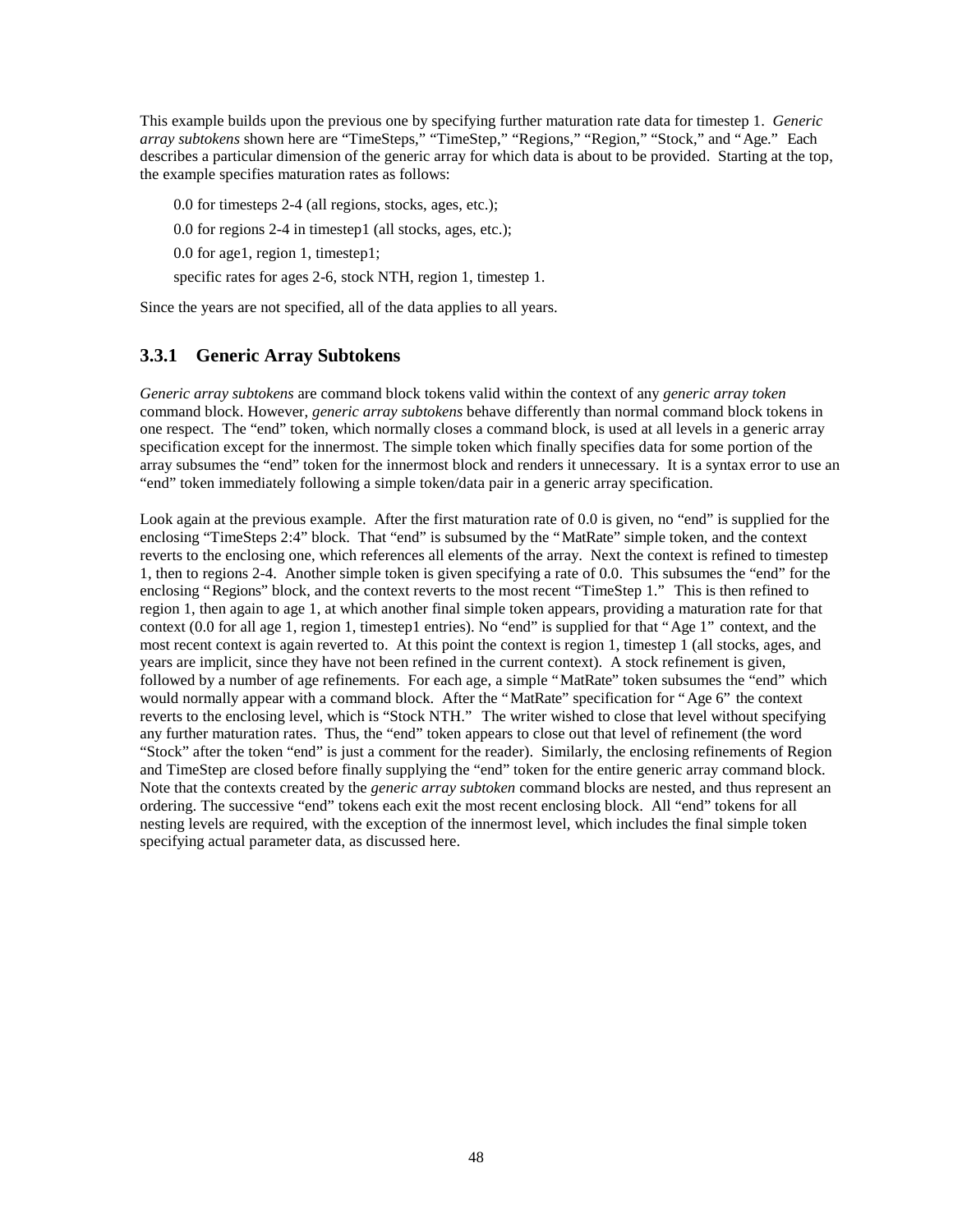| Token            | Data                          | <b>Meaning</b>                                                |
|------------------|-------------------------------|---------------------------------------------------------------|
| Year             | [int]                         | new year context                                              |
| Years            | $[$ <i>int</i> : <i>int</i> ] | new year range context                                        |
| TimeStep         | [int]                         | new timestep context                                          |
| TimeSteps        | $[$ <i>int</i> : <i>int</i> ] | new timestep range context                                    |
| Region           | [int]                         | new region context                                            |
| Regions          | [int:int]                     | new region range context                                      |
| Stock            | [stockname]                   | new stock context                                             |
| <b>Stock</b>     | [stockabbrev]                 | new stock context                                             |
| <b>Stock</b>     | [int]                         | new stock context                                             |
| <b>Stocks</b>    | $[$ <i>int</i> : <i>int</i> ] | new stock range context                                       |
| Fishery          | [fisheryname]                 | new fishery context                                           |
| Fishery          | [fisheryabbrev]               | new fishery context                                           |
| Fishery          | [int]                         | new fishery context                                           |
| <b>Fisheries</b> | $[$ <i>int</i> : <i>int</i> ] | new fishery range context                                     |
| Age              | [int]                         | new age context                                               |
| Ages             | [int:int]                     | new age range context                                         |
| Run              | [number]                      | new run type context. Valid run types are "Spring" and "Fall" |

The following is a list of all *generic array subtokens*, valid in the context of any *generic array token.* Note that data of the form *x*: *y* represents a range of values where  $x \le y$ .

### **3.3.2 Generic Array Dimension Specifiers**

The following is a list of all *generic array dimension specifiers*. Each is used to specify the dimension of a generic array as shown in Section 3.3. Any *generic array dimension specifier* may be used with any *generic array token*. This list will be expanded as needs require.

StockXageXtime StockXyear StockXyearXtimeXregion StockXyearXageXtime StockXyearXageXtimeXregion StockXyearXageXtimeXmaturity XFishery FisheryXyear FisheryXregionXtimeXstockXage FisheryXregionXtimeXstockXageXmark FisheryXyearXage FisheryXyearXstock FisheryXyearXstockXage FisheryXyearXrunXage MaturityXtime RunXageXmaturityXtime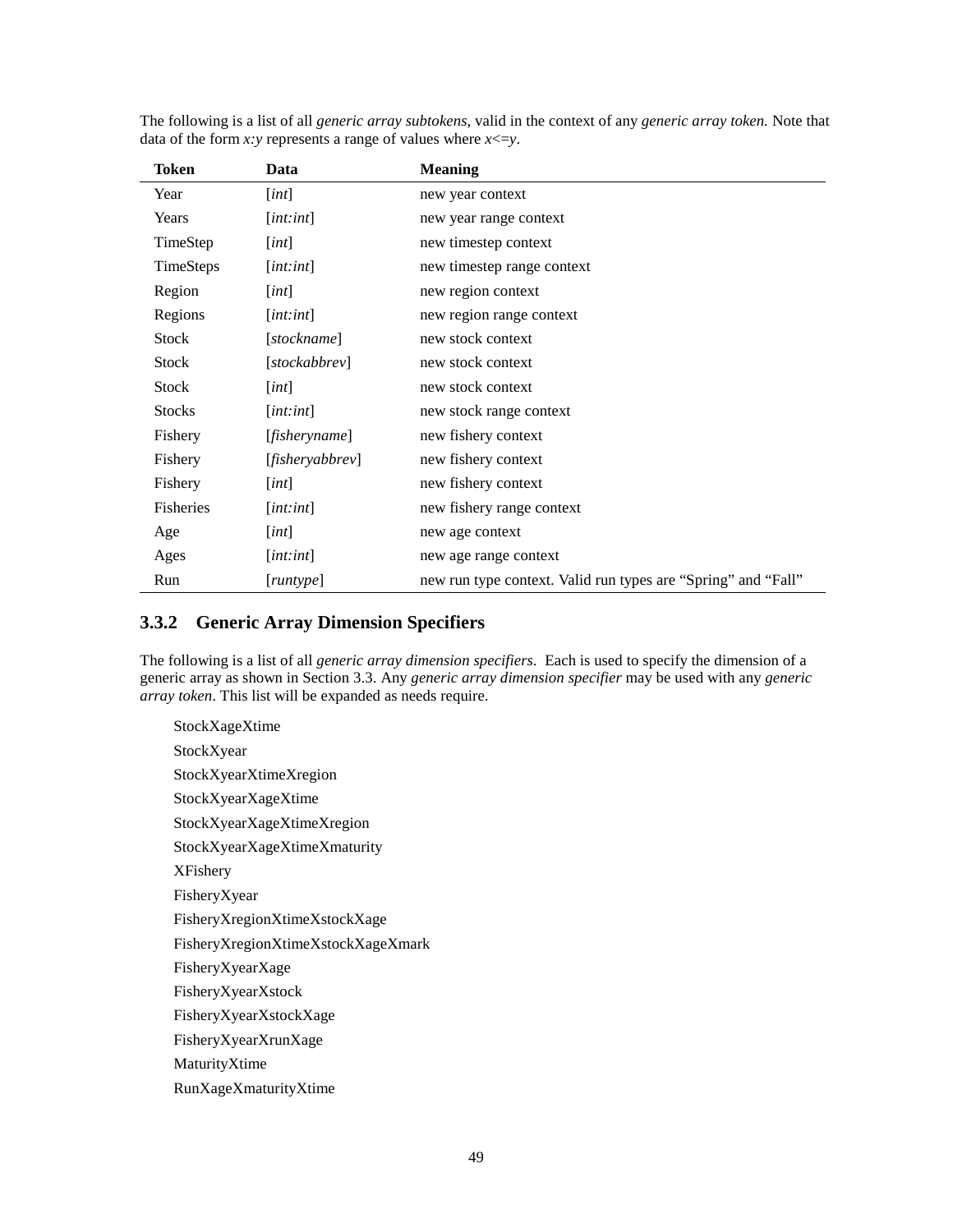# **3.4 Top Level Tokens**

The following tokens are valid at the top level of the hierarchy. The term "*gen array dim spec*" is used as an abbreviation for "*generic array dimension specifier*."

| Token                       | Data                              | <b>Meaning</b>               |
|-----------------------------|-----------------------------------|------------------------------|
| Configuration               | [ <i>command block data</i> ] end | new configuration context    |
| <b>HarvestRateData</b>      | [gen array dim spec] [data] end   | harvest rate data            |
| CeilingScalars              | [command block data] end          | new ceiling scalar context   |
| MultiTimeStepCeilingScalars | [command block data] end          | new multiceiling context     |
| CeilingData                 | [command block data] end          | new ceiling context          |
| <b>CNRD</b> ata             | [gen array dim spec] [data] end   | chinook non-retention        |
| Cohorts                     | [ <i>command block data</i> ] end | new cohort context           |
| <b>FPD</b> ata              | [gen array dim spec] [data] end   | fp (fishery policy) data     |
| FisherySchedule             | [command block data] end          | new fishery schedule context |
| <b>MaturationData</b>       | [gen array dim spec] [data] end   | maturation rate data         |
| <b>NatMortRateData</b>      | [gen array dim spec] [data] end   | natural mortality data       |
| PnyData                     | [gen array dim spec] [data] end   | percent non-vulnerable       |
| ProductionFunctions         | [gen array dim spec] [data] end   | production data              |
| <b>ShakerData</b>           | [gen array dim spec] [data] end   | shaker data                  |
| <b>TransitionMatrix</b>     | [gen array dim spec] [data] end   | transition matrices          |

# **3.5 Configuration Tokens**

The "Configuration" command block token opens a context where all global configuration information for the model simulation is specified. The following tokens are valid within that context:

| Token            | Data                     | <b>Meaning</b>                    |
|------------------|--------------------------|-----------------------------------|
| <b>StartYear</b> | [int]                    | calendar year of simulation start |
| EndYear          | [int]                    | calendar year of simulation end   |
| <b>TimeSteps</b> | [int]                    | simulation timesteps per year     |
| Regions          | [int]                    | number of regions                 |
| FisheryName      | [ <i>fishery name</i> ]  |                                   |
|                  | [command block data] end | new fishery configuration context |
| StockName        | [stock name]             |                                   |
|                  | [command block data] end | new stock configuration context   |

### **3.5.1 Fishery Configuration Tokens**

The "FisheryName" token opens a new fishery configuration context for the specification of basic fishery information. The following tokens are valid within that context:

| Token               | Data                         | <b>Meaning</b>                                   |
|---------------------|------------------------------|--------------------------------------------------|
| FisheryNumber       | int                          | integer reference number                         |
| GearType            | [ <i>gear type</i> ] <i></i> | valid gear types are "troll," "net," and "sport" |
| FisheryAbbreviation | [abbrv]                      | abbreviation for fishery                         |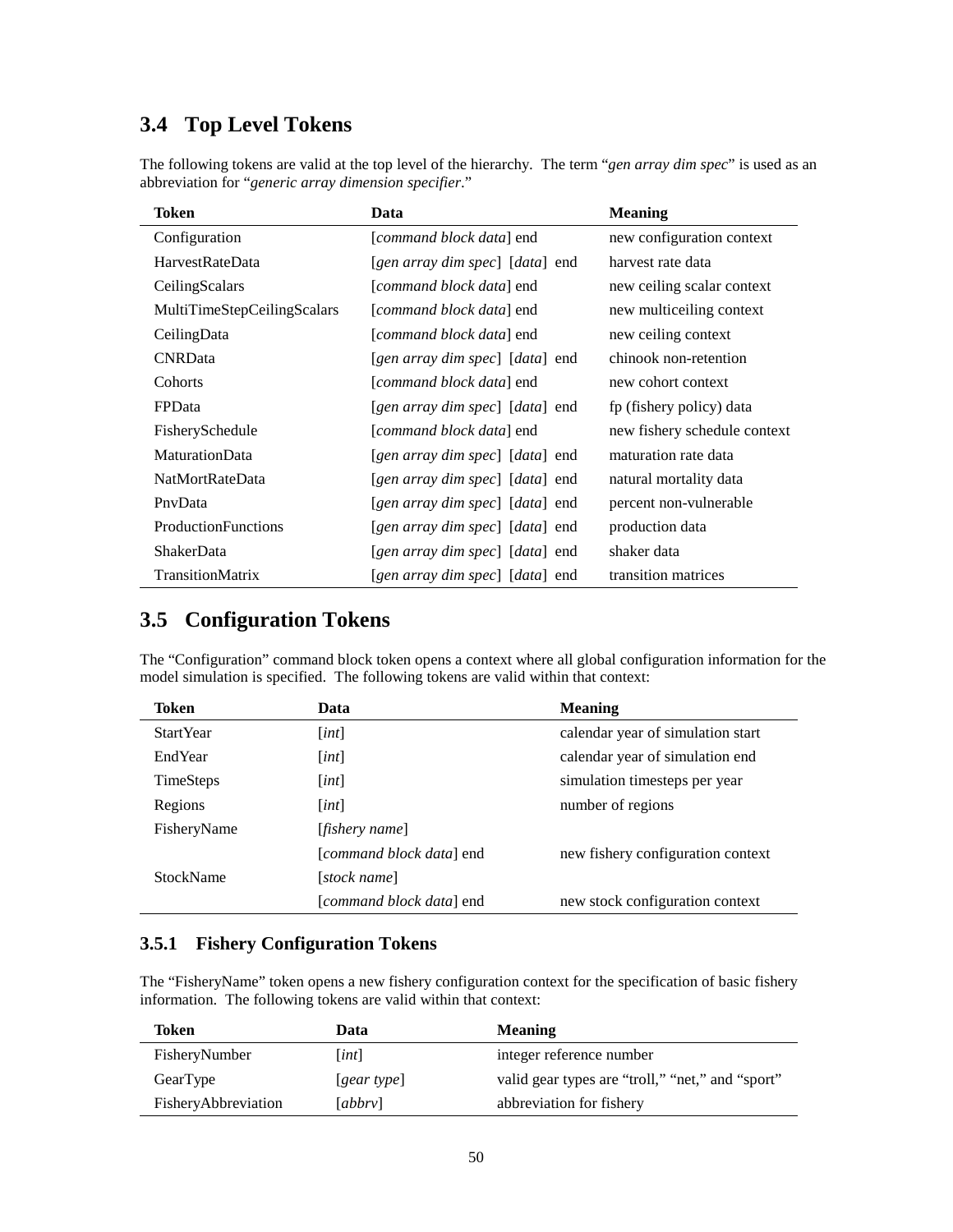# **3.6 Stock Configuration Tokens**

| Token             | Data        | <b>Meaning</b>                             |
|-------------------|-------------|--------------------------------------------|
| StockNumber       | [int]       | integer reference number                   |
| Run               | [run type]  | valid run types are "Fall" and "Spring"    |
| ProductionType    | [prod type] | valid prod types are "Wild" and "Hatchery" |
| StockAbbreviation | [abbrv]     | abbreviation for this stock                |
| MaxAge            | [int]       | maximum stock age                          |
| FirstHarvestAge   | [int]       | youngest age harvested for this stock      |
| AdultAge          | [int]       | adult age for this stock                   |

The "StockName" token opens a new stock configuration context for the specification of basic stock information. The following tokens are valid within that context:

#### **Example:**

| Confiquration |      |
|---------------|------|
| StartYear     | 1979 |
| EndYear       | 1999 |
| TimeSteps     | 4    |
| Regions       |      |

| # Fishery names and gear types. |                 |            |  |
|---------------------------------|-----------------|------------|--|
| FisheryName                     |                 | "Alaska T" |  |
|                                 | FisheryNumber 1 |            |  |
| GearType                        |                 | troll      |  |
| end Fishery                     |                 |            |  |

```
# Stock names and abbreviations.
  StockName "Alaska South SE"
   StockNumber 1
    StockAbbreviation AKS
    Run Spring
    ProductionType Wild
   MaxAge 6
    FirstHarvestAge 3
    AdultAge 4
  end Stock
end Configuration
```
# **3.7 Harvest Rate Tokens**

The token "HarvestRateData" is a generic array token which enters a new context for providing harvest rate data. In addition to all *generic array subtokens,* the following tokens are valid in this context:

| Token         | Data    | <b>Meaning</b>    |
|---------------|---------|-------------------|
| <b>BaseHR</b> | [float] | base harvest rate |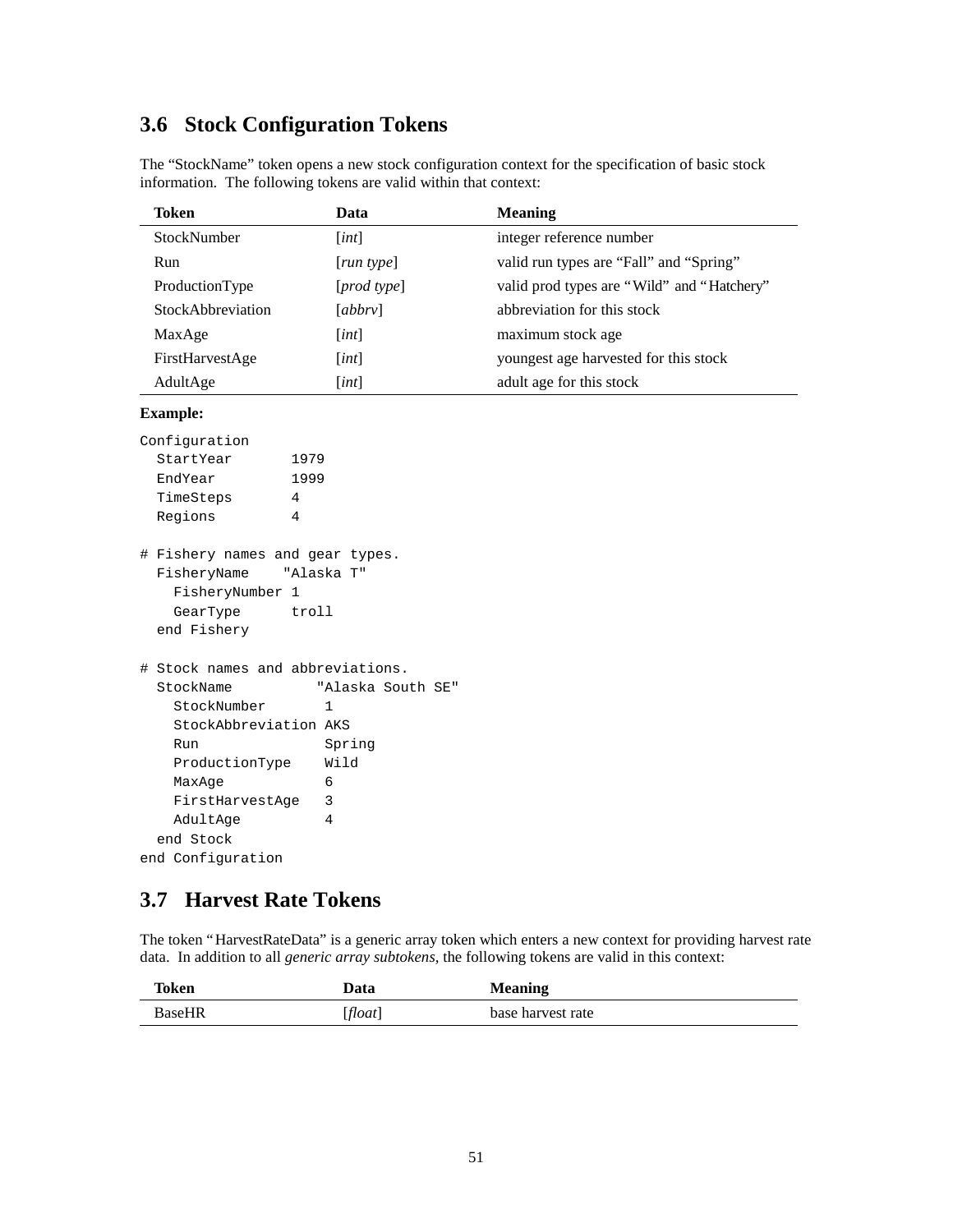# **3.8 Ceiling Tokens**

There are three ways to enter ceiling data. The "CeilingScalars," "MultiTimeStepCeilingScalars," and "CeilingData" command block token each open new contexts.

### **3.8.1 CeilingScalars**

The "CeilingScalars" token opens a context for the input of fishery ceiling scalar data. The scalar parameters given are used to scale average catches over the base period to set a quota for the desired fishery in each region and timestep for the specified year. Valid tokens in this context are:

| Token                  | Data                                                | <b>Meaning</b>                        |
|------------------------|-----------------------------------------------------|---------------------------------------|
| Fishery                | [ <i>fishery name</i> ]<br>[command block data] end | new fishery context                   |
| <b>BasePeriodStart</b> | [int]                                               | calendar year of start of base period |
| <b>BasePeriodEnd</b>   | [int]                                               | calendar year of end of base period   |

Within the context opened by the "Fishery" command block the following tokens are valid:

| Token | Data                                    | <b>Meaning</b>                                                                                                                                          |
|-------|-----------------------------------------|---------------------------------------------------------------------------------------------------------------------------------------------------------|
| Year  | $\lceil int \rceil$ [forceflag] [float] | these fields specify the ceiling year, force flag, and scalar<br>value, respectively. Valid values for <i>forceflag</i> are "forced"<br>and "unforced." |

#### **Example:**

```
CeilingScalars
  BasePeriodStart 1979
  BasePeriodEnd 1984
 Fishery "Alaska T" # Fishery number 1
    Year 1985 forced 0.7787260906481610 #catch
    Year 1986 forced 0.8500192082294420 #catch
    Year 1999 unforced 0.7135184337829930 #ceiling control
  end Fishery
 Fishery "North T" # Fishery number 2
    Year 1985 forced 1.1421682619914400 #catch
  end Fishery
end CeilingScalars
```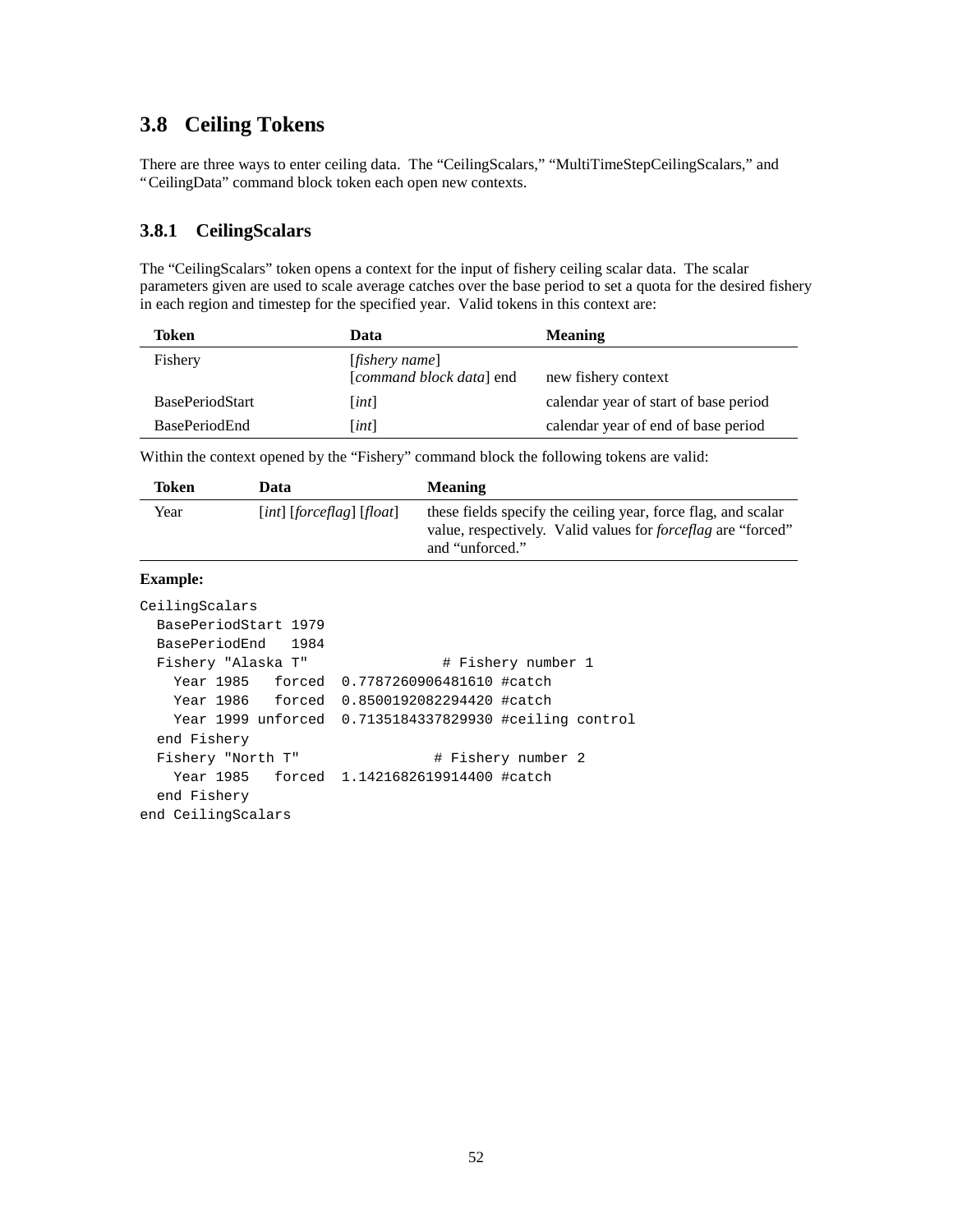### **3.8.2 MultiTimeStepCeilingScalars**

The "MultiTimeStepCeilingScalars" token opens a context for the input of fishery ceiling scalar data that enforces constant effort scalars over multiple timesteps. The scalar parameters given are used to scale average catches over the base period to set a quota for the desired fishery in the specified year. Valid tokens in this context are:

| Token                  | Data                                                | <b>Meaning</b>                                  |
|------------------------|-----------------------------------------------------|-------------------------------------------------|
| Fishery                | [ <i>fishery name</i> ]<br>[command block data] end | new fishery context                             |
| <b>BasePeriodStart</b> | [int]                                               | calendar year of start of base period           |
| <b>BasePeriodEnd</b>   | [int]                                               | calendar year of end of base period             |
| FirstTimeStep          | [int]                                               | first time step of ceiling management each year |
| LastTimeStep           | [int]                                               | last time step of ceiling management each year  |

Within the context opened by the "Fishery" command block the following tokens are valid:

| Token | Data                          | <b>Meaning</b>                                                                                                                                         |
|-------|-------------------------------|--------------------------------------------------------------------------------------------------------------------------------------------------------|
| Year  | $[int]$ [forceflag] $[float]$ | these fields specify the ceiling year, force flag, and scalar value<br>respectively. Valid values for <i>forceflag</i> are "forced" and<br>"unforced." |
|       |                               |                                                                                                                                                        |

### **Example:**

```
MultiTimeStepCeilingScalars
  BasePeriodStart 1979
  BasePeriodEnd 1984
  FirstTimeStep 1
  LastTimeStep 2
 Fishery "Alaska N" # Fishery number 7
    Year 1985 forced 1.2161450300168500 #catch
    Year 1986 forced 0.7290534608357260 #catch
  end Fishery
end MultiTimeStepCeilingScalars
```
### **3.8.3 CeilingData**

Ceiling data may also be entered directly, without the use of base period scalars. The "CeilingData" token is used to enter this context. It functions as a *generic array token*, except that no *generic array dimension specifier* is used, and valid tokens are restricted to only certain *generic array subtokens*.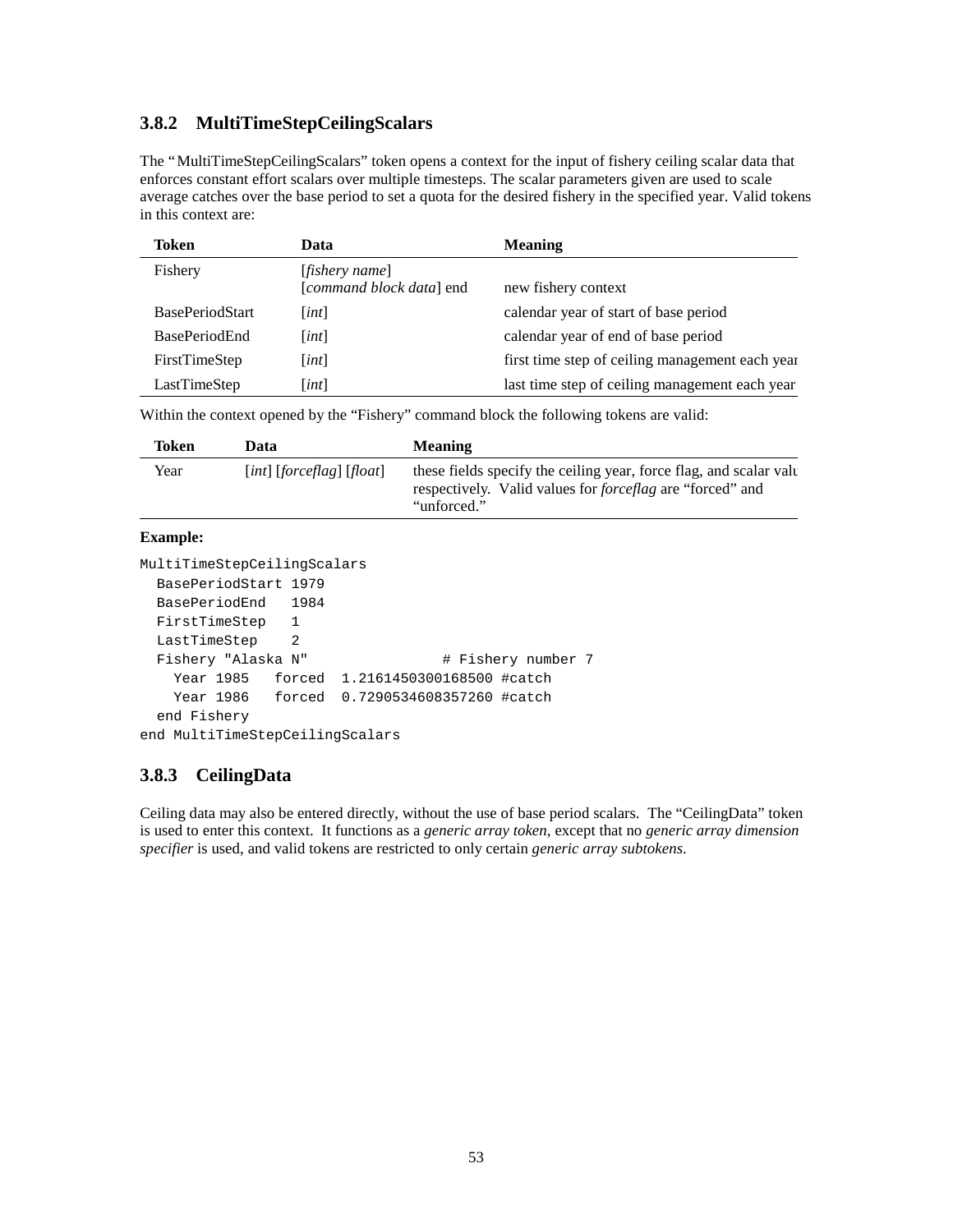| <b>Token</b>     | Data                | <b>Meaning</b>                                                                                                                |
|------------------|---------------------|-------------------------------------------------------------------------------------------------------------------------------|
| Year             | [int]               | new year context                                                                                                              |
| Years            | [int:int]           | new year range context                                                                                                        |
| TimeStep         | [int]               | new timestep context                                                                                                          |
| <b>TimeSteps</b> | [int:int]           | new timestep range context                                                                                                    |
| Region           | [int]               | new region context                                                                                                            |
| Regions          | [int:int]           | new region range context                                                                                                      |
| Fishery          | [fisheryname]       | new fishery context                                                                                                           |
| Fishery          | [fishery abbrev     | new fishery context                                                                                                           |
| Fishery          | [int]               | new fishery context                                                                                                           |
| <b>Fisheries</b> | [int:int]           | new fishery range context                                                                                                     |
| Ceiling          | [forceflag] [float] | these fields specify the force flag and quota, respectively<br>Valid values for <i>forceflag</i> are "forced" and "unforced." |

Valid tokens in this context are:

Note that the "Ceiling" token is the only simple token valid in this context. Since this context is a variation on a generic array command block, the "end" token for any innermost block will be subsumed by the "Ceiling" token, just as in any other generic array.

# **3.9 CNRData Tokens**

The token "CNRData" is a generic array token that enters a new context for providing Chinook nonretention (CNR) data. In addition to all *generic array subtokens,* the following tokens are valid in this context:

| Token      | Data                                                               | <b>Meaning</b>         |
|------------|--------------------------------------------------------------------|------------------------|
| CNR Method | $\lceil$ cnr method specifier $\rceil$<br>[command block data] end | new CNR method context |

Since there are no simple tokens associated with this generic array (only the CNR\_Method command block token), "end" tokens are required for all levels of the generic array.

### **3.9.1 CNR Methods**

The "CNR\_Method" token enters a new context depending on the accompanying *cnr method specifier*. Each CNR Method command block causes the creation of a CNR object of the corresponding type, which will be assigned to all applicable locations in the generic array. Valid *cnr method specifiers* and the subtokens valid within each context are:

*cnr method specifier:* HarvestRatio

| Token                         | Data    | <b>Meaning</b>             |
|-------------------------------|---------|----------------------------|
| <b>CNRLegalSelectivity</b>    | [float] | legal selectivity value    |
| <b>CNRSubLegalSelectivity</b> | [float] | sublegal selectivity value |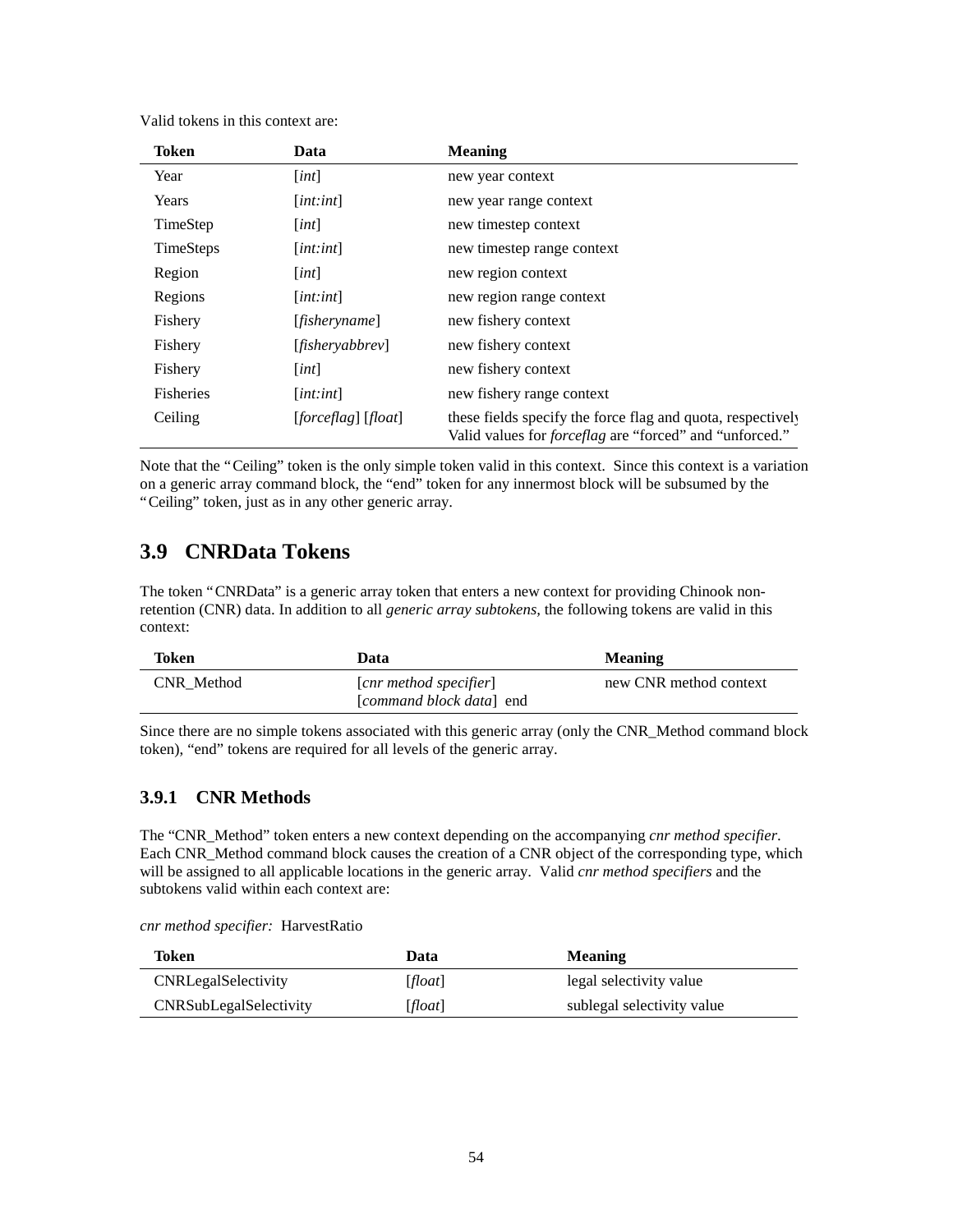*cnr method specifier:* SeasonLength

| Token                         | Data    | <b>Meaning</b>             |
|-------------------------------|---------|----------------------------|
| <b>CNRLegalSelectivity</b>    | [float] | legal selectivity value    |
| <b>CNRSubLegalSelectivity</b> | [float] | sublegal selectivity value |

*cnr method specifier:* ReportedEncounter

| Token                  | Data    | <b>Meaning</b>             |
|------------------------|---------|----------------------------|
| CNRLegalSelectivity    | [float] | legal selectivity value    |
| CNRSubLegalSelectivity | [float] | sublegal selectivity value |
| LegalEncounters        | [float] | legal encounters           |
| SubLegalEncounters     | [float] | sublegal encounters        |
| LandedCatch            | [float] | landed catch               |

#### *cnr method specifier:* HarvestRatioMultipleEncounter

| Token                  | Data    | <b>Meaning</b>               |
|------------------------|---------|------------------------------|
| CNRLegalSelectivity    | [float] | legal selectivity value      |
| CNRSubLegalSelectivity | [float] | sublegal selectivity value   |
| BaseSeason             | [float] | base season length           |
| RecaptureInterval      | [float] | recapture interval           |
| LegalReleaseMortRate   | [float] | legal release mortality rate |

#### *cnr method specifier:* SeasonLengthMultipleEncounter

| Token                  | Data    | <b>Meaning</b>               |
|------------------------|---------|------------------------------|
| CNRLegalSelectivity    | [float] | legal selectivity value      |
| CNRSubLegalSelectivity | [float] | sublegal selectivity value   |
| <b>BaseSeason</b>      | [float] | base season length           |
| RecaptureInterval      | [float] | recapture interval           |
| LegalReleaseMortRate   | [float] | legal release mortality rate |
| LegalSeason            | [float] | legal season length          |
| <b>CNRSeason</b>       | [float] | cnr season length            |

#### **Example:**

```
CNRData FisheryXyear
```

```
Fishery 1 # Alaska T
  Year 1981
    CNR_Method ReportedEncounter
     CNRLegalSelectivity 0.34
     CNRSubLegalSelectivity 1
     LegalEncounters 18225
 SubLegalEncounters 18578
 LandedCatch 248791
    end CNR_Method
```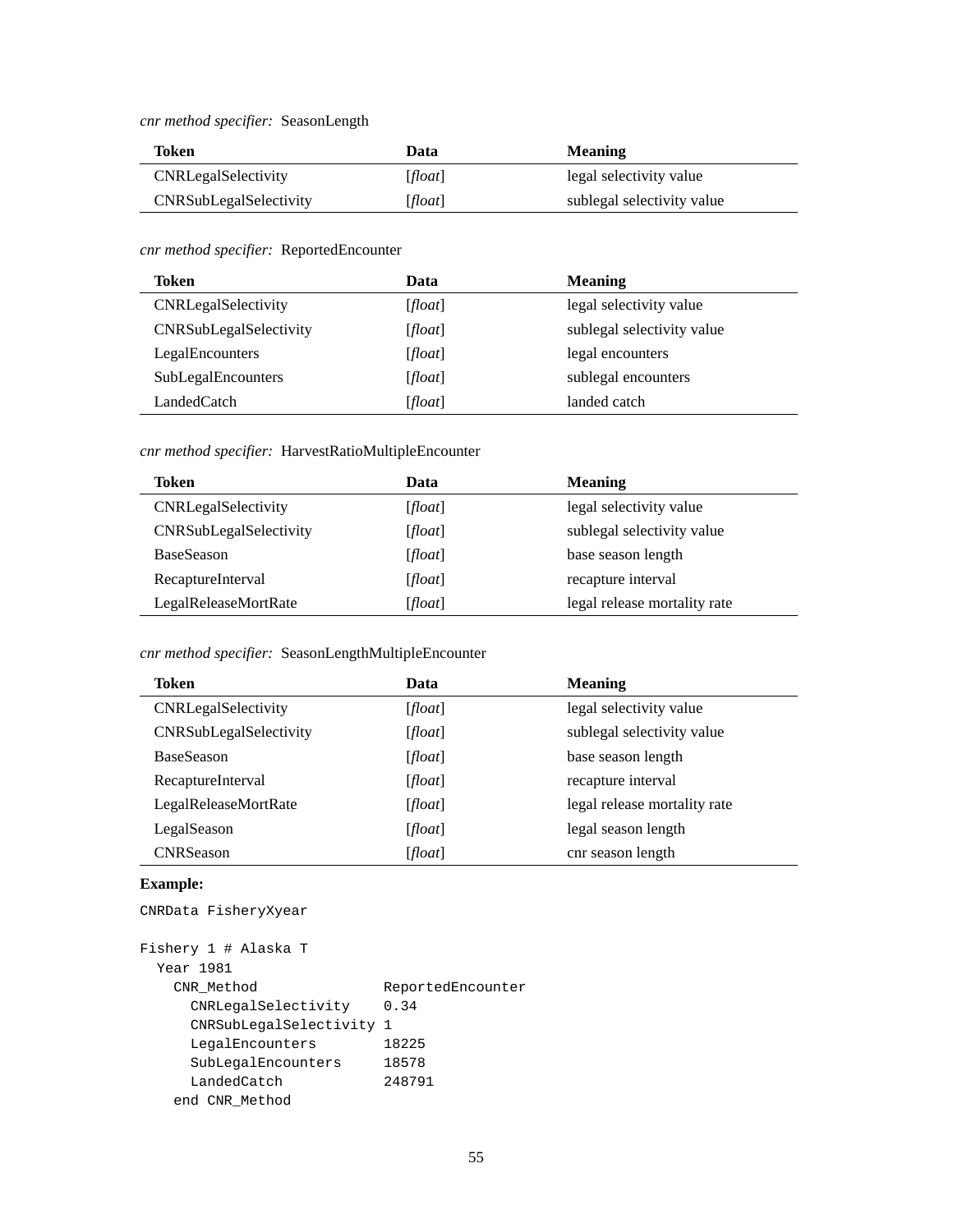```
 end Year
end Fishery
end CNRData
```
# **3.10 Cohorts**

The "Cohorts" token enters a new context for the specification of initial model cohorts. There is one token valid at this level:

| Token        | Data                                     | <b>Meaning</b>                                                       |
|--------------|------------------------------------------|----------------------------------------------------------------------|
| <b>Stock</b> | [stock name]<br>[command block data] end | new context for specifying initial cohorts of<br>the specified stock |

Within the "Stock" context there is one valid token:

| Token  | Data                                                  | <b>Meaning</b>                                                                                                         |
|--------|-------------------------------------------------------|------------------------------------------------------------------------------------------------------------------------|
| Cohort | $[int]$ $[float]$ $[int]$<br>[command block data] end | brood year, initial abundance, initial region;<br>new context for specifying characteristics of<br>this initial cohort |

Within the "Cohort" context the following tokens are valid. Note that these simple tokens are unusual in that they have no data fields. They are all optional, and the cohort will assume the given default values if not specified. In cases where more that one token share the same meaning, they are mutually exclusive, and the token encountered last will be the value assigned to the cohort.

| Token          | Data   | <b>Default</b> | <b>Meaning</b>    |
|----------------|--------|----------------|-------------------|
| Wild           | [none] | stock value    | production type   |
| Hatchery       | [none] | stock value    | production type   |
| Immature       | [none] | Immature       | maturation status |
| Mature         | [none] | Immature       | maturation status |
| Marked         | [none] | Unknown        | mark status       |
| Unmarked       | [none] | Unknown        | mark status       |
| Tagged         | [none] | Unknown        | tag status        |
| Untagged       | [none] | Unknown        | tag status        |
| Male           | [none] | Unknown        | sex               |
| Female         | [none] | Unknown        | sex               |
| G1             | [none] | Unknown        | growth group      |
| G <sub>2</sub> | [none] | Unknown        | growth group      |
| G3             | [none] | Unknown        | growth group      |
| G4             | [none] | Unknown        | growth group      |
| G5             | [none] | Unknown        | growth group      |

#### **Example:**

Cohorts Stock "Alaska South SE" # Initial cohorts for stock number: 1 Cohort 1973 3345.02050867604 1 end Cohort end Stock end Cohorts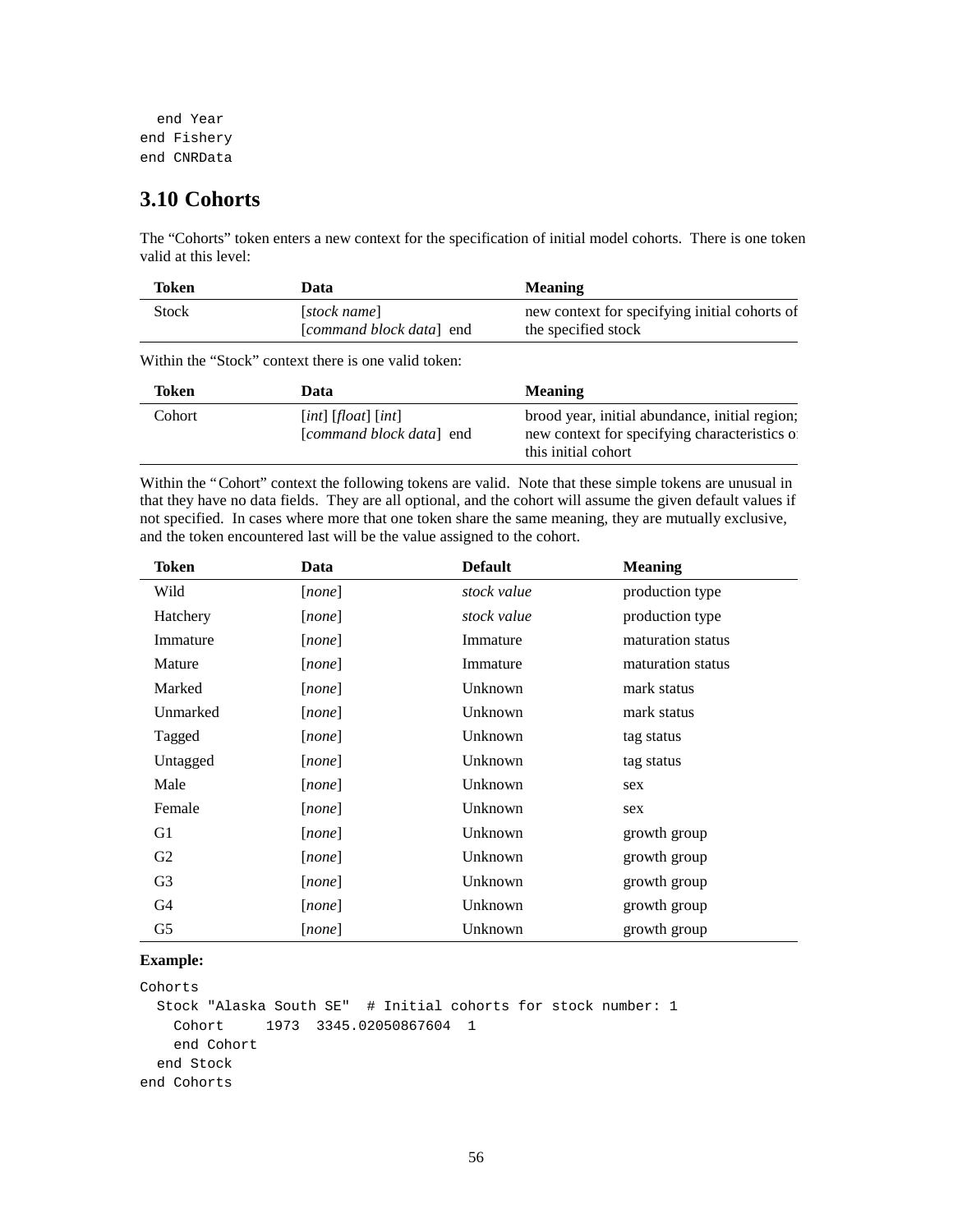## **3.11 FPData Tokens**

The token "FPData" is a generic array token which enters a new context for providing "fp" (fishery policy) data. In addition to all *generic array subtokens,* the following tokens are valid in this context:

| Token | Data    | <b>Meaning</b> |
|-------|---------|----------------|
| FP    | [float] | fp value       |

#### **Example:**

FPData FisheryXyearXstockXage Fishery 1 # Alaska T Year 1979 # For fishery: Alaska T Stock AKS # Alaska South SE Age 3 FP 1 Age 4 FP 1 Age 5 FP 1 Age 6 FP 1 end Stock end Year end Fishery end FPData

## **3.12 FisherySchedule Tokens**

The "FisherySchedule" token begins a new context used for specifying information as to when fisheries are active. It functions as a *generic array token*, except that no *generic array dimension specifier* is used, and valid tokens are restricted to only certain *generic array subtokens*. Valid tokens in this context are:

| Token            | Data                          | <b>Meaning</b>                            |
|------------------|-------------------------------|-------------------------------------------|
| Year             | [int]                         | new year context                          |
| Years            | $[$ <i>int</i> : <i>int</i> ] | new year range context                    |
| TimeStep         | [int]                         | new timestep context                      |
| <b>TimeSteps</b> | [int:int]                     | new timestep range context                |
| Region           | [int]                         | new region context                        |
| Regions          | [int:int]                     | new region range context                  |
| Fishery          | [ <i>fisheryname</i> ]        | new fishery context                       |
| Fishery          | [fishery abbrev               | new fishery context                       |
| Fishery          | [int]                         | new fishery context                       |
| <b>Fisheries</b> | $[$ <i>int</i> : <i>int</i> ] | new fishery range context                 |
| Active           | [none]                        | fishery is active in this time and region |

Note that the "Active" token is the only simple token valid in this context. Since this context is a variation on a generic array command block, the "end" token for any innermost block will be subsumed by the "Active" token, just as in any other generic array.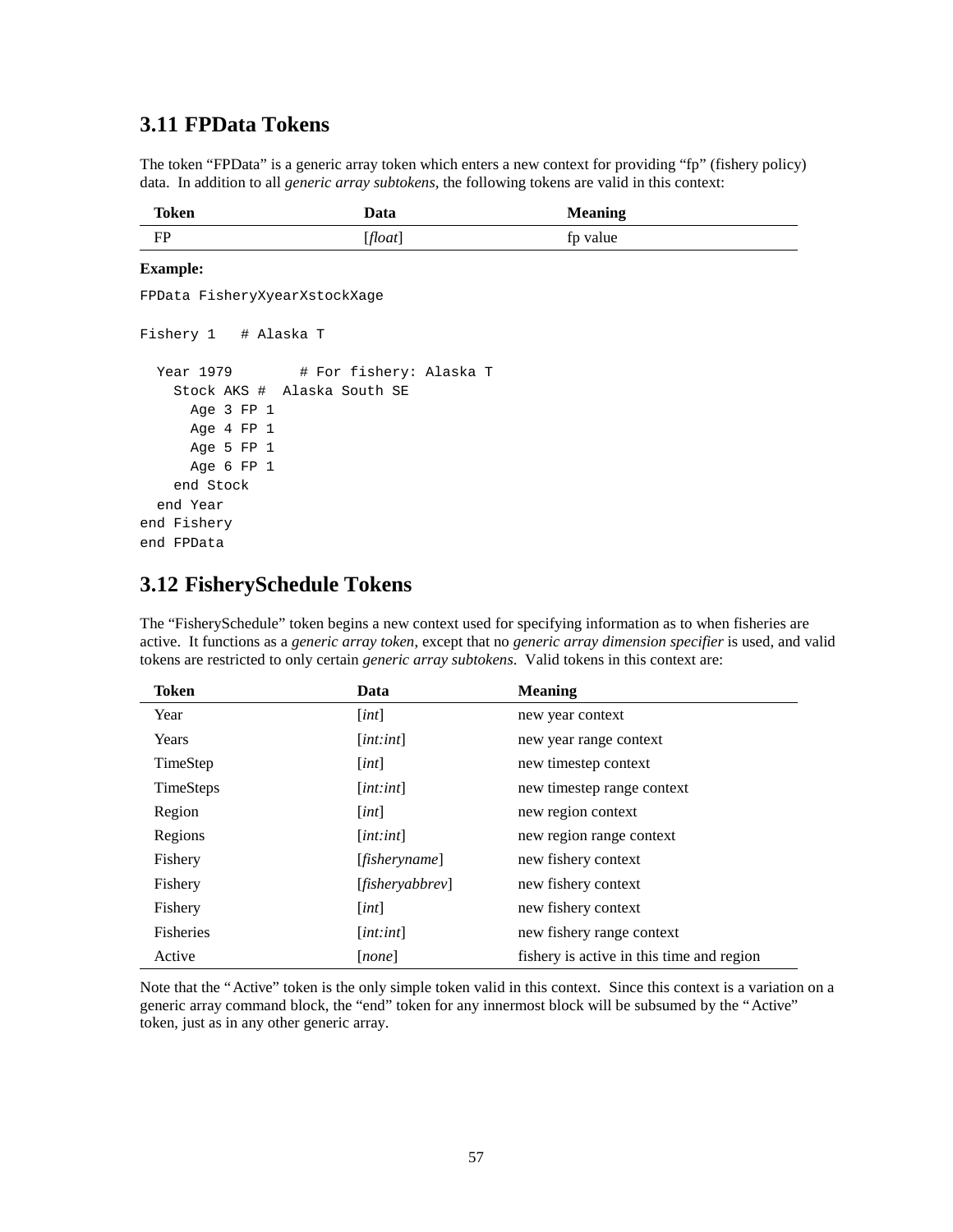### **Example:**

FisherySchedule

```
Fishery 1 # Alaska T
   TimeStep 1 # PreTerminal timestep
      Region 1 # PreTerminal region
        Active
    end TimeStep
  end Fishery
end FisherySchedule
```
# **3.13 MaturationData Tokens**

The token "MaturationData" is a generic array token which enters a new context for providing maturation rate data. In addition to all *generic array subtokens,* the following tokens are valid in this context:

| Token   | Data   | <b>Meaning</b>  |
|---------|--------|-----------------|
| MatRate | float] | maturation rate |

#### **Example:**

MaturationData StockXyearXageXtimeXregion

```
# No maturation occurs during timesteps 2:4.
TimeSteps 2:4 MatRate 0.0
# Maturation only occurs at the end of the first timestep.
TimeStep 1
  Regions 2:4 MatRate 0.0
  Region 1 # Preterminal region.
     Age 1 MatRate 0.0
     # Data for stocks with fixed maturation rates for all years.
     # Years 1979:1999
     Stock NTH # All years; run type = Spring
      Age 2 MatRate 0.0
      Age 3 MatRate 0.051396523
      Age 4 MatRate 0.14471728
       Age 5 MatRate 0.69004977
      Age 6 MatRate 0.99999988
     end Stock
   end Region 1
end TimeStep 1
end MaturationData
```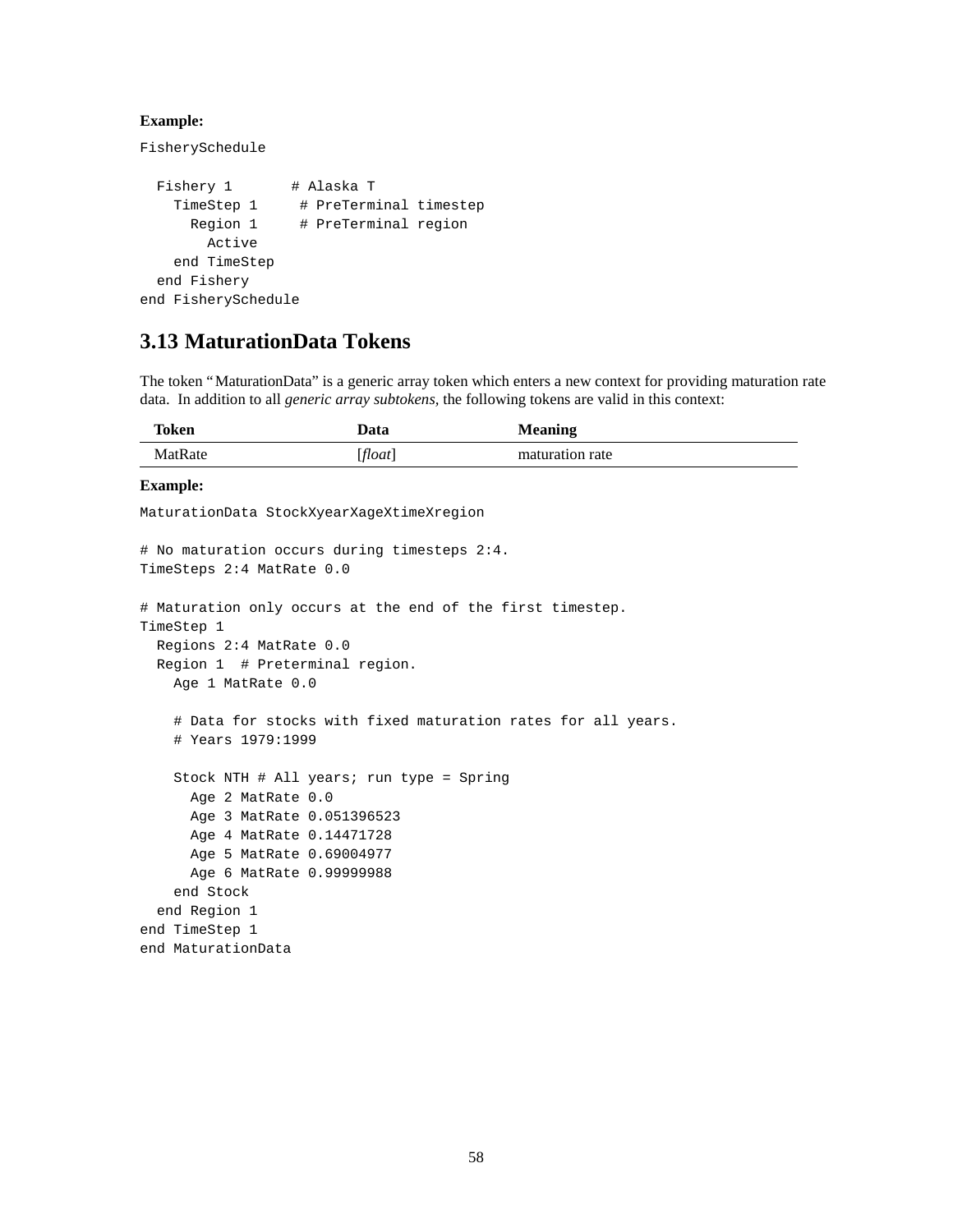### **3.14 NatMortRateData Tokens**

The token "NatMortRateData" is a generic array token which enters a new context for providing natural mortality rate data. In addition to all *generic array subtokens,* the following tokens are valid in this context:

| Token                   | Data    | <b>Meaning</b>         |
|-------------------------|---------|------------------------|
| <b>NaturalMortality</b> | [float] | natural mortality rate |

#### **Example:**

NatMortRateData StockXyearXageXtimeXregion

```
TimeStep 1
  Region 1
     Stock 1 # Alaska South SE // Run type = Spring
       Age 1 NaturalMortality 0.0
       Age 2 NaturalMortality 0.5
       Age 3 NaturalMortality 0.4
       Age 4 NaturalMortality 0.3
       Age 5 NaturalMortality 0.2
       Age 6 NaturalMortality 0.1
     end Stock
   end Region 1
end Timestep1
end NatMortRateData
```
### **3.15 PnvData Tokens**

The token "PnvData" is a generic array token which enters a new context for percent non-vulnerable data. In addition to all *generic array subtokens,* the following tokens are valid in this context:

| Token      | Data  | <b>Meaning</b>         |
|------------|-------|------------------------|
| <b>PNV</b> | float | percent non-vulnerable |

### **Example:**

PnvData FisheryXyearXrunXage

# Data for fisheries that have constant PNVs for all years.

```
Fishery 2 # Variable PNV fishery: North T
  Years 1979:1986
   Run Fall
   Age 2 PNV 0.5938
   Age 3 PNV 0.3868
   Age 4 PNV 0.0332
   Age 5 PNV 0.0049
   end Run
   Run Spring
   Age 3 PNV 0.5938
   Age 4 PNV 0.3868
   Age 5 PNV 0.0332
    Age 6 PNV 0.0049
```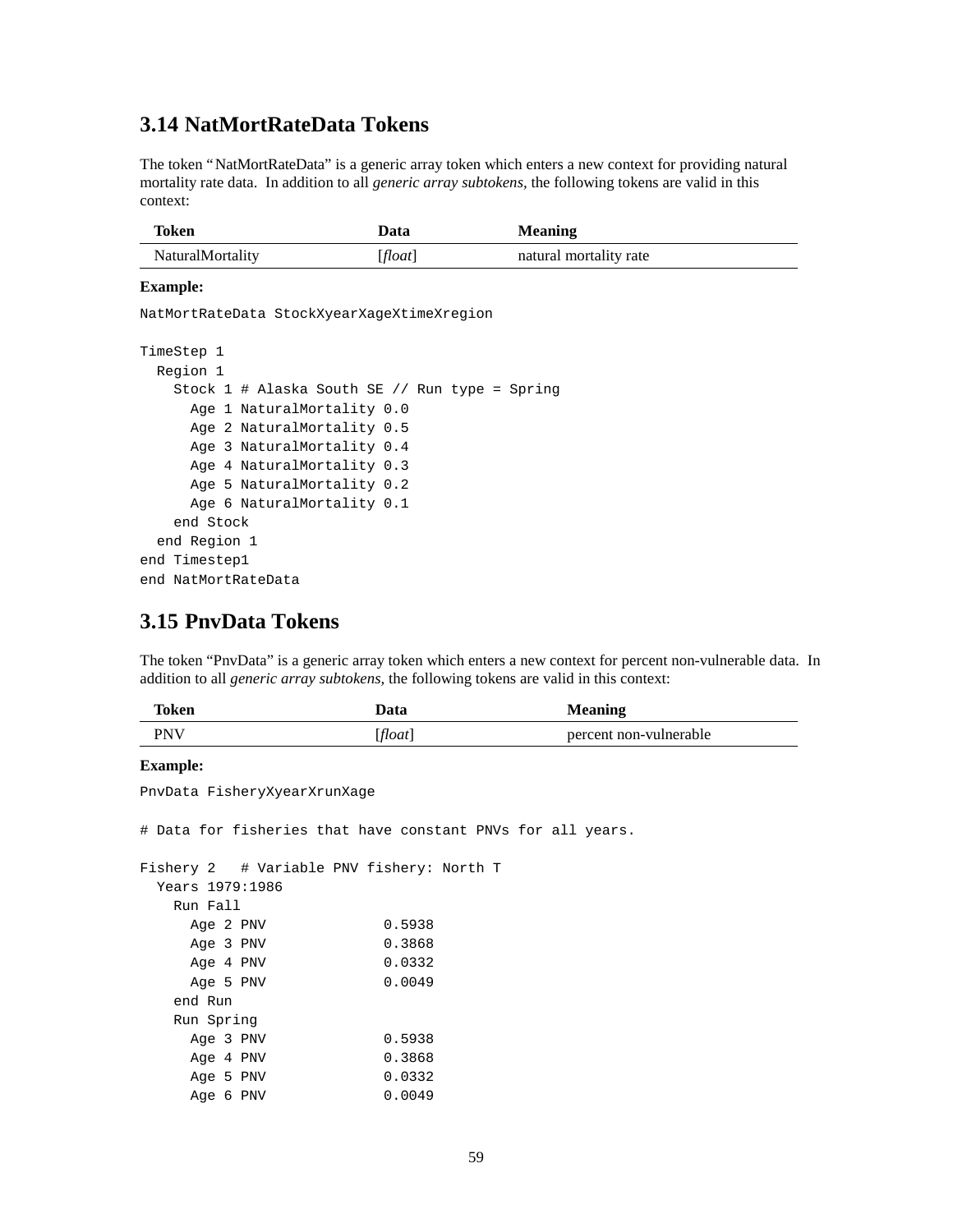```
 end Run
   end Years
end Fishery
end PnvData
```
# **3.16 ProductionFunctions Tokens**

The token "ProductionFunctions" is a generic array token which enters a new context for providing production function data. In addition to all *generic array subtokens,* the following tokens are valid in this context:

| Token      | Data                                                                       | <b>Meaning</b>                                   |
|------------|----------------------------------------------------------------------------|--------------------------------------------------|
| Production | [ <i>production function type</i> ]<br>[ <i>production function data</i> ] | production function selection<br>production data |

The nature of the *production function data* varies depending on the particular production function specified. The "Production" token is a special type of token that does not subsume the "end" token for the enclosing level of the generic array. Thus, "end" tokens are required for all levels of the generic array. Multiple "Production" functions may be specified simultaneously at a given level.

### **3.16.1 Production Function Types**

The following are the valid *production function types* and the associated *production function data* for each. Please note that for a given production function, all of the specified data fields are required and must appear in the proper order.

| <b>Production Function Type Token</b> | Data    | <b>Meaning</b>                                  |
|---------------------------------------|---------|-------------------------------------------------|
| Linear                                | [float] | minimum number of spawners                      |
|                                       | [float] | maximum number of spawners                      |
|                                       | [float] | ev value                                        |
|                                       | [float] | slope                                           |
|                                       |         |                                                 |
| Ricker                                | [float] | minimum number of spawners                      |
|                                       | [float] | maximum number of spawners                      |
|                                       | [float] | ev value                                        |
|                                       | [float] | Ricker A value                                  |
|                                       | [float] | Ricker B value                                  |
|                                       | [float] | recruits to age 1 ratio                         |
|                                       |         |                                                 |
| EnhancedRicker                        | [float] | minimum number of spawners                      |
|                                       | [float] | maximum number of spawners                      |
|                                       | [float] | ev value                                        |
|                                       | [float] | Ricker A value                                  |
|                                       | [float] | Ricker B value                                  |
|                                       | [float] | recruits to age 1 ratio                         |
|                                       | [int]   | density dependence flag $(0 = false; 1 = true)$ |
|                                       | [float] | productivity parameter                          |
|                                       | [float] | smolt at age 1                                  |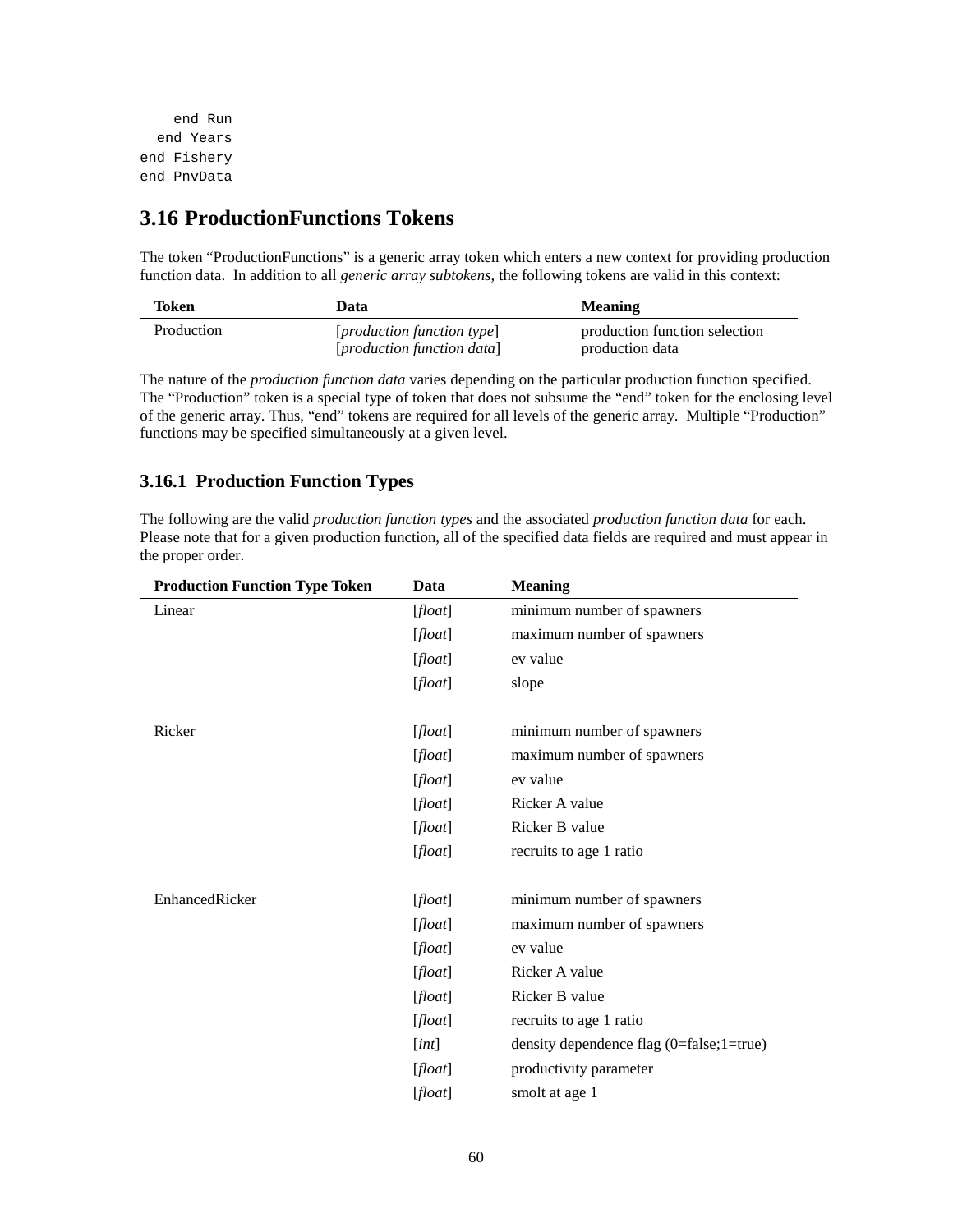| <b>Production Function Type Token</b> | Data    | <b>Meaning</b>             |
|---------------------------------------|---------|----------------------------|
| EnhancedRicker (continued)            | [float] | max brood proportion       |
|                                       | [float] | smolt production change    |
|                                       |         |                            |
| VariableTruncationRicker              | [float] | minimum number of spawners |
|                                       | [float] | maximum number of spawners |
|                                       | [float] | ev value                   |
|                                       | [float] | Ricker A value             |
|                                       | [float] | Ricker B value             |
|                                       | [float] | recruits to age 1 ratio    |

#### **Example:**

ProductionFunctions StockXyearXtimeXregion #Production functions by #stock and year. TimeStep 4 Region 4 StockNum 9 #Production functions for stock: GSH Year 1979 #For stock: GSH Production Linear 0 5318 0.576309919 101.088866871763 Production Ricker 5318 10318 0.576309919 2.813 72371.2428651556 0.181012304888616 end Year Year 1980 #For stock: GSH Production Linear 0 5318 0.338252485 101.088866871763 Production Ricker 5318 10318 0.338252485 2.813 72371.2428651556 0.181012304888616 end Year Year 1981 #For stock: GSH Production Linear 0 5318 1.36516976 101.088866871763 Production Ricker 5318 10318 1.36516976 2.813 72371.2428651556 0.181012304888616 end Year Year 1982 #For stock: GSH Production Linear 0 5054.47415595914 1.3196733 101.088866871763 end Year Year 1983 #For stock: GSH Production Linear 0 5318 0.560896635 101.088866871763 Production Linear 5318 5562.0650328853 0.560896635 17.5666110352434 Production Ricker 5562.0650328853 10562.0650328853 0.560896635 2.813 72371.2428651556 0.181012304888616 end Year end Stock end Region end TimeStep end Production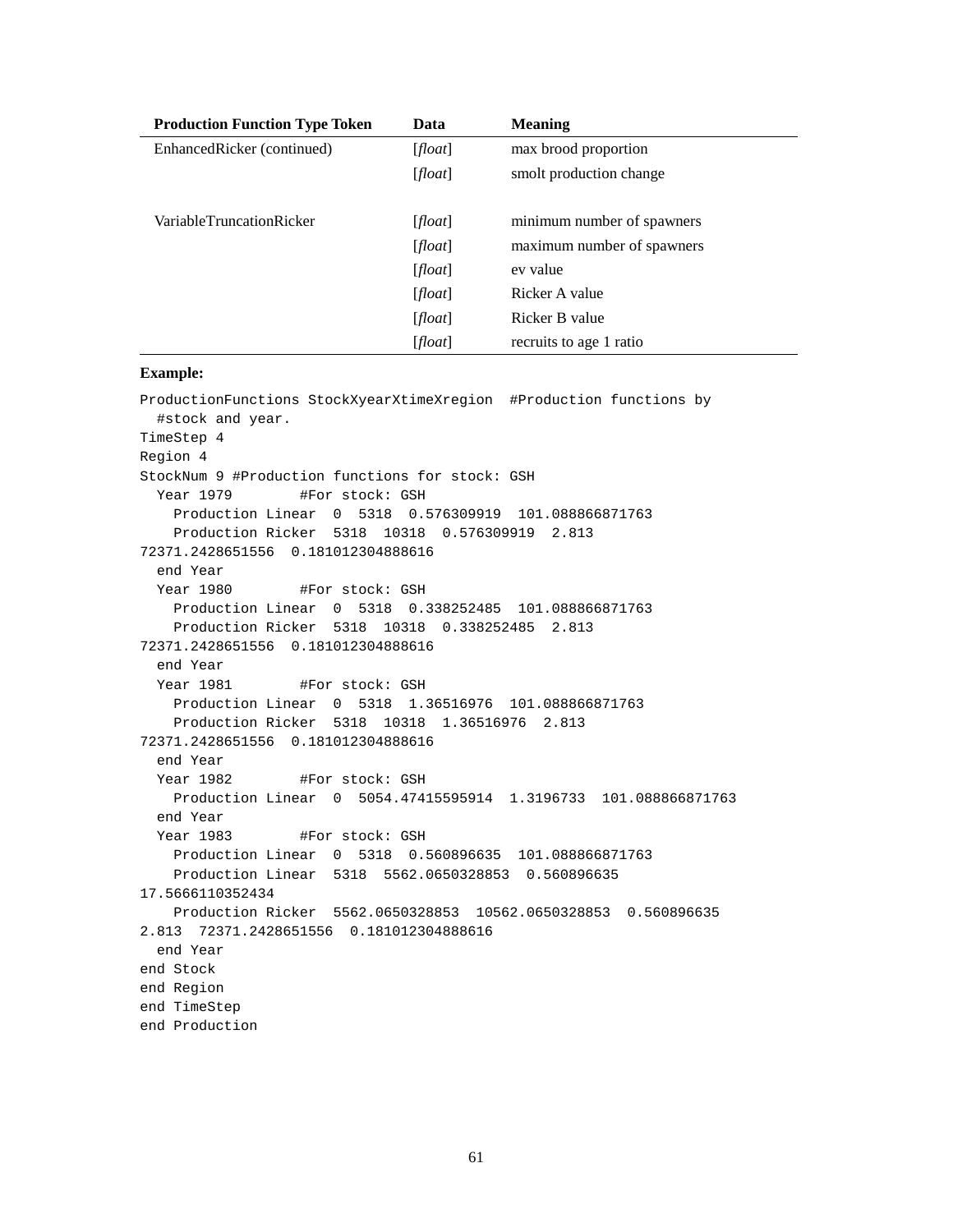# **3.17 ShakerData Tokens**

The token "ShakerData" is a generic array token which enters a new context for shaker mortality data. In addition to all *generic array subtokens,* the following tokens are valid in this context:

| Token  | Data                      | <b>Meaning</b>            |
|--------|---------------------------|---------------------------|
| Method | [shaker method specifier] |                           |
|        | [command block data] end  | new shaker method context |

Since there are no simple tokens associated with this generic array (only the Method command block token), "end" tokens are required for all levels of the generic array.

### **3.17.1 Shaker Methods**

The "Method" token enters a new context depending on the accompanying *shaker method specifier*. Each Method command block causes the creation of a shaker object of the corresponding type, which will be assigned to all applicable locations in the generic array. Valid *shaker method specifiers* and the subtokens valid within each context are:

#### *shaker method specifier:* Simple

| Token                   | Data    | <b>Meaning</b>                  |
|-------------------------|---------|---------------------------------|
| SubLegalReleaseMortRate | [float] | sublegal release mortality rate |

#### *cnr method specifier:* SimpleDrop

| Token                   | Data    | <b>Meaning</b>                  |
|-------------------------|---------|---------------------------------|
| SubLegalReleaseMortRate | [float] | sublegal release mortality rate |
| DropOffRate             | [float] | drop-off mortality rate         |

#### *shaker method specifier:* Custom

| Token                   | Data                                            | <b>Meaning</b>                  |
|-------------------------|-------------------------------------------------|---------------------------------|
| SubLegalReleaseMortRate | [float]                                         | sublegal release mortality rate |
| VulnerabilityTable      | [generic array dim spec]<br>[ <i>data</i> ] end | vulnerability table data        |

#### *cnr method specifier:* CustomDrop

| Token                   | Data                                                 | <b>Meaning</b>                  |
|-------------------------|------------------------------------------------------|---------------------------------|
| SubLegalReleaseMortRate | [float]                                              | sublegal release mortality rate |
| DropOffRate             | [float]                                              | drop-off mortality rate         |
| VulnerabilityTable      | $[generic\ array\ dim\ spec]$<br>[ <i>data</i> ] end | vulnerability table data        |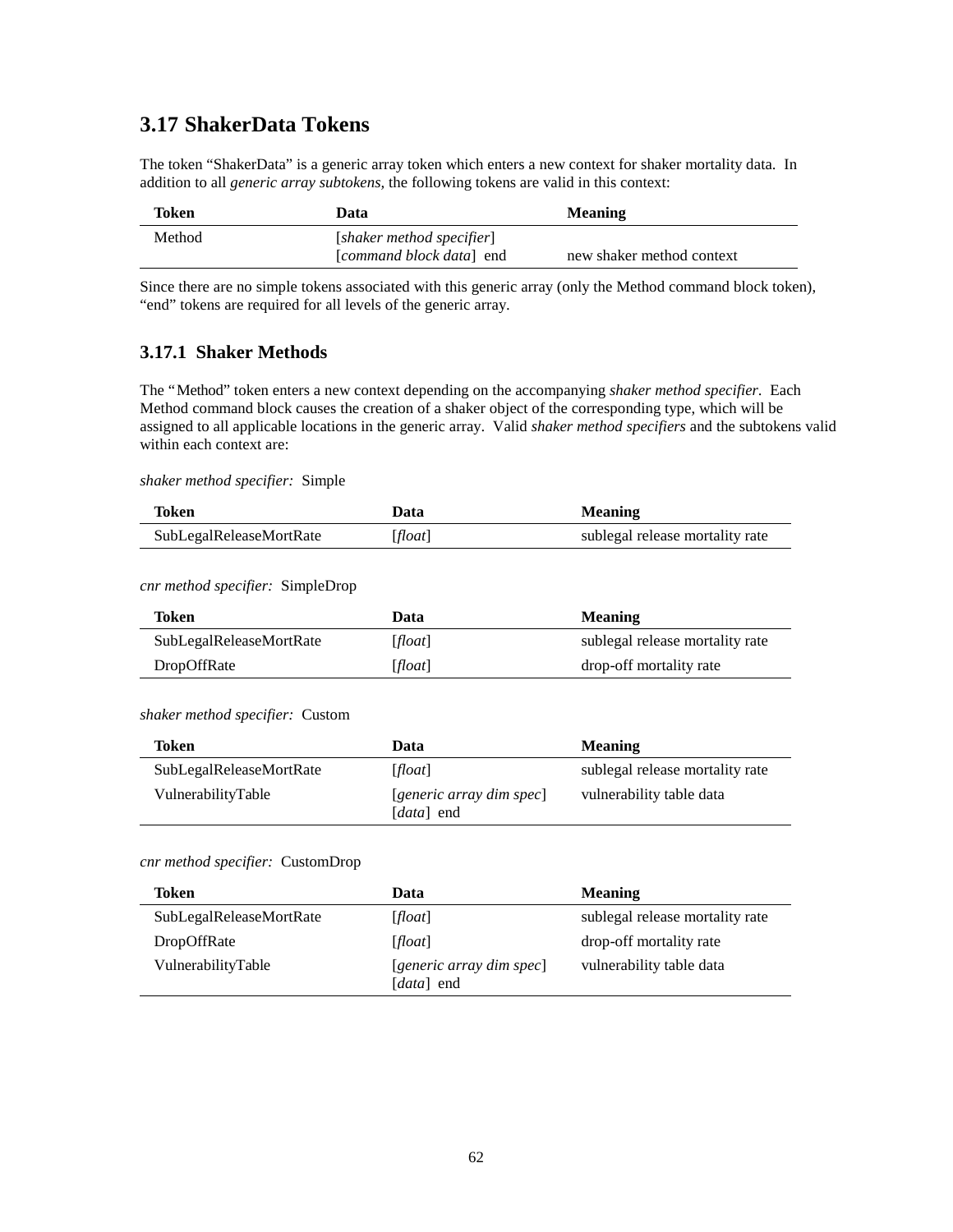### **3.17.2 VulnerabilityTable Tokens**

The token "VulnerabilityTable" is a generic array token which enters a new context for entering shaker vulnerability data. In addition to all *generic array subtokens,* the following tokens are valid in this context:

| Token        | Data   | <b>Meaning</b>                                |
|--------------|--------|-----------------------------------------------|
| Vulnerable   | [none] | cohort is vulnerable to the given fishery     |
| Invulnerable | none   | cohort is not vulnerable to the given fishery |

#### **Example:**

```
ShakerData FisheryXyear
Fishery 6 # Geo St T
  Method SimpleDrop
   SubLegalReleaseMortRate 0.255
   DropOffRate 0.017
   end Method
end Fishery
Fishery 7 # Alaska N
  Method CustomDrop
    SubLegalReleaseMortRate 0.9
   DropOffRate 0
    VulnerabilityTable StockXageXtime
      TimeStep 1 # Preterminal
  Ages 3:4 # Spring stocks.
          Stock 1 Vulnerable # Alaska South SE
          Stock 2 Vulnerable # North/Centr
          Stock 14 Vulnerable # Nooksack Spring
          Stock 24 Vulnerable # Willamette R
          Stock 25 Vulnerable # Spr Cowlitz Hat
        end Ages
      end TimeStep
    end VulnerabilityTable
  end Method
end Fishery
end ShakerData
```
## **3.18 TransitionMatrix Tokens**

The token "TransitionMatrix" is a generic array token which enters a new context for entering transition matrix data. In addition to all *generic array subtokens,* the following tokens are valid in this context:

| Token | Data                     | <b>Meaning</b>           |
|-------|--------------------------|--------------------------|
| Data  | [transition matrix data] | cohort transition matrix |

### **3.18.1 Transition Matrix Data**

The transition matrix data is a sequence of *n* X *n* [*float*] entries, where *n* is the number of regions specified in the "Configuration" context. Altogether the matrix is taken as a simple token, and thus subsumes the "end" for the innermost generic array level.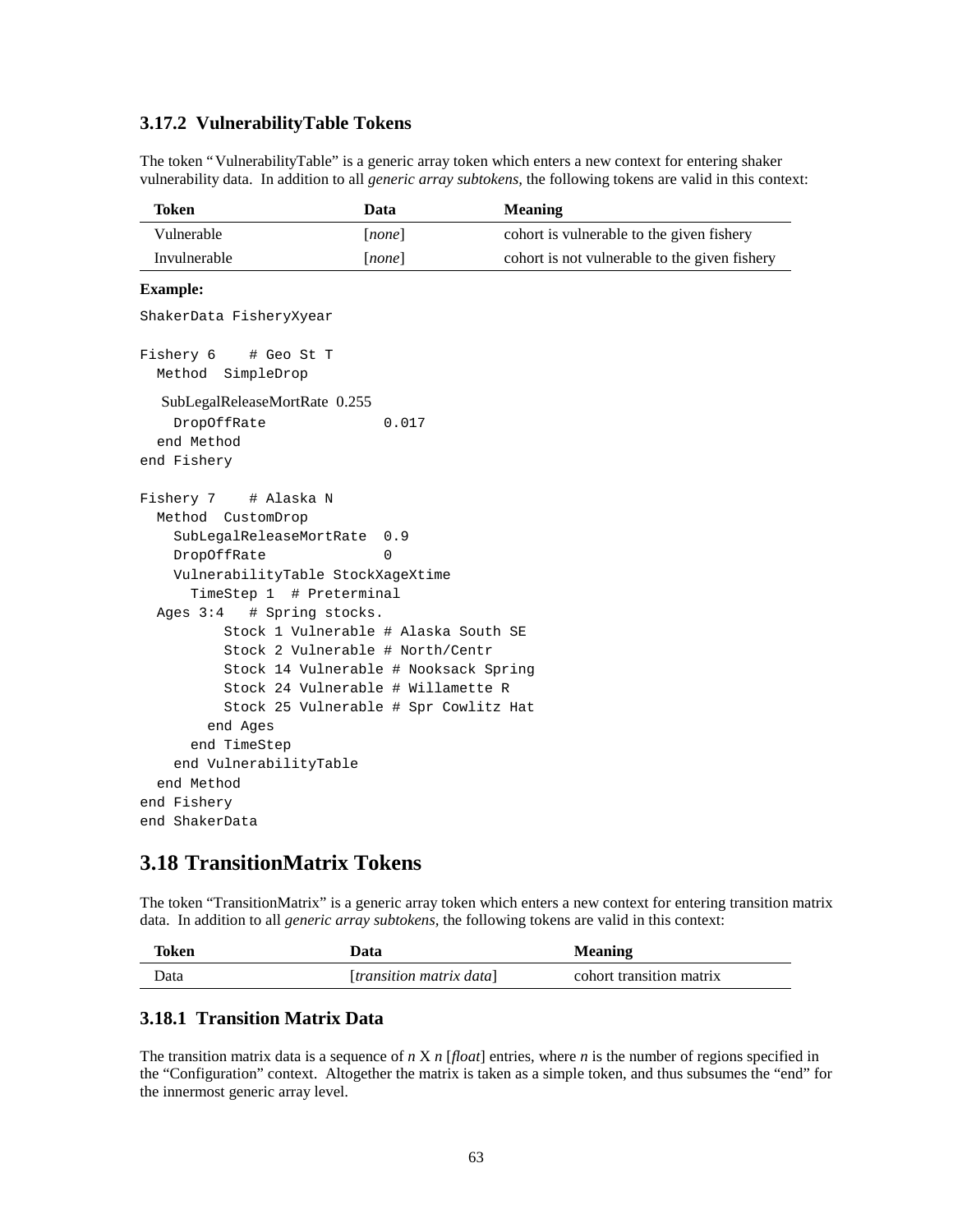### **Example:**

TransitionMatrix RunXageXmaturityXtime

```
Run Spring
   Immature # Immature cohorts.
    Age 0
        Data
          1.0 0.0 0.0 0.0
          0.0 1.0 0.0 0.0
          0.0 0.0 1.0 0.0
          0.0 0.0 0.0 1.0
    Age 1
        Data
          1.0 0.0 0.0 1.0
          0.0 1.0 0.0 0.0
          0.0 0.0 1.0 0.0
          0.0 0.0 0.0 0.0
    Ages 2:6
        Data
          1.0 0.0 0.0 0.0
          0.0 1.0 0.0 0.0
          0.0 0.0 1.0 0.0
          0.0 0.0 0.0 1.0
   end Maturity
end Run
end TransitionMatrixOutput Language
```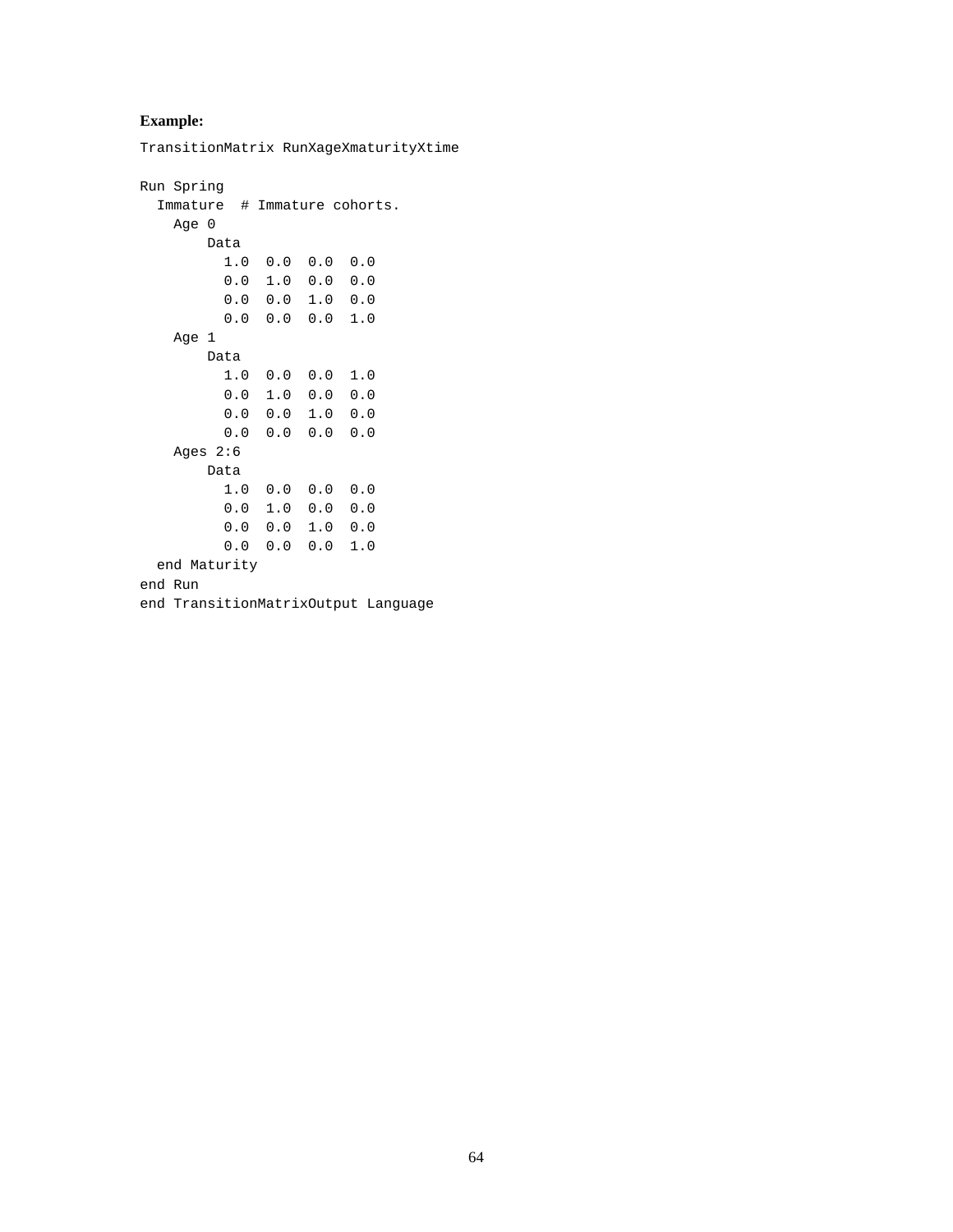# **4 Output Language**

# **4.1 Overview**

Pacific salmon researchers and managers use many computer programs and models. There is a need to communicate information between programs and from individual programs to users. Three general data communication methods are:

- 1. Raw data from one program is used by other programs for further analysis (e.g., FRAM to TAMM communication);
- 2. Raw data from one program is used by auxiliary programs to create formatted reports (e.g., PSC Chinook Model raw data dump); or
- 3. Each program creates model specific formatted reports (e.g., PSC Chinook Model and FRAM formatted reports).

PSC Chinook Model users have found Method 2 to be effective in creating reports and analyzing output data. As the program moves through a simulation, raw data are output to an ASCII text file in a specific format. Any auxiliary programs must know the format of the output file in order to use the data. The intent of the Coast Model is to adopt a standardized output format to improve data communication within and between programs.

The basic idea is to stream standardized data sentences from a model to a text file. Then anyone who knows the formats can write a program using any type of software and hardware to read the data stream, extract the data of interest, and use that data as desired (e.g., further analysis or formatted report). The advantage of using standardized data sentences is that users can export any data in any order and at any interval. The disadvantage of this system is that there may be considerable duplication of information in each sentence, thus making for a large output file.

The following sections define the standardized data sentences used by the Coast Model. Additional sentences can be defined as necessary. We envision that one agency (e.g., NMFS or the Pacific States Marine Fisheries Commission) will supervise and maintain a list of standardized data sentences.

# **4.2 CohortID**

Each cohort has a 14 digit unique identifier code composed of the parent stock abbreviation, the brood year (using all four digits for Y2K compatibility), and a string of single character codes representing each remaining cohort property in a fixed order (see table below). For example, the cohort identifier code URB1985FWIXXXX is a cohort from the URB stock, brood year 1985, wild production type, immature, and unknown mark, tag, sex, and growth group status.

| Digit(s) | <b>Permitted Values</b>    | <b>Meaning</b>                                            |
|----------|----------------------------|-----------------------------------------------------------|
| $1 - 3$  | <b>Stock Abbreviations</b> | Stock identifier                                          |
| $4 - 7$  | Any                        | 4 digit year                                              |
| 8        | S,F                        | Spring $(S)$ or Fall $(F)$ stock                          |
| 9        | W.H                        | Wild (W) or Hatchery (H) stock                            |
| 10       | I,M                        | Immature $(I)$ or Mature $(M)$                            |
| 11       | M,U,X                      | Mark status: Marked (M), Unmarked (U), Unknown $(X)$      |
| 12       | T,U,X                      | Tag status: Tagged $(T)$ , Untagged $(T)$ , Unknown $(X)$ |
| 13       | M.F.X                      | Sex: Male $(M)$ , Female $(F)$ , Unknown $(X)$            |
| 14       | 1,2,3,4,5,X                | Growth Group: $1-5$ or Unknown $(X)$                      |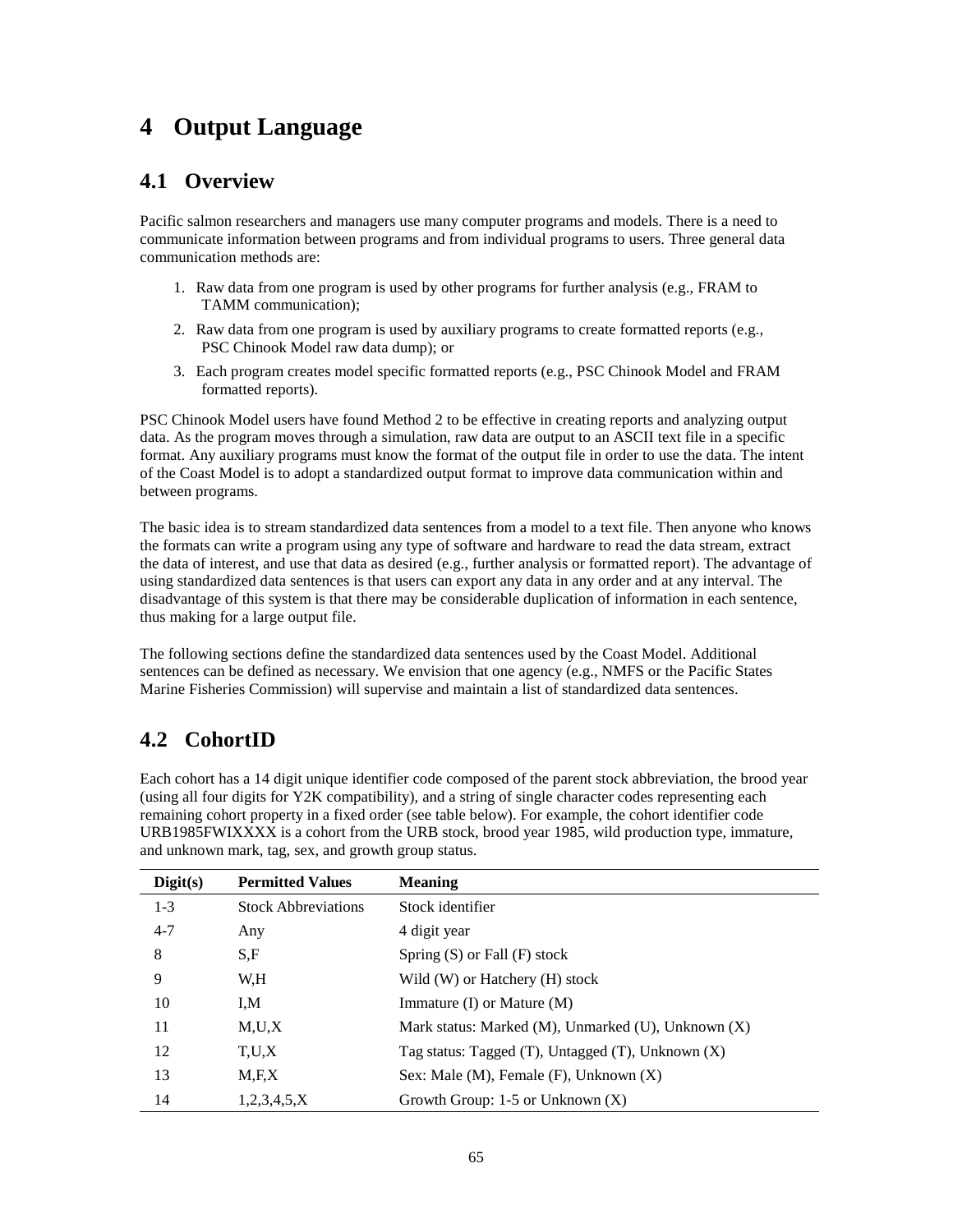# **4.3 Output Sentences Supported by Coast Model**

| Field          | Data                 | <b>Sample</b>                |
|----------------|----------------------|------------------------------|
|                | Sentence $ID = CABN$ | <b>CABN</b>                  |
| 2              | Year                 | 1985                         |
| 3              | TimeStep             | 3 (or TimeStep abbreviation) |
| $\overline{4}$ | Region               | 4 (or Region abbreviation)   |
| 5              | CohortID             | URB1986FWIXXXX               |
| 6              | <b>StartAbn</b>      | 378947.1438 (a double)       |

## **4.3.1 CABN sentence for cohort abundance**

### **Example:**

| CABN, | 1979,     |       |       | 1, 1, STL1974FWIXXXX, | 105.468 |
|-------|-----------|-------|-------|-----------------------|---------|
| CABN, | 1979,     |       | 1, 1, | STL1975FWIXXXX,       | 1616.72 |
| CABN. | 1979.     |       |       | 1, 1, STL1976FWIXXXX, | 4267.45 |
| CABN, | 1979,     |       |       | 1, 1, STL1977FWIXXXX, | 6578.15 |
| CABN, | 1979.     |       |       | 1, 1, STL1978FWIXXXX, | 13283.2 |
| CABN, | 1979,     |       |       | 1, 1, VGT1976FHIXXXX, | 6815.32 |
| CABN, | 1979.     |       |       | 1, 1, VGT1977FHIXXXX, | 72867.8 |
| CABN. | 1979,     |       |       | 1, 1, VGT1978FHIXXXX, | 164354  |
| CABN, | 1979.     |       |       | 2, 2, STL1974FWIXXXX, | 31.6403 |
| CABN, | 1979.     | 2, 2. |       | STL1975FWIXXXX,       | 485.017 |
| CABN. | 1979.     | 2, 2, |       | STL1976FWIXXXX,       | 1280.24 |
| CABN, | 1979.     | 2, 2, |       | STL1977FWIXXXX,       | 1973.44 |
| CABN, | 1979.     | 2. 2. |       | STL1978FWIXXXX.       | 3984.95 |
| CABN, | 1979.2.2. |       |       | VGT1976FHIXXXX,       | 681.532 |

# **4.3.2 NMRT sentence for natural mortality**

| Field | Data                 | <b>Sample</b>                |
|-------|----------------------|------------------------------|
|       | Sentence $ID = NMRT$ | <b>NMRT</b>                  |
| 2     | Year                 | 1985                         |
| 3     | TimeStep             | 3 (or TimeStep abbreviation) |
| 4     | Region               | 4 (or region abbreviation)   |
| 5     | CohortID             | URB1986FWIXXXX               |
| 6     | Mortality            | 25.283949 (a double)         |

### **Example:**

|  |  | NMRT, 1979, 2, 2, STL1974FWIXXXX, 0.2766  |  |
|--|--|-------------------------------------------|--|
|  |  | NMRT, 1979, 2, 2, STL1975FWIXXXX, 8.93546 |  |
|  |  | NMRT, 1979, 2, 2, STL1976FWIXXXX, 37.493  |  |
|  |  | NMRT, 1979, 2, 2, STL1977FWIXXXX, 82.2433 |  |
|  |  | NMRT, 1979, 2, 2, STL1978FWIXXXX, 223.659 |  |
|  |  | NMRT, 1979, 2, 2, VGT1976FHIXXXX, 19.9594 |  |
|  |  | NMRT, 1979, 2, 2, VGT1977FHIXXXX, 303.677 |  |
|  |  | NMRT, 1979, 2, 2, VGT1978FHIXXXX, 922.452 |  |
|  |  | NMRT, 1979, 2, 3, STL1974FWIXXXX, 0.3688  |  |
|  |  | NMRT, 1979, 2, 3, STL1975FWIXXXX, 11.914  |  |
|  |  |                                           |  |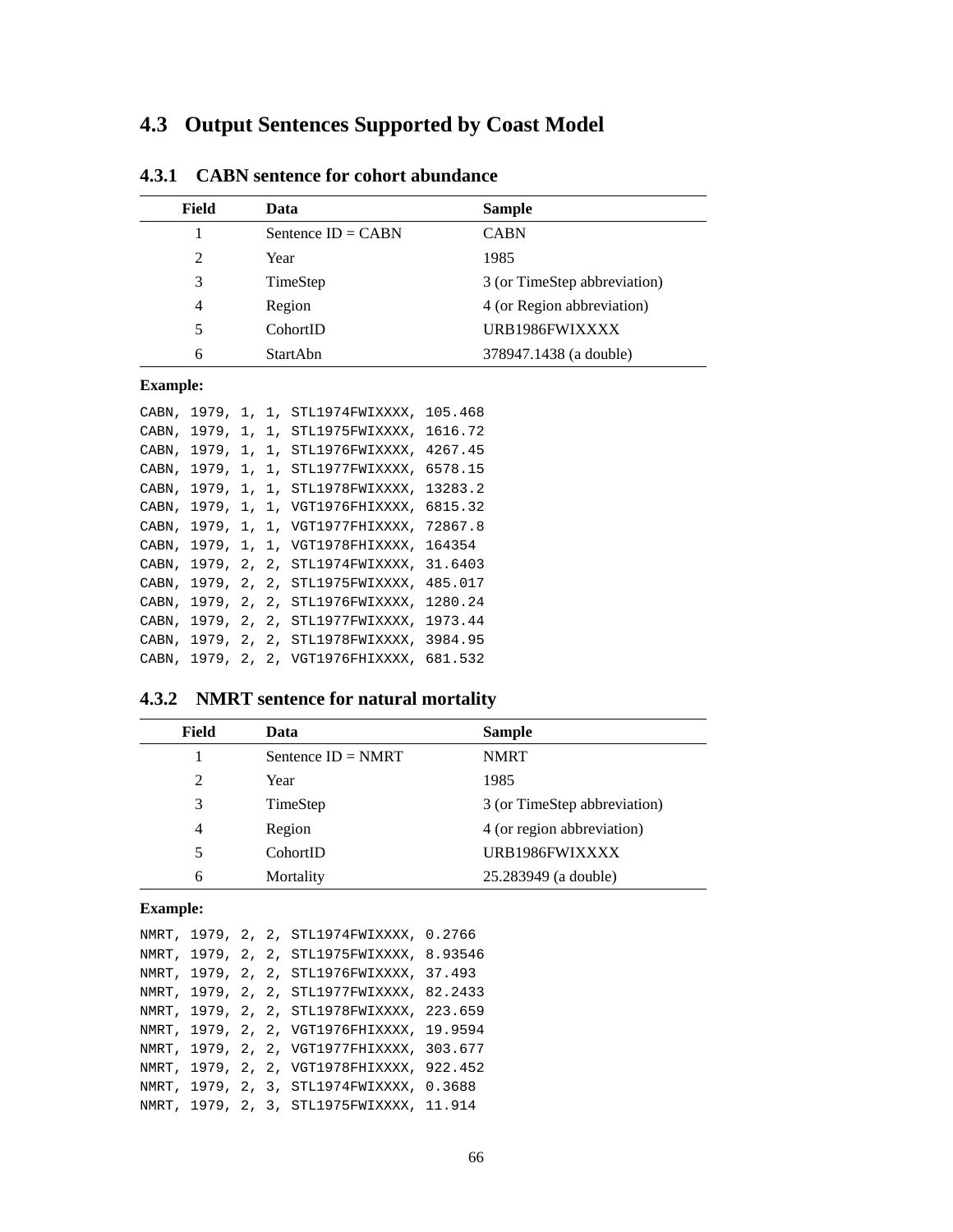| Field | Data                | <b>Sample</b>                |
|-------|---------------------|------------------------------|
|       | Sentence ID         | <b>FMRT</b>                  |
| 2     | Year                | 1985                         |
| 3     | TimeStep            | 3 (or TimeStep abbreviation) |
| 4     | Region              | 4 (or region abbreviation)   |
| 5     | Fishery             | 2 (or fishery abbreviation)  |
| 6     | CohortID            | URB1986FWIXXXX               |
| 7     | LegalCatch          | 345.192837 (a double)        |
| 8     | <b>ShakerMort</b>   | 43.1288393 (a double)        |
| 9     | <b>DropOffMort</b>  | 5.68459 (a double)           |
| 10    | CNRSubLegalMort     | 15.7398 (a double)           |
| 11    | <b>CNRMort</b>      | 21.1093994 (a double)        |
| 12    | <b>EffortScalar</b> | $0.95$ (a double)            |

**4.3.3 FMRT sentence for fishing mortality**

### **Example:**

|  |  |  | FMRT, 1983, 7, 5, 13, STL1978FWMXXXX, 1.33668, 0, 0, 0, 0, 1   |
|--|--|--|----------------------------------------------------------------|
|  |  |  | FMRT, 1983, 7, 5, 13, STL1979FWMXXXX, 17.7754, 0, 0, 0, 0, 1   |
|  |  |  | FMRT, 1983, 7, 5, 13, STL1980FWMXXXX, 3.80355, 0, 0, 0, 0, 1   |
|  |  |  | FMRT, 1983, 7, 5, 13, STL1981FWMXXXX, 0.0863695, 0, 0, 0, 0, 1 |
|  |  |  | FMRT, 1983, 7, 6, 13, STL1978FWMXXXX, 0.765205, 0, 0, 0, 0, 1  |
|  |  |  | FMRT, 1983, 7, 6, 13, STL1979FWMXXXX, 10.8742, 0, 0, 0, 0, 1   |
|  |  |  | FMRT, 1983, 7, 6, 13, STL1980FWMXXXX, 2.22352, 0, 0, 0, 0, 1   |
|  |  |  | FMRT, 1983, 7, 6, 13, STL1981FWMXXXX, 0.0494872, 0, 0, 0, 0, 1 |
|  |  |  | FMRT, 1983, 7, 7, 13, STL1978FWMXXXX, 0.222199, 0, 0, 0, 0, 1  |
|  |  |  | FMRT, 1983, 7, 7, 13, STL1979FWMXXXX, 3.65069, 0, 0, 0, 0, 1   |

# **4.4 Proposed Output Sentences For Future Use**

| 7.7.1<br>CIVITY SCHLENCE TOT CONOTT HIPST ALION |                      |                              |  |  |  |
|-------------------------------------------------|----------------------|------------------------------|--|--|--|
| Field                                           | Data                 | <b>Sample</b>                |  |  |  |
|                                                 | Sentence $ID = CMIG$ | <b>CMIG</b>                  |  |  |  |
| 2                                               | Year                 | 1985                         |  |  |  |
| 3                                               | TimeStep             | 3 (or TimeStep abbreviation) |  |  |  |
| 4                                               | FromRegion           | 4 (or region abbreviation)   |  |  |  |
| 5                                               | ToRegion             | 6 (or region abbreviation)   |  |  |  |
| 6                                               | NumMigrants          | 25.49304958 (a double)       |  |  |  |

**4.4.1 CMIG sentence for cohort migration**

 $\overline{a}$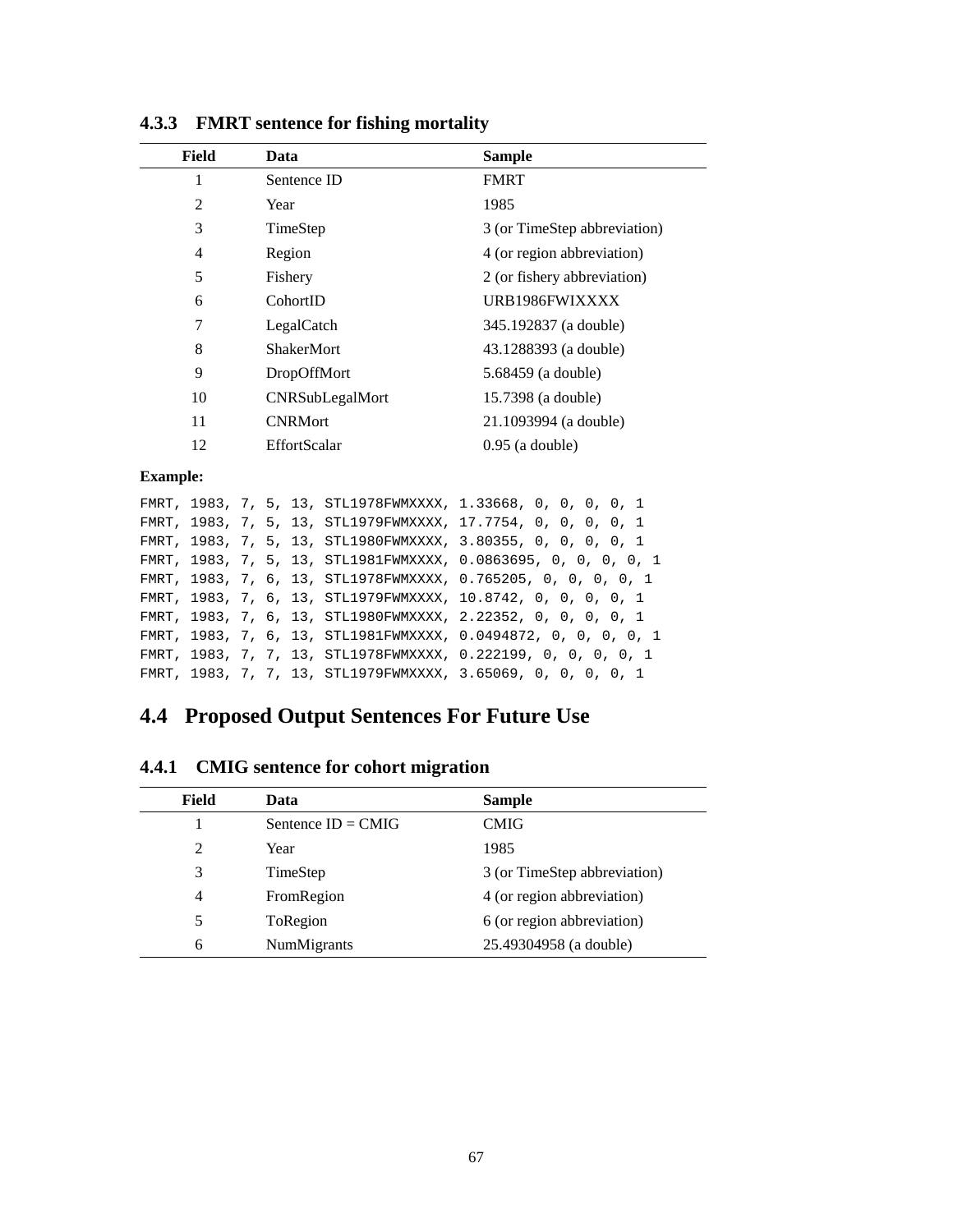| Field | Data        | <b>Sample</b>                |
|-------|-------------|------------------------------|
|       | Sentence ID | <b>SABN</b>                  |
| 2     | Year        | 1985                         |
| 3     | TimeStep    | 3 (or TimeStep abbreviation) |
| 4     | Region      | 4 (or region abbreviation)   |
| 5     | StockID     | <b>URB</b>                   |
| 6     | StartAbn    | 378947.1438 (a double)       |

**4.4.2 SABN sentence for stock abundance in a region**

|  |  | 4.4.3 CLHD sentence for cohort life history data |
|--|--|--------------------------------------------------|
|--|--|--------------------------------------------------|

| Field | Data                 | <b>Sample</b>                |
|-------|----------------------|------------------------------|
| 1     | Sentence $ID = CLHD$ | <b>CLHD</b>                  |
| 2     | Year                 | 1985                         |
| 3     | TimeStep             | 3 (or TimeStep abbreviation) |
| 4     | Region               | 4 (or region abbreviation)   |
| 5     | CohortID             | URB1986FWIXXXX               |
| 6     | <b>StartAbn</b>      | 28394.1928 (a double)        |
| 7     | <b>NatMort</b>       | 28.3941928 (a double)        |
| 8     | TotCat               | 3564.19283 (a double)        |
| 9     | <b>TotShakers</b>    | 32.9238287 (a double)        |
| 10    | <b>TotCNR</b>        | 27.3984749 (a double)        |
| 11    | TotOutMig            | 283.193993 (a double)        |
| 12    | TotInMig             | 11.9384773 (a double)        |
| 13    | EndAbn               | 23392.1958 (a double)        |

# **4.5 Generating the Output Data File**

At the end of each process during a timestep the DataRequestManager has the opportunity to stream data to a data file (named *coast\_output.txt*). To save space, null data (e.g., zero catches, zero natural mortalities, zero migrations) are not be streamed. Currently, the type and frequency of data streaming to the data file is fixed (i.e., not configurable by the user). Future versions of the model should allow the user to configure the output data streaming. See Section 5.5.3.3 for further details.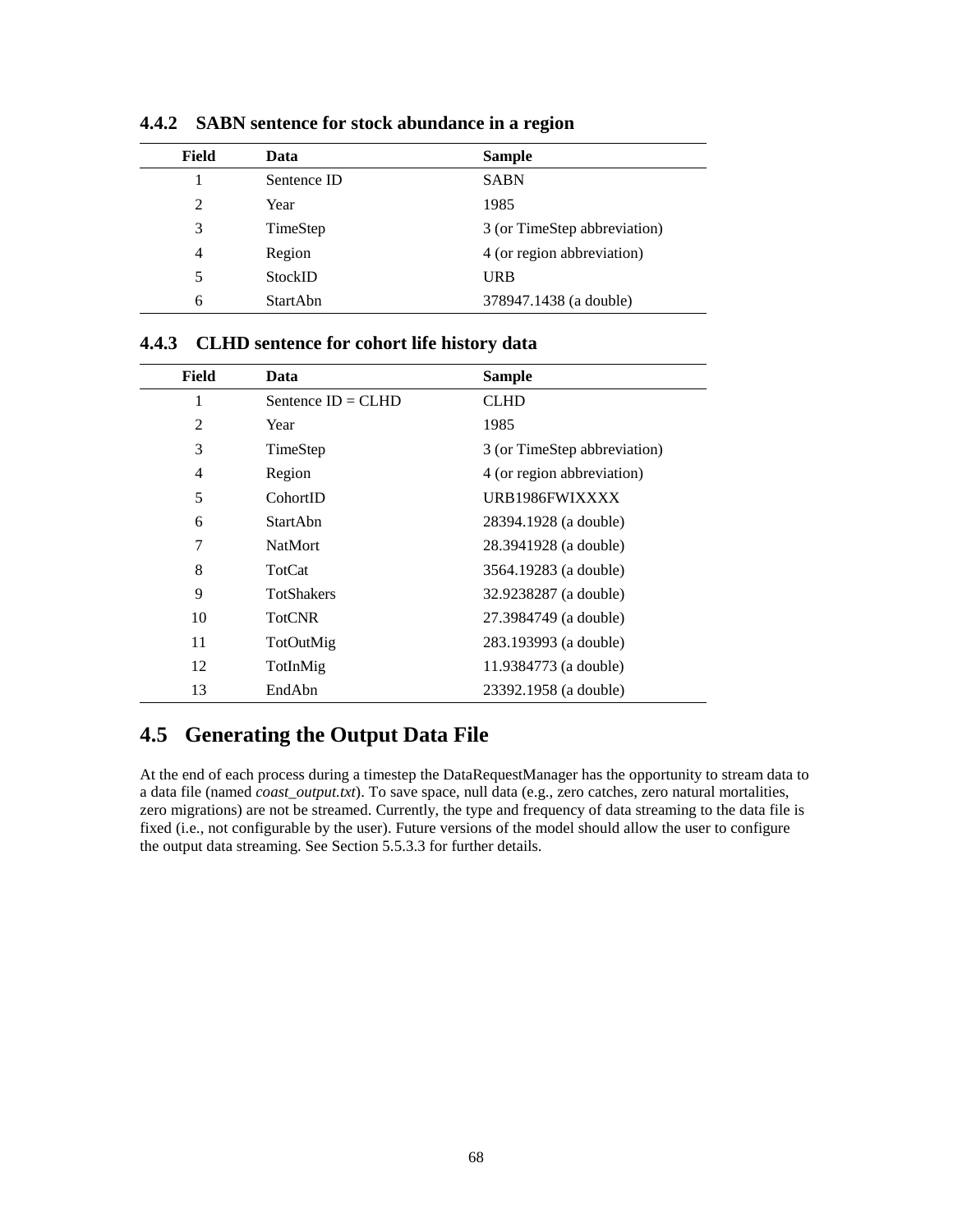# **5 Code Description**

# **5.1 Introduction**

This document provides a general overview of the primary modules, classes, and structures used in the Coast model. It is not intended to provide a detailed listing of all classes, variables, and routines, as such information can best be distilled by using any software browsing tool designed for that purpose. Class-level documentation is provided as inline comments, usually in the .h file declaring the class.

It is assumed that the reader of this document is familiar with the overall function and approach of the simulation engine, as described in Section 2 Coast Model Processes. This section focuses on issues relevant to the design and implementation of the code itself.

# **5.2 Naming Conventions**

In accordance with common C++ practice, class names typically consist of sequences of words run together and capitalized, e.g. **FisheryQuotaPolicy**. Class declarations appear in .h files corresponding to the class name, and definitions are in .cpp files of the same name. Exceptions occasionally occur for classes that operate very closely together, in which case more than one related class declaration or definition may appear in the same file.

Class methods are named with sequences of words run together with all except the first word capitalized, as in **makeHarvestList()**. Class member variables typically are also sequences of words with all but the first word capitalized, and with an underscore appended, as in **legalReleaseMortRate\_**.

Global variables and routines with external linkage are capitalized.

There are exceptions to these rules, particularly in some of the older sections of code written before these particular naming conventions became common in the C++ community.

# **5.3 Class Overview**

 $\overline{a}$ 

Many classes and objects participate in the Coast Model application. The more important and pervasive ones are listed here and described in more detail in subsequent sections.

### **5.3.1 Monostates and Managers**

A monostate is a pattern that describes a class where all methods and members are static. It is a variation on the Singleton pattern<sup>1</sup> and is used to provide the effect of a globally accessible object. The predominant paradigm of input parameter organization in the Coast model is to have a number of monostates that control the main Simulation Processes and house most of the parameter data in tables. For clarity of usage, methods and members of monostates are typically accessed directly through the use of the scope operator ('::'), without creating a local object. The most common form of monostate in the Coast model is the "manager", of which there are a number, correspondingly roughly to the simulation processes. The following is a list of the managers in the Coast model: **IterationManager, CohortManager, DataRequestManager, NaturalMortalityManager, FisheryManager, HarvestManager, PolicyControlManager, MaturationManager, SpawningManager, MigrationManager**, and **StandardDataOutputManager.**

<sup>&</sup>lt;sup>1</sup> Gamma, Helm, Johnson, Vlissides, "Design Patterns", pp. 127-134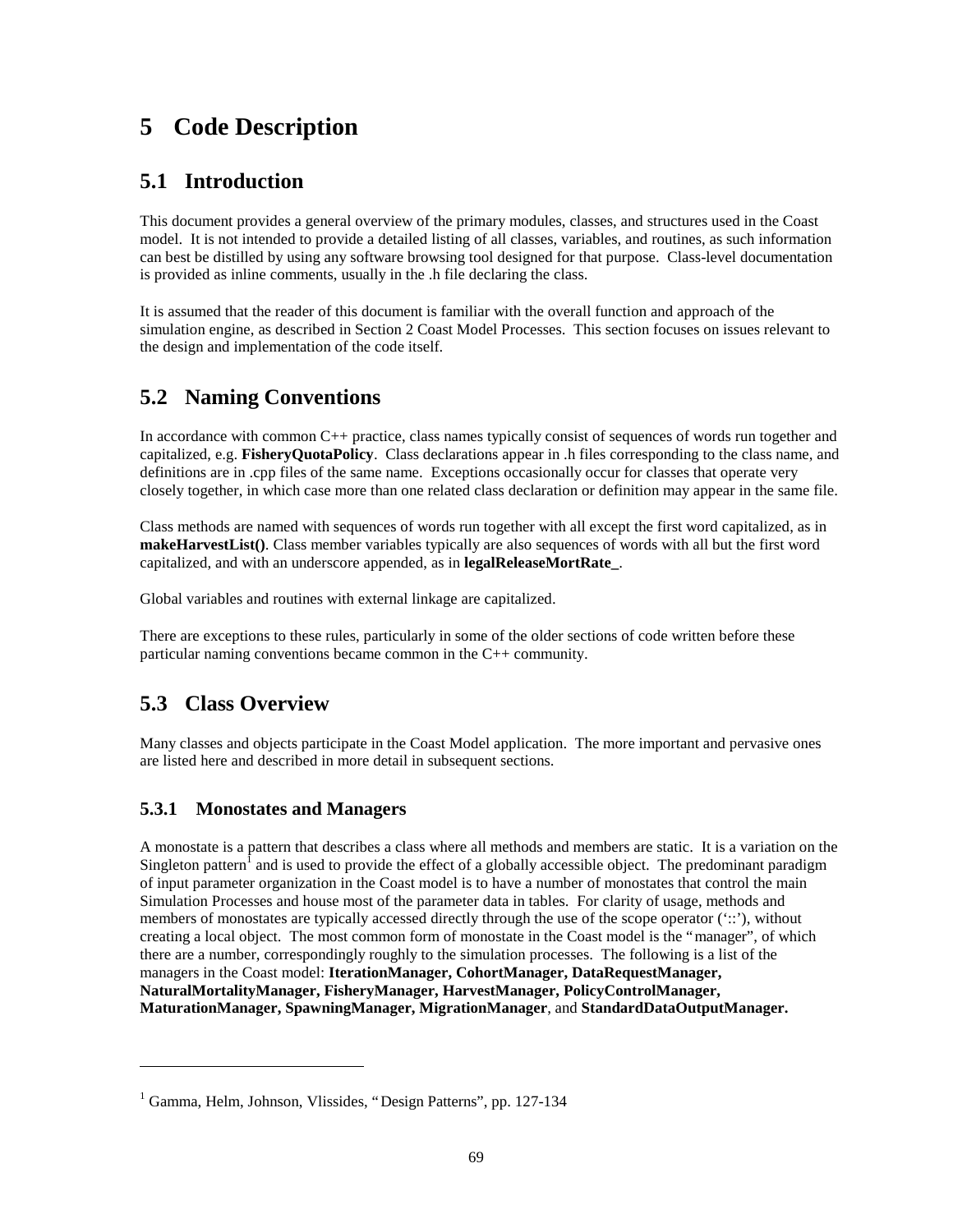Other monostates providing important functions are **Geographer** and **Historian**.

These classes are described in more detail elsewhere in this document.

### **5.3.2 Globals**

Three classes are currently implemented as global objects. **Fisheries** and **Stocks** are anachronistic, and it is expected that eventually these objects would be moved into the **FisheryManager** and **StockManager** (not yet extant), respectively. **SystemClock** is a global object of type **Chronograph** that keeps track of time during the simulation**.**

### **5.3.3 Other Important Classes**

Other classes that carry out fundamental tasks in the model include: **Parser, GenericArray, GenericArrayIndex, Cohort, CohortID, Fishery, Stock, DataRequest, IterationControl,** and **State.** Additionally, each of the Simulation Processes utilizes a number of classes to perform its task. The harvest process is particularly complex and warrants special attention. Important classes in that module include: **FisheryUnit, FisheryPolicy, HvMort,** and **HarvestProcess.** These classes are examined in more detail below.

### **5.4 Process Overview**

The entry points for the model code are found in file *c2main.cpp*. These consist of **main()** for a Windows console application, or **activeXentry()** for an ActiveX component. In very brief (and with some details elided), the process level overview of a single simulation run is as shown below. Filenames appear in braces.

| $\mathbf{main}()$    | ${clmain.cpp}$   |  |
|----------------------|------------------|--|
| ModelConfig()        | $\{init.cpp\}$   |  |
| <b>RunTheModel()</b> | { $engine.cpp$ } |  |
| SimulationWrapup()   | $\{init.cpp\}$   |  |
| ModelCleanup()       | $\{init.cpp\}$   |  |

Other sections of this document will examine each of the above core processes in more detail.

### **5.4.1 Simulation Processes**

As described in Section 2, the simulation engine consists of a nested looping of years and timesteps, within which each of the Simulation Processes is executed in turn. These Simulation Processes presently consist of the following calls (from "engine.cpp"):

#### **CohortManager::ageCohorts();**

 **NaturalMortalityManager::takeNaturalMortality(); FisheryManager::takeHarvests(); MaturationManager::maturateCohorts(); SpawningManager::spawnCohorts(); MigrationManager::migrateCohorts();**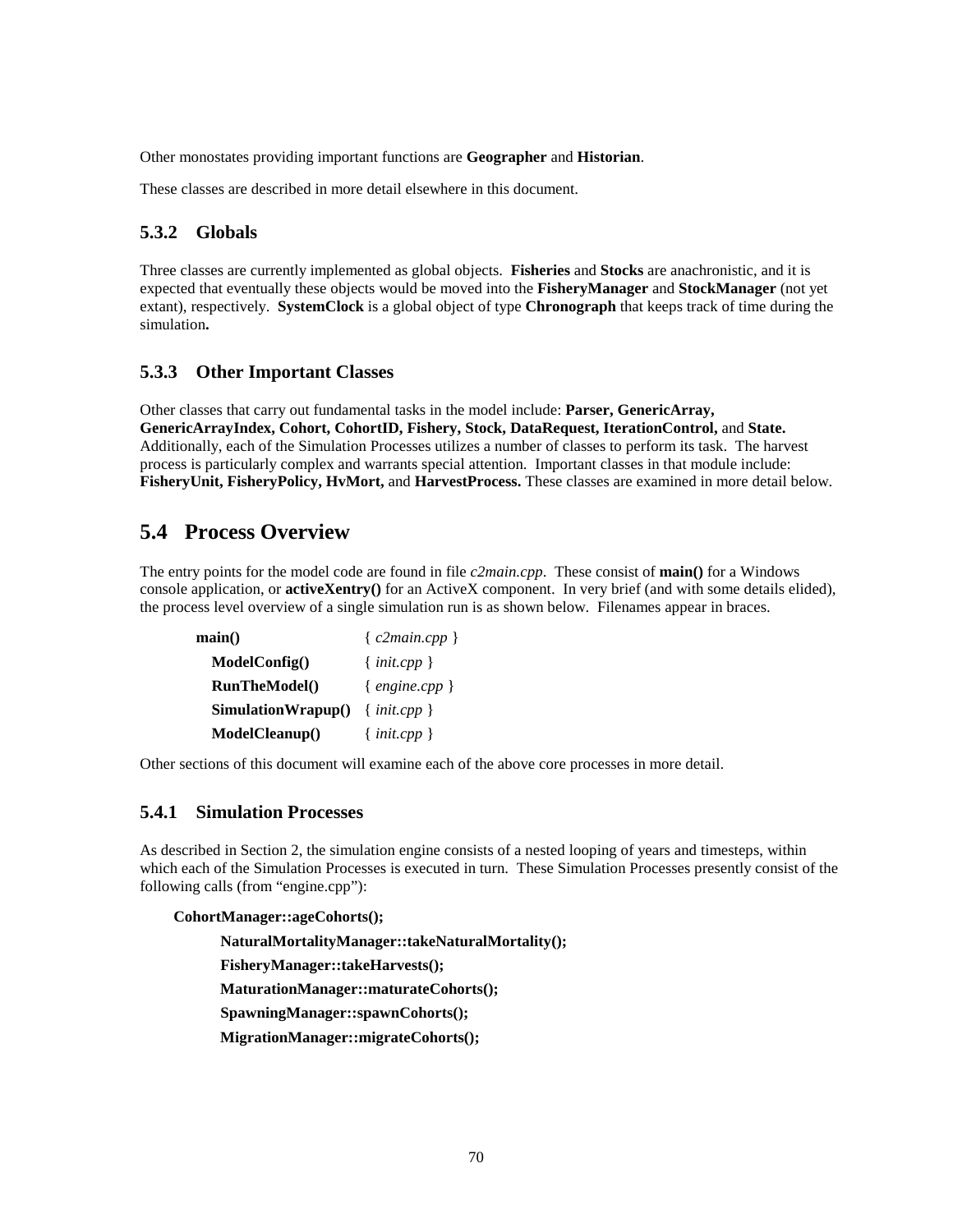# **5.5 Class and Object Detail**

This section provides further information on some of the major classes and objects used in the Coast Model.

### **5.5.1 Managers and Other Globals**

The following table describes the basic duties of each of the Managers.

| CohortManager             | Creation and ageing of cohorts.                                                         |
|---------------------------|-----------------------------------------------------------------------------------------|
| NaturalMortalityManager   | Cohort natural mortality processes and data.                                            |
| FisheryManager            | Entry point for harvest process and storage of FisheryPolicy data.                      |
| HarvestManager            | Harvest rate data storage and calculation of harvest sub-processes (shak<br>CNR, etc.). |
| <b>MaturationManager</b>  | Cohorts maturation processes and data.                                                  |
| PolicyControlManager      | Manages PolicyControl objects used for some types of harvest<br>management.             |
| SpawningManager           | Cohort spawning processes and data.                                                     |
| <b>MigrationManager</b>   | Cohort migration processes and data.                                                    |
| <b>Fisheries</b>          | Fishery object storage.                                                                 |
| <b>Stocks</b>             | Stock object storage.                                                                   |
| <b>IterationManager</b>   | Handles iteration across timesteps.                                                     |
| <b>DataRequestManager</b> | Summary and output data calculation and storage.                                        |
| StandardDataOutputManager | Outputs Standard Data Sentences to file.                                                |
| <b>SystemClock</b>        | Manages system time (timesteps and years).                                              |
| Geographer                | Manages information about geographic regions.                                           |
| <b>Historian</b>          | Makes certain common summary data available to all processes.                           |

**Table 3 Managers and other global classes and objects**

### **5.5.2 Common Fundamental Objects**

The following sections describe some of the common objects used throughout the model.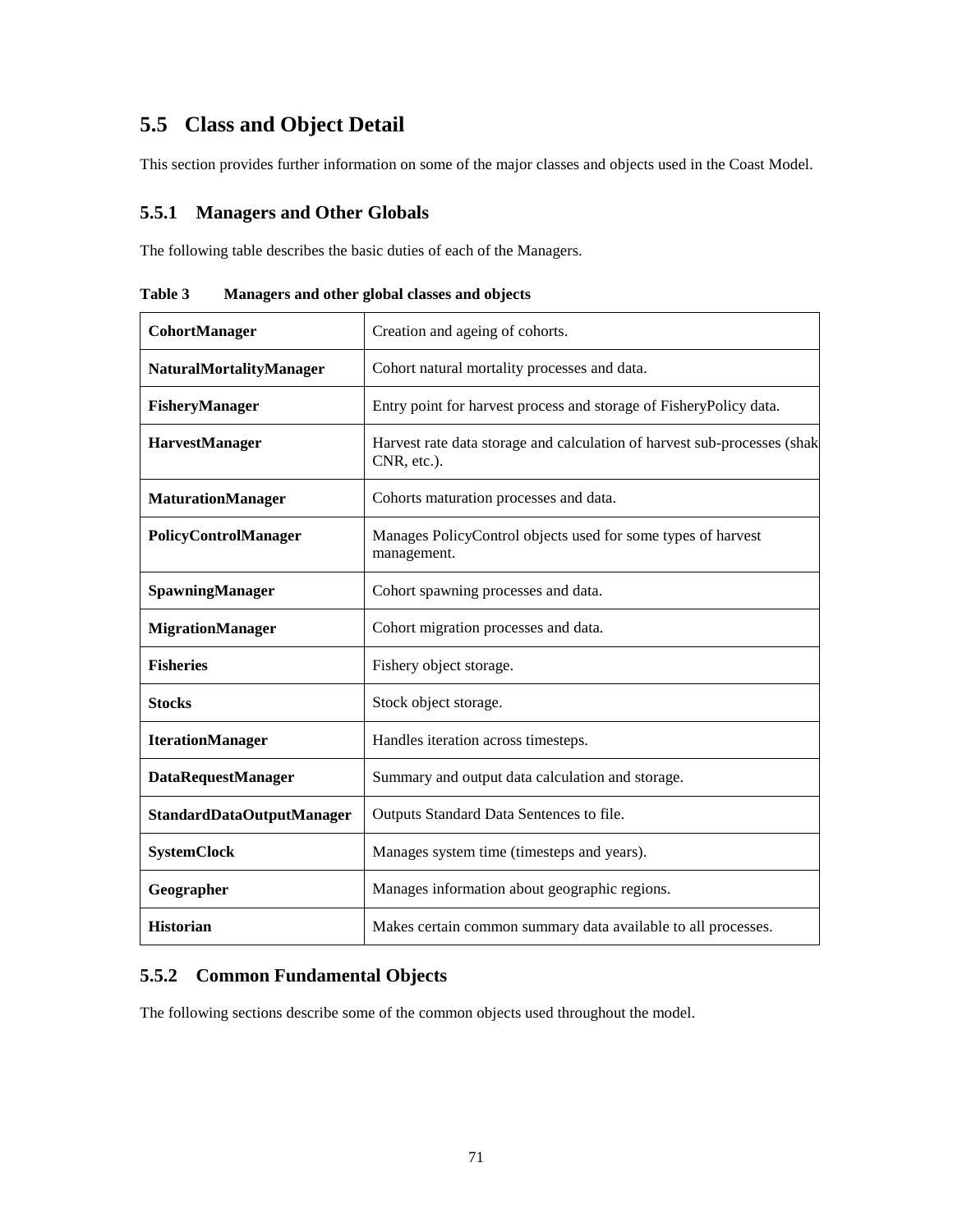#### **5.5.2.1 Cohort and CohortID**

**Cohort** is one of the most basic classes in the model. One object of this class is created for every cohort in the system. The purpose of this object is twofold: to store identification information about a particular cohort in the simulation, and to store and manage information about that cohort's regional abundance as the simulation progresses.

Cohort identification information is handled by the **CohortID** class (because of its close association with **Cohort**, it is also declared in *Cohort.h*.) Every **Cohort** object contains a constant **CohortID**. This very simple class contains all the identifying information concerning a cohort, with each characteristic typically being implemented as an instance of an enumerated type. The **Cohort** class duplicates the interface of the **CohortID** class and thus serves as an "envelope" 2 for it. Existing cohort characteristics include **stock\_, broodYear\_, age\_, run\_**, **prodType\_, maturity\_, mark\_, tag\_, sex\_,** and **growthGroup\_**. Of these, **run\_** refers to the run timing (spring or fall) and **prodType\_** refers to the production type (wild or hatchery). Otherwise, the meanings of these identifiers should be self-evident (refer to the code for more details). See below for an example of how to add a new type of cohort characteristic to the model.

The Cohort class maintains the regional abundances for a cohort in a simple contained vector of type **AbundanceVector**. For active cohorts, this represents the current abundance distribution for that cohort across all the regions at any given moment during the simulation. Methods for accessing and manipulating these abundances are also provided. The temporal granularity for abundance calculations is the "Simulation Process" (Section 5.4.1), meaning that it is required that all cohort abundances be current and correct before entering and after exiting each Simulation Process. Note that since cohort abundances are accurate at this moment between Simulation Processes, but will be updated during the subsequent Simulation Process, the **DataRequestManager** is called at each of these times to record (if configured to do so) cohort abundances for the purposes of data output.

The **Cohort** class also contains an **AbundanceVector** for the purpose of storing mortalities calculated during the natural mortality Simulation Process. This is an anachronistic implementation maintained for convenience. In the long run this data would be better handled by new structures in the **NaturalMortalityManager**.

Cohort objects are created and managed by the **CohortManager**, which serves (among other things) as a factory (i.e. implements a modified Factory Pattern<sup>3</sup>) for **Cohort** objects. The **CohortManager** also provides access to all **Cohort** objects. At configuration time, the initial set of **Cohort** objects is created according to specifications given by the user in the input data files. These cohorts maintained by the **CohortManager** on a pending list. At the start of each timestep, the **CohortManager** determines which pending cohorts should be activated based on the brood year of the cohort, and activates the cohort if appropriate. New cohorts created during the course of the simulation (due to maturation or spawning, for example) are typically activated immediately. The **CohortManager** also conceptually maintains the list of active cohorts. However, the current implementation has the contents of this list distributed over the **Stock** objects. All handles to cohorts should be acquired through the **CohortManager**, although in older sections of code there are still a small number of anachronistic references to active cohorts obtained directly from the **Stock** objects.

### **5.5.2.2 GenericArray and GenericArrayIndex**

The Generic Array system used in the Coast Model is fundamental to the storage of input parameter data. This system is employed to achieve maximum flexibility in the specification of parameter dimensionality at runtime, while still providing rapid data access during the simulation. The basic concept is that there are a fixed number of possible dimensions for parameters, and that indices for all known dimensions are provided during lookup.

-

 $2^2$  Coplien, "Advanced C++", pp. 133-140

<sup>3</sup> Gamma, Helm, Johnson, Vlissides, "Design Patterns", pp. 107-116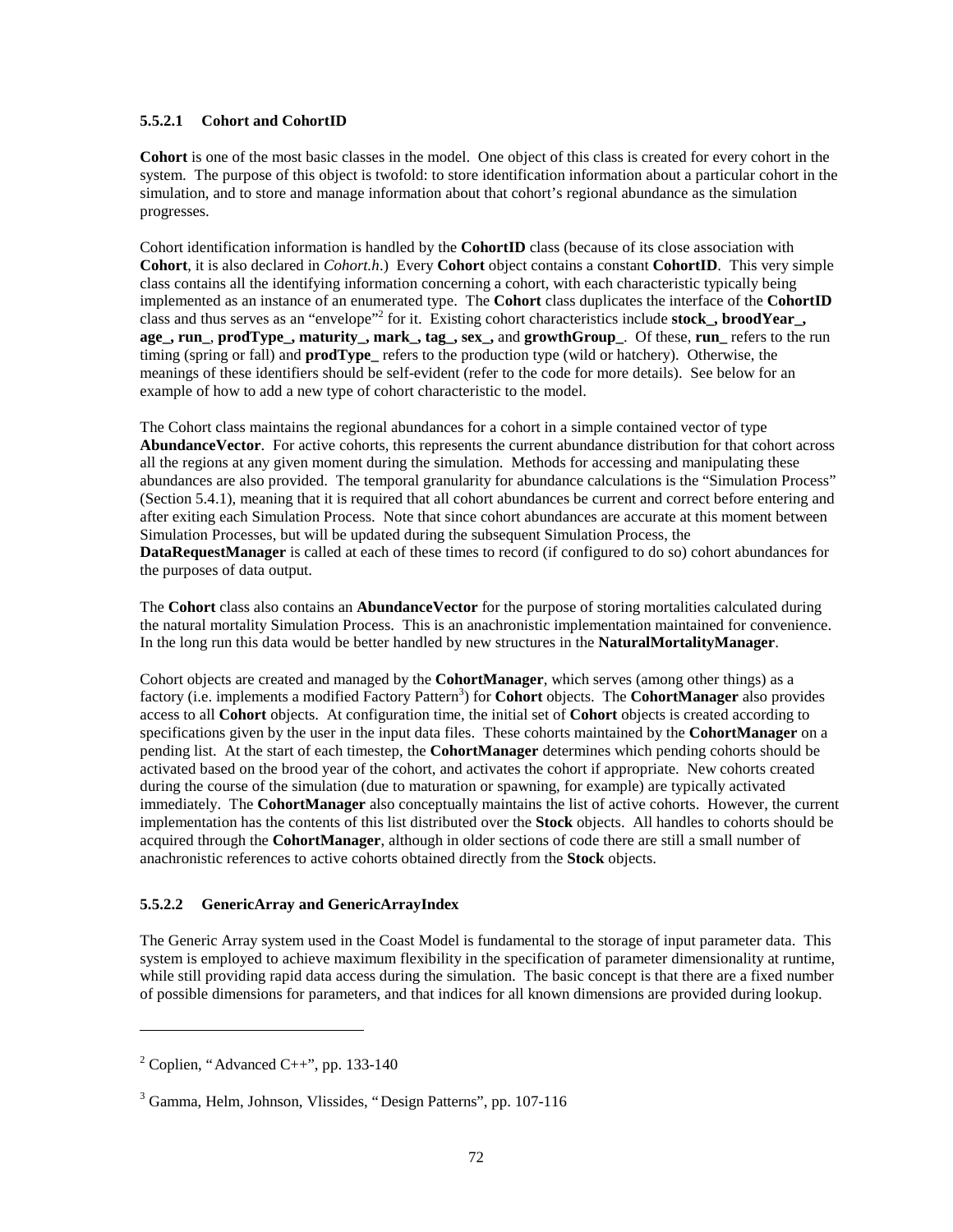However, the dimensionality for a given parameter is fixed at initialization time (based on input file data), and the parameter tables configure themselves appropriately, making use only of the correct indices when accessing data elements. The **GenericArray** abstract base class provides the interface for data parameter tables exhibiting this functionality, and the **GenericArrayIndex** concrete class encapsulates the indices for all known dimensions for the purpose of indexing a particular element in the array.

Possible dimensions dereferenced by a **GenericArray** are:

- Cohort characteristics: stock, brood year, run type (fall or spring), production type (wild or hatchery), maturity, mark status, tag status, sex, growth group, age;
- Process parameters: fishery, region;
- Clock parameters: year, timestep.

All possible dimensions are contained in the **GenericArrayIndex**, which provides a number of constructors. The most basic **GenericArrayIndex** constructor is (from *GenericArray.h*):

GenericArrayIndex(const Cohort\* c, unsigned fishery=0, unsigned region=0, unsigned year=0, unsigned time=0);

All of the cohort related indices are initialized from the cohort object, while indices into the global lists of fisheries and regions may also be supplied, as well as year and timestep references.

Since the purpose of the Generic Array system is to allow parameter tables to change dimensionality at runtime, it is important to always supply information about every possible dimension during table lookup. Following is an example table lookup from the **HarvestManager**.

#### **Example:**

```
// base harvest rate * fp
double HarvestManager::
hvRate(const HvMort* hvmort)
{
     GenericArrayIndex id(&(hvmort->cohort()),
                             hvmort->fishery().index(),
                             hvmort->region().index(),
                             ::SystemClock->currentYearIndex(),
                             ::SystemClock->currentTimeIndex());
     return ((*hvRateTable_)[id] * (*fpTable_)[id]);
}
```
In this example, **hvRateTable\_** and **fpTable\_** are **GenericArray** objects representing tables of base harvest rates and FP values respectively. In the last line, each is dereferenced (using **operator[]**) with the local **GenericArrayIndex** object **id**. The constructor shown above is used to create **id**, utilizing information from the passed in **HvMort** pointer to obtain the proper cohort, fishery, and region. Note that **Fishery** and **Region** objects are each able to supply the proper index for use in Generic Array lookups. The global **SystemClock** is used to obtain the current simulation year and timestep. Thus, regardless of what the actual dimensionalities of the harvest rate and FP tables are (as defined by the user in configuration files) the proper data will be extracted, because indices for all possible dimensions are supplied.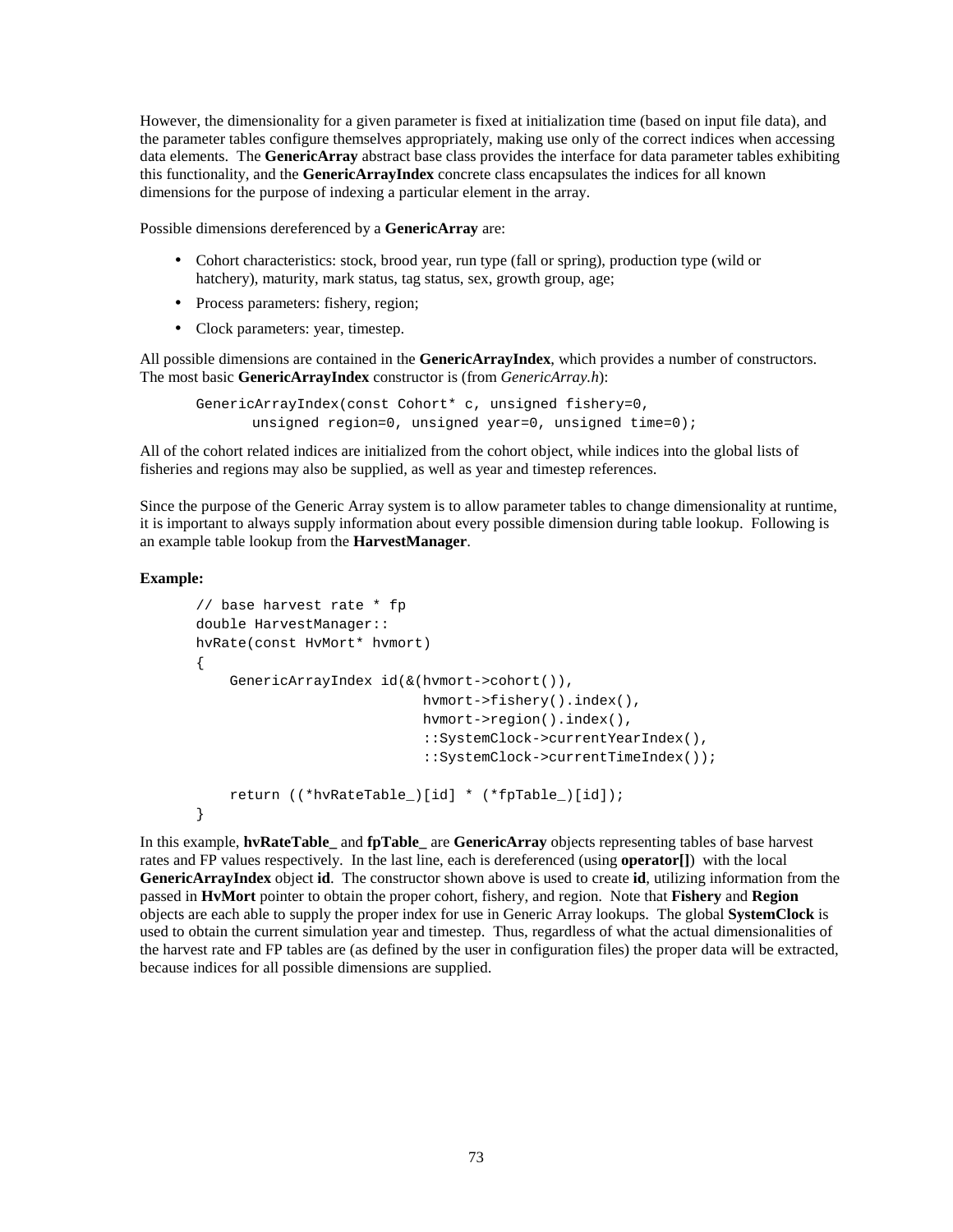Classes that derive from GenericArray are straightforward. **FisheryYearArray** is an example of a two dimensional generic array that uses the fishery and year dimensions for indexing. The definitions of the inherited lookup methods and private member data are (from *FisheryYearArray.h*):

```
template <class T>
class FisheryYearArray : public GenericArray<T> {
       //…
       // generic interface
       virtual const T& operator[](const GenericArrayIndex& id) const
      \{ return array [id.fisheryIndex][id.yearIndex]; \} virtual T& operator[](const GenericArrayIndex& id)
       { return array_[id.fisheryIndex][id.yearIndex]; }
       //…
  private:
       size_t nFisheries_;
       size_t nYears_;
       Array2D<T> array_;
};
```
In this example, **array\_** is a member variable of type **Array2D<T>** which provides a simple two dimensional array with the expected **operator[]** interface. The **FisheryYearArray** class also provides constructors(not shown above) to create the underlying array in the proper size and possibly initialize it with default values, as well as the required definition for the inherited abstract virtual method **newGenericIndexList()**. This last method is required in every concrete **GenericArray** derived class. Its purpose is to create one **GenericArrayIndex** on the heap for every possible element in the array and add each to the supplied list. This can be used by the caller to iterate over the entire array. For **FisheryYearArray** the definition of this method is:

```
// append to a list of GenericArrayIndex one new entry (on the heap) for
each index in the array.
template <class T>
void FisheryYearArray<T>::
newGenericIndexList(RWTPtrOrderedVector<GenericArrayIndex>& indexList) const
{
    for (int f=0; f\leq nFisheries_; ++f) {
         for (int y=0; y<sub>on</sub> Years<sub>i</sub> +y) {
              GenericArrayIndex* id = new GenericArrayIndex(0, f, 0, y, 0);
              indexList.append(id);
          }
     }
}
```
In this example, **nFisheries\_** and **nYears\_** are class member variables initialized in the constructor to values corresponding to the proper sizes of the two dimensions.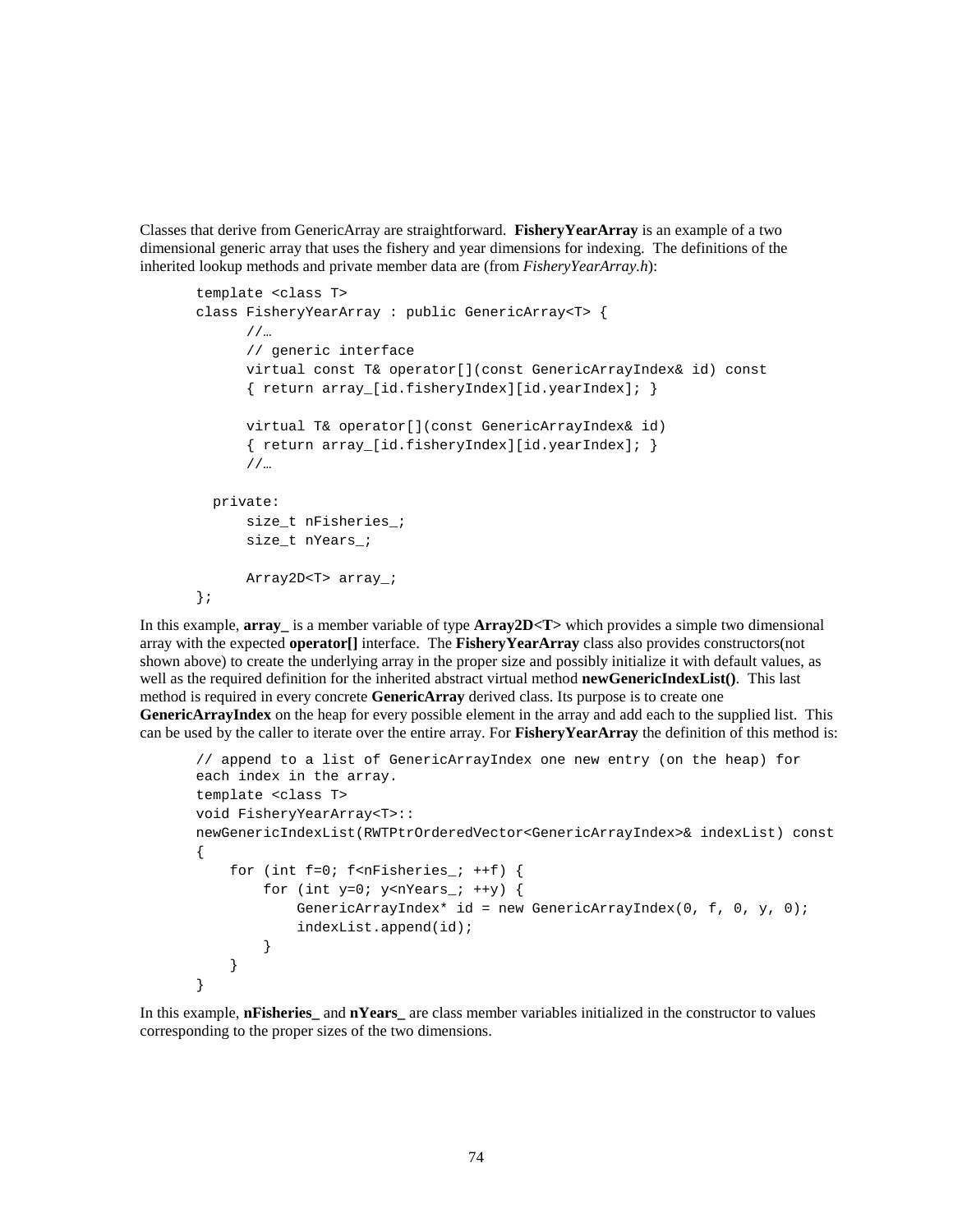#### **5.5.2.3 GenericArrayFactory**

Generic Arrays are created at runtime upon user request (from specifications in data input files) by using the **GenericArrayFactory** class. The class contains an enumerated type listing all **GenericArray** derived concrete classes currently available. More Generic Arrays may be added to this list as they are developed without disrupting the operation of existing ones. At present this enumeration consists of:

```
// all types of generic arrays
     enum GenericArrayType
     { TimeStep,
       StockAgeTime,
       StockYear, StockYearTimeRegion,
       StockYearAgeTime, StockYearAgeTimeRegion, StockYearAgeTimeMaturity,
       FisheryRegionTimeStockAge, FisheryRegionTimeStockAgeMark,
       FisheryYearAge, FisheryYearStock, FisheryYearStockAge,
         FisheryYear, FisheryYearRunAge, Fishery,
       RunAgeMaturityTime,
       MaturityTime,
       NTypes
     };
```
Note that the final value, **NTypes** is not an array, but rather an indicator of the end of the list. New Generic Arrays are obtained by calling one of the four factory methods made available by this class, shown below. These methods differ only in whether maximum dimension sizes are explicitly specified (by using a **GenericArrayIndex** parameter) and whether a default value for the elements of the array is specified. Function overloading was not used in the naming of these methods simply because at the time of coding the Microsoft compiler could not handle this language construct for template classes.

```
// build a new array of a particular dynamic type. dimension
// sizes maxima by default, or are passed in the appropriate
// fields of the GenericArrayIndex parameter. the caller is
// responsible for deleting this array.
GenericArray<T>*
newGenericArrayFn0(GenericArrayFactory<T>::GenericArrayType);
GenericArray<T>*
newGenericArrayFn1(GenericArrayFactory<T>::GenericArrayType,
                    const T& dfltVal);
GenericArray<T>*
newGenericArrayFn2(GenericArrayFactory<T>::GenericArrayType,
                    const GenericArrayIndex&);
GenericArray<T>*
newGenericArrayFn3(GenericArrayFactory<T>::GenericArrayType,
                    const GenericArrayIndex&, const T& dfltVal);
```
Whenever a new concrete **GenericArray** derived class is created which is to be made available to the user, the **GenericArrayFactory** class must be updated. The new array should be added to the **GenericArrayType** enumeration, and the constructor and the **newGenericArrayFn2()** and **newGenericArrayFn3()** methods updated.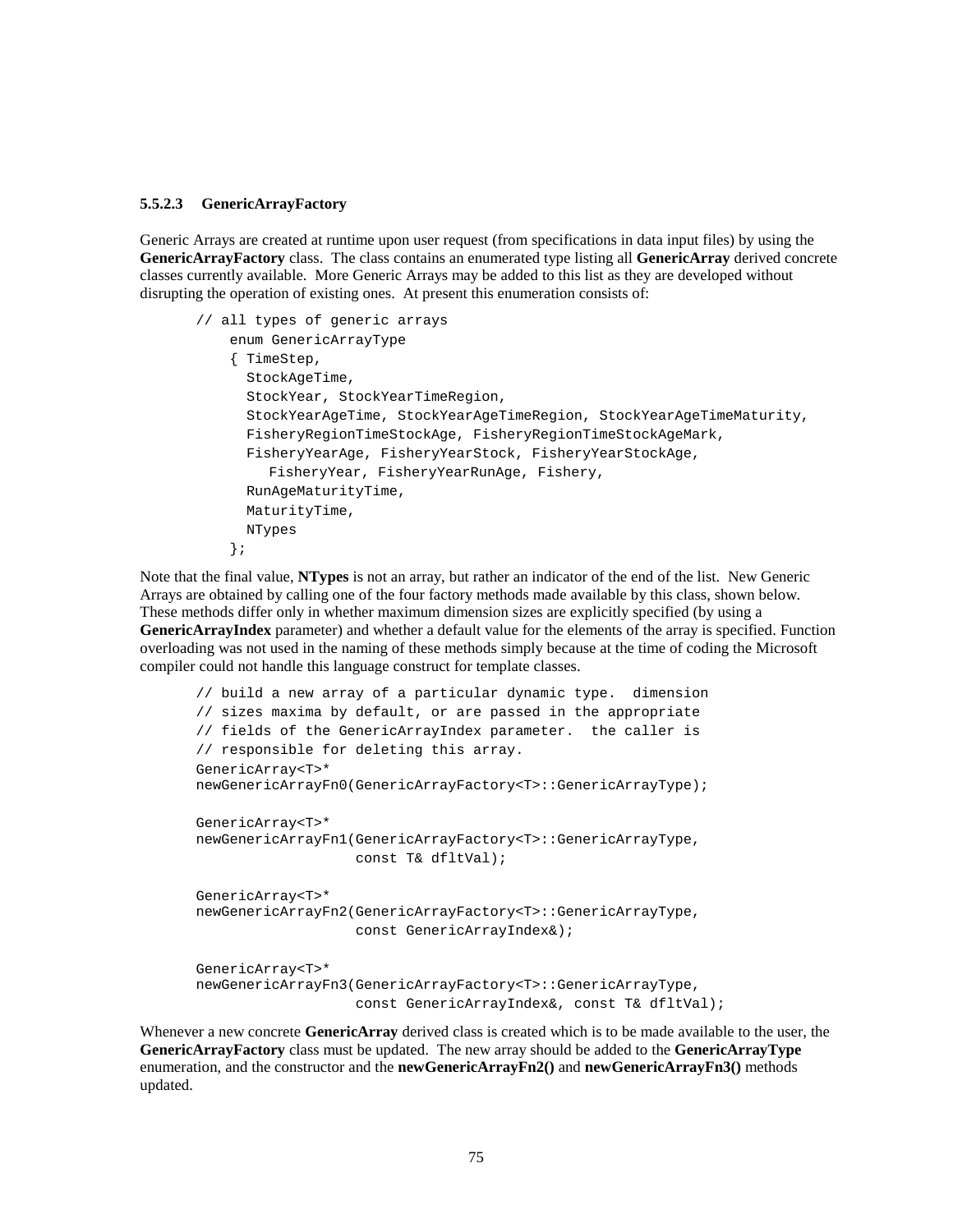The constructor for **GenericArrayFactory** creates the mapping between available array types and the actual strings that appear in user data files to request a particular type. Note also that in the constructor there is a special check that is activated in debug compilations to provide increased assurance that all is in order:

```
#ifdef DEBUG
    // make sure all the types are accounted for
   assert(MaturityTime == 16 && MaturityTime == NTypes-1);
#endif // DEBUG
```
This check must be also be updated. The convention is to always keep **MaturityTime** as the last array in the enumeration, and update its index accordingly here.

See the **HarvestParser** example below for an illustration of how to use **GenericArrayFactory**.

#### **5.5.2.4 Example: Adding a New Cohort Characteristic**

Although highly configurable during runtime, there are obviously some Coast model modifications which would need to occur at the code level. One example is adding a new cohort characteristic. This section shows all the steps necessary to implement a change of this sort.

Let's assume a new cohort characteristic, "color" is to be added. First, the characteristic is added to the **CohortID** class found in *Cohort.h,* as in:

enum Color { C\_UNKNOWN, REDFISH, BLUEFISH, N\_COLORS };

A new member variable, **color\_** would be added to the private sections of **CohortID** and the initializer lists in all of the constructors in the **CohortID** class would be updated. The **operator==()** method and the **idString()** methods for this class would also be updated. A new accessor method would also be added:

Color color() const { return color\_; }

Next, a similar accessor method would be added to the **Cohort** class:

CohortID::Color color() const { return id\_.color\_; }

Since Generic Arrays work closely with cohort characteristics, the **GenericArrayIndex** class in *GenericArray.h* must also be updated. A new member variable for indexing on color would be added:

unsigned color;

The initializer lists in all **GenericArrayIndex** constructors would be updated to reflect the new field. The method **operator==()** would also be updated. The member method **resetToSizes()** would be updated by adding the following new line:

color = CohortID::N\_COLORS;

This completes the basic modifications necessary in order to use the new cohort characteristic in new algorithms. However, it is also necessary to make modifications to allow the user to specify this characteristic as part of the cohort definitions in the input files. To achieve this, new methods are added for each of the possible new characteristic values in the **CohortParser** class (see the Harvest Parser example in Section 5.5.3.4.1 for a more general explanation of the operation of the **Parser** and its derived classes):

```
void redfish();
void bluefish();
```
The definitions for these methods in *CohortParser.cpp* are straightforward:

```
void CohortParser::redfish()
```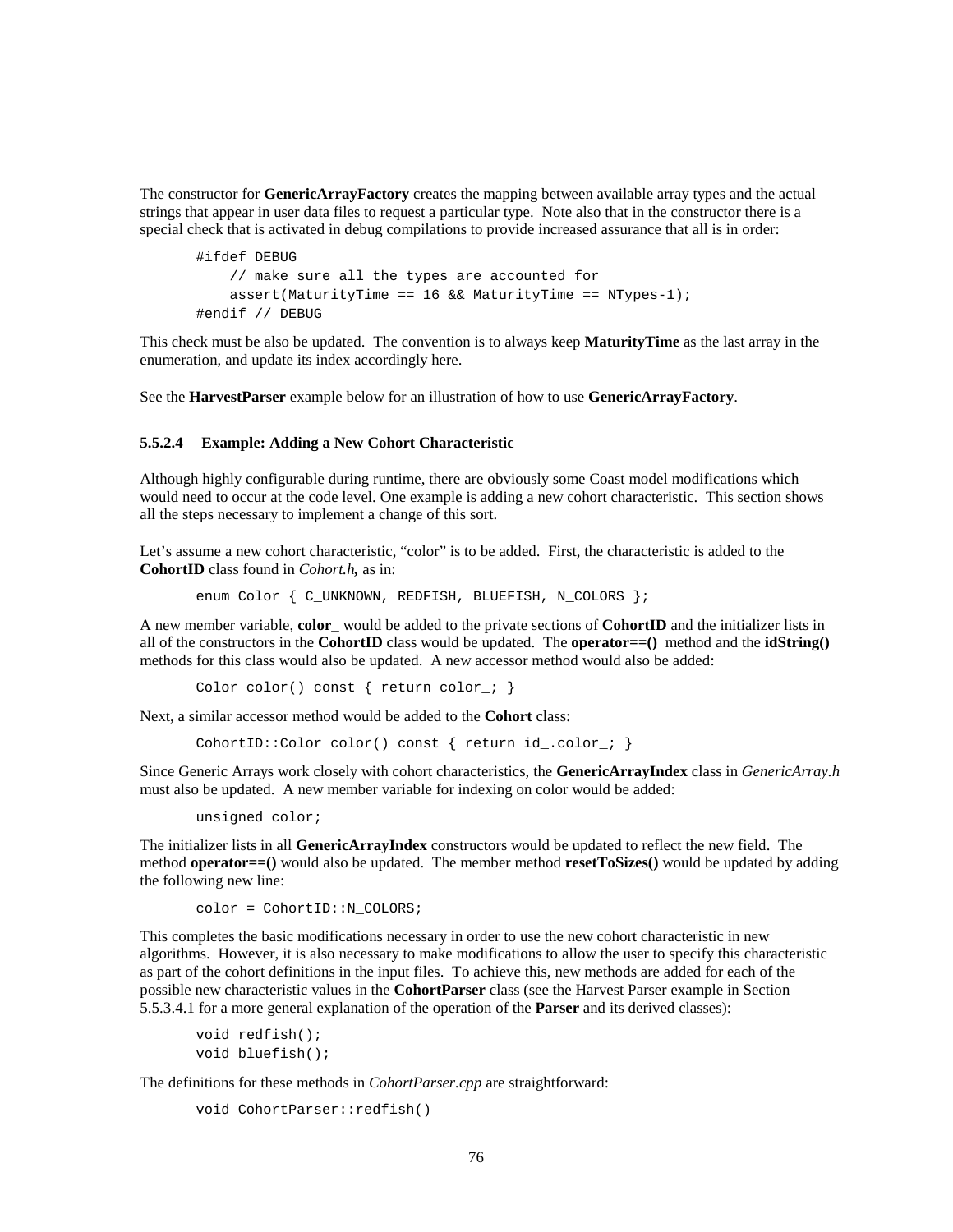```
\{ \text{cohortID\_color\_ = Cohorth::REDFISH}; \}void CohortParser::bluefish()
\{ \text{cohortID\_color\_ = Cohorth::BLETSH: } \}
```
Additionally, new tokens to specify these values are declared in *CohortTokens.h* and defined in *CohortTokens.cpp*, and included in **CohortParser::initKeymap()**, e.g.:

```
keymap_.insert(CohortTokens::REDFISH, redfish);
keymap_.insert(CohortTokens::BLUEFISH, bluefish);
```
Finally, the user needs the ability to specify these characteristic values as possible dimensions in input files that handle Generic Arrays (on the assumption that eventually a concrete Generic Array will be built which offers this dimension). This is done by modifying the **GenArrayParser** class. New methods are added for each of the new cohort characteristic values:

```
void GenArrayParser::redfish()
void GenArrayParser::bluefish()
```
A new method to push state for the color dimension is also added:

void pushStateColor(const Range<int> colors);

The definitions for similar methods in *GenArrayParser.cpp* should be examined for examples on how to implement these methods. Member method

template<class T> void initGenArrayKeymap(KeywordProcessor<T>& keymap)

is modified by adding code to connect the new characteristic value methods with the proper tokens (this method is found in *GenArrayParser.h*):

```
keymap.insert(CohortTokens::REDFISH, &T::redfish);
keymap.insert(CohortTokens::BLUEFISH, &T::bluefish);
```
This completes the implementation of the new cohort characteristic.

#### **5.5.2.5 Iteration**

The Coast Model can handle iteration over timesteps (and years) during the course of simulation. This feature is typically used to achieve particularly complex harvest management objectives. In the Coast Model, an iterative algorithm begins operating in a fixed and predetermined first timestep, and completes in a fixed last timestep. The process of iteration is straightforward: when the first timestep is reached the state of the system is recorded. When the last timestep is reached, an analysis is carried out to determine whether or not iteration is required. If iteration is required, then the system clock is reset to the first timestep, iteration control variables are modified with new data, and the previously recorded state is restored. If iteration is not required, then the simulation proceeds in a normal manner. A number of classes work together to implement this type of simulation iteration, including **IterationManager**, **IterationControl**, and **State**. The reader should examine comments in the code for these classes and derived classes for detail concerning the working of this system beyond the brief overview provided below.

#### **5.5.2.5.1 State**

The concept of state is fundamental to the working of the iteration system. All data parameters in the system are divided into one of three categories:

Static state: data parameters whose value does not change over the lifetime of the simulation.

Variable state: non-control data parameters that may change value during the simulation.

Control variables: data parameters modified by iterative algorithms to achieve end conditions.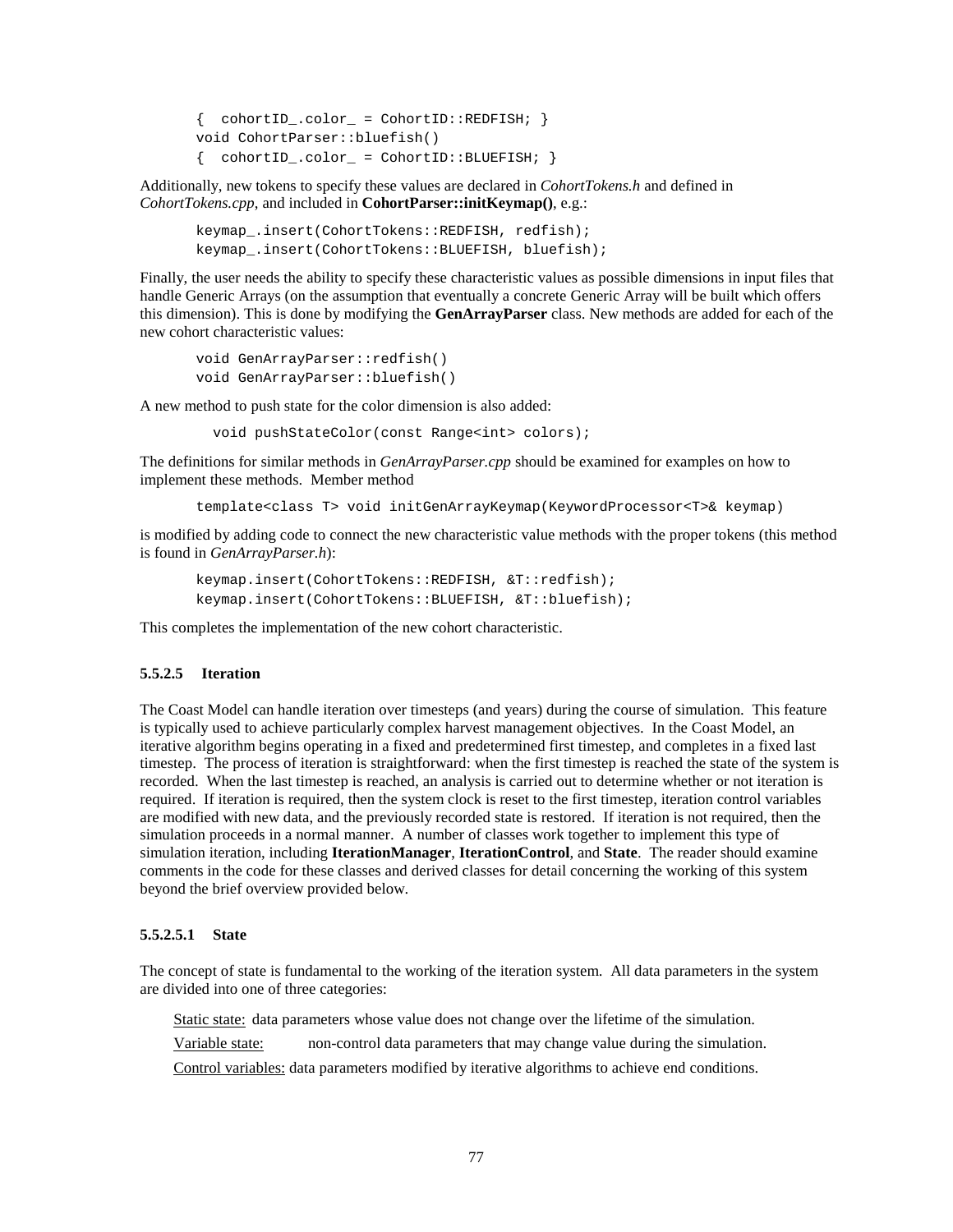All **FisheryPolicy** objects, as kept in the **policyTable\_** maintained by the **FisheryManager,** are considered control variables. These are the only control variables in the system, and thus are the only permissible data to be overwritten by **IterationControl** objects when making adjustments in order to meet end conditions. Most other input data parameters are part of the static state of the system. Variable state information includes all of the **Cohort** objects (which includes current abundances) and all of the **DataRequest** objects in the system (each of which may maintain local data.)

At the start of an iteration algorithm, the state of the system is saved. At some later point in time, if the end condition for that algorithm is not met, then the clock will be reset to the start time of the algorithm, the system state will be restored, and control variables will be modified so that the end condition might possibly be met on the upcoming iteration. The **State** class is the abstract class used for saving state information. The **SystemState** class records the state of the entire system for the purpose of later restoration as part of an iterative algorithm. Since static state information never changes, it is not saved as part of the **SystemState**. Since the control variables are modified in order to meet end conditions during iteration, and since multiple iterative algorithms may be operating simultaneously all modifying different subsets of the available control variables, none of the control variables are saved as part of the **SystemState**. Therefore, only variable state information is saved.

## **5.5.2.5.1.1 SystemState**

The **SystemState** class is derived from the **State** abstract base class. As described above, it records all of the variable state information in the system. It employs the Composite<sup>4</sup> pattern in its implementation. Thus, it maintains a list of other **State** objects, which together encapsulate the entire variable state of the system. Since each **State** derived object maintains whatever local data is necessary and responds to messages to **saveState()** and **restoreState()** it is straightforward to carry out those operations for the entire system.

The **SystemState** class also implements an internal reference counting<sup>5</sup> system as a space optimization (see files *RCObject.h* and *RCPtr.h.*)

## **5.5.2.5.2 IterationControl**

The basic abstract class involved in simulation iteration is **IterationControl**. It provides member data to track the first and last timestamps of the desired iterative algorithm (a timestamp includes both the year and the timestep). A handle for recording the **SystemState** at the start of iteration is also provided, along with some utility routines for manipulating this state. Three methods form the primary interface for this class. **iterationRequired()**, tests whether or not iteration is required given the current state of the system. A default definition for this method is provided which calls the pure virtual method **endConditionSatisfied()**, where the actual work of evaluating the end condition is performed in the derived class. **resetControlVariables()** is used to calculate new values for the iteration control variables at the start of each new iterative loop.

At present the only **IterationControl** derived class available is **MultiCeilingIterationControl**. An object of this class is used to implement the harvest management policy in which a single fishery harvests a fixed quota over multiple timesteps while maintaining a constant harvest rate over those timesteps. Many different objects of this class may all operate simultaneously in order to achieve this management objective for several fisheries in the same time period.

 $\overline{a}$ 

<sup>4</sup> Gamma, Helm, Johnson, Vlissides, "Design Patterns", pp. 163-173

 $<sup>5</sup>$  Meyers, "More Effective C++", pp. 183-213</sup>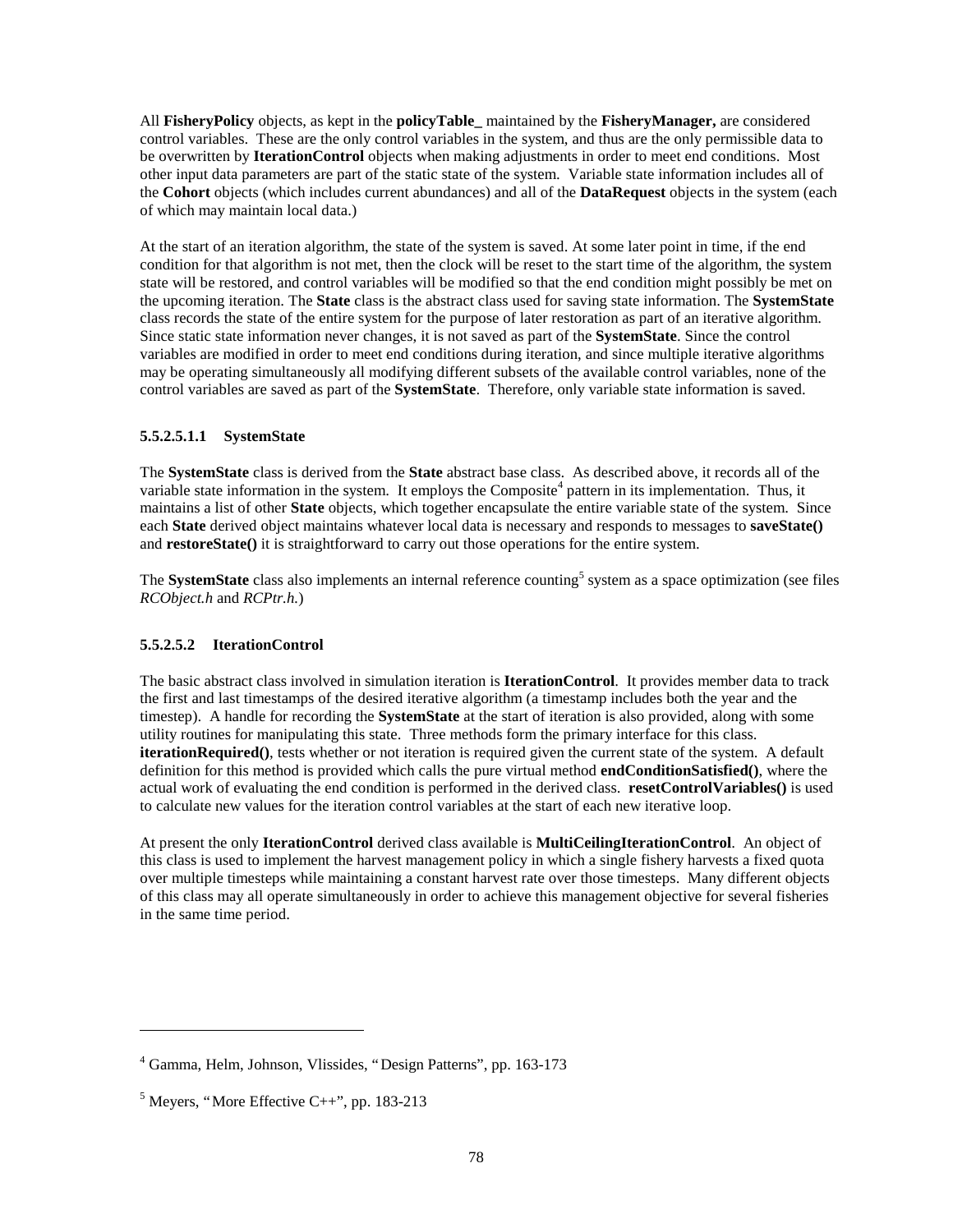#### **5.5.2.5.3 IterationManager**

The iteration system is controlled by the monostate **IterationManager**. This class organizes all of the **IterationControl** derived class objects. It ensures that for each,

- the system state is recorded and stored (in the **IterationControl** object) upon entry into the first timestep of interest for that control;
- that each **IterationControl** object evaluates its end condition at the completion of the last timestep of interest; and
- that iteration actually occurs when necessary, including resetting the system clock and causing **IterationControl** objects to reset their control variables when appropriate.

There is an implied ordering of **IterationControl** objects in which those with more recent "first" timesteps iterate to completion before those with earlier "first" steps. The **IterationManager** enforces this ordering by using a somewhat complicated internal ordered list implementation to contain the registered **IterationControl** objects.

In order to accomplish its tasks, the **IterationManager** must receive two messages at particular points during the simulation. At the start of each timestep, **beginTimeStep()** must be called, while **endTimeStep()** must be called at the end of each timestep. These calls are found in **RunTheModel()** in *engine.cpp*.

## **5.5.2.6 DataRequest**

During the course of the simulation various data may be tracked, cumulated, or analyzed. For maximum flexibility, this is performed through the use of **DataRequest** objects. This abstract base class provides four methods as the primary portion of its interface: **config(), collect(), output(),** and **clear()**. The canonical usage is to register (or, more accurately, **schedule()**) any desired **DataRequest** objects with the **DataRequestManager**. This monostate ensures that the **collect()** methods are called for each **DataRequest** after every Simulation Process. Similarly, each of the **output()** methods is called after the simulation is complete.

Although the primary purpose of **DataRequest** objects is to collect output data, they may be used for other purposes as well. For example, the **Historian** monostate schedules a **TrackDetailedFisheryCatches** object (derived from **DataRequest**) with the **DataRequestManager** in order to efficiently collect a specific type of harvest data and make it available to any object during the course of the simulation. Certain harvest management algorithms make use of this summary data to analyze and implement management actions.

## **5.5.2.7 LogMsg**

Warning and error messages are output to the user via the static function **LogMsg()**. This allows the programmer to output a printf style message to the screen (when the model is compiled as a console application.) Messages at various different "levels" may be created. Eventually this would allow the user to filter messages based on log level, although that functionality is not currently available. Additionally, all logged messages are copied to file *coast\_log.txt*. The code for this module may be found in *log.h* and *log.cpp*.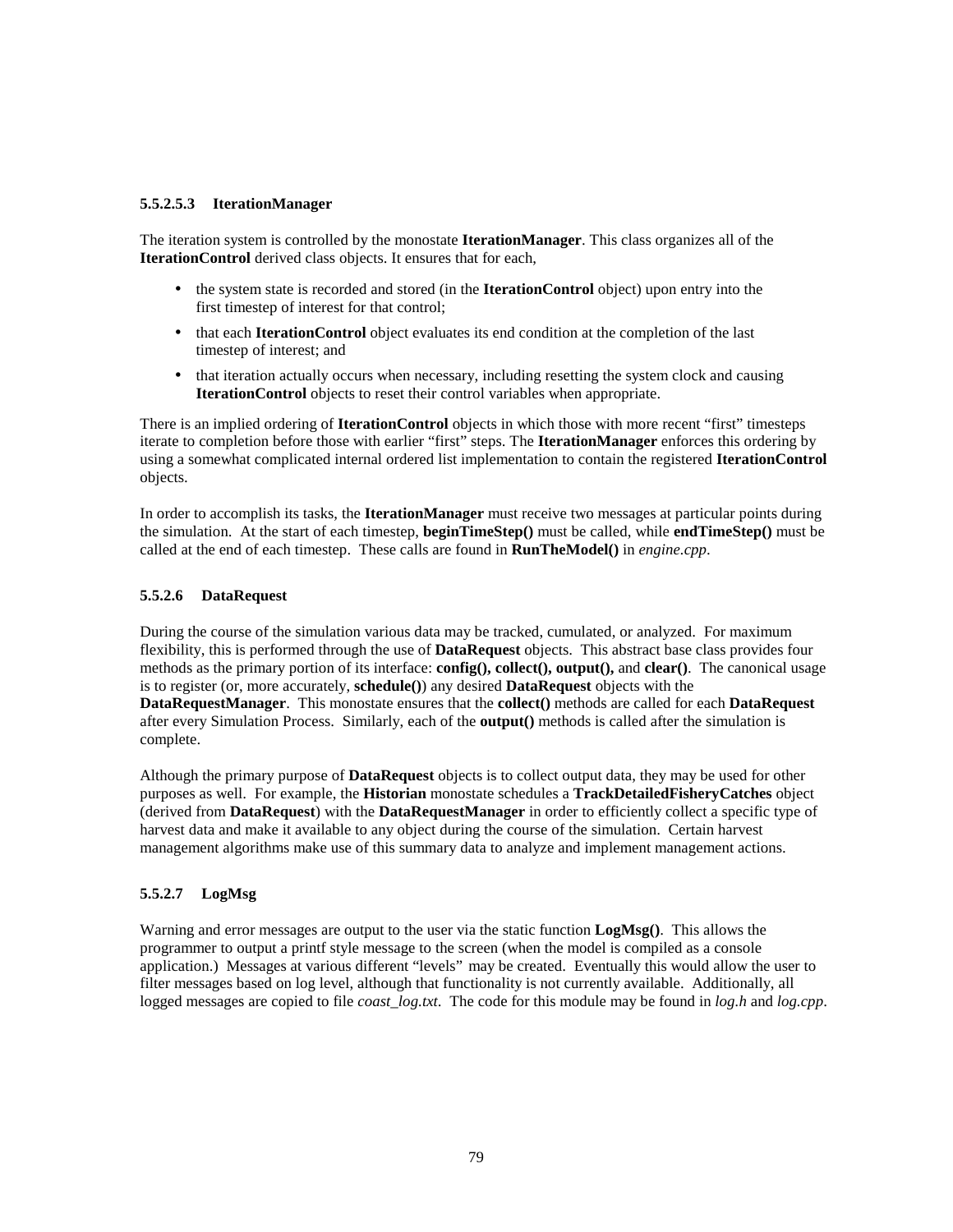## **5.5.3 Special Purpose Classes and Objects**

The following sections describe a few of the classes and objects that participate in some of the more complicated operations in the model.

## **5.5.3.1 Harvest Classes**

The most complex Simulation Process is harvest. The entry point for this process is

**FisheryManager::takeHarvests()** (this call is found in *engine.cpp*), which is called to invoke the harvest process in each timestep**.** The workings of this method also provide an overview of the entire harvest process. The actions taken are:

- 1. Generate temporary data storage for the harvest mortality data. (This results in the creation of **FisheryUnit** and **HvMort** objects.)
- 2. Instruct the PolicyControlManager to perform preHarvestManagement().
- 3. For each Fishery:
	- Compute legal catches.
	- Compute shaker incidental mortality.
	- Compute CNR incidental mortality.
- 4. Instruct the PolicyControlManager to perform postHarvestManagement().
- 5. Update all cohort abundances by applying the computed harvest mortalities from each **Fishery**.

It is worthwhile to note that the organization of the harvest process presumes that within a timestep harvests for individual fisheries may be computed independently. The only way to achieve interactive effects across fisheries is by using the Iteration feature of the model (described above). Similarly, it is further assumed that harvest in a specific fishery and region (in a particular timestep) may be computed independently from other fisheries and/or regions. It is possible that this last requirement may be loosened at some point in the future, but for the moment the code structure adopts this as an invariant.

These sub-processes and the classes that implement them are described in further detail in subsequent sections.

## **5.5.3.1.1 FisheryUnit**

Harvest actions occur independently in each region for each fishery. The **FisheryUnit** class encapsulates this intersection. At the start of the harvest process in each timestep, each fishery constructs a list of **FisheryUnit** objects representative of the regions in which harvest will occur for each fishery. This is accomplished via the method **Fishery::makeHarvestList()**. Each fishery is configured (from runtime data) with "schedule" information that specifies the times and regions in which it is to be active. This information is used to construct the proper **FisheryUnit** lists in each timestep.

Fisheries perform harvesting by sending a message instructing the **FisheryUnit** to do so. Each **FisheryUnit** contains a list of **HvMort** objects to contain the harvest mortality data. The **HvMort** class represents the intersection of a fishery, region, and cohort, and is responsible for the harvest calculation. A **FisheryUnit** will contain one **HvMort** object for each cohort to be harvested by the fishery in a particular region. Since cohorts are created and destroyed during the course of the simulation, this list of **HvMort** objects is also reconstructed at the start of each harvest process in each timestep, at the same time that the **FisheryUnit** lists are created. The actual work of creating the **HvMort** objects is performed by **HarvestManager::createHarvestMorts()** (called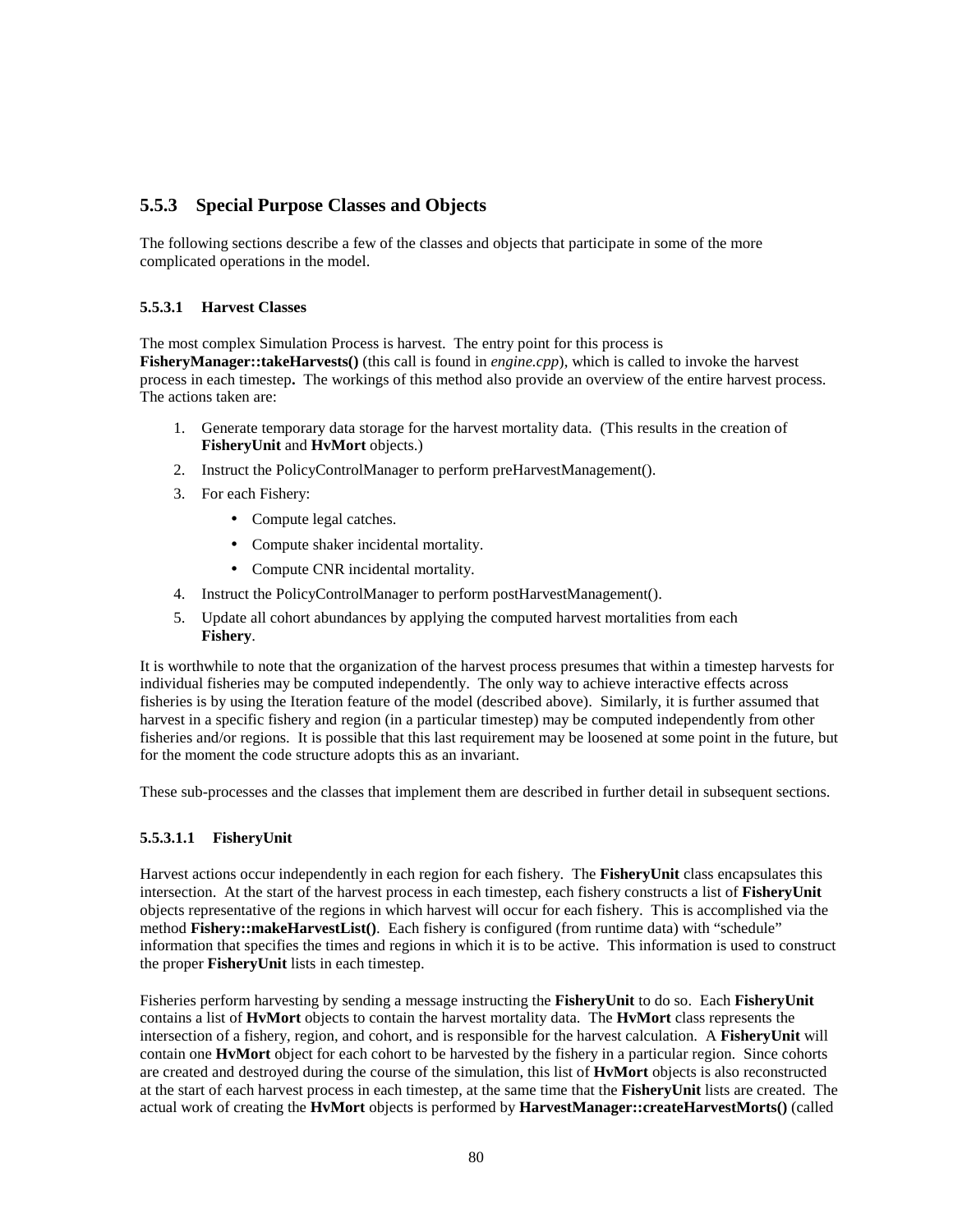by the **FisheryUnit**). The **FisheryUnit** retains ownership of these objects, and references are also handed to the fishery to ease certain accounting tasks. The **HarvestManager** considers whether the cohort is of harvestable age and has non-zero abundance in the region when deciding whether to create a corresponding **HvMort** object.

## **5.5.3.1.2 FisheryPolicy**

**FisheryPolicy** is an abstract base class for conducting harvest under particular management policies. The interface includes two public methods: **harvest()** for performing all harvest in a single **Fishery** and **Region**; and **effortScalar**() to access the effort scalar used by that policy in its harvest computation. There are currently two concrete **FisheryPolicy** classes, **FixedHarvestRatePolicy** and **FixedQuotaPolicy**.

The **FixedHarvestRatePolicy** class performs harvest using a fixed harvest rate provided by input data (i.e. the effort scalar and base harvest rate do not change while executing this policy in a particular timestep).

The **FixedQuotaPolicy** enforces a quota upon the harvest for a single fishery in a single region in the current timestep. The quota may either be "forced" or not as specified by input data. An unforced quota means that harvest for a fishery will be truncated to the level of the quota, but harvest initially computed to be below the level of the quota is also allowed. A forced quota ensures that the final harvest of the fishery will meet the quota nearly exactly (within a certain tolerance, currently set at 0.001% of the quota). The **FixedQuotaPolicy** will select a new effort scalar and recompute harvest as necessary in order to meet the quota. This ability to search for the proper effort scalar is especially important if the harvest function itself is non-linear. The search is conducted using **Search** class object, which employs a guarded secant method (see inline comments in *Search.h* and *Search.*cpp for details).

It is required that there exist a **FisheryPolicy** object for every combination of Fishery, Region, and timestep in which harvest occurs. The **FisheryManager** maintains a **PolicyTable** for this data. At configuration time this table is initialized with default **FixedHarvestRatePolicy** objects with an effort scalar of 1.0 in each element. Input parameter data then overrides selected elements where other harvest management policies are desired.

## **5.5.3.1.3 PolicyControl**

Some harvest management policies may span multiple timesteps. For example, the current PSC configuration of the model requires that fishery harvests be tracked over a base period before generating **FisheryQuotaPolicy** objects for the remainder of the simulation, using the base period average harvest as well as other scalars supplied as input data. The **PolicyControl** abstract class supports this type of functionality. **CeilingScalarPolicyControl** is the only derived **PolicyControl** class currently available. The interface of the

**PolicyControl** class includes simply the **preHarvestManagementAction()** and **postHarvestManagementAction()** methods, called at the start and finish of the harvest process in each timestep, as described above. The **PolicyControlManager** monostate manages all the **PolicyControl** objects active in the system and ensures that each is called at the appropriate times.

## **5.5.3.1.4 HvMort and HarvestProcess**

As described above, the **HvMort** class represents the intersection of a fishery, region, and cohort, and acts as a repository for the harvest mortality data (both legal and incidental) for that grouping. Its interface contains the **harvest()** method which takes the policy-determined effort scalar as a parameter in order to perform the harvest calculation.

Each **HvMort** object is configured with a **HarvestProcess** object used to finally calculate harvest mortality. The abstract **HarvestProcess** class contains a single method, **computeCatch()**. There is currently one **HarvestProcess** derived class, **LinearHarvestProcess**, which implements the simple formula:

catch = cohort\_abundance \* (base\_harvest\_rate \*  $(1 - pnv)$  \* fp \* policy\_effort\_scalar)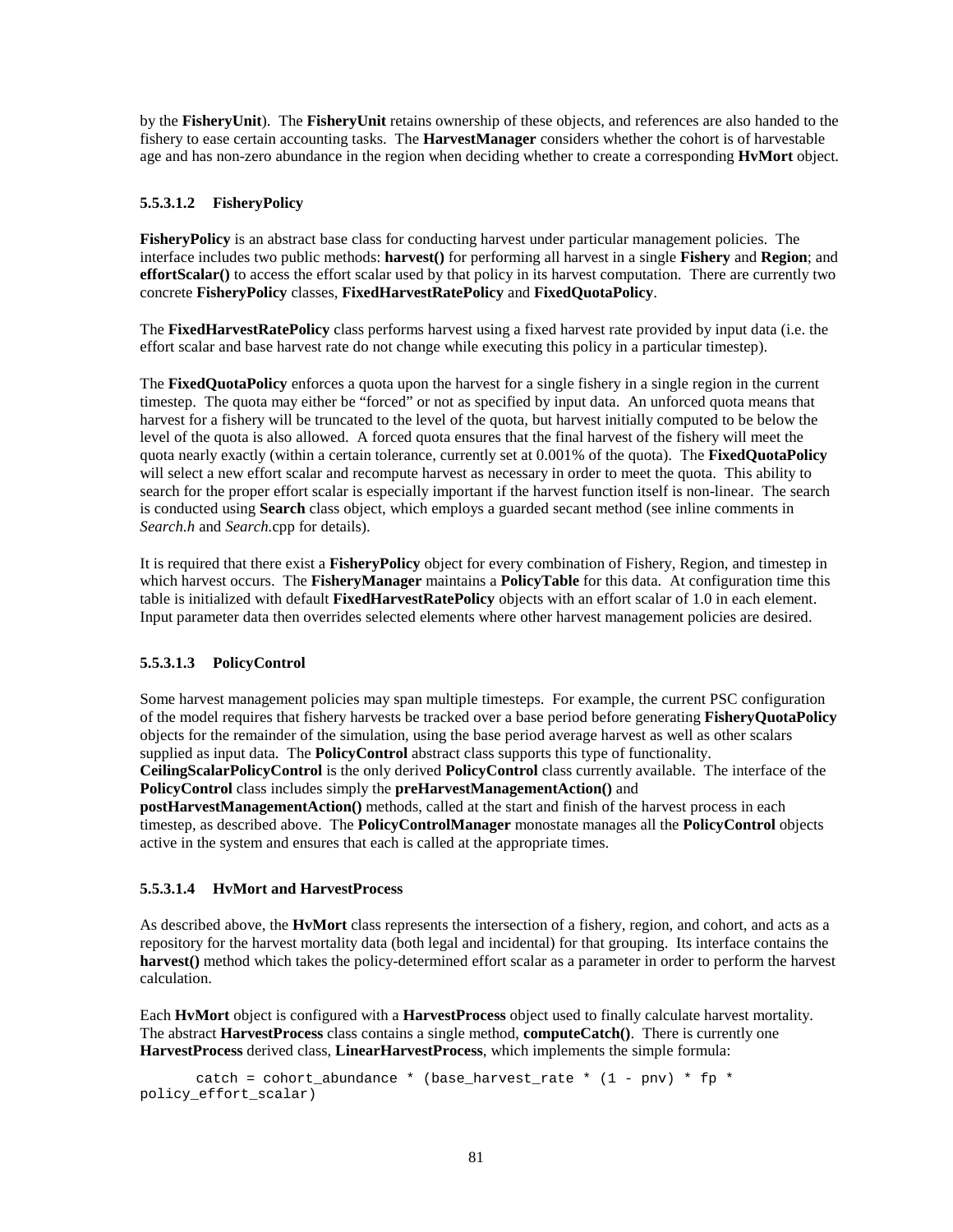The various parameters are obtained by instructing the **HarvestManager** to perform lookups into the data parameter generic array tables it maintains.

The **HvMort** class contains the following member variables, which serve as the repository for harvest mortality data: **legalCatch\_, shakers\_, dropOffs\_, cnrSublegal\_,** and **cnrLegal\_**.

## **5.5.3.1.5 Legal Catch Process Detail**

To summarize, using the classes and objects described in the preceding sections, legal catch is calculated as follows:

- The **FisheryManager** calls **Fishery::takeHarvests**() for each **Fishery**.
- The **Fishery** calls **FisheryUnit::harvest**() for each **FisheryUnit**.
- The **FisheryUnit** calls **FisheryManager::findPolicy(FisheryUnit\*)** to retrieve the correct **FisheryPolicy** object.
- The **FisheryUnit** invokes the **harvest(FisheryUnit\*)** method of the **FisheryPolicy** in order to allow the management policy to control the harvesting.
- The **FisheryPolicy** computes the proper effort scalar and invokes the **harvest(double effortScalar)** method of the **FisheryUnit**. The **FisheryPolicy** may repeat these actions as necessary until its management objectives are met (e.g. to enforce a quota.)
- The **FisheryUnit** calls the **harvest(double effortScalar)** method for each of its **HvMort** objects.
- The **HvMort** invokes the **computeCatch(const HvMort&, double policyScalar)** method of its contained **HarvestProcess** object.
- The **HarvestProcess** computes and returns a catch to the **HvMort** object, which saves this mortality data. This completes the computation of legal catch of a single cohort by a single fishery in a single region in a single timestep.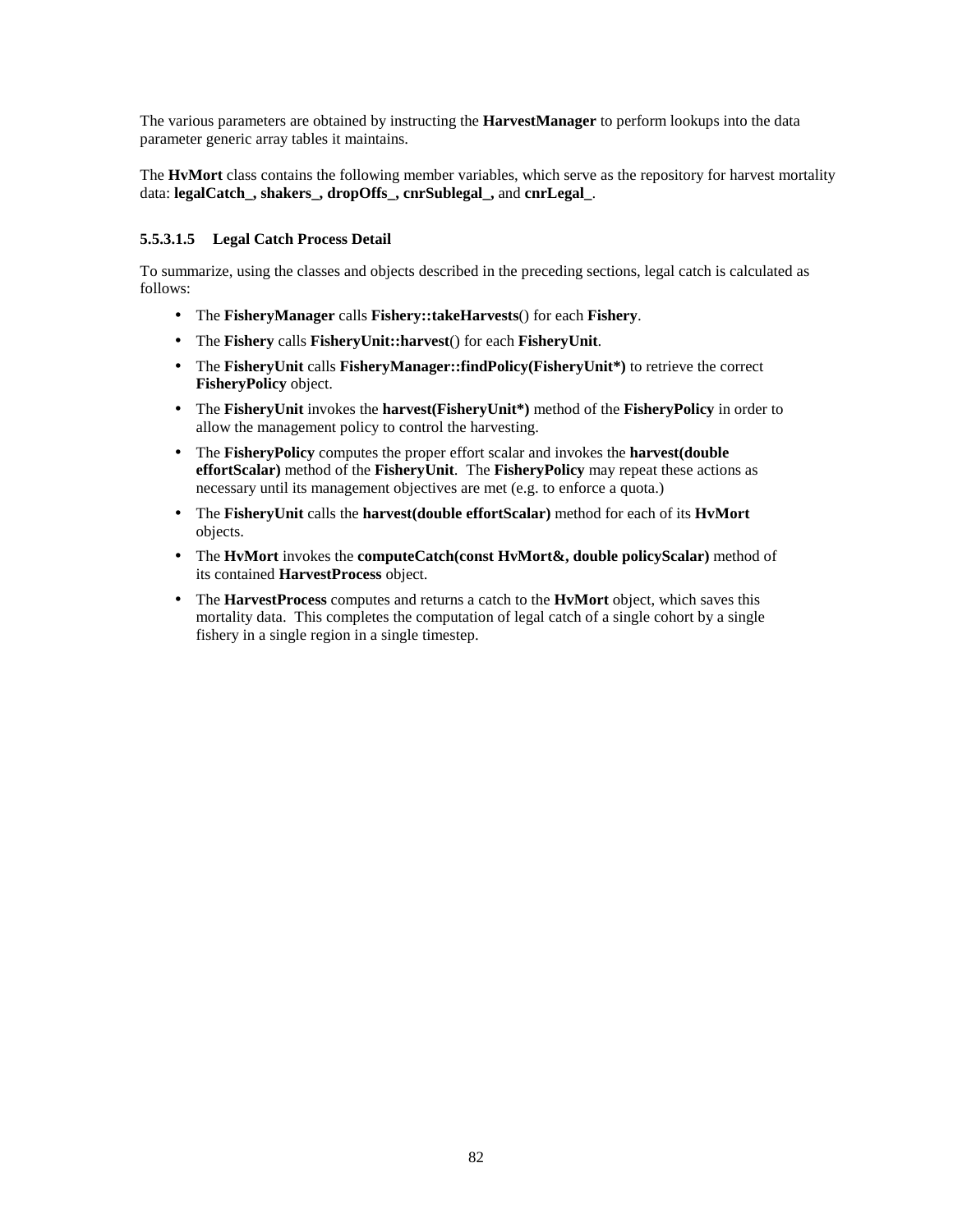

#### **5.5.3.1.5.1 Harvest Computation Flow (Legal Catch)**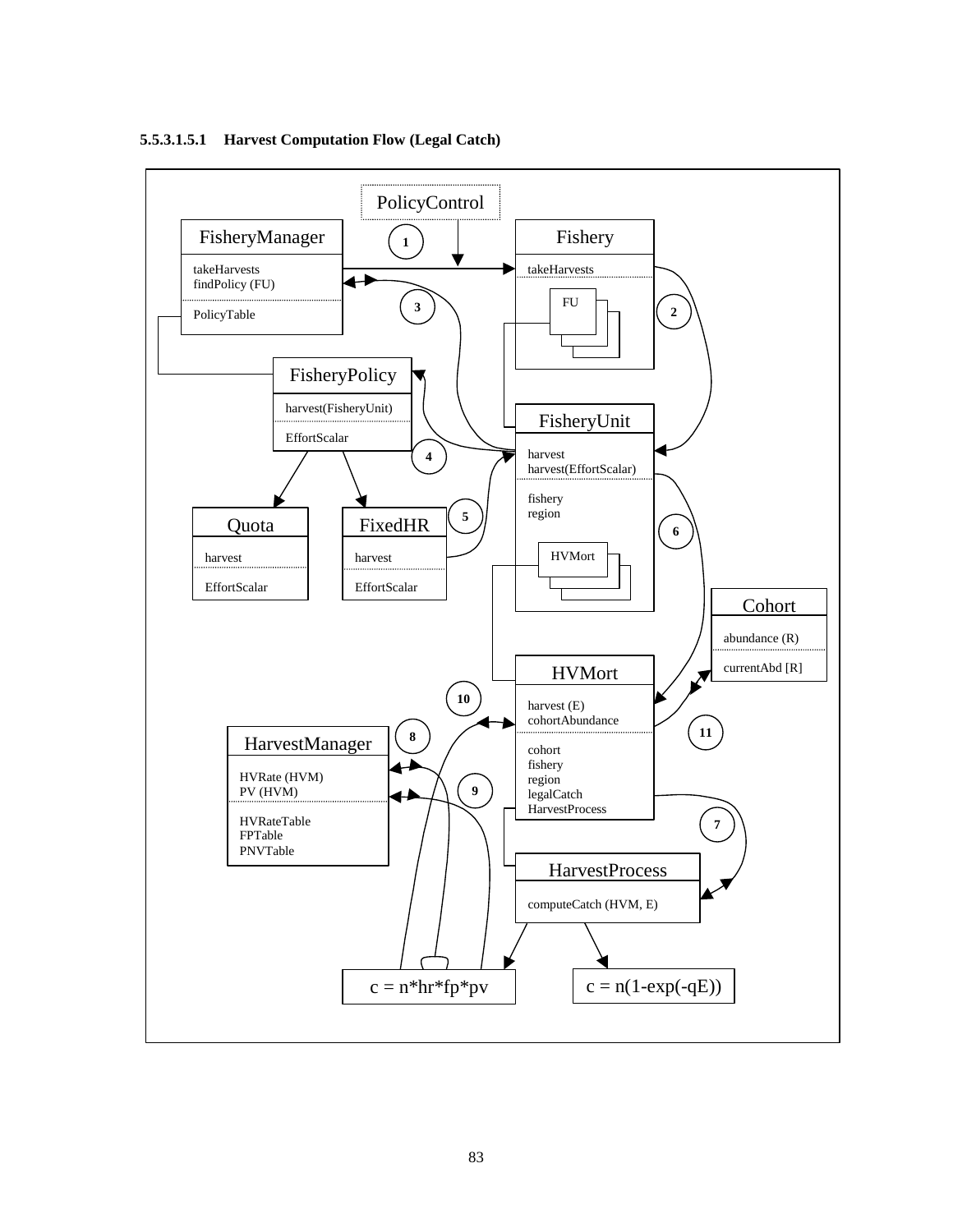#### **5.5.3.1.6 Incidental Mortalities**

As described in Section 5.5.3.1, after the **FisheryManager** computes legal catch for a fishery, it then proceeds to compute incidental mortalities for shakers and CNRs by invoking the **Fishery** methods **setShaker()** and **setCNR()**, respectively.

#### **5.5.3.1.6.1 Shaker**

The **Fishery** computes shakers for all of its harvests simultaneously. It retrieves from the **HarvestManager** the correct **Shaker** object. **Shaker** is an abstract base class which supplies the **setShakers()** method as part of its interface for this purpose. The result of this operation is that the **shakers\_** and **dropOffs\_** data elements of all the **HvMort** objects associated with the fishery will be set to new mortality values.

Concrete classes derived from **Shaker** that perform the computations in a variety of different ways (documented elsewhere) and are currently available are: **PSCShaker, PSCCustomShaker, PSCDropShaker,** and **PSCCustomDropShaker**.

## **5.5.3.1.6.2 CNR**

The **Fishery** generates CNR mortalities by calling the **setCNR()** method of each of its **HvMort** objects. The **HvMort** then instructs the **HarvestManager** to return the correct **CNR** object. The **HvMort** then invokes the **sublegalMort()** and **legalMort()** methods of the **CNR** object, whose return values are used to set the **cnrSublegal\_** and **cnrLegal\_** member variables, respectively.

**CNR** is an abstract base class. The concrete classes derived from **CNR** that are currently available are: **CNR\_HarvestRatio**, **CNR\_HarvestRatioMultipleEncounter, CNR\_ReportedEncounter, CNR\_SeasonLength,** and **CNR\_SeasonLengthMultipleEncounter.** The function of each of these classes is described elsewhere. This use of the CNR hierarchy is an implementation of the Strategy<sup>6</sup> design pattern.

## **5.5.3.2 Production Classes**

 $\overline{a}$ 

The SpawningManager controls the Simulation Process that handles the production of fish. This monostate provides the process entry point **spawnCohorts()**. It also maintains a **ProductionTable** (generic array) of **Production** class objects. The basic procedure for spawning is fairly straightforward. Spawning is done at the stock level (as opposed to the cohort level). At each timestep, every stock and region are examined. If there is a **ProductionTable** entry for that stock and region (in the current timestep) then production will occur. The total adult mature regional abundance for that stock and region (regional escapement) is calculated, and the **spawn()** method of the appropriate **Production** object is invoked. The output of this method is the new abundance of age 0 fish for that stock and region. **CohortManager::makeNewAge0Cohorts()** is then called to create new active cohorts for the newly spawned fish. Some of the constituent classes in this process are described in further detail in the next sections.

## **5.5.3.2.1 Production and ProductionFunction**

The **Production** class' primary function is to return a value (from the **Spawn()** method) representing the abundance of newly spawned fish from the given regional escapement. This is accomplished by maintaining a list of **ProductionFunction**s, and calling the **spawn()** method on each, supplying the full escapement value as argument, and totaling the results. **ProductionFunction** is an abstract base class. A typical **ProductionFunction** derived class will calculate the value of a particular production function using some

<sup>6</sup> Gamma, Helm, Johnson, Vlissides, "Design Patterns", pp.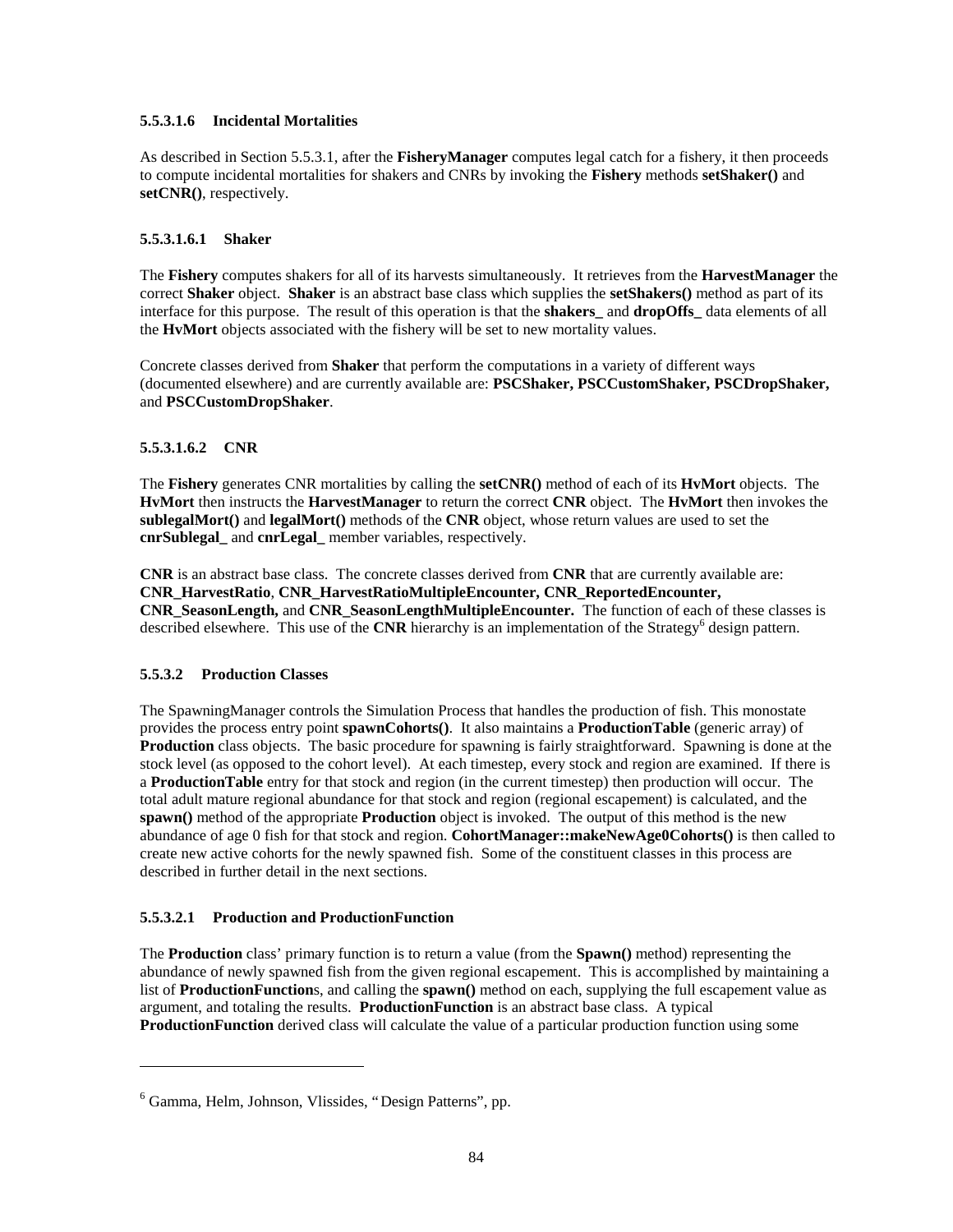portion of the total escapement, usually accomplished by enforcing the minimum and maximum escapement values of interest to that function. It is up to the user to ensure at data input time that the various minima and maxima for the group of **ProductionFunction**s in a given **Production** object combine to cover the full range of possible escapement values (unless implicit truncation is desired). For example, three functions might be configured such that the first would operate on the portion of the escapement abundance from 0 to 10,000 fish, while the next function would handle the portion of the escapement in the 10,000 to 15,000 range, while the last would handle all the remaining escaped fish above the level of 15,000 (if any).

At present, there are four available **ProductionFunction** derived classes, although more may be added in the future. These are described in the following table.

| <b>LinearProduction</b>                   | Simple linear function                                              |
|-------------------------------------------|---------------------------------------------------------------------|
| <b>RickerProduction</b>                   | Ricker function                                                     |
| <b>VariableTruncationRickerProduction</b> | Ricker function with run-time variable truncation                   |
| <b>EnhancedRickerProduction</b>           | Ricker function with enhancement and optional density<br>dependence |

**Table 4 Available ProductionFunction derived classes**

## **5.5.3.2.2 CohortGenerator**

After the abundance of new age 0 fish is calculated, the **CohortManager** is instructed to create new active cohorts via a call to **CohortManager::makeNewAge0Cohorts().** This in turn invokes **newAge0Cohorts()** on the stock in question, supplying the abundance, region, and brood year. Each **Stock** is configured with a **CohortGenerator** derived class, which performs the work of creating new age 0 cohorts. By default, a stock is configured with a **DefaultCohortGenerator** object. (At present, there is no user interface for selecting any cohort generator other than this default one.) The **DefaultCohortGenerator** simply creates a **CohortID** using the given stock and brood year, allowing other cohort characteristics to assume default values. This **CohortID** is used to search for currently active cohorts matching the id. If one is found, then the regional abundance of that cohort is incremented by the new abundance of age 0 fish. If a matching active cohort is not found, then a new one is created with the new regional abundance of age 0 fish set appropriately. The final effect is to create new age 0 fish for the current brood year in the region where they are spawned. It is expected that the agespecific transition matrices will be used to migrate those fish to the ocean at the appropriate time.

## **5.5.3.3 Data Output**

As described above, data output for the model is handled by scheduling **DataRequest** objects with the **DataRequestManager**. At present there are three text output files generated in this manner. **OutputFisheryCatches** cumulates legal catch by year and fishery and outputs this data to file *stndcat.prn*. **OutputPSCStockEscapements** tracks escapement by stock and year and outputs this data to file *stndesc.prn*. Output file *coast\_output.txt* contains Standard Data Sentence format output for the model run. The **StandardDataOutputManager** manages this file and generates the output data by scheduling DataRequest derived classes **SDS\_Cabn, SDS\_Nmrt,** and **SDS\_Fmrt** with the **DataRequestManager**. The Standard Data Sentence format is described in Section 4. All of these **DataRequest** file output data objects are scheduled with the **DataRequestManager** during the initialization phase of the model.

## **5.5.3.4 Data Input Parser**

The parser is a tool usable by other applications. In the Coast Model, it is employed by several of the initialization routines for the purpose of reading input data from text files. The input language for the Coast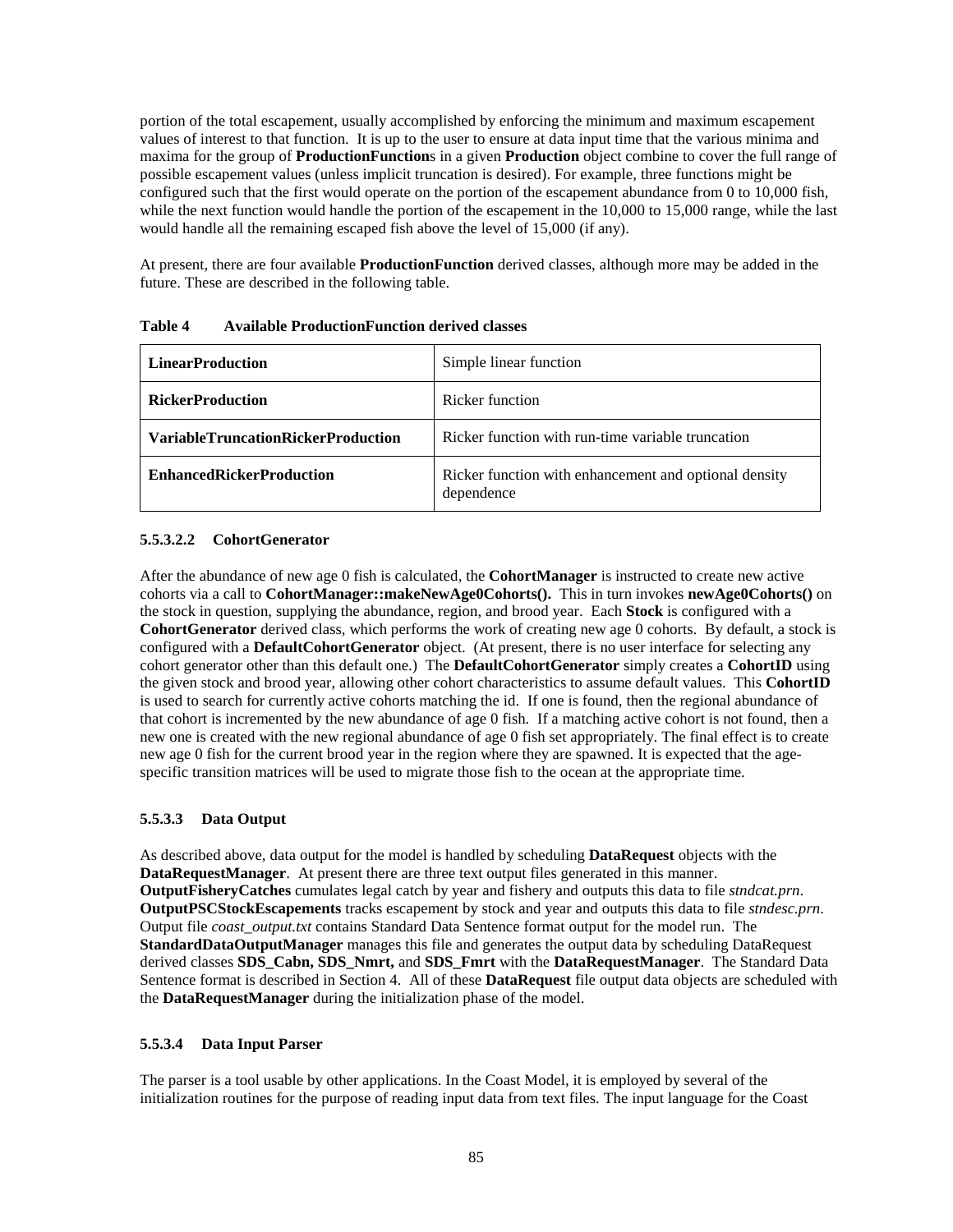Model is described Section 3. The fundamental abstract class for processing input file data is **Parser**. This class is derived from **FreeFormReader**, which processes sequential tokens from a file without formatting, while handling comments and special characters. Finally, this class contains a **LineBuffer** that is used to process a file a line at a time and extract tokens.

Parameter data is read by classes that derive from abstract base class **Parser**. **TopLevelParser** is one such class, responsible for processing tokens at the top level of the input hierarchy. Parameter data at other levels is handled by deriving from abstract class **SubParser,** which itself is derived from **Parser**. The purpose of **SubParser** is to handle the coordination of nested command block data (see Section 3). Examples of concrete classes deriving from **SubParser** include **ConfigParser**, **CohortParser**, **StockConfigParser**, and others.

**GenArrayParser** is another abstract class deriving from **SubParser**. It is used to process any parameter data which consists of a Generic Array (see Section 3 as well as descriptions of Generic Arrays in Section 5.5.2.2). Concrete classes deriving from **GenArrayParser** include **HarvestParser**, **FpParser**, **ProductionParser**, and many others.

Concrete classes deriving from **Parser** typically accomplish the work of processing tokens and calling corresponding class methods by using template class **KeywordProcessor**.

#### **5.5.3.4.1 HarvestParser – An In-depth Example**

This section examines the **HarvestParser** class in detail as an example of how to build modules to parse parameter data. The reader should first examine all the inline comments in the **Parser** and derived classes, including **GenArrayParser**, before attempting to follow this example. The reader should also be familiar with the **GenericArray** and **GenericArrayIndex** classes, with the coast model input language (described in Section 3), and in particular with the format for specifying generic array data in the input files.

#### **5.5.3.4.1.1 HarvestParser Declarations**

Basic harvest rates reside in a generic array table **HvRateTable** in the **HarvestManager** class. It consists of a generic array of double. A programmer wishing to write code to process input data for this generic array would begin by creating the **HarvestParser** class and making it a friend of the **HarvestManager**. Examining **HarvestParser** (the following code is found in *HarvestParser.h*):

```
// the harvest parser is a generic array parser
class HarvestParser : public GenArrayParser {
```
The purpose of this class is to parse data for a generic array. Therefore, it derives from **GenArrayParser** in order to parse all of the generic array tokens.

```
public:
   HarvestParser(Parser& p, RWCString dimension);
```
The constructor takes as arguments a parser with a currently open file, and the token that represents the dimension of the generic array requested by the user in the file.

```
protected:
   virtual void processKeyword(const RWCString& token)
     { keymap_.processKeyword(*this, token); }
```
The only public methods are those specified in the base classes. The virtual method **processKeyword()** is the canonical way to invoke processing functions on tokens. The member variable **keymap\_** is the mapping between valid tokens and the corresponding class methods.

```
private:
     friend class KeywordProcessor<HarvestParser>;
```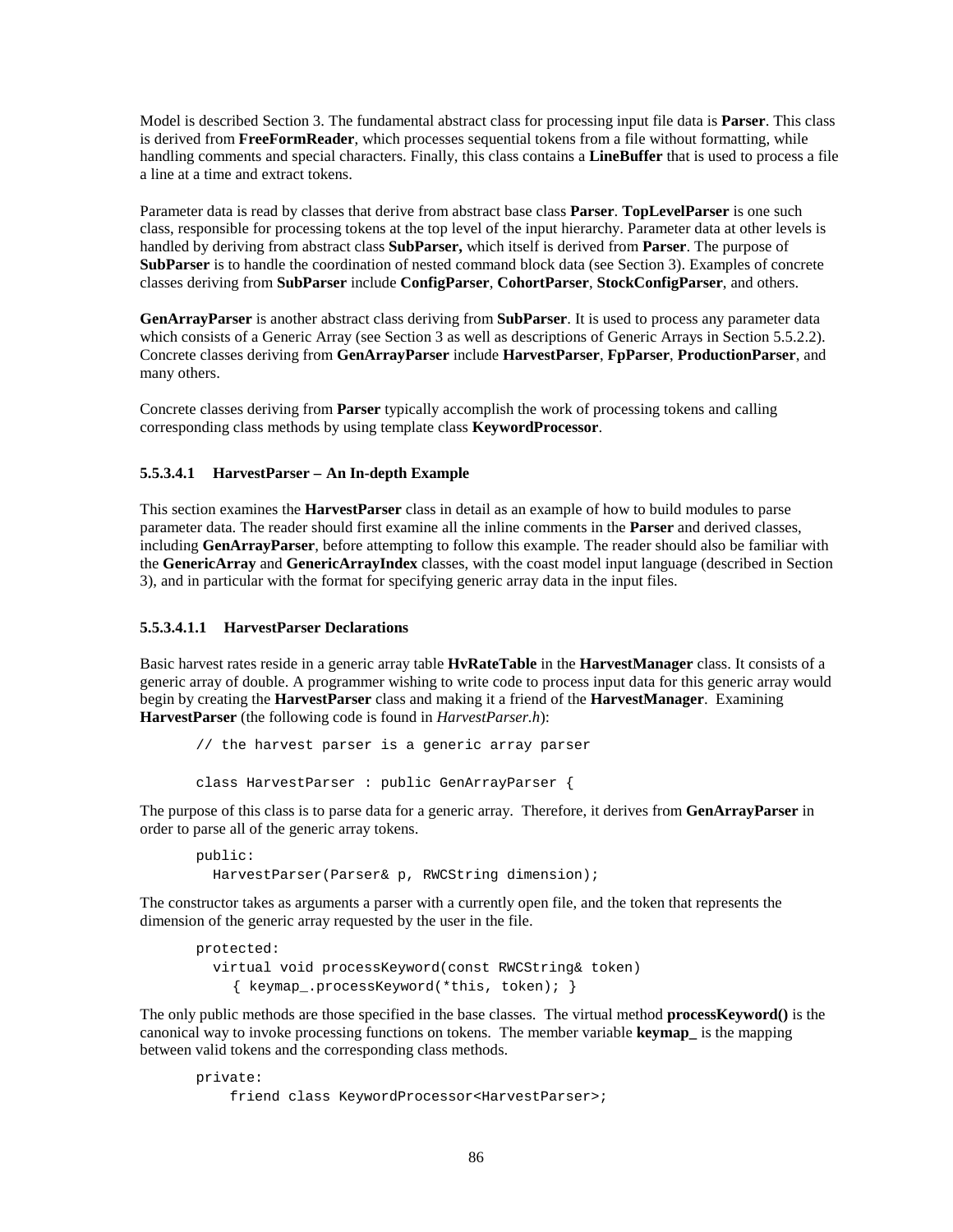KeywordProcessor<HarvestParser> keymap\_;

The mapping between tokens and methods is defined using template class **KeywordProcessor<HarvestParser>**, which must also be given friendship privileges.

const RWCString dimension\_; // string rep of dimensionality

The dimensionality of the generic array as given in the constructor is retained for future use.

```
 virtual void initKeymap();
 virtual void initState();
 void configHvRate(State* state);
```
These three initialization methods are all used by the constructor. **initKeymap()** sets up the token/method mapping. **initState()** initializes the state stack in the **GenArrayParser** portion of the class, necessary for processing nested layers of generic array tokens. **configHvRate()** sets up the actual generic array used to store the input data.

```
 void hvRate();
};
```
There is only one simple token for the harvest rate data processed by this class. **hvRate()** is the method used to process the final harvest rate data when specified in the input file. This method is entered in the keymap with its corresponding token.

#### **5.5.3.4.1.2 HarvestParser Definitions**

This example is continued by examining the method definitions for the **HarvestParser** class, found in file *HarvestParser.cpp*.

```
// ctor utility fns
void
HarvestParser::initKeymap()
{
    keymap .insert(HarvestTokens::HVRATE, hvRate);
```
The single simple token for this class is inserted into the keymap along with the address of the appropriate processing method. The actual string value of **HarvestTokens::HVRATE** happens to be "BaseHR", and is found in file *HarvestTokens.cpp*. This string is what appears in the input data file when the user specifies final base harvest rate values.

```
 initGenArrayKeymap(keymap_);
}
```
All of the common tokens for processing generic arrays and their corresponding methods are also inserted into the keymap by calling this **GenArrayParser** base class method.

```
void
HarvestParser::initState()
{
     // configure the initial state with the correct id list.
     State* state = new State;
```
The **State** class is declared in the **GenArrayParser** base class, and is used to handle the processing of nested levels of generic array specifications. (Note that this is a contained class in **GenArrayParser** for use in that class and classes derived from it. This is not the same as the system-wide **State** class described in Section 5.5.2.5.1.) Here a new state is created for the **HarvestParser** class to do its work. This **state** object is deleted in method **GenArrayParser::parseEnd()** when the final "end" token for this generic array is processed.

```
 state->context = "HarvestData";
```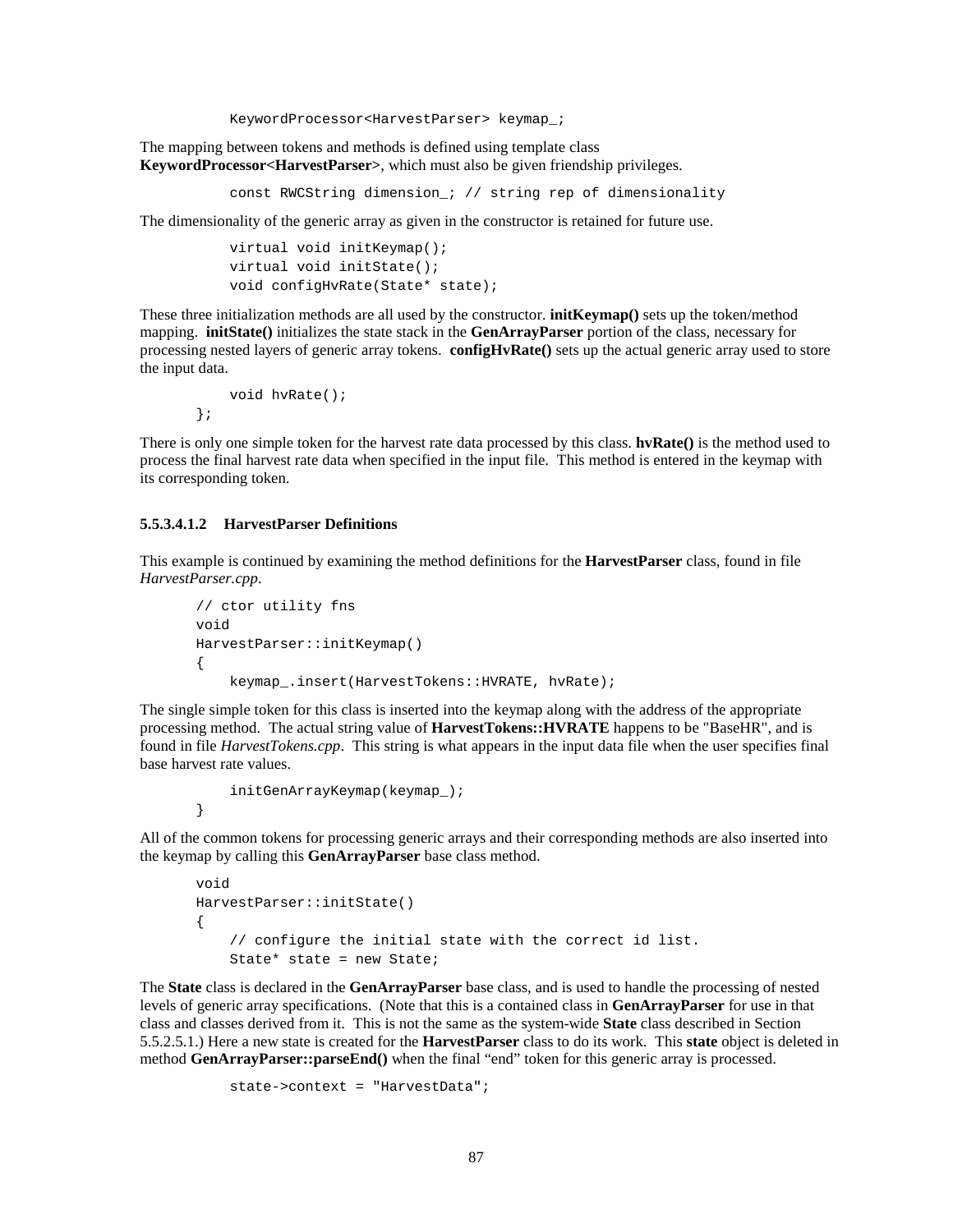A string describing the context of the current state is supplied for user messages.

```
 configHvRate(state);
```
This class method is called to create the generic array storage, and to configure the **state** object with the initial list of all of the **GenericArrayIndex** objects necessary to reference every possible element of this particular generic array.

```
 stateStack.push(state);
}
```
Finally the properly configured **state** object is pushed onto the **stateStack** maintained by the **GenArrayParser** base class portion of this **HarvestParser**.

```
HarvestParser::HarvestParser(Parser& p, RWCString dimension)
     : GenArrayParser(p), dimension_(dimension)
{
     initState();
     initKeymap();
}
```
The constructor initializes the base class, stores the dimension token, and calls the two initialization methods. All parsers derived from **GenArrayParser** will have constructors similar or identical to this one.

```
// create a generic array for harvest rate data of the requested
// dimension size and configure the HarvestManager with it. also add
// the list of generic ids to index every element of the array to the
// current state.
void
HarvestParser::configHvRate(State* state)
{
     GenericArrayFactory<double> hvFactory;
```
#### **GenericArray**s are created with **GenericArrayFactory**.

 GenericArrayFactory<double>::GenericArrayType arraytype = hvFactory.genericArrayType(dimension\_);

Use the factory to identify the array type requested by the user with the token saved in **dimension\_**.

if (arraytype != hvFactory.NTypes) {

This tests whether the dimension specified by the user is valid.

}

 HvRateTable\* hvRateTable = hvFactory.newGenericArrayFn1(arraytype, HarvestManager::defaultHvRate\_);

Create the actual generic array using the factory and the default harvest rate as retrieved from the **HarvestManager**.

> HarvestManager::configHvRates(auto\_ptr<HvRateTable>( hvRateTable)); // hand off harvest storage to the manager

As the comment indicates, this hands off the new **GenericArray** to the **HarvestManager**, which is where the final data is stored.

```
 hvRateTable->newGenericIndexList(state->ids); //
             create the proper list of generic ids
```

```
88
```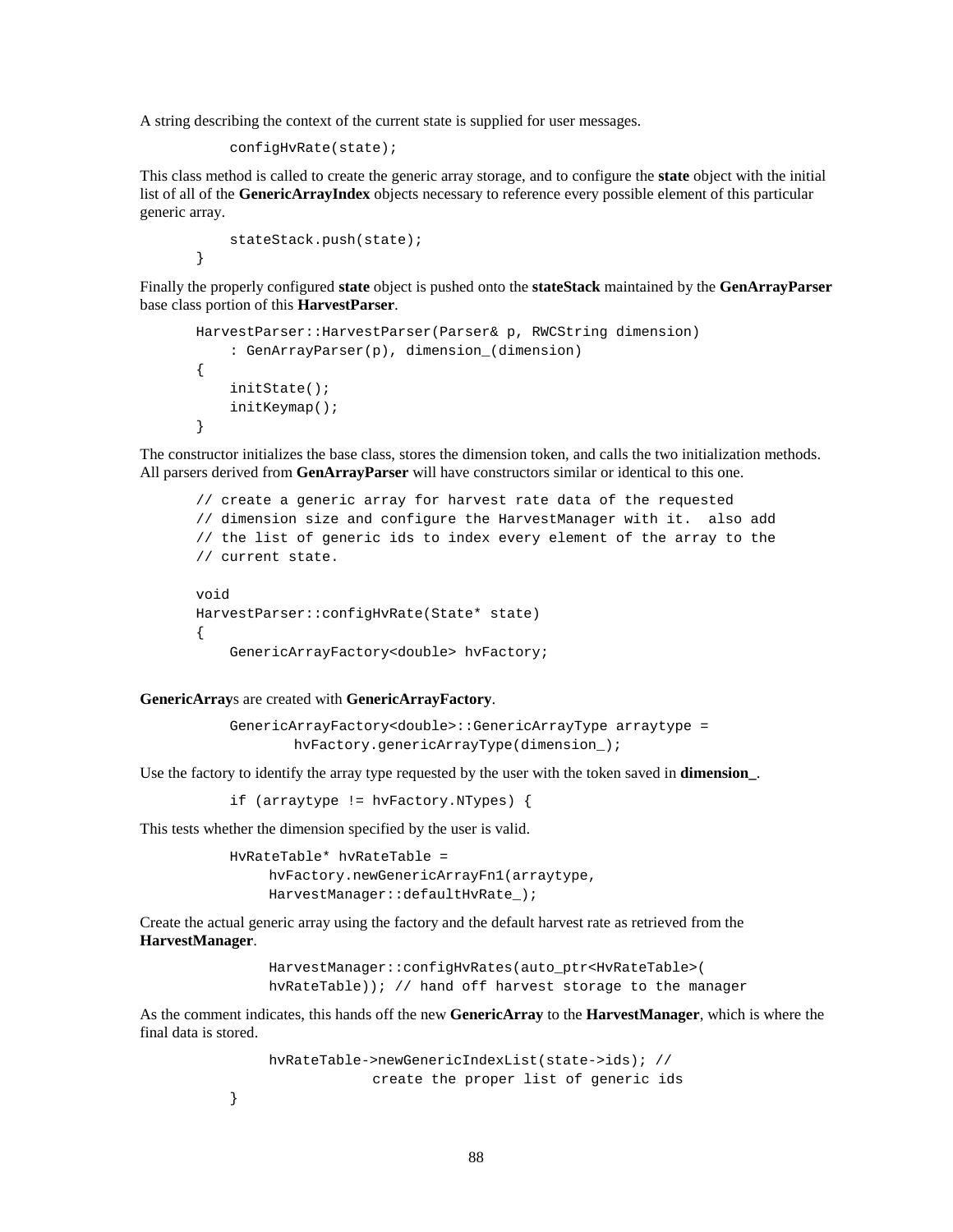Create a list of **GenericArrayIndex** objects, one to reference every possible element in the generic array, and insert the items into the list at the top of the **State** stack.

```
 else {
         // unidentified dimension. log an error, but allow this
         // parser to continue with an empty id list in the state, so
         // as to skip as much data as possible without generating
         // further messages.
         logError(pError(ParseError::BadData,
             dimension_ + " is not a valid configuration for"
             + state->context + "; discarding data")
             .errorMessage());
     }
}
```
Use the global error logger to generate an error message if the user requested generic array dimension was invalid.

```
// read in one harvest object and place it in the HarvestManager
// at every generic id region in the current list
void
HarvestParser::hvRate()
{
     double rate;
     parseVar(rate);
```
This routine has been called through the keymap processor in response to the final "BaseHR" token. The parent class **parseVar()** method reads the actual data from the file, or throws an exception if the data is not of the proper type.

```
// iterate through the ids in the current state
    RWTPtrOrderedVector<GenericArrayIndex>::iterator iter =
        (stateStack.top()->ids).begin();
   while (iter != (stateStack.top()->ids).end()) {
```
At this point any number of generic array tokens may have been processed, each of which reduced the list of **GenericArrayIndex** objects to the subset desired by the user. Now the data just read is to be assigned to all of the indices currently being referenced. The list is kept by the top object in the **stateStack** in the **GenArrayParser** portion of this class. The above lines of code set up an iterator to visit each of these **GenericArrayIndex** objects.

```
 GenericArrayIndex* id = *iter;
```
Dereference the iterator to obtain the **GenericArrayIndex** object.

```
// hand off the ptr to the migration manager
         HarvestManager::insertHvRate(rate, *id);
         ++iter;
```
Insert the harvest rate data item at the index by handing it to the **HarvestManager**. Increment the iterator.

```
}
     // pop one level of state after processing the data
     parseEnd();
}
```
All generic array blocks pop one level of state after parsing the final simple data token. This has the effect of subsuming the "end" token that would normally be required at every generic array level in the data file. See the coast model input language description in Section 3 for more details.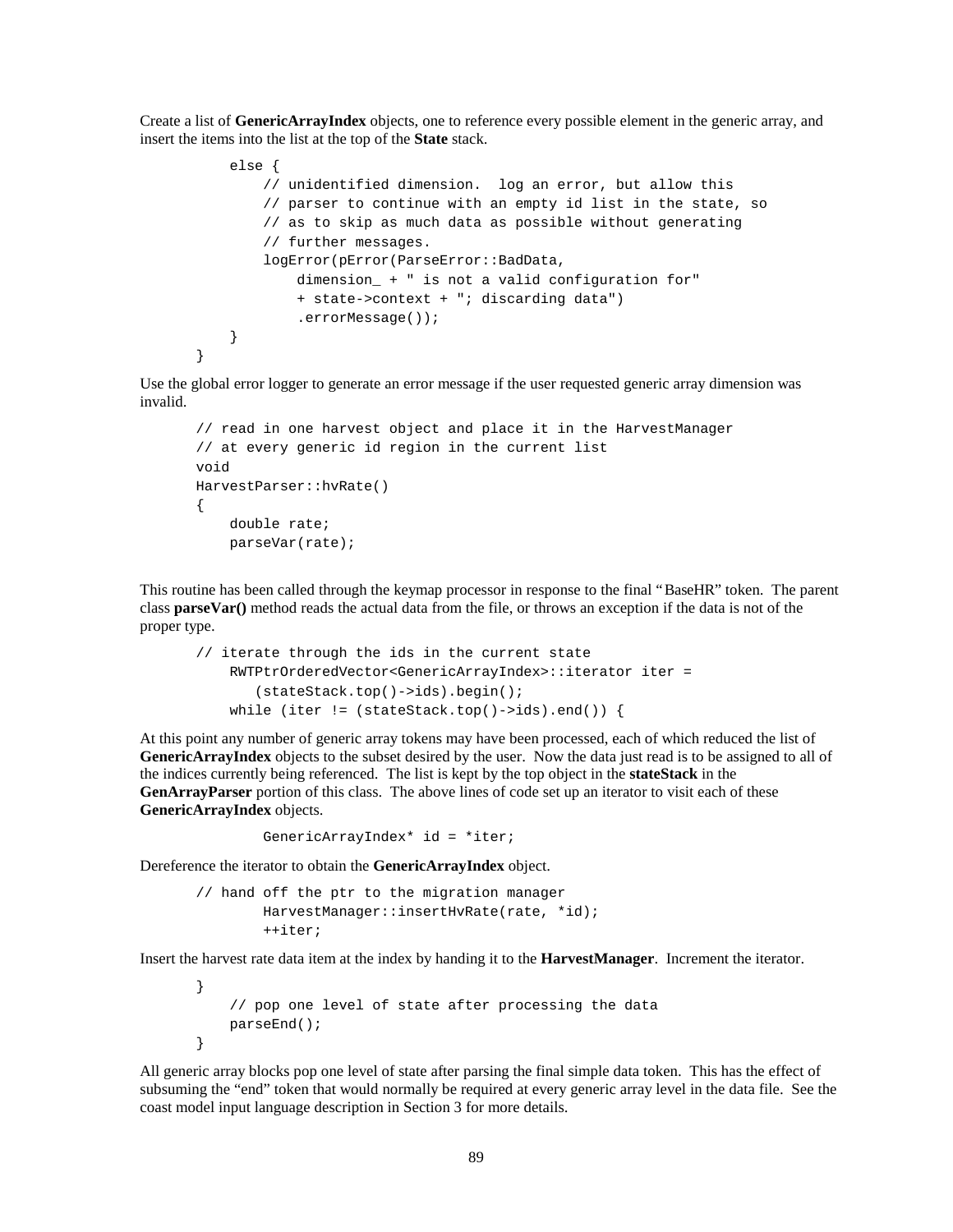#### **5.5.3.4.1.3 Using the HarvestParser**

All that remains is to create a token for the generic array that will be created by the HarvestParser and to use it in an existing parser. File *TopTokens.cpp* contains the following definition:

const RWCString TopTokens::HVRATE = "HarvestRateData";

This is declared in *TopTokens.h*. A new method is created in the **TopLevelParser** class, **harvestData()**. This method is connected with the new token in the keymap in the **TopLevelParser**:

```
TopLevelParser::
TopLevelParser(const RWCString& fileName)
: Parser(fileName, &::errorLogObject)
{
//… other tokens are also inserted into the keymap here
     keymap_.insert(TopTokens::HVRATE, harvestData);
//…
```
The new **harvestData** method will be invoked by the keymap when the new token is encountered in the data file, at which time a **HarvestParser** object will be created to continue processing the file, as shown below.

```
void
TopLevelParser::harvestData()
{
     RWCString dimension = nextToken();
     HarvestParser hp(*this, dimension);
     hp.parse();
}
```
The dimension token is read following the "HarvestRateData" token and passed to the **HarvestParser**, whose virtual **parse()** method is then called. Upon completion, the **HarvestParser** is discarded and file processing continues in the **TopLevelParser** with the next token.

## **5.6 Process Detail**

This section provides further information on two fundamental processes in the application which are not controlled by system monostates or other classes.

## **5.6.1 Initialization and Cleanup**

Initialization code is located in file *init.cpp*. Initialization consists of three distinct steps. **::ModelConfig()** executes each of these steps in turn. First is configuration. In this phase the configuration data file is read (*config.data*), after which the static and global constructs are set up, typically by calling **config()** methods in each of the managers. Next the general model data file is read (*coast.data*) in routine **::ModelDataRead()** which establishes the parameter data for the model from the user input files. Finally, ::**ModelInit** performs persimulation initializations as final preparation for the model run. For calibration runs a separate entry point, **::activeXcalibrationReentry()** is provided for iterations subsequent to the first one. This is a speed optimization, in which the full original data file is not reread. In this case **::ModelConfig()** is not called. Instead, a supplemental data file (*calib.data*) is read using **::ModelDataRead()**, which allows the user to overwrite only the new calibration input data (typically ev scalars) and retain the remainder of the original data set. **::ModelInit()** is then called as usual. Some peculiarities may limit the use of this optimization for configurations other than a PSC calibration run. Please see comments in the code for more details.

There are two phases to cleanup. **::SimulationWrapup()** occurs after every simulation run. **::ModelCleanup()** is the final cleanup routine called on exit. In an ActiveX application, the former is called at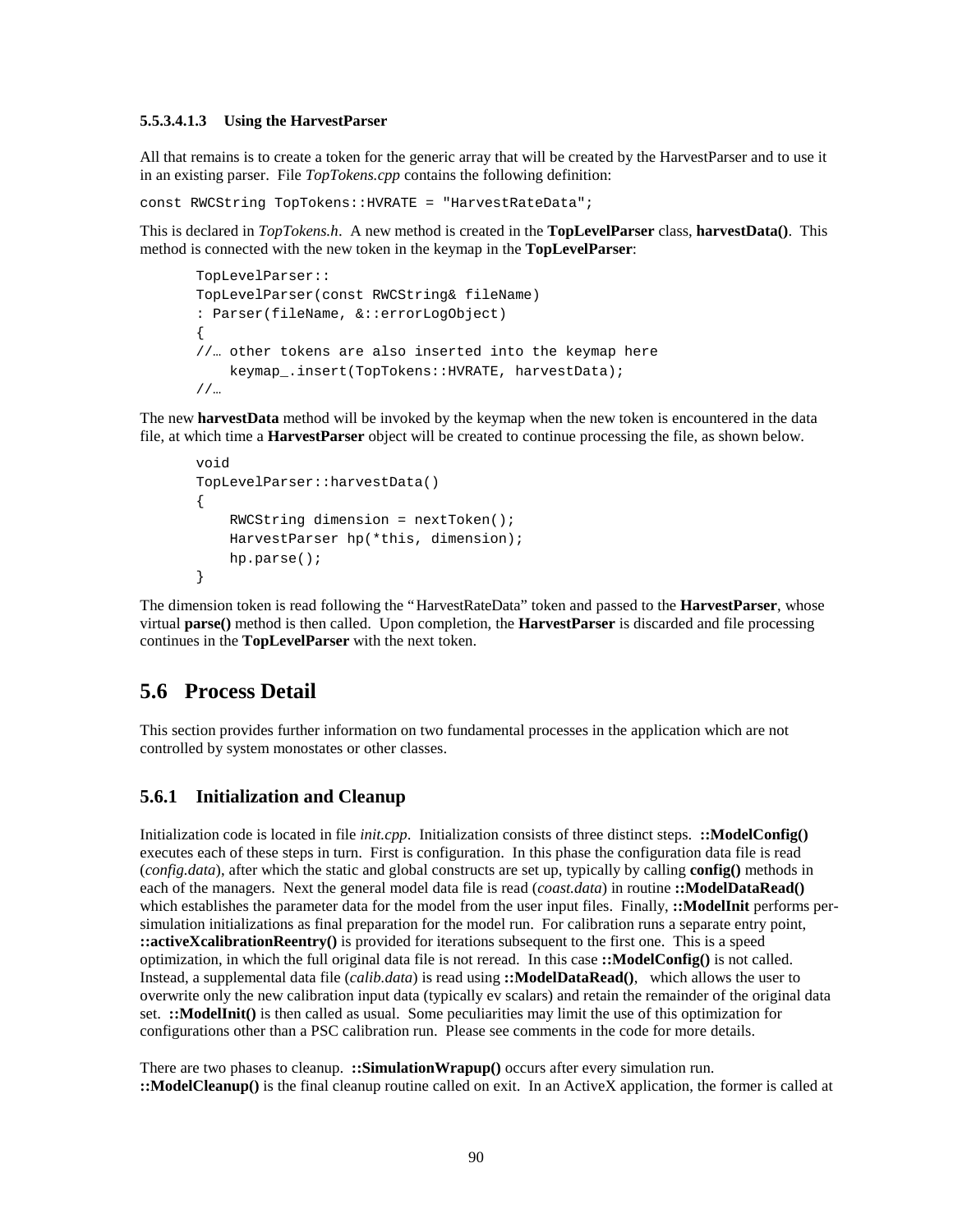the end of each simulation run, while the latter is not called until the component itself exits (which occurs when the calling application exits). Both of these routines are found in *init.cpp*.

## **5.6.2 The Engine**

The simulation is controlled by routine **RunTheModel()** in file *engine.cpp*. It loops through years and timesteps, within which each of the Simulation Processes are executed through a call to the appropriate manager. The **IterationManager** is informed of the beginning and ending of each timestep, and after each Simulation Process, the **DataRequestManager** is afforded the opportunity to store any requested data. The entire routine is reproduced below.

```
/* main engine for the nmfs coastal simulation. */
void RunTheModel()
{
    for (::SystemClock->resetClock(); !(::SystemClock->yearExpired());
          ::SystemClock->incrementYear()) {
          ::LogMsg(L_Msg, "year %d\n", ::SystemClock->currentCalendarYear());
         for (::SystemClock->resetTimeSteps(); !(::SystemClock->timeExpired());
              ::SystemClock->incrementTimeStep()) {
             // the IterationManager could reset the SystemClock to an earlier time
             IterationManager::beginTimeStep();
             // aging up to the current year/time needs to happen before any data
collection
             CohortManager::ageCohorts();
             DataRequestManager::collect(SystemProcesses::SP_BeforeFirstProcess);
             NaturalMortalityManager::takeNaturalMortality();
             DataRequestManager::collect(SystemProcesses::SP_NaturalMortality);
             FisheryManager::takeHarvests();
             DataRequestManager::collect(SystemProcesses::SP_Harvest);
             MaturationManager::maturateCohorts();
             DataRequestManager::collect(SystemProcesses::SP_Maturation);
             SpawningManager::spawnCohorts();
             DataRequestManager::collect(SystemProcesses::SP_Spawn);
             MigrationManager::migrateCohorts();
             DataRequestManager::collect(SystemProcesses::SP_Migration);
             IterationManager::endTimeStep();
 }
     }
}
```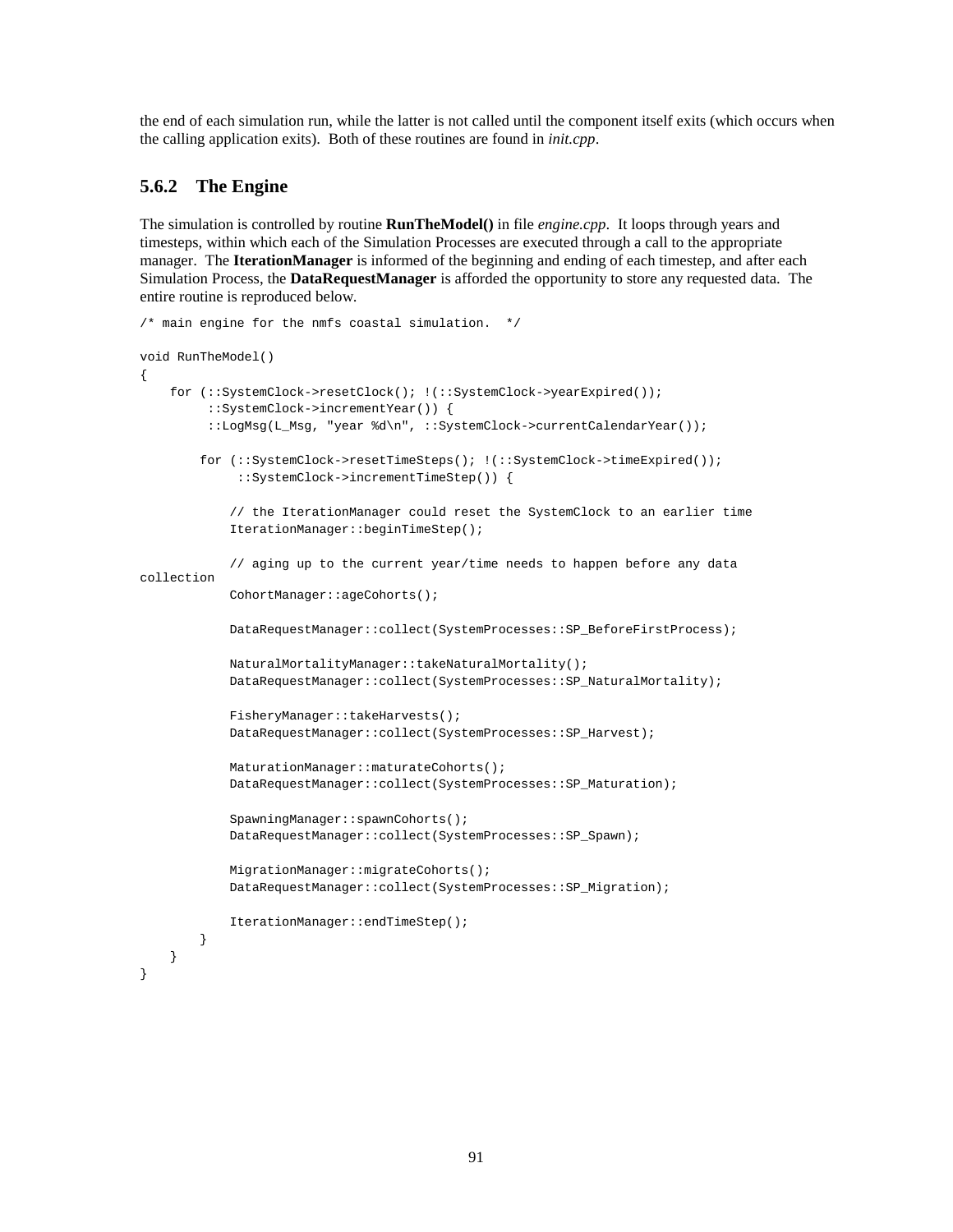# **Appendix A: Glossary**

The following is a partial glossary of terms used in the Coast Model.

| <b>Term</b>                                        | <b>Definition</b>                                                                                                                                                                                                                                                                                                                                                                                                                                                                                                                                                                                                                                    |
|----------------------------------------------------|------------------------------------------------------------------------------------------------------------------------------------------------------------------------------------------------------------------------------------------------------------------------------------------------------------------------------------------------------------------------------------------------------------------------------------------------------------------------------------------------------------------------------------------------------------------------------------------------------------------------------------------------------|
| <b>Abundance Index</b>                             | The expected catch given the current year size limits and cohort sizes<br>but the base period (1979-1981) harvest rates.                                                                                                                                                                                                                                                                                                                                                                                                                                                                                                                             |
| <b>Adult Equivalence Factors</b>                   | Used to adjust fishery catches to a common impact on the spawning<br>stock. For example, on average a three year old fish harvested by an<br>ocean fishery has less impact on the spawning stock than a five year old<br>fish harvested by a river fishery, because some three year old fish would<br>normally die of natural causes before they had an opportunity to spawn.<br>Thus, one three year old fish eliminated from the ocean catch will result<br>in less than one additional fish in the spawning stock, whereas one five<br>year old fish eliminated from the river catch will result in one additional<br>fish in the spawning stock. |
| <b>Adult Escapement</b>                            | Terminal Run fish that survive the terminal fisheries and pre-spawning<br>mortality. Age two fish returning to the river are not considered<br>reproductively viable and are not included in the adult escapement for<br>each stock.                                                                                                                                                                                                                                                                                                                                                                                                                 |
| <b>Base Period Harvest Rate</b>                    | Average stock, age, and fishery specific harvest rate between 1979-<br>1982. Harvest Rate scalars are relative to this rate.                                                                                                                                                                                                                                                                                                                                                                                                                                                                                                                         |
| <b>Brood Year</b>                                  | The year in which a fish was propagated or spawned (i.e., the year in<br>which the eggs were fertilized). Chinook salmon typically migrate<br>downstream the following year (most Fall chinook), or the year after<br>(most Spring chinook).                                                                                                                                                                                                                                                                                                                                                                                                         |
| <b>Catch Ceilings</b>                              | Maximum catch (numbers of fish) for a fishery or group of fisheries for<br>a specified time period. These are not established for specific stocks.<br>This is the Pacific Salmon Commission's primary management tool.                                                                                                                                                                                                                                                                                                                                                                                                                               |
| <b>Chinook Non-Retention</b><br><b>Mortalities</b> | Mortalities of legal and sub-legal chinook that are caught and brought<br>up to the boat in coho fisheries at times when it is not legal to land and<br>sell any chinook.                                                                                                                                                                                                                                                                                                                                                                                                                                                                            |
| <b>CNR</b> (mortalities)                           | See Chinook Non-Retention Mortalities.                                                                                                                                                                                                                                                                                                                                                                                                                                                                                                                                                                                                               |
| Coded-Wire-Tag (CWT)                               | Tiny wire tags $(1.0 \times 0.25 \text{ mm})$ inserted in the nose cartilage of salmon<br>fingerlings or fry, typically in the hatchery, to identify the origin of an<br>individual fish. Each tagged fish has the adipose fin clipped to indicate<br>that it has a CWT in its snout. Scientists use CWT recoveries to estimate<br>harvest rates and migration patterns.                                                                                                                                                                                                                                                                             |
| <b>Cohort</b>                                      | A group of fish that have the same demographic characteristics, such as<br>belonging to the same age class of a given stock.                                                                                                                                                                                                                                                                                                                                                                                                                                                                                                                         |
| <b>Cohort Analysis</b>                             | Same as Virtual Population Analysis.                                                                                                                                                                                                                                                                                                                                                                                                                                                                                                                                                                                                                 |
| <b>Enhancement</b>                                 | Production of fish at facilities such as hatcheries.                                                                                                                                                                                                                                                                                                                                                                                                                                                                                                                                                                                                 |
| <b>Escapement</b>                                  | Fish that are not caught by any fisheries (i.e., they "escape" the<br>fisheries).                                                                                                                                                                                                                                                                                                                                                                                                                                                                                                                                                                    |
| <b>EV Scalar</b>                                   | Scalars used to adjust the average production of age one fish by a<br>spawning stock to account for inter-annual Environmental Variability<br>$(EV)$ .                                                                                                                                                                                                                                                                                                                                                                                                                                                                                               |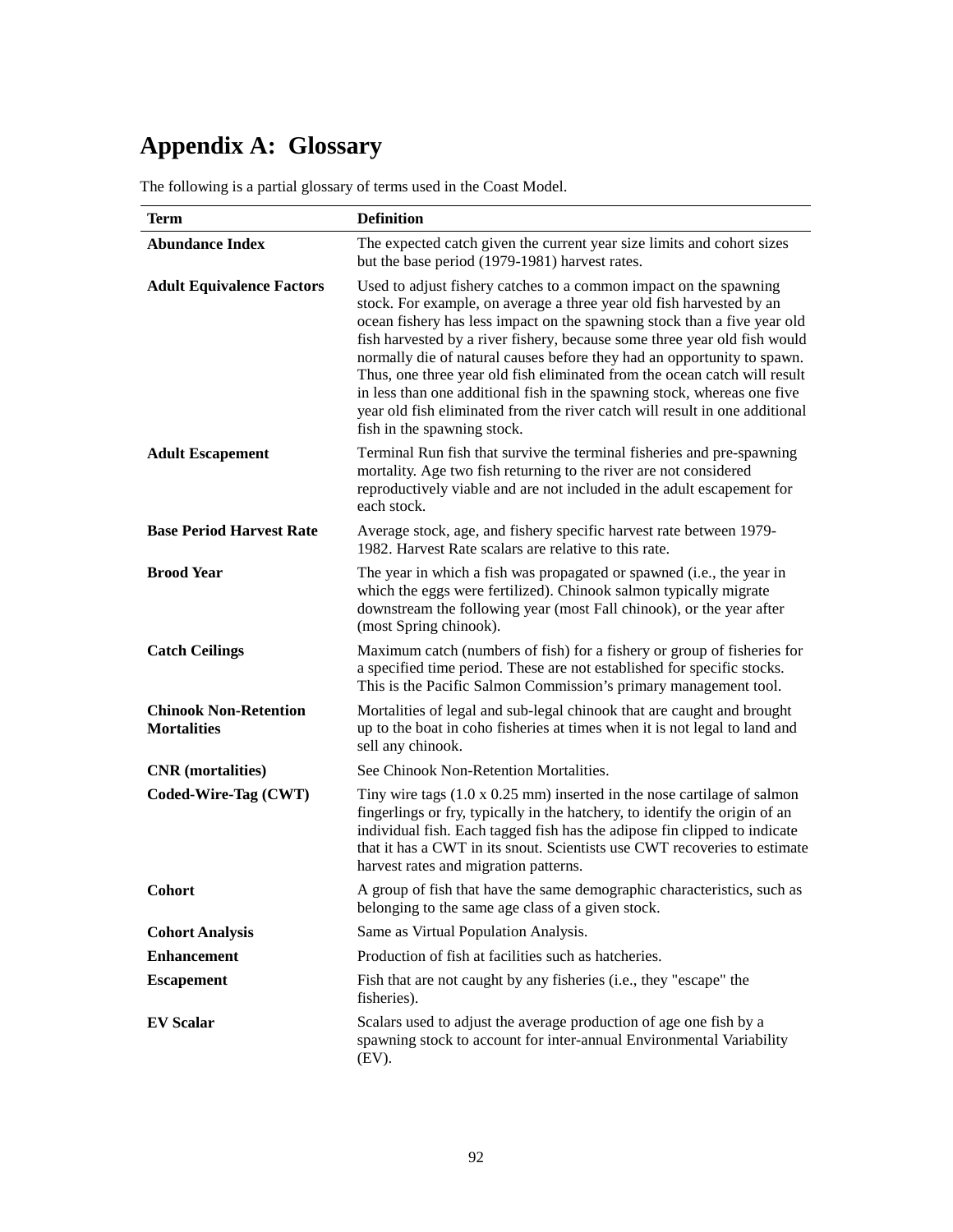| <b>Term</b>                      | <b>Definition</b>                                                                                                                                                                                                                                                                                                                                                        |
|----------------------------------|--------------------------------------------------------------------------------------------------------------------------------------------------------------------------------------------------------------------------------------------------------------------------------------------------------------------------------------------------------------------------|
| <b>Gillnet</b>                   | A harvest method in which fish are trapped in a net stretched across their<br>migration path. The net may either be set from a drifting boat (drift<br>gillnetting) or from a fixed position (set gillnetting). The fish become<br>entangled by their gill plates or jaws, and can neither back out nor move<br>forward.                                                 |
| <b>Harvest Rate Scalars</b>      | Scalars used to adjust the harvest rate during a given year compared to<br>the Base Period.                                                                                                                                                                                                                                                                              |
| <b>IDL</b> (rate)                | See Inter-Dam Loss rate.                                                                                                                                                                                                                                                                                                                                                 |
| <b>Inter-Dam Loss rate</b>       | These are actually <i>survival</i> rates between the last fishery and the<br>spawning grounds. Also called the Pre-spawning mortality. IDLs are<br>stock specific, but are not age (or size) specific. This mortality is applied<br>to Columbia River stocks that spawn upriver from dams and is assessed<br>after fishing mortality to account for losses between dams. |
| Legal (size)                     | Above a certain size criteria.                                                                                                                                                                                                                                                                                                                                           |
| <b>Maturation Rates</b>          | The proportion of a stock that is mature and ready to return to the<br>spawning ground. These are age and stock specific and can vary across<br>years as well. However the model does not allow for age 6 fish so the<br>MR for age 5 fish should always be 1. The stock that is mature is<br>considered the terminal run.                                               |
| <b>Natural Ocean Mortality</b>   | Non-fishing mortality assessed at the beginning of each year in the<br>model. This mortality is age specific, but not stock specific.                                                                                                                                                                                                                                    |
| <b>Net Fisheries</b>             | In CRISP Harvest, this refers to fisheries using gillnet and purse seine<br>gears.                                                                                                                                                                                                                                                                                       |
| <b>Pacific Salmon Commission</b> | International regulatory agency created by the 1985 Pacific Salmon<br>Treaty between the United States and Canada with responsibility for<br>management of North American salmon stocks and fisheries.                                                                                                                                                                   |
| <b>Percent Non-Vulnerable</b>    | Fraction of a cohort that is below the legal size limit. PNVs vary by<br>year, age, and fishery, but not by stock.                                                                                                                                                                                                                                                       |
| <b>PNV</b>                       | See Percent Non-Vulnerable.                                                                                                                                                                                                                                                                                                                                              |
| <b>Pre-Spawning Mortality</b>    | See Inter-Dam Loss.                                                                                                                                                                                                                                                                                                                                                      |
| <b>Preterminal (catch)</b>       | Catch that occurs before the mature segment of a cohort begins<br>migrating back to the spawning grounds. Thus, preterminal catches are<br>primarily ocean catches.                                                                                                                                                                                                      |
| <b>PSC</b>                       | See Pacific Salmon Commission.                                                                                                                                                                                                                                                                                                                                           |
| <b>Purse Seine</b>               | A commercial fishing system in which a school of fish are encircled by a<br>vertically hanging net and then are trapped by closing the bottom of the<br>net (pursing).                                                                                                                                                                                                   |
| Recruitment                      | Fish from a given stock that become available (i.e., recruit) to a fishery.                                                                                                                                                                                                                                                                                              |
| <b>Recruitment Age</b>           | The age at which fish from a given stock become available to a fishery.                                                                                                                                                                                                                                                                                                  |
| <b>Ricker Function</b>           | A popular type of Spawner/Recruit Relationship (named after Dr.<br>William Ricker) in which the number of recruits per spawner declines<br>exponentially. The resulting curve has a descending right hand limb (i.e.,<br>too many spawners produce fewer recruits).                                                                                                      |
| <b>Shakers</b>                   | Sublegal chinook that are caught (i.e., hooked and brought up to the<br>boat) and released (i.e., "shaken" off the gear) during directed chinook<br>fisheries.                                                                                                                                                                                                           |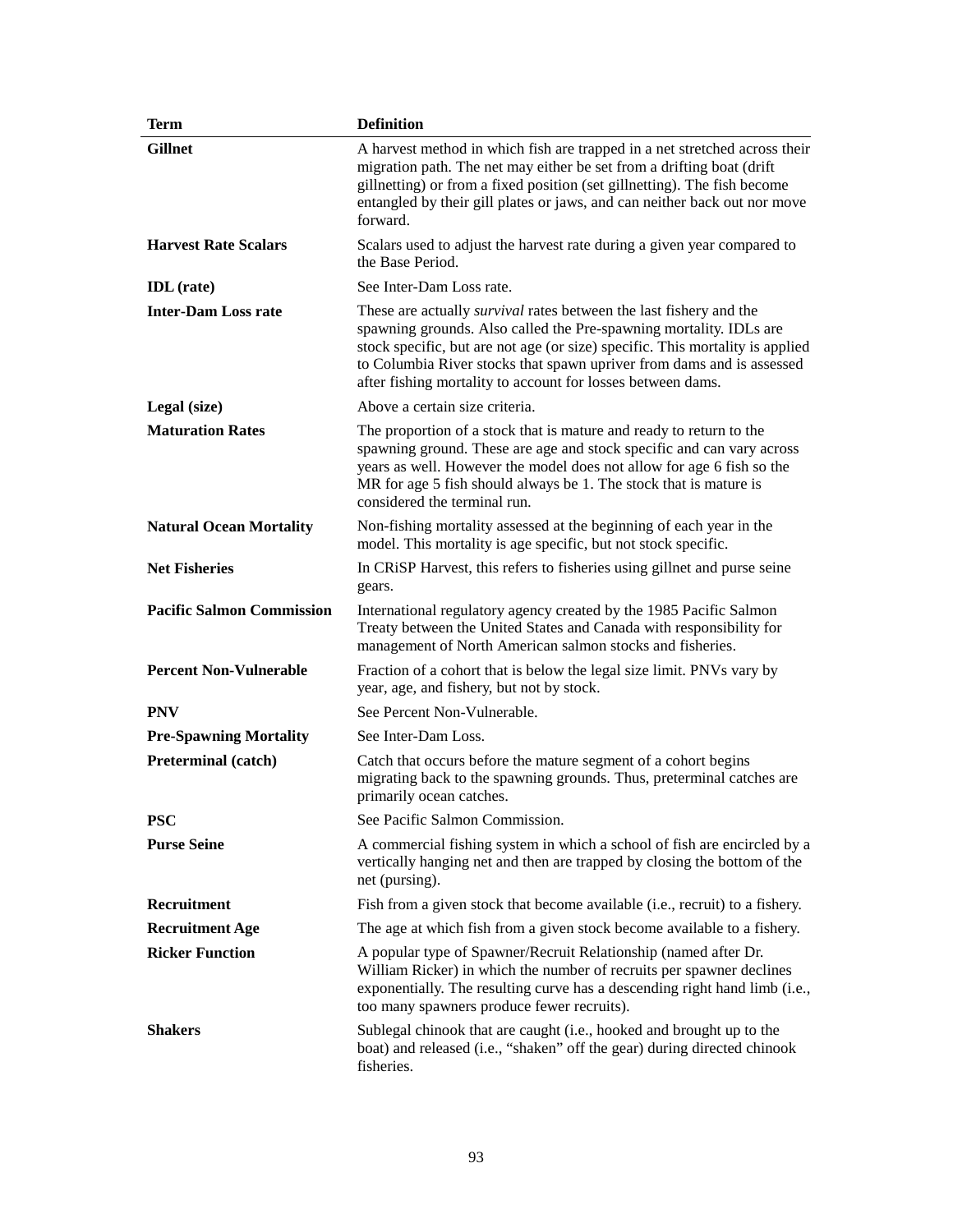| <b>Term</b>                        | <b>Definition</b>                                                                                                                                                                                                                                                                                                                                                   |
|------------------------------------|---------------------------------------------------------------------------------------------------------------------------------------------------------------------------------------------------------------------------------------------------------------------------------------------------------------------------------------------------------------------|
|                                    | Spawner/Recruit Relationship A mathematical relationship between the number of spawners in a given<br>year and the resulting number of progeny that become available (i.e.,<br>recruit) to the fisheries in some future year. Usually estimated from<br>historical data and used in simulation models to predict future<br>recruitment from a given spawning stock. |
| Sub-legal (size)                   | Below a certain size criteria.                                                                                                                                                                                                                                                                                                                                      |
| Supplementation                    | Artificial propagation intended to reestablish or increase the abundance<br>of natural populations.                                                                                                                                                                                                                                                                 |
| <b>Terminal Catch</b>              | Catch of the mature segment of a cohort as it migrates back to the<br>spawning grounds. Some ocean net catches that occur in nearshore<br>waters are considered terminal catches.                                                                                                                                                                                   |
| <b>Terminal Run</b>                | Mature fish leaving the open ocean and returning to the spawning<br>grounds. Compare to True Terminal Run.                                                                                                                                                                                                                                                          |
| <b>Total Catch</b>                 | Sum of the Preterminal and Terminal catches.                                                                                                                                                                                                                                                                                                                        |
| Troll                              | A commercial harvest method for chinook and coho salmon, usually in<br>the open ocean, that captures individual fish on lures or baited hooks<br>being slowly pulled through the water.                                                                                                                                                                             |
| <b>True Terminal Run</b>           | The Terminal Run minus nearshore ocean net catches. Thus, it is the<br>number of fish entering the natal river (as opposed to the number of<br>mature fish leaving the ocean feeding areas). Compare to Terminal Run.                                                                                                                                               |
| <b>Virtual Population Analysis</b> | A technique (sometime referred to as VPA) for reconstructing the<br>history of a cohort of fish. By counting the number of spawners and the<br>catches and making estimates of the natural mortalities it is possible to<br>reconstruct the history of a cohort.                                                                                                    |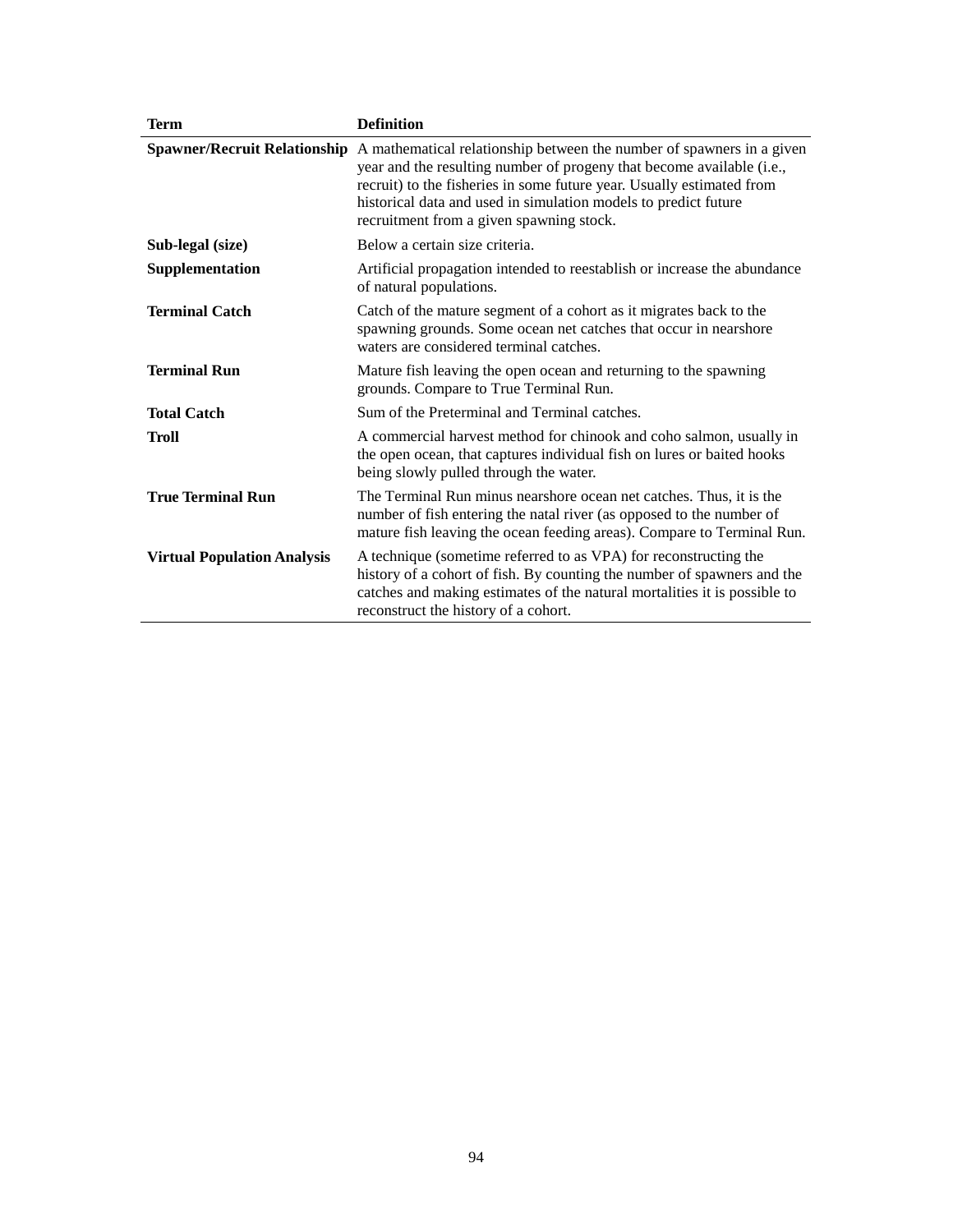# **Appendix B: Examples**

## **B.1 Introduction**

We have developed several examples of Coast Model configurations to illustrate how the code can be used to build progressively more complex models. The distribution includes the Coast Model executable (coast.exe) and separate folders containing the input files for each prototype. However, since the data and executable must be in the same directory to run the model, you should create a shortcut for coast.exe in each prototype folder that you wish to run. The following steps describe how to create this shortcut:

- 1. Drag the "coast.exe" icon into one or more prototype folders as desired. This creates the shortcut.
- 2. Within each prototype folder, set the executable link to start in the prototype folder, as follows:
	- Right click on "Shortcut to coast.exe" to bring up a menu list;
	- •Select **Properties**;
	- •Click on the **Shortcut** tab;
	- •Type in the complete path to the prototype folder in the **Start In** text box;
	- •Click **OK**.

To run the model, double click on "Shortcut to coast.exe" within each prototype folder.

When the simulation is complete, the program will generate three files:

- coast output.txt (standard data sentences)
- stndcat.prn (catches by fishery and year)
- stndesc.prn (escapements by stock and year)

The coast output.txt file can be quite large. If the distribution is from a floppy disk, do not attempt to run any of the examples from the floppy disk-the resulting output file will be too large to save on the disk.

The examples which follow demonstrate the flexibility of the Coast Model with respect to the number of Stocks, Fisheries, Regions and Timesteps. The model itself can handle a wide range configurations for any of these parameters simply by changing the input data files. Considerations which must be weighed when changing these parameters are more closely related to the nature of the related data. For example, Transition Matrices are specified by Region and Timestep. Thus, if the number of Timesteps or Regions is increased, all of the **TransitionMatrix** data (*".tm"* file) must be modified to reflect this change. The same holds true for Maturation data ("*.mat"* file). Base harvest rates (*".bhr"* file) are specified by Fishery, Region, Timestep, Stock, and Age, so a change to any of these must be addressed in that data. Some of the relationships between the various possible **GenericArray** dimensions and the bulk of the input data are rather subtle, so care should be taken to understand the nature of all of the data and algorithms in the model when making these changes. A careful study of the following examples and a comparison of the data files which implement them can provide a great deal of insight into this issue.

# **B.2 Prototypes With No Harvest**

These prototypes illustrate how to build a biological system (no harvesting) of increasing complexity, or resolution. Proto 0 shows how the code can be used to plot a stochastic Ricker function. Prototypes 1 through 5 all have a single stock with the same production function, but increasing time/space resolution. The Stndesc.prn files for each of these prototypes are identical, even though the biological processes within each year are simulated differently. Prototypes 6 and 7 include both chinook and coho stocks.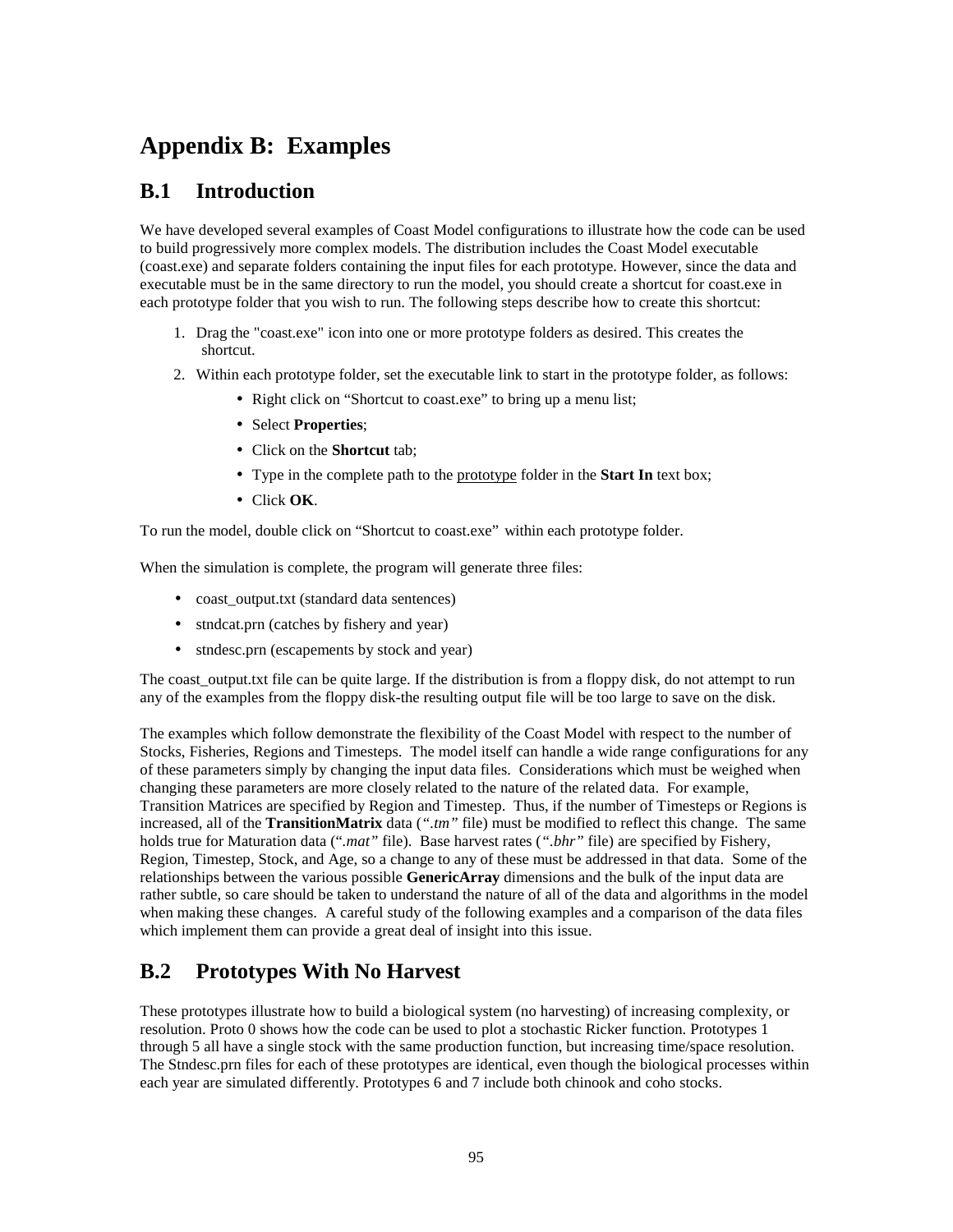## **B.2.1 Proto 0 (One chinook stock over 100 years)**

- Stocks: 1 chinook.
- Regions:  $2 (R1:R2)$ .
- Timesteps:  $2$  (T1:T2).
- Natural Mortality: Only in T1, R1.
- Harvest: None.
- Maturation: Only at end of T1.
- Spawning: Only in T2, R2; Ricker production with random EV Scalars for each year.
- Migration: All mature fish migrate to R2 at end of T1.

## **B.2.2 Proto 1 (Like PSC chinook model, but only one stock)**

- Stocks: 1 chinook.
- Regions:  $4$  (R1:R4).
- Timesteps:  $4$  (T1:T4).
- Natural Mortality: Only in T1, R1.
- Harvest: None.
- Maturation: Only at end of T1.
- Spawning: Only in T4, R4.
- Migration: PSC style.

## **B.2.3 Proto 1a (Like PSC chinook model, but simulating one coho stock)**

- Stocks: 1 coho.
- Regions:  $4$  (R1:R4).
- Timesteps:  $4$  (T1:T4).
- Natural Mortality: Only in T1, R1.
- Harvest: None.
- Maturation: Only at end of T1; all age 3 fish 100% maturation.
- Spawning: Only in T4, R4.
- Migration: PSC style.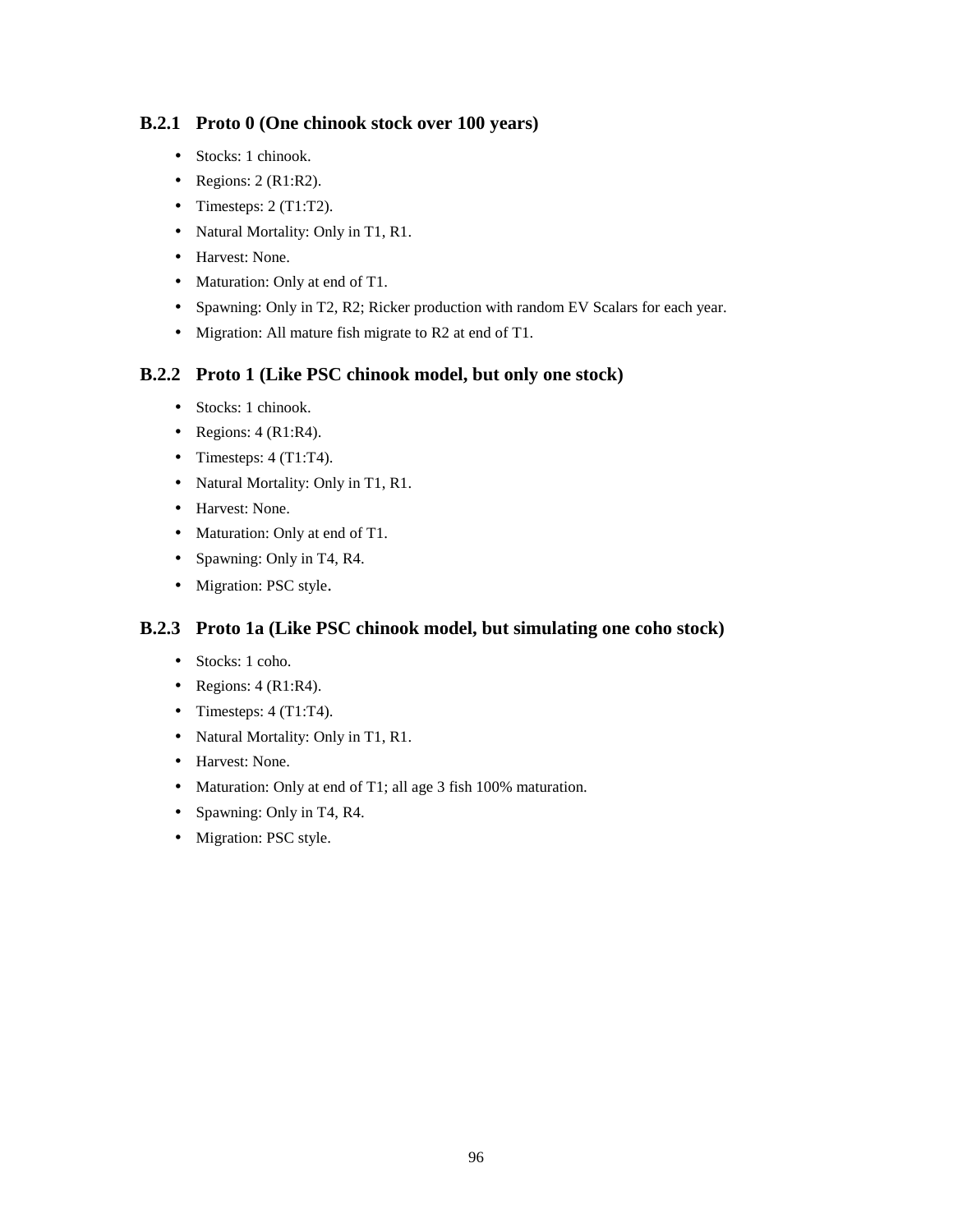## **B.2.4 Proto 2 (Add "estuary" and more ocean regions; stock distribution by ocean region)**

- Stocks: 1 chinook.
- Regions: 7 (R1 = Estuary; R2:R4 = ocean; R5 = terminal; R6 = river; R7 = spawning).
- Timesteps:  $5$  (T1:T5); T1 used to distribute fish from estuary (R1) to ocean regions (R2:R4).
- Natural Mortality: Occurs only in T2 in regions R1:R5.
- Harvest: None.
- Maturation: Only occurs at end of T2 in regions R2:R4.
- Spawning: Only in R7, T5.
- Migration: Migration at end of first step distributes immature fish from the estuary to the ocean regions. Mature fish move to R5 after T2, R6 after T3, and R7 after T4.

## **B.2.5 Proto 3 (Add more terminal regions; stock distribution by region)**

- Stocks: 1 chinook.
- Regions:  $9 (R1 = \text{estuary}; R2:R4 = \text{ocean}; R5:R7 = \text{terminal}; R8 = \text{river}; R9 = \text{spawning}).$
- Timesteps:  $5$  (T1:T5); T1 used to distribute fish from estuary (R1) to ocean regions (R2:R4).
- Natural Mortality: Only in T2 in all regions R1:R9.
- Harvest: None.
- Maturation: Only occurs at end of timestep 2 in ocean regions R2:R4.
- Spawning: Only in R9, T5.
- Migration: Migration at end of first step distributes immature fish from the estuary to the ocean regions (R2:R4). Mature fish move to terminal regions (R5:R7) after T2, to R8 after T3, and R9 after T4.

## **B.2.6 Proto 4 (Increase timesteps to 13; spread natural mortality over timesteps; migration during most timesteps)**

- Stocks: 1 chinook.
- Regions:  $9 (R1 = \text{estuary}; R2:R4 = \text{ocean}; R5:R7 = \text{terminal}; R8 = \text{river}; R9 = \text{spawning}).$
- Timesteps: 13 (T1:T13); T1 used to distribute fish from estuary  $(R1)$  to ocean regions  $(R2:R4)$ .
- Natural Mortality: Occurs equally over T2:T6 in all regions R1:R9.
- Harvest: None.
- Maturation: Only occurs at end of T6 in ocean regions R2:R4.
- Spawning: Only in R9, T13.
- Migration: Migration at end of first step distributes immature fish from the estuary to the ocean regions (R2:R4). During timesteps T2:T13 immature fish move around the ocean areas. Mature fish move to terminal regions (R5:R7) after T6 and then through the terminal and river areas during T7:T12, winding up in the spawning area in T13.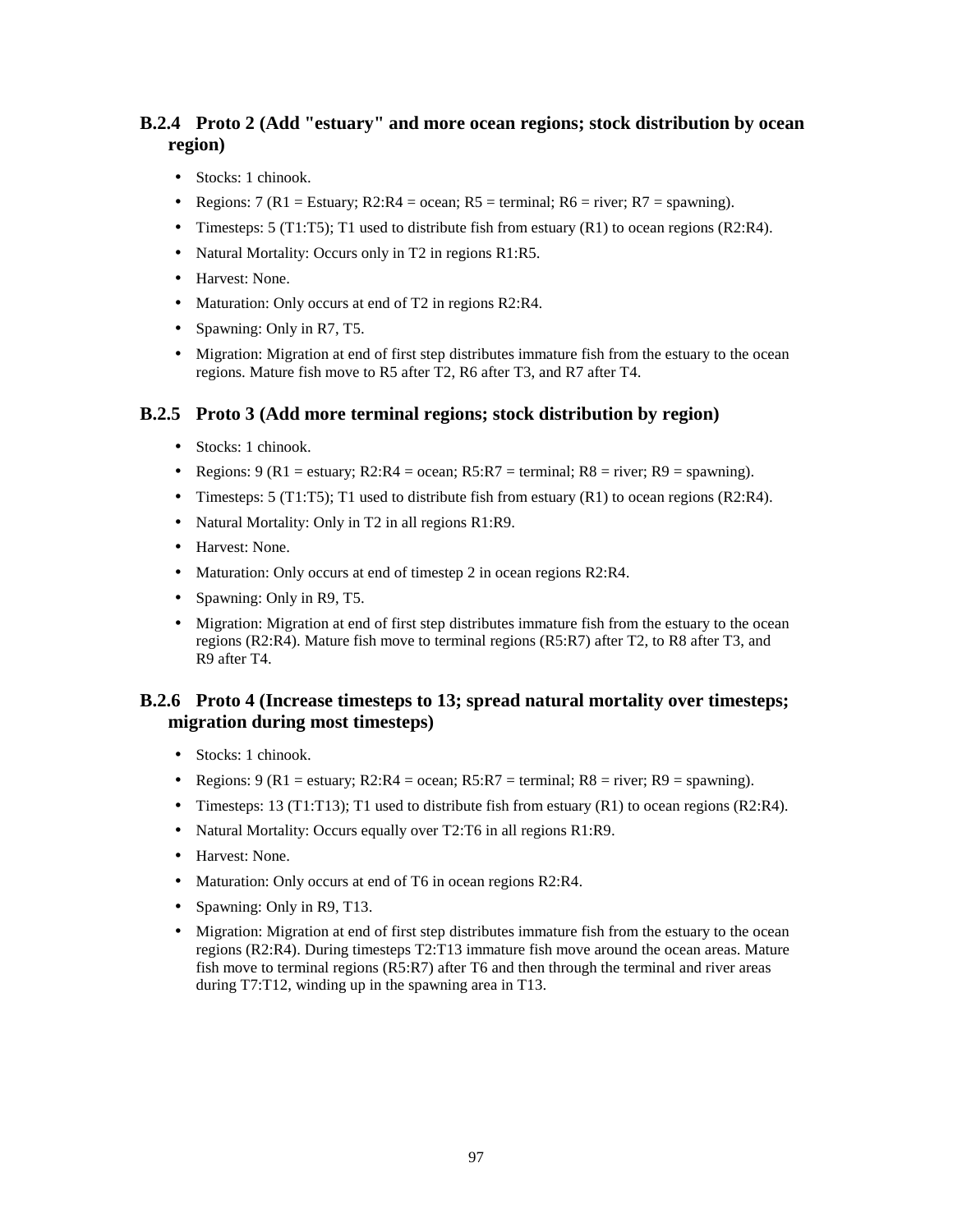## **B.2.7 Proto 5 (Maturation occurs during timesteps 4 to 7 in all ocean regions)**

- Stocks: 1 chinook.
- Regions:  $9 (R1 = \text{estuary}; R2:R4 = \text{ocean}; R5:R7 = \text{terminal}; R8 = \text{river}; R9 = \text{spawning}).$
- Timesteps: 13 (T1:T13); T1 used to distribute fish from estuary (R1) to ocean regions (R2:R4).
- Natural Mortality: Occurs equally over timesteps T1:T12 and all regions R1:R9.
- Harvest: None.
- Maturation: Occurs during T4:T7 in all regions R1:R9.
- Spawning: Only in R9, T13.
- Migration: Migration at end of first step distributes immature fish from the estuary to the ocean regions (R2:R4). During timesteps T2:T13 immature fish move around the ocean areas. During T5:T12 mature fish move systematically from the ocean regions to the spawning region.

## **B.2.8 Proto 6 (same as Proto 5, but add the coho stock)**

- Stocks: 2 (1 chinook; 1 coho).
- Regions:  $9 (R1 = \text{estuary}; R2:R4 = \text{ocean}; R5:R7 = \text{terminal}; R8 = \text{river}; R9 = \text{spawning}).$
- Timesteps: 13 (T1:T13); T1 used to distribute fish from estuary  $(R1)$  to ocean regions  $(R2:R4)$ .
- Natural Mortality: Occurs equally over timesteps T1:T12 and all regions R1:R9.
- Harvest: None.
- Maturation: Occurs during T4:T7 in all regions R1:R9; coho stock has cumulative 100% maturation rate (over T4:T7) for age 3 fish.
- Spawning: Only in R9, T13.
- Migration: Migration at end of first step distributes immature fish from the estuary to the ocean regions (R2:R4). During timesteps T2:T13 immature fish move around the ocean areas. During T4:T12 mature fish move systematically from the ocean regions to the spawning region.

## **B.2.9 Proto 7 (each stock different natural mortality, maturation, and migration process)**

- Stocks: 1 chinook; 1 coho.
- Regions:  $9 (R1 = \text{estuary}; R2:R4 = \text{ocean}; R5:R7 = \text{terminal}; R8 = \text{river}; R9 = \text{spawning}).$
- Timesteps: 13; T1 used to distribute fish from estuary (R1) to ocean regions (R2:R4).
- Natural Mortality: Occurs equally over timesteps T1:T12 and all regions R1:R9, but different values for each stock.
- Harvest: None.
- Maturation: Occurs during T4:T7 in all regions R1:R9; coho stock has cumulative 100% maturation rate (over T6:T9) for age 3 fish.
- Spawning: Only in R9, T13.
- Migration: Different parameters for each stock. Migration at end of first step distributes immature fish from the estuary to the ocean regions (R2:R4). During timesteps T2:T13 immature fish move around the ocean areas. For chinook stock during T4:T12 mature fish move systematically from the ocean regions to the spawning region. For coho stock during T7:T12 mature fish move systematically from the ocean regions to the spawning region.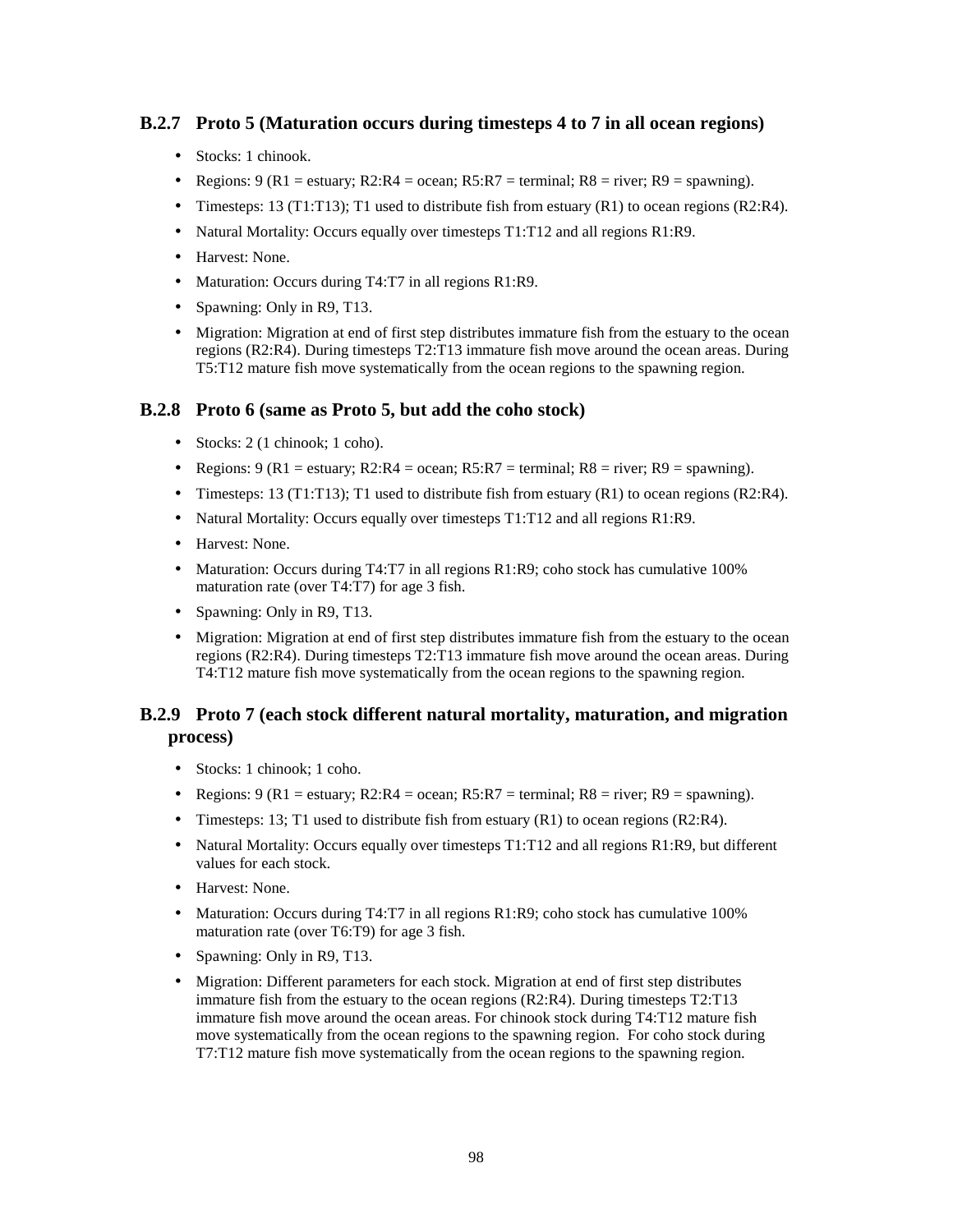## **B.3 Prototypes With Harvest**

These examples superimpose fishing processes over the biological system of Proto 7. Proto 10 illustrates how the model can handle catch ceilings for fisheries operating in different regions and during different timesteps.

## **B.3.1 Proto 8 (Same as Proto 7, but add an ocean fishery)**

- Stocks: 1 chinook; 1 coho.
- Regions:  $9 (R1 = \text{estuary}; R2:R4 = \text{ocean}; R5:R7 = \text{terminal}; R8 = \text{river}; R9 = \text{spawning}).$
- Timesteps: 13; T1 used to distribute fish from estuary  $(R1)$  to ocean regions  $(R2:R4)$ .
- Natural Mortality: Occurs equally over timesteps T1:T12 and all regions R1:R9, but different values for each stock.
- Harvest: F4 (WCVI ocean troll fishery) operates in regions R2:R4 during timesteps T5:T6.
- Maturation: Occurs during T4:T7 in all regions R1:R9; coho stock has cumulative 100% maturation rate (over T6:T9) for age 3 fish.
- Spawning: Only in R9, T13.
- Migration: Different parameters for each stock. Migration at end of first step distributes immature fish from the estuary to the ocean regions (R2:R4). During timesteps T2:T13 immature fish move around the ocean areas. For chinook stock during T4:T12 mature fish move systematically from the ocean regions to the spawning region. For coho stock during T7:T12 mature fish move systematically from the ocean regions to the spawning region.

## **B.3.2 Proto 9 (Same as Proto 8, but add an inside fishery that has a multi-phase catch ceiling that spans three timesteps)**

- Stocks: 1 chinook: 1 coho.
- Regions:  $9 (R1 = \text{estuary}; R2:R4 = \text{ocean}; R5:R7 = \text{terminal}; R8 = \text{river}; R9 = \text{spawning}).$
- Timesteps: 13; T1 used to distribute fish from estuary (R1) to ocean regions (R2:R4).
- Natural Mortality: Occurs equally over timesteps T1:T12 and all regions R1:R9, but different values for each stock.
- Harvest: F4 (WCVI ocean troll fishery) operates in regions R2:R4 during timesteps T5:T6; F13 (Puget Sound South Net fishery) operates in regions R5:R7 during timesteps T7:T9 and has annual catch ceilings.
- Maturation: Occurs during T4:T7 in all regions R1:R9; coho stock has cumulative 100% maturation rate (over T6:T9) for age 3 fish.
- Spawning: Only in R9, T13.
- Migration: Different parameters for each stock. Migration at end of first step distributes immature fish from the estuary to the ocean regions (R2:R4). During timesteps T2:T13 immature fish move around the ocean areas. For chinook stock during T4:T12 mature fish move systematically from the ocean regions to the spawning region. For coho stock during T7:T12 mature fish move systematically from the ocean regions to the spawning region.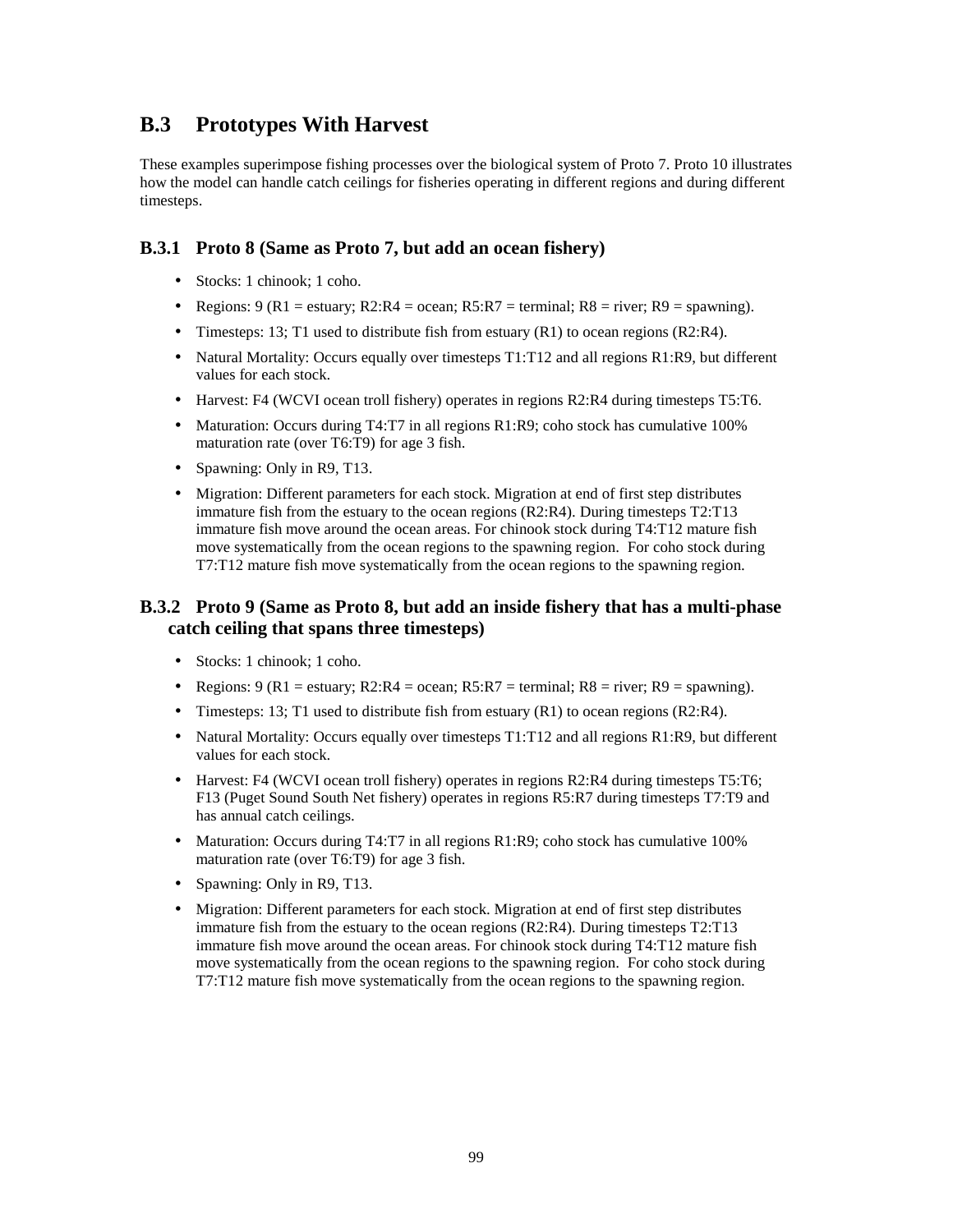## **B.3.3 Proto 10 (Same as Proto 8, but add a third fishery; all fisheries have multiphase catch ceilings spanning five timesteps)**

- Stocks: 1 chinook; 1 coho.
- Regions:  $9 (R1 = \text{estuary}; R2:R4 = \text{ocean}; R5:R7 = \text{terminal}; R8 = \text{river}; R9 = \text{spawning}).$
- Timesteps: 13; T1 used to distribute fish from estuary (R1) to ocean regions (R2:R4).
- Natural Mortality: Occurs equally over timesteps T1:T12 and all regions R1:R9, but different values for each stock.
- Harvest: F4 (WCVI ocean troll fishery) operates in regions R2:R4 during timesteps T5:T7; F11 (Juan de Fuca Net fishery) operates in region 5 during timesteps T6:T9; F13 (Puget Sound South Net fishery) operates in regions R6:R7 during timesteps T8:T10 (see Proto10.bhr for all fisheries); all fisheries have annual catch ceilings defined over timesteps T5:T10 (see Proto10.cei).
- Maturation: Occurs during T4:T7 in all regions R1:R9; coho stock has cumulative 100% maturation rate (over T6:T9) for age 3 fish.
- Spawning: Only in R9, T13.
- Migration: Different parameters for each stock. Migration at end of first step distributes immature fish from the estuary to the ocean regions (R2:R4). During timesteps T2:T13 immature fish move around the ocean areas. For chinook stock during T4:T12 mature fish move systematically from the ocean regions to the spawning region. For coho stock during T7:T12 mature fish move systematically from the ocean regions to the spawning region.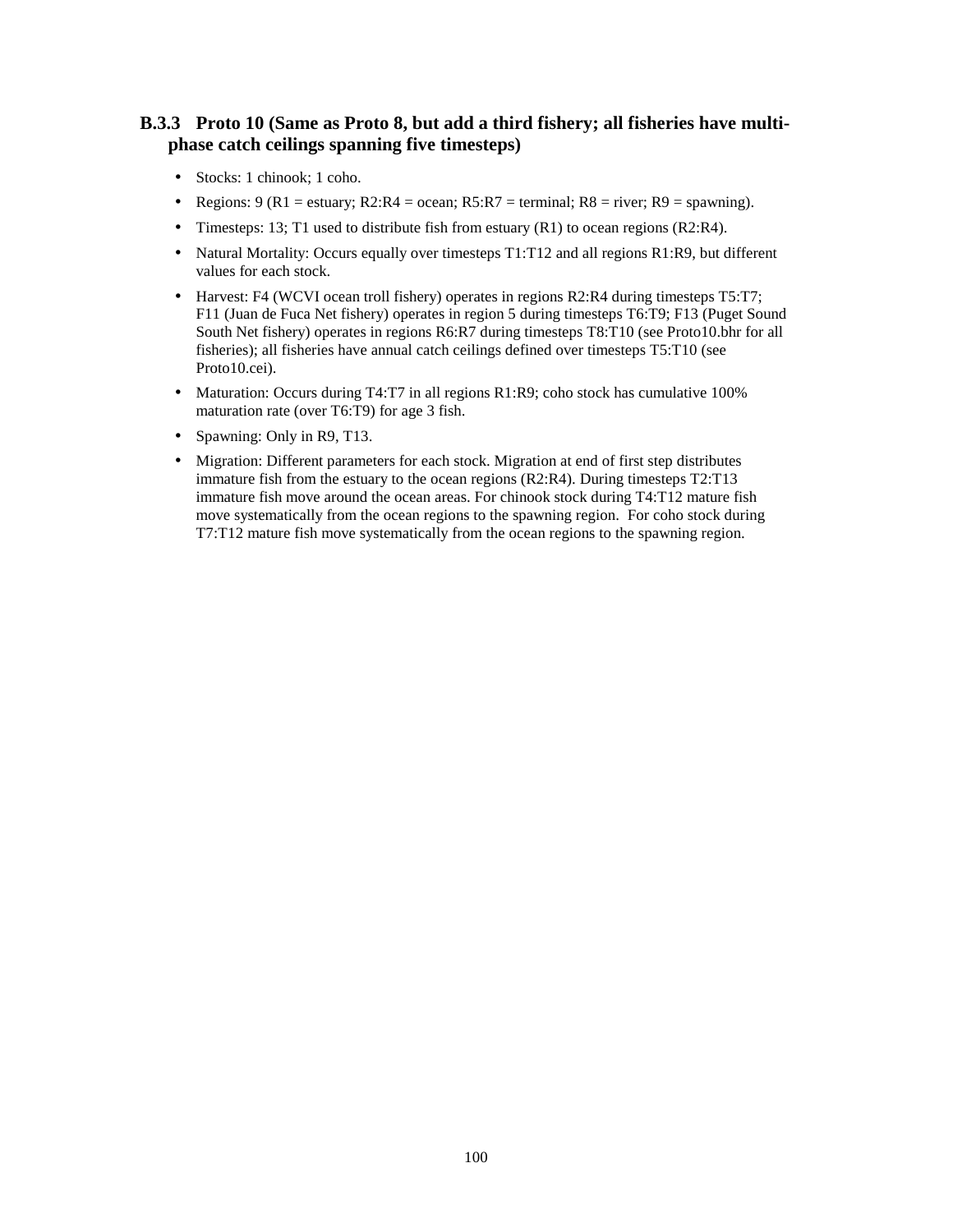# **Appendix C: Discussion Papers**

## **C.1 Overview**

Throughout the course of this project there were many discussions about how best to model each process. These discussions were documented in the meeting minutes and other discussion papers. To provide background information about why the Coast Model is designed the way it is, the following sections summarize these discussions. We hope that future programmers and modelers find these discussions helpful.

## **C.2 Ageing Process**

## **C.2.1 Spring Stock Algorithms**

Here's the sequence of events for spring stocks. The initial abundances for ages 2:5 are contained in \*.stk. These are read in and then stored in a random access file. The age 1 initial abundance is computed using the Scale2To1 factor as for the fall stocks. The new wrinkle is that a new abundance called SprAge1 (effectively an age 0 abundance) is created and set equal to the initial Age 1 abundance. Here's the QB code (in Chinpt8.bas):

```
'..... Initial cohort sizes
         '***** 2/96 save FirstCohort data as random access file ******
         'FOR age% = 2 TO NumAges
         ' INPUT #3, FirstCohort(age%, Stk%)
         'NEXT age%
         'FirstCohort(1, Stk%) = FirstCohort(2, Stk%) * Scale2TO1
         '***************** 1/96 SPRING STOCK PROVISION ********
         'Spring(Stk%) = FirstCohort(1, Stk%)
         '******************************************************
         INPUT #3, CO.CohAge2
         INPUT #3, CO.CohAge3
         INPUT #3, CO.CohAge4
         INPUT #3, CO.CohAge5
         CO.CohAge1 = CO.CohAge2 * Scale2TO1
         CO.SprAge1 = CO.CohAge1
         PUT #COFile%, Stk%, CO
         '******************************************************
```
Thus, there are essentially six initial cohort abundances created, with CO.SprAge1 being an age zero abundance. In module Chsim8.bas the Sub IResetIter retrieves the data from the random access file. The initial abundances are scaled by the EV scalars (called StkSclr in the code). Again, an age zero abundance is created by setting a variable called Spring(Stk%) equal to the age one abundance. Note that the CO.SprAge1 variable (assigned during data input) is not used. Here's the code:

```
'***** 2/96 ***** Get initial cohort sizes from random access file ****
         GET #COFile%, Stk%, CO
         Cohort(1, Stk%) = CO.CohAge1 * StkSclr(-1, Stk%)
         Cohort(2, Stk%) = CO.CohAge2 * StkSclr(-2, Stk%)
        Cohort(3, Stk*) = CO.CohAge3 * StkSchr(-3, Stk*)Cohort(4, Stk*) = CO.CohAqe4 * StkSchr(-4, Stk*)Cohort(5, Stk*) = CO.CohAge5 * StkSchr(-5, Stk*) Spring(Stk%) = Cohort(1, Stk%)
```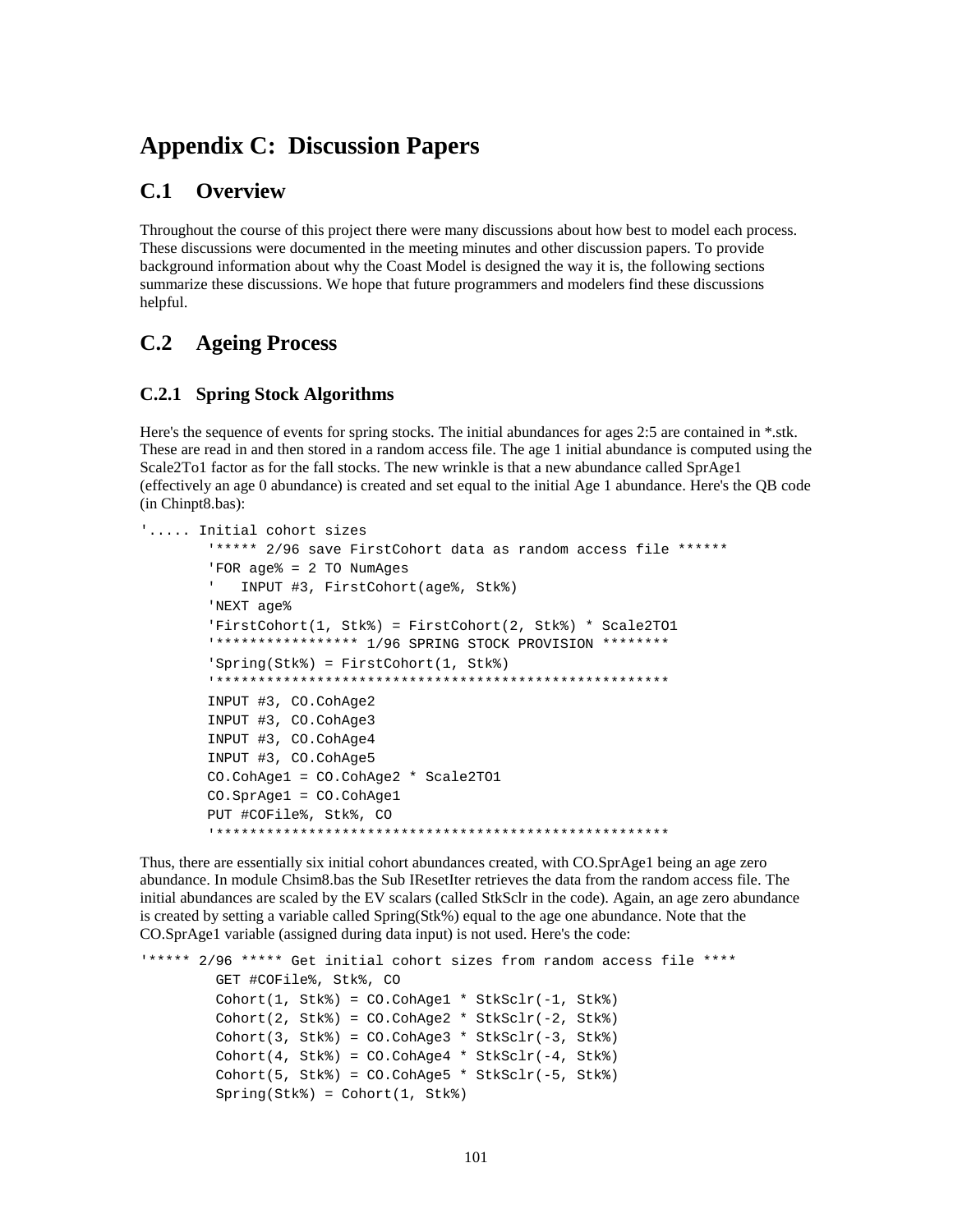The Cohort(1,Stk%) and Spring(Stk%) variables are not used again until its time to produce new fish for the next year. Here's the production code:

```
'..... Compute age 1 cohort size
'*********** 1/96 SPRING STOCK PROVISION **********************
        IF HatchFlg%(Stk%) > 1 THEN
              '..... This is a spring stock, delay recruitment by a year
             Cohort(1, Stk*) = Spring(Stk*) * StkSchr(Yr*, Stk*) Spring(Stk%) = Age1Fish
        ELSE
              '..... This is a fall stock
              Cohort(1, Stk%) = Age1Fish * StkSclr(Yr%, Stk%)
        END IF
         '********** END CHANGE ****************************************
```
Note that when the initial Age 0 spring stock cohort is finally brought into the model at the end of the first model year, it gets multiplied by two EV scalars. After algebra, the net effect is:

Cohort(1, Stk%) = CO.CohAge1 \* StkSclr(-1, Stk%) \* StkSclr(Yr%, Stk%)

Thus, the Age 0 cohorts for spring stocks must be multiplied by two EV Scalars in the Coast Model \*.coh file.

In later years, the variable Age1Fish is computed normally using one of the production functions. However, note that this Age1Fish does not include the effects of the EV scalar, but we DO include EV scalars in our production function. This is not a problem if its a fall stock because the CTC code immediately applies the EV scalar to the Age1Fish when assigning the age to a cohort abundance.

If its a spring stock, the Age1Fish variable is assigned to the Spring(Stk%) variable (essentially the age  $0$ abundance) without applying the EV value. The EV value is applied the following year when the Spring(Stk%) variable is assigned to age 1 abundance. The net effect is that for spring stocks the EV scalar from year y+1 is applied to the fish generated in year y (as shown in the above code).

Thus, the Coast Model production functions will still work OK for spring stocks PROVIDED WE GET THE RIGHT EV APPLIED IN THE RIGHT YEAR. This can be accomplished by replacing  $EV(y)$  with  $EV(y+1)$  in the production function specified in the \*.prd file. Algebraically we have

 $Age1Fish(y) = F(spawners(y))$  $Spring(y) = Age1Fish(y)$  $\text{Cohort1}(y) = \text{Spring}(y) * \text{EV}(y+1) = \text{Age1} \text{Fish}(y) * \text{EV}(y+1)$ 

What happens in the last year  $(y =$  last year of model run)? It doesn't matter because the new production is never used. Soooo .... we just set  $EV(y+1) = 1$  for the production function in the last year.

## **C.3 Mortality Processes**

#### **C.3.1 State Space Model Considerations**

A critical assumption of this project was that Ken Newman's State Space Model (SSM) and Kalman filter estimation methodology would eventually be used to estimate natural mortality, harvest, and migration parameters for a new generation of management models. Because this methodology uses instantaneous mortality rates in the underlying sub-models, there was concern that the Coast Model code frame be consistent with those equations. The following discussion paper on this subject was posted by Jim Norris on the web site on July 23, 1998 and was discussed at the July 30, 1998 committee meeting.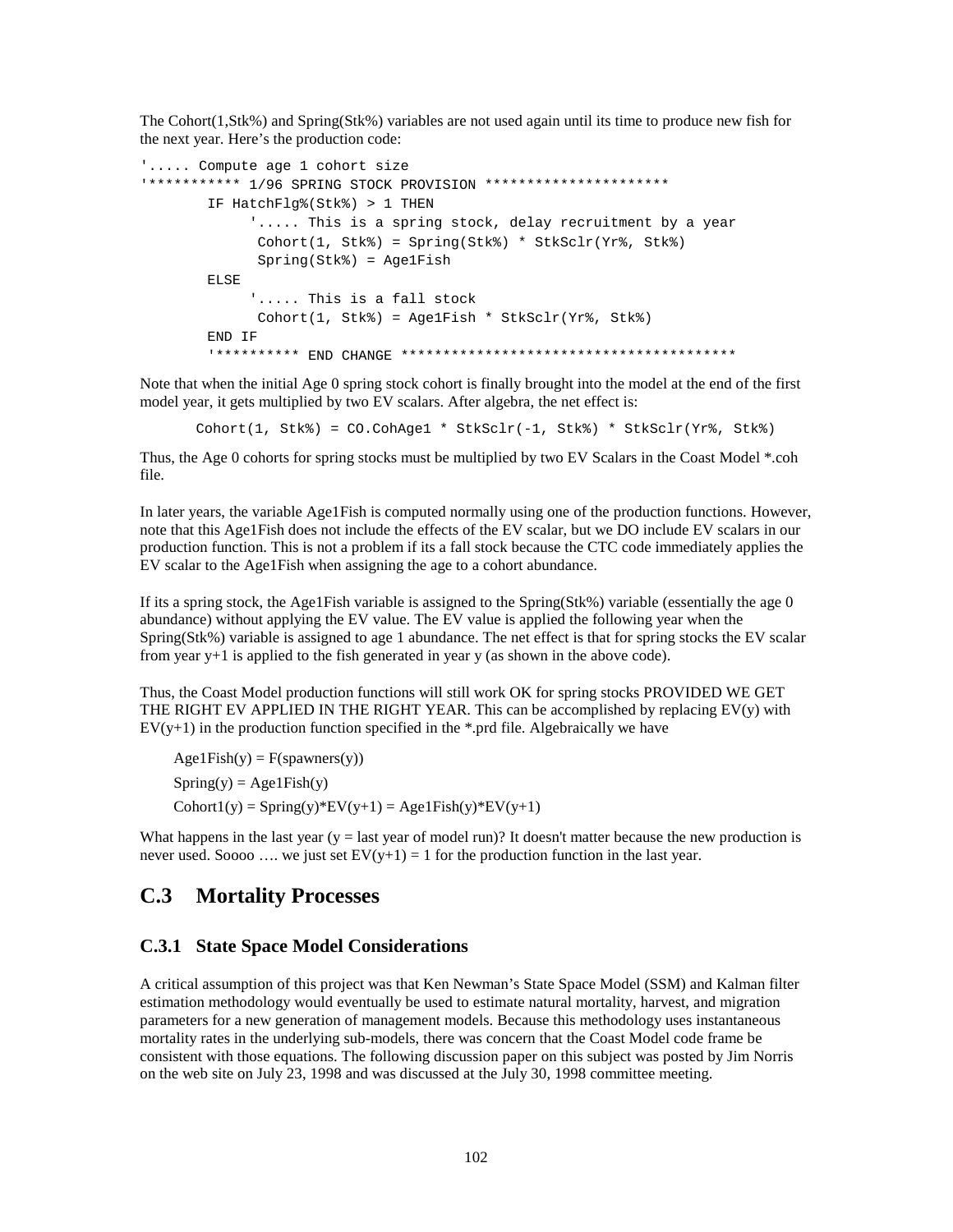#### **C.3.1.1 Background**

At the July 2, 1998 meeting Jim Scott asked whether or not harvest parameter estimates from the State Space Model (SSM) would be compatible with our proposed Harvest Process and Fishing Process concepts. Before discussing compatibility, I summarize these concepts. Our purpose in rigorously defining these concepts is to clearly identify the inputs, outputs, data requirements, and functions of these critical code objects.

#### **C.3.1.2 Harvest Process**

Within a given year, timestep, region, and fishery a harvest process defines the interaction between the amount of fishing effort (i.e., number of people involved) and the number of fish from a given stock and cohort. In this context we define a "fishery" to include all regulations and properties other than the amount of fishing effort (e.g., size limits, bag limits, and selective fishery rules). A cohort is defined to be any group of fish having the same identifying characteristics and demographic features (e.g., parent stock, tag status, mark status, sex, growth group, and genetic group).

In virtually all types of fishery simulation models, there is a line of code (occasionally more than one line) that assigns a legal catch at the year, timestep, region, fishery, stock, and cohort level. In most cases, this line of code represents what we call a harvest process. Three common types of equations are the following:

1. Simple Linear Rate (used by FRAM & PSC chinook model).

 $C(c, f) = HR(c, f) * N(c)$ 

where

 $C(c,f) =$  catch of cohort c in fishery f

 $HR(c,f) =$  harvest rate for cohort c in fishery f

 $N(c)$  = abundance of cohort c at start of period.

2. Non-Linear Relationship (similar to PM Model).

$$
C(c, f) = (1 - exp(-q(c, f) * E(f))) * N(c)
$$

where

 $q(c,f)$  = catchability coefficient for cohort c in fishery f

 $E(f) =$  effort in fishery f during period.

3. Instantaneous Rates (used by SSM).

 $F(c,f)$  $C(c, f) = --- - - -$  \* (1 - exp(-Z(c))) \* N(c)  $Z(c)$ 

where

 $F(c,f)$  = instantaneous rate of fishing mort

 $Z(c)$  = instantaneous rate of total mortality for cohort c, and

 $Z(c) = M(c) + Sum[F(c, f)]$  over all f  $F(c,f) = q(f) * E(f)$  $M(c)$  = instantaneous rate of natural mortality for cohort c.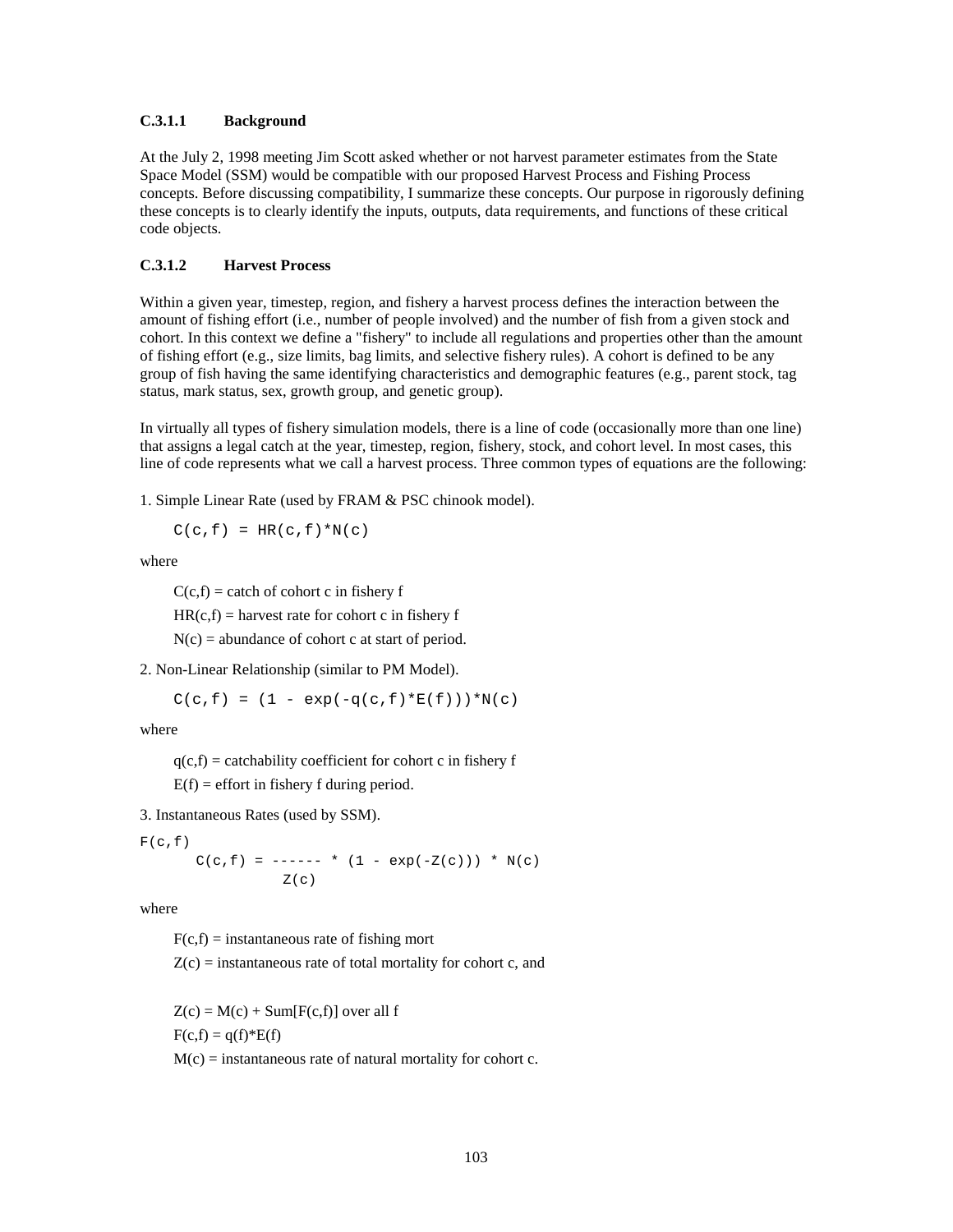## **C.3.1.3 Fishing Process**

For each year, timestep, region, and fishery a fishing process defines the amount of fishing effort to be input into the harvest processes for all cohorts residing in the given time and region in order to satisfy some management objective. Note that under this formulation, a fishing process does not compute any fishing mortalities--it only determines the inputs to the harvest processes. Only harvest processes compute fishing mortalities. Note also that a fishing process applies only to a single year, timestep, region, and fishery. This is the issue I think Jim Scott was concerned about.

In the PSC Chinook Model, non-ceilinged fisheries have a fixed harvest rate management objective. Thus, the FPs are set for each fishery at config time and are passed into each harvest process without modification. On the other hand, each simple ceilinged fishery adjusts the effort level for all harvest processes in a given year, region, and timestep by a scalar (called the RT factor) in order to make the sum of the legal catches meet the management objective.

## **C.3.1.4 Code Issues**

Up until now we had not considered implementing instantaneous rate equations. From a code perspective, instantaneous rate equations for harvest processes are fundamentally different from the linear and nonlinear equations because all the required information is not autonomous within a single fishery. Specifically, the instantaneous natural mortality rate for each stock is needed, along with the instantaneous fishing mortality rates for all other fisheries within the same region. Thus, to implement instantaneous rate equations, a fishery object must have access to this outside information. If two fisheries operating in the same region at the same time both have quotas, whenever effort in one fishery is adjusted to meet its quota, the Z value (total instantaneous mortality rate) changes for all stocks. Thus, even simple quota fisheries will have to be solved together through a common algorithm. At a more fundamental level, the natural mortality and fishing mortality processes are intertwined and must be computed simultaneously. That is, one cannot compute natural mortalities and then move on to computing fishing mortalities , unless the fishing effort levels do not require adjustment to meet some objective. For all of the above reasons, I conclude that our proposed code structure is not compatible with using instantaneous rate equations.

## **C.3.1.5 Code Solution**

First, we must combine the Natural Mortality process and the Fishing Mortality process into a single Mortality process during each timestep of a model run. A model can be configured to use one of two types of Mortality processes. One type can compute natural mortalities and fishing mortalities independently (as most models currently do). Or, in a second type, the natural and fishing mortalities can be computed simultaneously using instantaneous rates. At the start of the mortality process, all instantaneous rates would have to be determined. For example, the natural mortality rates could be related to the physical environment of the region and/or the average size (length) of the individual in the cohort. Likewise, the fishing mortality rates could be determined by fixed effort levels, or the effort levels for some fisheries could be set dynamically via some algorithm. The key point is that somehow all the rates are established prior to any computations. Once the rates are established, the natural mortality computations and fishing mortality computations can be made independently. If there are any constraints within the given timestep and region (e.g., quotas, escapement goals, allocations), then an algorithm must be written to adjust fishing effort levels at the start of the total mortality process level.

## **C.3.1.6 Code/Algorithm Problems**

Finding effort levels to meet some constraints using instantaneous rate equations can be tricky. The fact that the total instantaneous mortality rate  $(Z)$  is the sum of several individual fishery rates can lead to an infinite number of acceptable solutions. For example, if there is an allocation goal to equalize the sum of all Treaty fisheries with all Non-Treaty fisheries within a region, there can be many solutions (unless allocations WITHIN the Treaty and Non-Treaty groups are also specified). I used an Excel spreadsheet with Solver to model four fisheries, four stocks, and two timesteps (using instantaneous rate equations), and found that one must be very specific about the constraints in order to have a unique solution. The bottom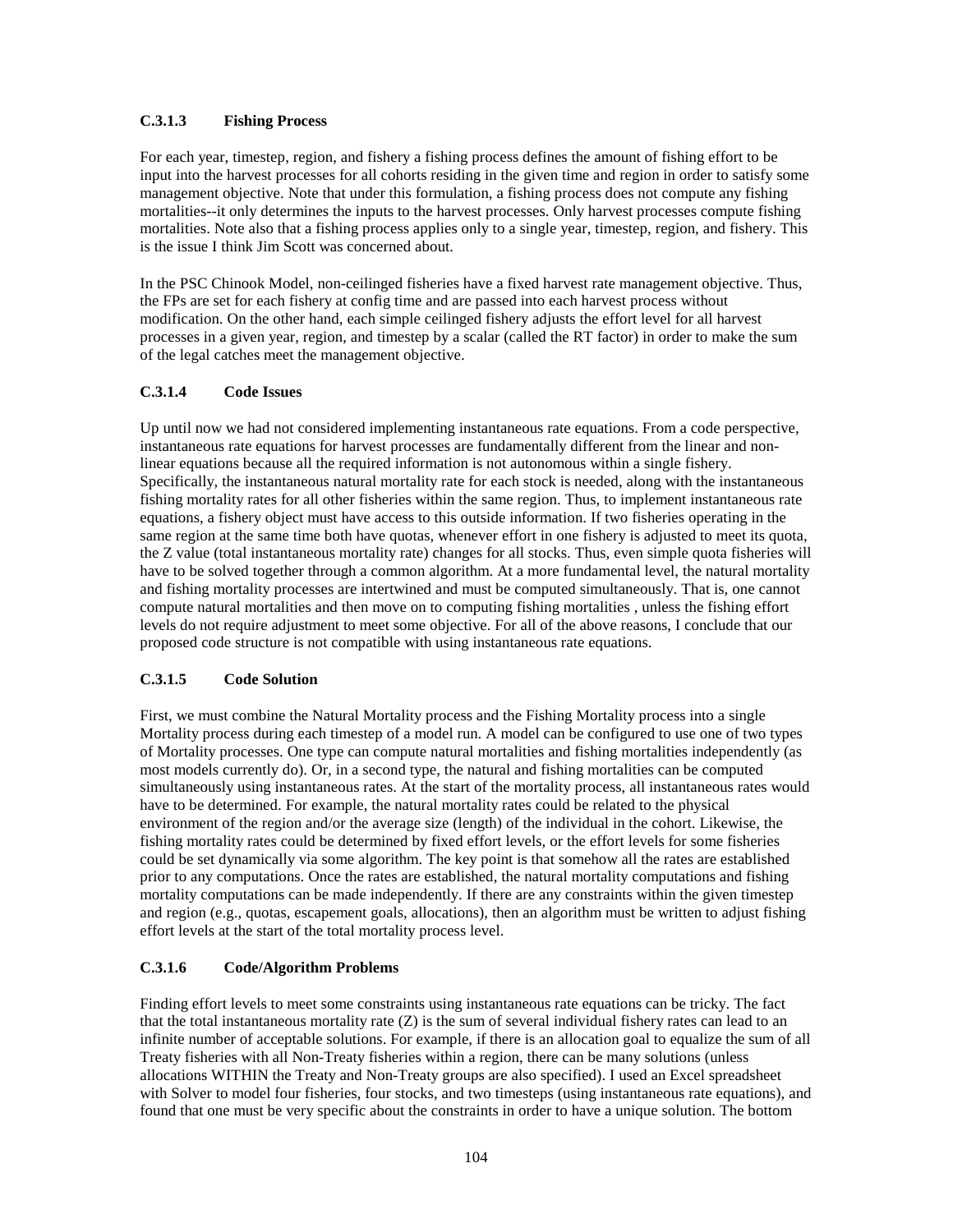line is that it is easy to make the model framework compatible with instantaneous rate equations, provided there is never any need to adjust fishing effort levels to meet management constraints. If constraints must be met, it looks like the algorithms might be tricky.

## **C.3.1.7 SSM Parameter Estimation**

The SSM uses instantaneous rate equations and provides estimates of catchability coefficients (q) for each fishery. However, up to this point we do not have a formal description of a SSM that includes multiple fisheries operating within the same region at the same time. The two fisheries modeled in the prototype SSM (Canadian Troll, US Troll) operate simultaneously, but in different regions. I think I know what that formulation will look like, but we need to formalize it. Once the model is formulated, we need to answer the following questions:

**Q1**. If the SSM is fit to data for individual stocks, should the forward simulation model use separate q's for each fishery and stock? The alternative is to fit the SSM to multiple stocks assuming a common q. Is this biologically appropriate (i.e., are all stocks equally vulnerable to a fishing gear)? Is this feasible? How will it be done?

**Q2**. Regardless of how Q1 is resolved, the q estimates for each fishery will reflect all regulations associated with each fishery during the time frame when the data were collected (e.g., size limits, bag limits, selective fishery rules). If we desire to simulate changes in size limits, bag limits, and selective fishery rules, how will the SSM be modified to reflect these changes? The Lawson and Sampson (1996) model might be appropriate.

**Q3**. In forward simulation, how will the SSM handle incidental mortalities? The q's estimated by the SSM reflect legal catches and will not provide information about incidental mortalities related to fishing. I believe all incidental mortalities will be absorbed by the instantaneous natural mortality parameter (M) in the SSM, provided it is not assumed to be zero. I suppose we can use auxiliary data to partition M into all types of non-legal catch mortalities. How will we do this?

**Q4**. The q's estimated by the SSM will be instantaneous rates based on a daily timestep. If a forward simulation model is configured to operate on a weekly or monthly basis, must the model use instantaneous rate equations, or can we convert the q's (and associated effort levels) to what Ricker calls "conditional rates" (i.e., the fraction of a cohort that dies within a given time period) and use other equations?

These questions were discussed at the July 30, 1998 meeting. There were no minutes published for the July 30, 1998 meeting. However, a summary of the July 30, 1998 meeting was included in the minutes for the august 27, 1998 meeting. Below are the comments related to the above four questions are from email correspondence from Jim Norris to Troy Frever.

**Q1**. Using a common catchability coefficient for each stock is biologically acceptable, desirable, and feasible. Ken thinks he can solve for more than one stock at the same time.

**Q2**. Any other adjustments to fishing mortalities (e.g., due to bag limits, size limits, drop-offs, etc) can be incorporated into the instantaneous catch equations used by the SSM. However, they cannot be estimated by the SSM ... they must come from outside the SSM (e.g., from the accepted values used by other models, such as the Lawson and Sampson equations used in PM model). The key issue for our coding is that we will have more parameters to deal with, but we knew we would have to deal with them anyway. In many cases these will be fixed parameters that will be constant across stocks, fisheries (or gear types), regions, and timesteps (e.g., drop off rates, mark recognition rates, shaker mortality rates). The bigger issue is for parameter estimation. If those additional parameters will be used with instantaneous rate equations, then they must be input as parameters into the equations during the estimation process. This means that Ken will need more than just catches and efforts to do his estimation. Someone (probably Jim Scott and/or Robert Kope) will have to get these parameters together for Ken before he can go into production mode for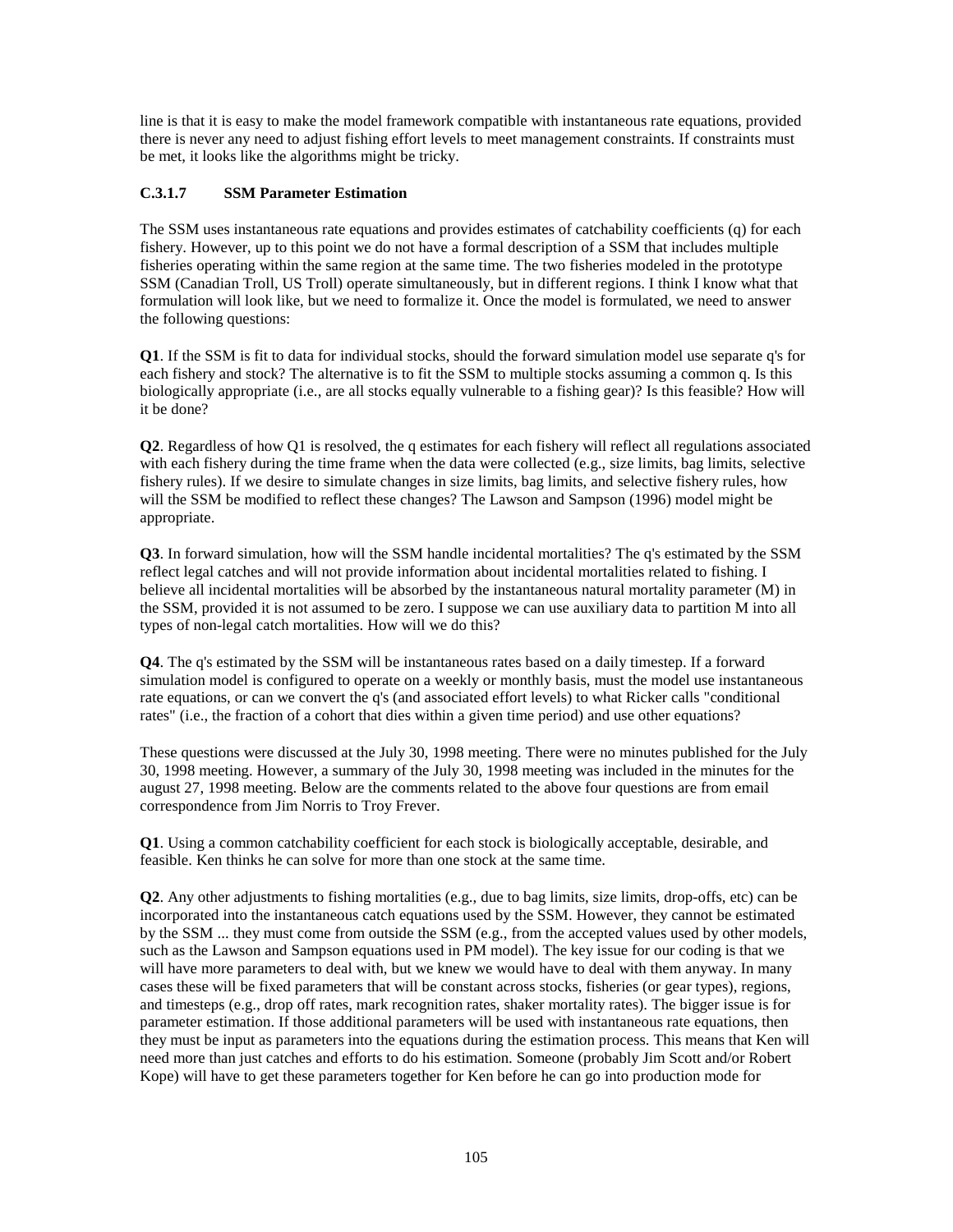parameter estimation. Jim Scott reported that he still doesn't have all the effort data yet, so this parameter estimation process is getting even more complicated and time consuming.

**Q3**. Incidental mortalities will have to be handled like the other mortality adjustments discussed above in Q2. Again, these will have to be provided to Ken before he can do the estimations.

**Q4**. No problem converting q values estimated using instantaneous rate equations in the SSM to a discrete model case. Jim Scott gave me a paper to read about the meaning of "catchability coefficient." This paper deals with exactly the types of questions you were asking me about the definition of q at our last meeting. I'm about half way through and will give you an update next week.

## **C.3.1.8 Final Thought**

It seems that the theoretical model we seek is some combination of the detailed migration sub-model of the SSM with the detailed harvesting sub-model proposed by Lawson and Sampson (1996). The question is: If we include the detailed harvesting sub-model into the SSM, can the SSM estimate all the parameters? Can we make some simplifying assumptions and use auxiliary data to make the problem tractable?

## **C.3.2 Shaker Algorithm**

The following discussion is taken from the minutes of the April 19, 1999 meeting.

The PSC Chinook Model shaker algorithm was difficult to implement in the Coast Model because it relied upon a subjective concept (preterminal vs terminal; ocean net fishery) of which stocks were considered vulnerable to each fishery during a timestep. The new Coast Model shaker algorithm resolves this dilemma by including a "vulnerability" table in each shaker object. Since shakers are computed for each fishery independently, each fishery/region/timestep has a shaker object. There are essentially four different cases (described in the following sections).

## **C.3.2.1 Non-ocean net fisheries with no terminal stocks**

For these fisheries, all cohorts (ages) from all stocks are vulnerable only during the preterminal timestep and region. In the 1998 mode configuration, all troll fisheries, most sport fisheries, and a few net fisheries fall into this category. We call this the "SimpleDrop" shaker method because it does not require a vulnerability table. The input data file looks like this:

```
Fishery 1 # Alaska T
  Method SimpleDrop
    SubLegalReleaseMortRate 0.255
    DropOffRate 0.008
  end Method
end Fishery
```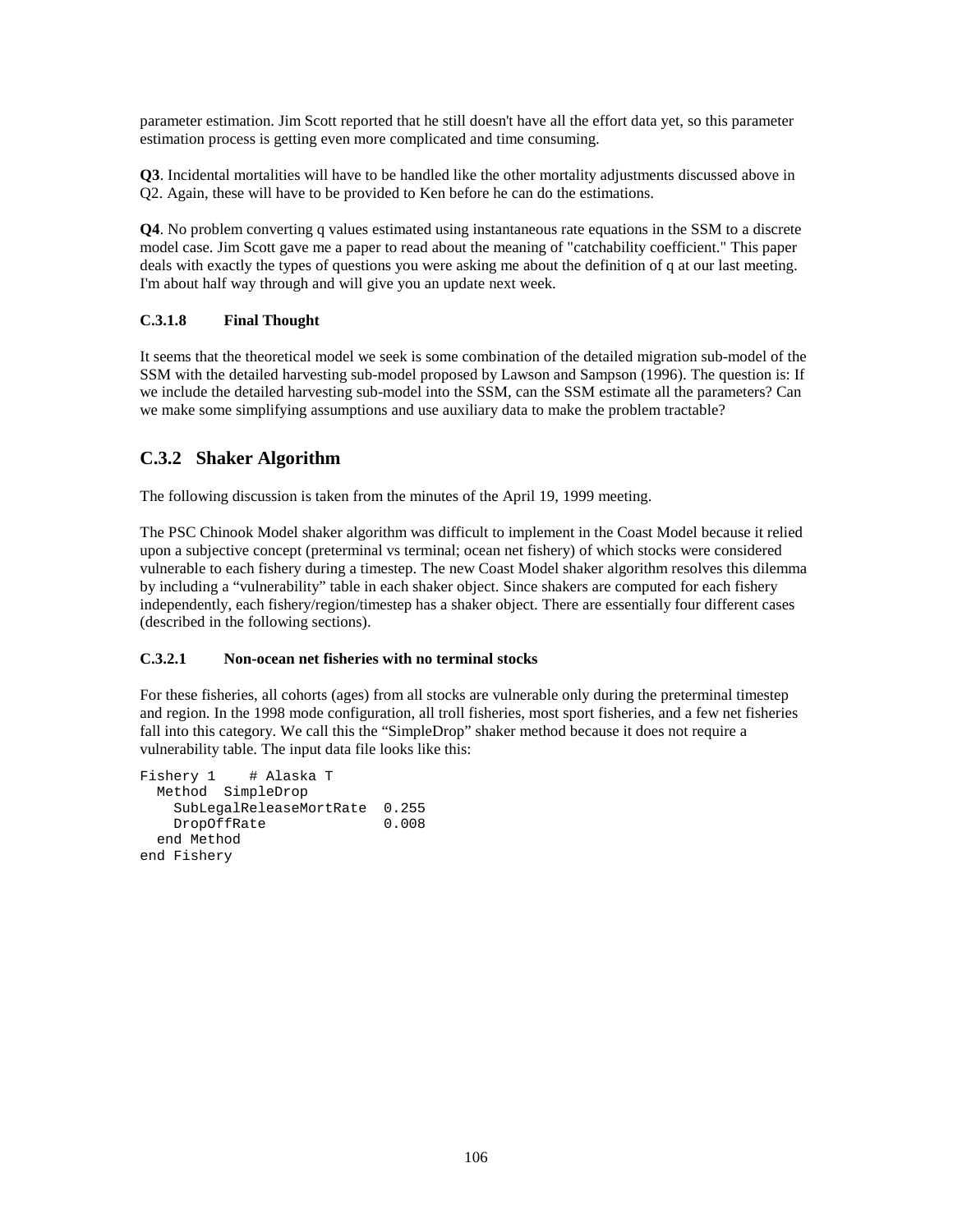Fisheries that have different rates in different years look like this:

```
Fishery 5 # WA/OR T
 Years 1979:1984
  Method SimpleDrop
    SubLegalReleaseMortRate 0.255
   DropOffRate 0.017
  end Method
 end Years
 Years 1985:1999
  Method SimpleDrop
    SubLegalReleaseMortRate 0.220
   DropOffRate 0.025
  end Method
 end Years
end Fishery
```
## **C.3.2.2 Non-ocean net fisheries with at least one terminal stock**

For these fisheries, all ages for all non-terminal stocks are vulnerable during the preterminal timestep and region, and all ages for all terminal stocks are vulnerable during the terminal timestep and region. We call this (and cases 3 and 4) the "CustomDrop" method, because it requires a vulnerability table. Here's a sample:

```
Fishery 25 # Col R S
  Method CustomDrop
     SubLegalReleaseMortRate 0.123
     DropOffRate 0.069
     VulnerabilityTable StockXageXtime
       TimeStep 1 # Preterminal
         Ages 2:5 # non-terminal stocks
           Stock 1 Vulnerable # Alaska South SE
           Stock 2 Vulnerable # North/Centr
           Stock 3 Vulnerable # Fraser Early
           Stock 4 Vulnerable # Fraser Late
           Stock 7 Vulnerable # Georgia St. Upper
           Stock 8 Vulnerable # Georgia St. Lwr Nat
           Stock 9 Vulnerable # Georgia St. Lwr Hat
           Stock 10 Vulnerable # Nooksack Fall
           Stock 11 Vulnerable # Pgt Sd Fing
           Stock 12 Vulnerable # Pgt Sd NatF
           Stock 13 Vulnerable # Pgt Sd Year
           Stock 14 Vulnerable # Nooksack Spring
           Stock 15 Vulnerable # Skagit Wild
           Stock 16 Vulnerable # Stillaguamish Wild
           Stock 17 Vulnerable # Snohomish Wild
           Stock 18 Vulnerable # WA Coastal Hat
           Stock 28 Vulnerable # WA Coastal Wild
         end Ages
       end TimeStep
       TimeStep 2 # Terminal
         Ages 2:5 # terminal stocks
           Stock 5 Vulnerable # WCVI Hatchery
           Stock 6 Vulnerable # WCVI Natural
           Stock 19 Vulnerable # UpRiver Brights
           Stock 20 Vulnerable # Spring Creek Hat
```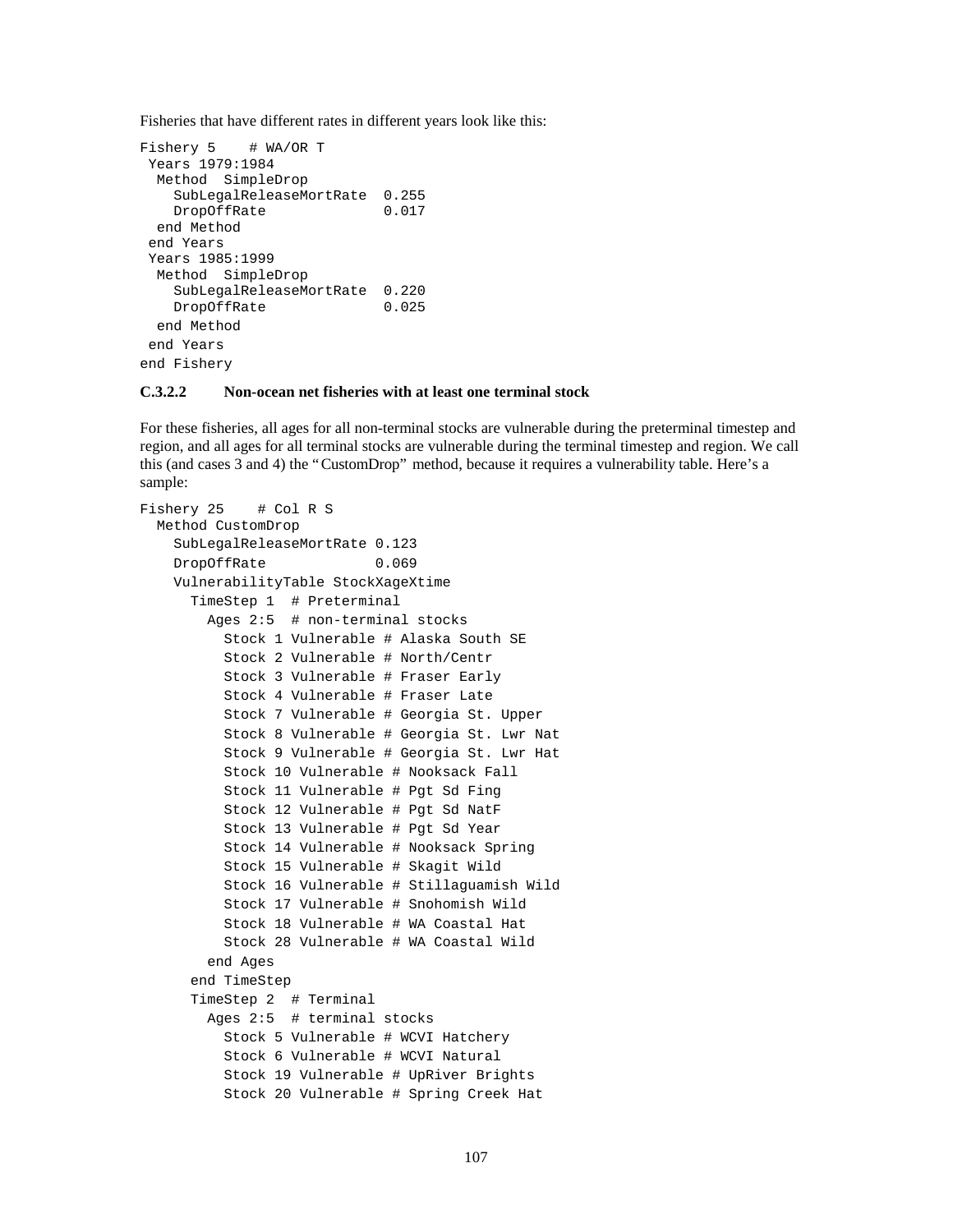```
 Stock 21 Vulnerable # Lwr Bonneville Hat
           Stock 22 Vulnerable # Fall Cowlitz Hat
           Stock 23 Vulnerable # Lewis R Wild
           Stock 24 Vulnerable # Willamette R
           Stock 25 Vulnerable # Spr Cowlitz Hat
           Stock 26 Vulnerable # Col R Summer
           Stock 27 Vulnerable # Oregon Coast
           Stock 29 Vulnerable # Lyons Ferry
           Stock 30 Vulnerable # Mid Col R Brights
         end Ages
       end TimeStep
     end VulnerabilityTable
  end Method
end Fishery
```
#### **C.3.2.3 Ocean net fisheries with no terminal stocks**

For these fisheries all stocks have ages 2 and 3 vulnerable during the preterminal timestep and ages 4 and 5 vulnerable during the terminal timestep. For example:

```
Fishery 7 # Alaska N
  Method CustomDrop
    SubLegalReleaseMortRate 0.9
   DropOffRate 0
    VulnerabilityTable StockXageXtime
      TimeStep 1 # Preterminal
        Ages 2:3
          Vulnerable
      end TimeStep
      TimeStep 2 # Terminal
        Ages 4:5
          Vulnerable
      end TimeStep
    end VulnerabilityTable
  end Method
end Fishery
```
#### **C.3.2.4 Ocean net fisheries with at least one terminal stock**

These fisheries have ages 2 and 3 from non-terminal stocks vulnerable during the preterminal timestep, ages 4 and 5 from non-terminal stocks vulnerable during the terminal timestep, and all ages from terminal stocks vulnerable during the terminal timestep.

```
Fishery 12 # PgtNth N
  Method CustomDrop
    SubLegalReleaseMortRate 0.9
   DropOffRate 0
    VulnerabilityTable StockXageXtime
      TimeStep 1 # Preterminal
        Ages 2:3 # non-terminal stocks
          Stock 1 Vulnerable # Alaska South SE
          Stock 2 Vulnerable # North/Centr
          Stock 3 Vulnerable # Fraser Early
          Stock 4 Vulnerable # Fraser Late
          Stock 5 Vulnerable # WCVI Hatchery
          Stock 6 Vulnerable # WCVI Natural
```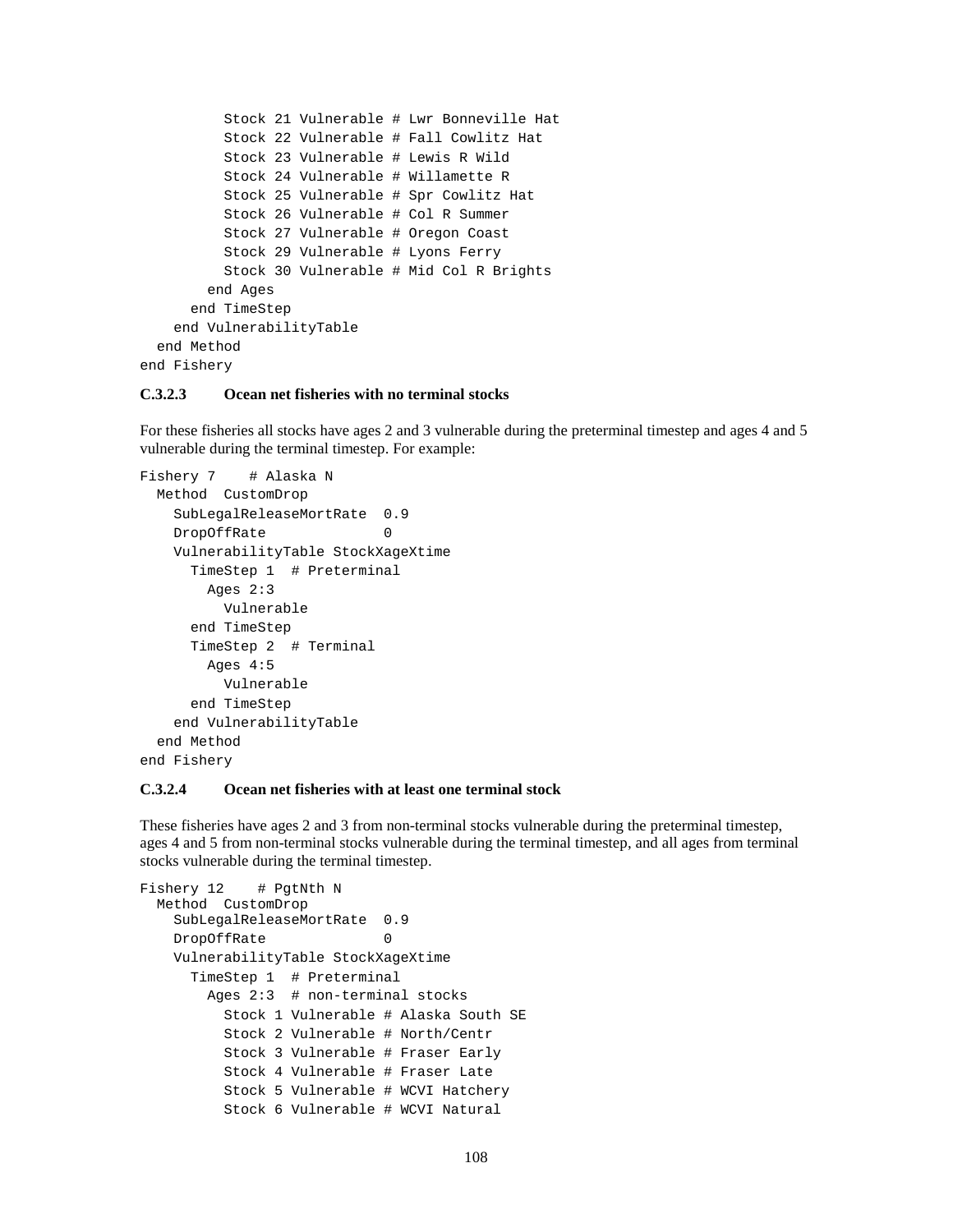```
 Stock 7 Vulnerable # Georgia St. Upper
     Stock 8 Vulnerable # Georgia St. Lwr Nat
     Stock 9 Vulnerable # Georgia St. Lwr Hat
     Stock 18 Vulnerable # WA Coastal Hat
     Stock 19 Vulnerable # UpRiver Brights
     Stock 20 Vulnerable # Spring Creek Hat
     Stock 21 Vulnerable # Lwr Bonneville Hat
     Stock 22 Vulnerable # Fall Cowlitz Hat
     Stock 23 Vulnerable # Lewis R Wild
     Stock 24 Vulnerable # Willamette R
     Stock 25 Vulnerable # Spr Cowlitz Hat
     Stock 26 Vulnerable # Col R Summer
     Stock 27 Vulnerable # Oregon Coast
     Stock 28 Vulnerable # WA Coastal Wild
     Stock 29 Vulnerable # Lyons Ferry
     Stock 30 Vulnerable # Mid Col R Brights
   end Ages
 end TimeStep
 TimeStep 2 # Terminal
   Ages 4:5 # non-terminal stocks
     Stock 1 Vulnerable # Alaska South SE
     Stock 2 Vulnerable # North/Centr
     Stock 3 Vulnerable # Fraser Early
     Stock 4 Vulnerable # Fraser Late
     Stock 5 Vulnerable # WCVI Hatchery
     Stock 6 Vulnerable # WCVI Natural
     Stock 7 Vulnerable # Georgia St. Upper
     Stock 8 Vulnerable # Georgia St. Lwr Nat
     Stock 9 Vulnerable # Georgia St. Lwr Hat
     Stock 18 Vulnerable # WA Coastal Hat
     Stock 19 Vulnerable # UpRiver Brights
     Stock 20 Vulnerable # Spring Creek Hat
     Stock 21 Vulnerable # Lwr Bonneville Hat
     Stock 22 Vulnerable # Fall Cowlitz Hat
     Stock 23 Vulnerable # Lewis R Wild
     Stock 24 Vulnerable # Willamette R
     Stock 25 Vulnerable # Spr Cowlitz Hat
     Stock 26 Vulnerable # Col R Summer
     Stock 27 Vulnerable # Oregon Coast
     Stock 28 Vulnerable # WA Coastal Wild
     Stock 29 Vulnerable # Lyons Ferry
     Stock 30 Vulnerable # Mid Col R Brights
   end Ages
   Ages 2:5 # terminal stocks
     Stock 10 Vulnerable # Nooksack Fall
     Stock 11 Vulnerable # Pgt Sd Fing
     Stock 12 Vulnerable # Pgt Sd NatF
     Stock 13 Vulnerable # Pgt Sd Year
     Stock 14 Vulnerable # Nooksack Spring
     Stock 15 Vulnerable # Skagit Wild
     Stock 16 Vulnerable # Stillaguamish Wild
     Stock 17 Vulnerable # Snohomish Wild
   end Ages
```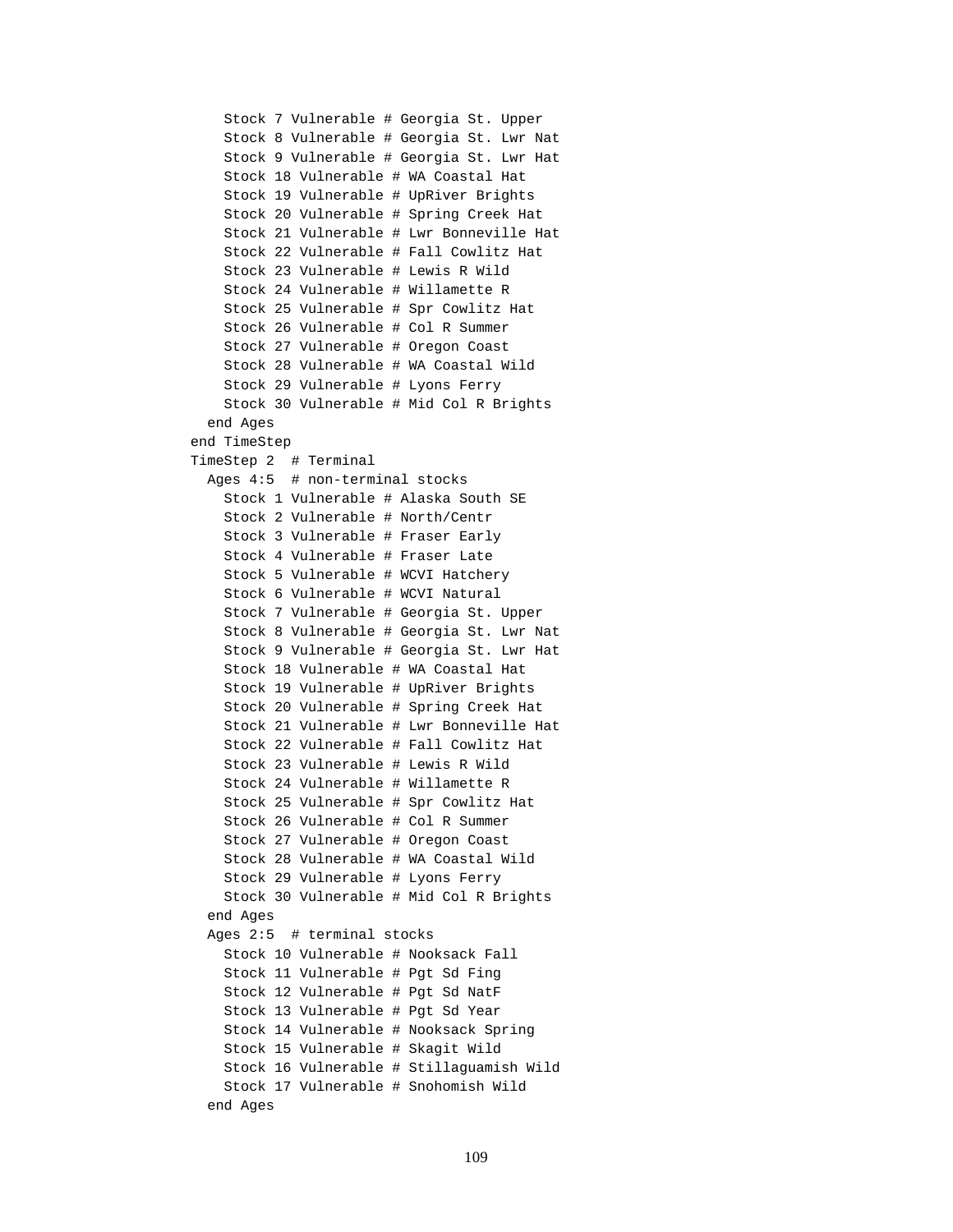```
 end TimeStep
     end VulnerabilityTable
   end Method
end Fishery
```
### **C.3.3 Results of multi-phase catch ceiling algorithm test.**

The following discussion is taken from the minutes of the January 19, 1999 meeting. Note that although this discussion states that the Coast Model does not have an iteration capability to handle catch ceilings over multiple timesteps, such an algorithm was developed shortly thereafter. We include this discussion here because it is informative about how catch ceiling management can behave.

Some fisheries in the PSC Chinook Model that are controlled by catch ceilings have harvests in both the preterminal and terminal time steps (we call these multi-phase ceiling fisheries). The algorithm used to compute catches for these fisheries assumes (1) a single catch ceiling that covers both time steps, and (2) that the input fishing effort levels in both time steps are adjusted by the same relative amounts in order to meet the catch ceiling. There is no analytical solution for catches in multi-phase ceiling fisheries, because any change in the preterminal effort changes the stock abundances vulnerable to terminal effort. Instead, the algorithm iterates over both time steps, and on each iteration scales the effort levels in the preterminal and terminal timesteps by the same relative amount until the total catch from both timesteps equals the desired catch ceiling.

The NMFS Coast Model allows catch ceilings to be specified for individual timesteps and regions, but does not have an algorithm to ensure equal relative effort levels across timesteps. Thus, the NMFS Coast Model algorithm works fine for ceilinged fisheries that have catches only in one timestep/region (we call these single-phase ceiling fisheries), but does not work for multi-phase ceiling fisheries (i.e., does not always give the same catches as the PSC Chinook Model).

We were interested in knowing the extent of the differences between the two algorithms. This report describes a simple, but informative, experiment to gain insight into the differences.

We prepared a \*.cei file that included 16 fisheries, four of which were multi-phase ceiling fisheries (Alaska Net, Northern Net, Central Net, and WCVI Sport). The base period was defined to be 1979-1984. From 1985-1994, ceilings were forced (i.e., model catches were required to equal the ceiling exactly) for all but two fisheries (North and South Puget Sound Sport), which were forced from 1985-1993. Catch ceilings during the period 1995-1997 were unforced and set extremely high to simulate fishery policy (FP) control (i.e., model catches were always below the ceiling and were not adjusted upward to equal the ceiling; thus, the ceilings had no effect). For 1998 and beyond, ceilings were unforced and set to the average 1991-1994 catches.

Both the PSC Chinook Model and the NMFS Coast Model were run using the same \*.cei file data. A catch file (\*cat.prn) and escapement file (\*esc.prn) were printed for each model. The absolute values of the catch and escapement differences between models were computed.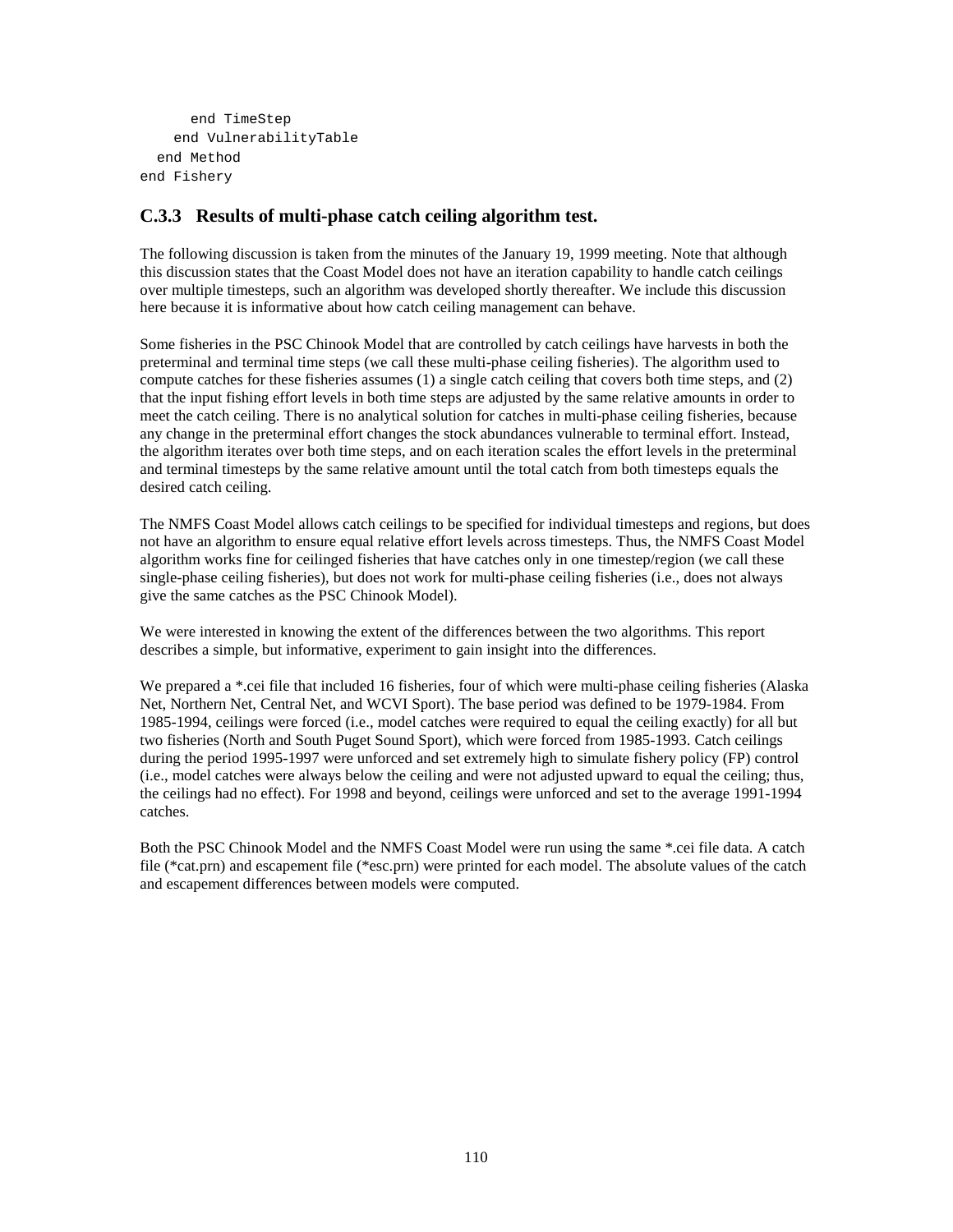Table 5 and 0 give the percentage change from the PSC Chinook Model to the NMFS Coast Model for catches and escapements. The catch results are summarized below:

- Both models gave the same results for the base period 1979-1984;
- Catches in all ceilinged fisheries were the same when the ceilings were forced;
- Catches in all ceilinged fisheries were not the same when ceilings were unforced and set very high (1995-1997);
- Beyond 1997, catches in some ceilinged fisheries were the same, but in others were off by small amounts (the primary exception was the WCVI Sport fishery which had catches up to 10% off);
- Catches in all non-ceilinged fisheries were not the same for all years beyond the base period.

The escapement results are summarized below:

- Escapements were different for all years beyond the base period;
- The greatest differences were in the WCVI stocks (RBT and RBH), which were up to 14% off during the period 1985-1993;
- The GSQ stock also was off by up to 12% during the period 1985-1994.

When ceilings are forced, the PSC Chinook Model algorithm maintains a constant relative EFFORT level between the preterminal and terminal timesteps, whereas the NMFS Coast Model algorithm maintains a constant relative CATCH level between the preterminal and terminal timesteps. Thus, as long as catch ceilings are forced, both algorithms give the same total catch, even for the multi-phase ceiling fisheries (e.g., 1985-1994 period in Table 5). However, each algorithm will distribute the total catch differently between the preterminal and terminal timesteps for the multi-phase ceiling fisheries due to the different assumptions. The difference in catch distribution in the multi-phase ceiling fisheries affects the relative abundances of the stocks, leading to differences in catches in non-ceilinged fisheries and to differences in spawning escapements for individual stocks. The abundance and escapement differences are most pronounced for stocks that are heavily harvested by a multi-phase ceiling fishery, such as the RBH and RBT stocks in the WCVI Sport fishery.

When ceilings are not forced, the effects on catches can be variable, depending on the level of the ceiling. If the ceiling is very low such that the unconstrained model catch in a multi-phase ceiling fishery is always above both the associated preterminal and terminal ceilings in the NMFS Coast Model, the net effect is the same as when ceilings are forced because the catches always have to be reduced to meet the ceiling. For example, during the period 1998-2005 the catches for fisheries 1-3, 5-9, and 21 were identical for both models. For the other ceilinged fisheries, the catches were generally different by a small amount (less than one percent), except for the WCVI Sport fishery, which had differences up to 10%.

The WCVI Sport fishery is an interesting case that deserves further discussion. During the period of forced ceilings (1985-1994), the total catch in the WCVI Sport fishery is the same under both algorithms, but the distribution of the catch is probably very different. This large difference in distribution leads to the large differences in escapements for the RBH and RBT stocks during this period. Once the ceilings become unforced, the catch differences between the two algorithms are large due to the large differences in stock abundances. One unexplained anomaly is that the catch differences are very small during the first three years (1995-1997) of the unforced ceilings.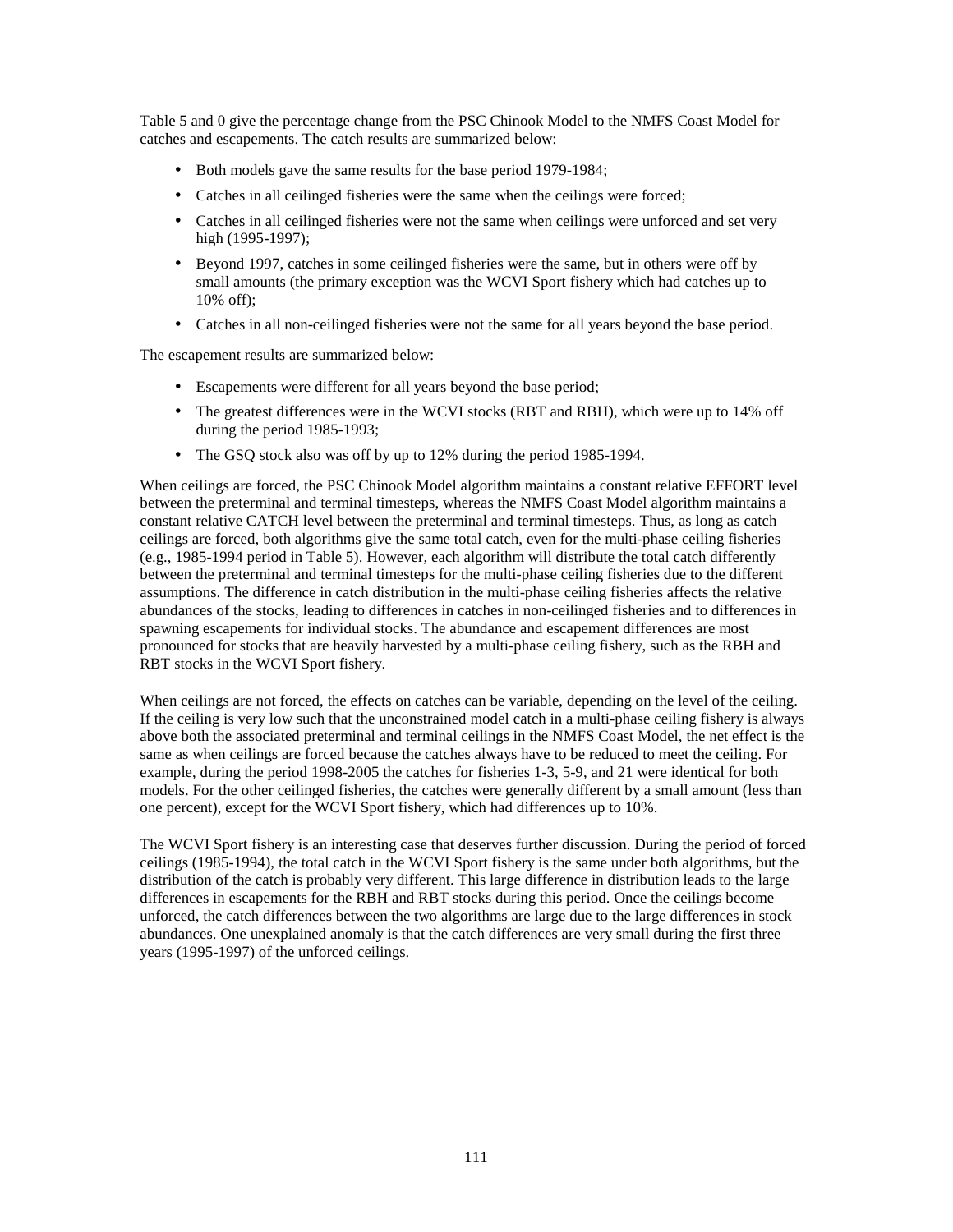| Year | $\,1$   | $\sqrt{2}$ | $\mathfrak{Z}$ | $\overline{4}$ | 5       | 6       | 18      | 19      | 21      | 22      | 23      | 24      | $\boldsymbol{7}$ | $8\,$   | 9       | 20      |
|------|---------|------------|----------------|----------------|---------|---------|---------|---------|---------|---------|---------|---------|------------------|---------|---------|---------|
| 1979 |         |            |                |                |         |         |         |         |         |         |         |         |                  |         |         |         |
| 1980 |         |            |                |                |         |         |         |         |         |         |         |         |                  |         |         |         |
| 1981 |         |            |                |                |         |         |         |         |         |         |         |         |                  |         |         |         |
| 1982 |         |            |                |                |         |         |         |         |         |         |         |         |                  |         |         |         |
| 1983 |         |            |                |                |         |         |         |         |         |         |         |         |                  |         |         |         |
| 1984 |         |            |                |                |         |         |         |         |         |         |         |         |                  |         |         |         |
| 1985 |         |            |                |                |         |         |         |         |         |         |         |         |                  |         |         |         |
| 1986 |         |            |                |                |         |         |         |         |         |         |         |         |                  |         |         |         |
| 1987 |         |            |                |                |         |         |         |         |         |         |         |         |                  |         |         |         |
| 1988 |         |            |                |                |         |         |         |         |         |         |         |         |                  |         |         |         |
| 1989 |         |            |                |                |         |         |         |         |         |         |         |         |                  |         |         |         |
| 1990 |         |            |                |                |         |         |         |         |         |         |         |         |                  |         |         |         |
| 1991 |         |            |                |                |         |         |         |         |         |         |         |         |                  |         |         |         |
| 1992 |         |            |                |                |         |         |         |         |         |         |         |         |                  |         |         |         |
| 1993 |         |            |                |                |         |         |         |         |         |         |         |         |                  |         |         |         |
| 1994 |         |            |                |                |         |         |         |         |         | 0.4     | 0.3     |         |                  |         |         |         |
| 1995 | 0.0     | 0.1        | 0.1            | 0.4            | 0.4     | $0.6\,$ | $0.2\,$ | 0.0     | 0.4     | 0.3     | 0.3     | 0.5     | $0.2\,$          | $0.2\,$ | 0.2     | 0.5     |
| 1996 | $0.2\,$ | 0.2        | 0.2            | $0.2\,$        | 0.4     | 0.4     | 0.4     | 0.1     | 0.3     | 0.1     | 0.2     | 0.3     | 0.4              | 0.4     | 0.4     | 0.3     |
| 1997 | 0.4     | 0.3        | 0.3            | 0.1            | $0.2\,$ | 0.3     | 0.5     | 0.0     | 0.2     | 0.1     | $0.2\,$ | 0.2     | 0.5              | 0.4     | $0.2\,$ | $0.2\,$ |
| 1998 |         |            |                | 0.1            |         |         | 0.2     | $0.0\,$ |         | $0.1\,$ | $0.2\,$ |         |                  |         |         |         |
| 1999 |         |            |                | $0.2\,$        |         |         |         | $0.0\,$ |         | 0.2     | 0.2     |         |                  |         |         |         |
| 2000 |         |            |                | 0.3            |         |         | 0.1     | 0.0     |         | $0.2\,$ | 0.2     | 0.3     |                  |         |         | 0.3     |
| 2001 |         |            |                | 0.2            |         |         | $0.0\,$ | 0.0     |         | $0.2\,$ | 0.1     |         |                  |         |         |         |
| 2002 |         |            |                | 0.2            |         |         | 0.1     | 0.1     |         | 0.2     | $0.2\,$ |         |                  |         |         |         |
| 2003 |         |            |                | 0.2            |         |         | 0.2     | 0.1     |         | 0.2     | 0.2     |         |                  |         |         |         |
| 2004 |         |            |                | $0.2\,$        |         |         | $0.1\,$ | 0.1     |         | $0.2\,$ | $0.1\,$ |         |                  |         |         |         |
| 2005 |         |            |                | 0.2            |         |         | 0.1     | 0.1     |         | $0.1\,$ | 0.1     |         |                  |         |         |         |
|      |         |            |                |                |         |         |         |         |         |         |         |         |                  |         |         |         |
| Min  | $0.0\,$ | $0.0\,$    | $0.0\,$        | 0.0            | $0.0\,$ | 0.0     | $0.0\,$ | $0.0\,$ | 0.0     | $0.0\,$ | 0.0     | $0.0\,$ | 0.0              | $0.0\,$ | $0.0\,$ | 0.0     |
| Avg  | 0.0     | 0.0        | $0.0\,$        | 0.1            | $0.0\,$ | 0.0     | 0.1     | 0.0     | $0.0\,$ | 0.1     | 0.1     | $0.0\,$ | 0.0              | 0.0     | 0.0     | 0.0     |
| Max  | 0.4     | 0.3        | 0.3            | 0.4            | 0.4     | 0.6     | 0.5     | 0.1     | 0.4     | 0.4     | 0.3     | 0.5     | 0.5              | 0.4     | 0.4     | 0.5     |

**Table 5 Percent change in ceilinged fishery catches by year between PSC and NMFS catch ceiling algorithms. The four multi-phase ceiling fisheries (7, 8, 9, 20) are listed at the far right side of the table.**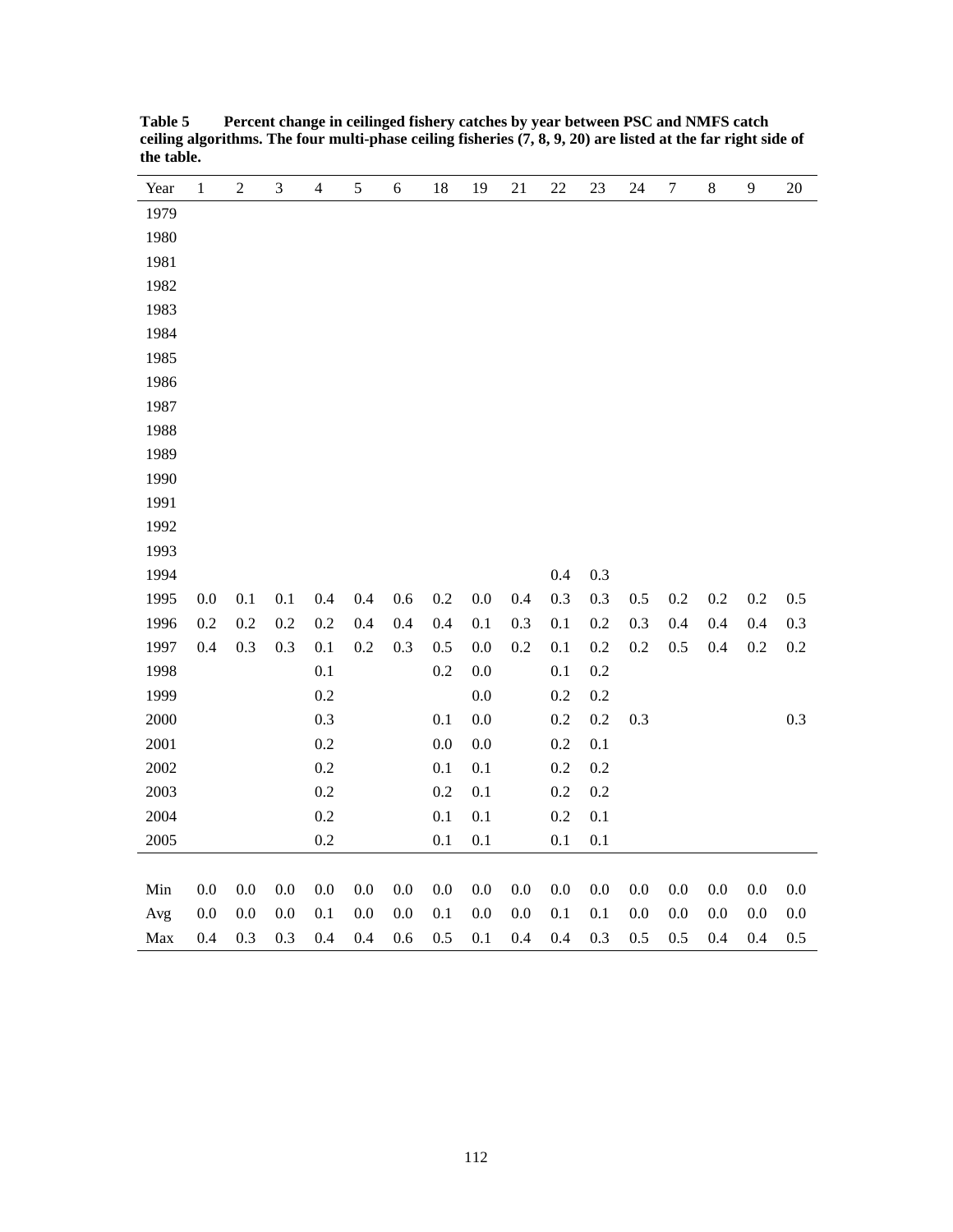| Year | 10      | 11      | 12      | 13      | 14      | 15      | 16      | 17      | 25  |
|------|---------|---------|---------|---------|---------|---------|---------|---------|-----|
| 1979 |         |         |         |         |         |         |         |         |     |
| 1980 |         |         |         |         |         |         |         |         |     |
| 1981 |         |         |         |         |         |         |         |         |     |
| 1982 |         |         |         |         |         |         |         |         |     |
| 1983 |         |         |         |         |         |         |         |         |     |
| 1984 |         |         |         |         |         |         |         |         |     |
| 1985 | 0.1     |         | 0.0     | 0.0     | 0.0     | 0.1     | 0.0     | 0.2     | 0.0 |
| 1986 | 0.3     | 0.2     | 0.1     | 0.1     | 0.2     | 0.3     | 0.2     | 0.2     | 0.1 |
| 1987 | 0.4     | 0.1     | 0.1     | 0.2     | 0.4     | 0.3     | 0.2     | 0.3     | 0.1 |
| 1988 | 0.2     | 0.2     | 0.1     | 0.1     | 0.2     | 0.2     | 0.3     | 0.1     | 0.3 |
| 1989 | 0.2     | 0.2     | 0.1     | 0.2     | 0.1     | 0.2     | 0.1     | 0.5     | 0.2 |
| 1990 | 0.4     | 0.1     | $0.2\,$ | 0.5     | 0.3     | 0.4     | 0.4     | 0.4     | 0.1 |
| 1991 | $0.8\,$ | 0.0     | 0.4     | 0.9     | 0.7     | 0.7     | 0.1     | 0.5     | 0.0 |
| 1992 | 0.9     | 0.1     | 0.4     | 0.9     | 0.9     | 0.8     | 0.1     | 0.6     | 0.0 |
| 1993 | 0.8     | 0.2     | 0.5     | 0.8     | $1.0\,$ | 0.7     | 0.2     | 0.9     | 0.0 |
| 1994 | $0.6\,$ | 0.2     | $0.5\,$ | $0.7\,$ | 0.9     | 0.4     | 0.2     | $0.8\,$ | 0.1 |
| 1995 | 0.1     | 0.2     | 0.4     | 0.3     | 0.6     | 0.3     | 0.1     | 0.7     | 0.1 |
| 1996 | 0.6     | 0.1     | 0.2     | $0.2\,$ | 0.2     | 0.2     | 0.3     | 0.5     | 0.2 |
| 1997 | 0.6     | $0.2\,$ | $0.1\,$ | 0.1     | 0.1     | $0.0\,$ | $0.2\,$ | 0.5     | 0.1 |
| 1998 | 0.4     | 0.1     | 0.2     | $0.2\,$ | 0.0     | 0.1     | 0.2     | 0.5     | 0.1 |
| 1999 | 0.0     | 0.2     | 0.3     | 0.3     | 0.1     | 0.2     | 0.1     | 0.5     | 0.1 |
| 2000 | $0.1\,$ | 0.2     | $0.2\,$ | 0.3     | 0.2     | 0.3     | 0.0     | 0.4     | 0.0 |
| 2001 | 0.0     | 0.1     | 0.2     | 0.3     | 0.3     | 0.3     | 0.0     | 0.4     | 0.1 |
| 2002 | 0.1     | 0.1     | $0.2\,$ | 0.3     | 0.2     | 0.3     | 0.0     | 0.4     | 0.1 |
| 2003 | 0.2     | 0.1     | 0.2     | 0.3     | 0.2     | 0.3     | 0.1     | 0.4     | 0.1 |
| 2004 | 0.1     | 0.1     | 0.2     | 0.3     | $0.2\,$ | 0.3     | 0.1     | 0.4     | 0.1 |
| 2005 | 0.2     | 0.1     | 0.2     | 0.3     | 0.2     | 0.3     | 0.0     | 0.3     | 0.1 |
|      |         |         |         |         |         |         |         |         |     |
| Min  | $0.0\,$ | 0.0     | $0.0\,$ | 0.0     | 0.0     | 0.0     | 0.0     | 0.0     | 0.0 |
| Avg  | 0.3     | 0.1     | $0.2\,$ | 0.3     | 0.3     | $0.2\,$ | 0.1     | 0.4     | 0.1 |
| Max  | 0.9     | 0.2     | 0.5     | 0.9     | 1.0     | 0.8     | 0.4     | 0.9     | 0.3 |

**Table 6 Percent change in non-ceilinged fishery catches by year between PSC and NMFS catch ceiling algorithms.**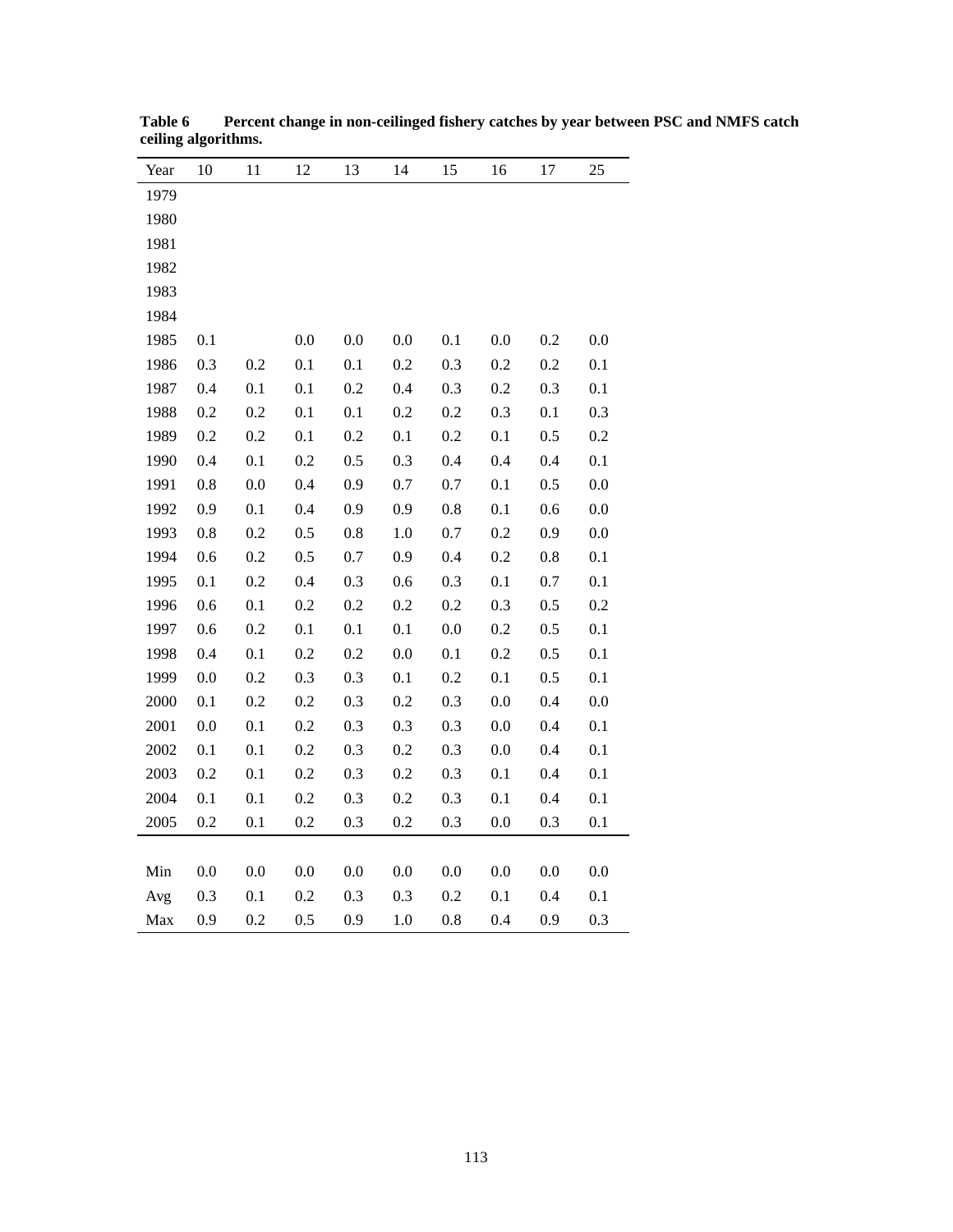| Year | $\mathbf 1$ | $\overline{c}$ | 3   | 4   | 5       | 6    | $\tau$ | $\,$ 8 $\,$ | 9       | 10  | 11  | 12  | 13  | 14  | 15  |
|------|-------------|----------------|-----|-----|---------|------|--------|-------------|---------|-----|-----|-----|-----|-----|-----|
| 1979 |             |                |     |     |         |      |        |             |         |     |     |     |     |     |     |
| 1980 |             |                |     |     |         |      |        |             |         |     |     |     |     |     |     |
| 1981 |             |                |     |     |         |      |        |             |         |     |     |     |     |     |     |
| 1982 |             |                |     |     |         |      |        |             |         |     |     |     |     |     |     |
| 1983 |             |                |     |     |         |      |        |             |         |     |     |     |     |     |     |
| 1984 |             |                |     |     |         |      |        |             |         |     |     |     |     |     |     |
| 1985 | 0.5         | 2.1            | 0.4 | 0.0 | 7.4     | 4.8  | 7.6    | 1.7         | 1.2     | 0.2 | 0.0 | 0.0 | 0.3 | 0.0 | 0.1 |
| 1986 | 1.1         | 3.6            | 0.7 | 0.0 | 12.7    | 7.9  | 11.1   | 2.2         | 2.9     | 0.5 | 0.0 | 0.0 | 0.5 | 0.1 | 0.3 |
| 1987 | 0.3         | 0.7            | 0.5 | 0.1 | 0.7     | 0.7  | 1.1    | 0.4         | 0.2     | 0.0 | 0.1 | 0.1 | 0.1 | 0.2 | 0.5 |
| 1988 | 0.8         | 1.0            | 0.6 | 0.1 | 7.7     | 5.9  | 5.8    | 1.4         | 1.5     | 0.2 | 0.1 | 0.0 | 0.2 | 0.1 | 0.4 |
| 1989 | 1.4         | 1.6            | 0.7 | 0.1 | 6.2     | 10.5 | 3.6    | 2.1         | 3.7     | 0.1 | 0.2 | 0.1 | 0.3 | 0.1 | 0.4 |
| 1990 | 0.9         | 2.8            | 0.6 | 0.6 | 9.4     | 7.7  | 12.2   | 2.7         | 4.1     | 0.2 | 0.4 | 0.4 | 0.4 | 0.2 | 0.4 |
| 1991 | 0.6         | 0.1            | 0.7 | 1.0 | 13.6    | 12.3 | 7.6    | 0.7         | 1.1     | 1.1 | 0.9 | 0.8 | 0.7 | 0.3 | 1.0 |
| 1992 | 1.0         | 1.6            | 0.9 | 1.4 | 9.3     | 9.6  | 6.6    | 1.7         | 1.2     | 1.2 | 0.7 | 0.7 | 0.7 | 0.3 | 1.2 |
| 1993 | 1.0         | 0.2            | 1.0 | 1.2 | 12.5    | 13.6 | 3.9    | 2.0         | 1.3     | 0.9 | 0.7 | 0.7 | 0.5 | 0.4 | 1.0 |
| 1994 | 0.4         | $1.0\,$        | 0.7 | 1.0 | 2.3     | 6.7  | 6.1    | 0.7         | 0.6     | 0.6 | 0.5 | 0.4 | 0.4 | 0.4 | 1.0 |
| 1995 | 0.1         | 1.1            | 0.5 | 0.9 | 0.4     | 2.5  | 3.7    | 0.2         | 0.1     | 0.3 | 0.2 | 0.2 | 0.7 | 0.4 | 1.0 |
| 1996 | 0.5         | 0.1            | 0.5 | 0.9 | 0.0     | 3.2  | 3.1    | 0.8         | 0.2     | 0.1 | 0.0 | 0.2 | 0.7 | 0.3 | 0.9 |
| 1997 | 0.5         | 0.1            | 0.3 | 0.7 | 0.0     | 3.1  | 3.4    | 0.7         | $0.7\,$ | 0.0 | 0.0 | 0.1 | 0.5 | 0.3 | 0.7 |
| 1998 | 0.7         | 0.7            | 0.3 | 0.6 | 5.5     | 7.3  | 6.8    | 0.9         | 1.2     | 0.2 | 0.1 | 0.2 | 0.2 | 0.3 | 0.8 |
| 1999 | 0.5         | 0.4            | 0.4 | 0.7 | 5.2     | 6.2  | 7.3    | 0.7         | 0.7     | 0.0 | 0.2 | 0.2 | 0.6 | 0.5 | 1.0 |
| 2000 | 0.5         | 0.4            | 0.4 | 0.8 | 5.1     | 6.2  | 5.0    | 0.7         | 0.8     | 0.0 | 0.2 | 0.1 | 0.6 | 0.3 | 0.9 |
| 2001 | 0.5         | 0.4            | 0.4 | 0.7 | 5.1     | 6.9  | 4.5    | 0.7         | 0.6     | 0.0 | 0.2 | 0.1 | 0.4 | 0.4 | 0.9 |
| 2002 | 0.6         | 0.5            | 0.4 | 0.6 | 5.1     | 7.4  | 5.6    | 0.6         | 0.4     | 0.0 | 0.2 | 0.1 | 0.3 | 0.5 | 0.9 |
| 2003 | 0.6         | 0.5            | 0.4 | 0.6 | 5.0     | 7.3  | 7.5    | 0.5         | 0.4     | 0.0 | 0.2 | 0.2 | 0.5 | 0.4 | 1.0 |
| 2004 | 0.5         | 0.5            | 0.4 | 0.6 | 5.1     | 7.3  | 7.0    | 0.5         | 0.3     | 0.0 | 0.2 | 0.2 | 0.6 | 0.4 | 0.9 |
| 2005 | 0.6         | 0.5            | 0.4 | 0.6 | 5.1     | 7.5  | 5.5    | 0.5         | 0.4     | 0.0 | 0.2 | 0.2 | 0.4 | 0.4 | 0.9 |
|      |             |                |     |     |         |      |        |             |         |     |     |     |     |     |     |
| Min  | 0.1         | 0.1            | 0.3 | 0.0 | $0.0\,$ | 0.7  | 1.1    | 0.2         | 0.1     | 0.0 | 0.0 | 0.0 | 0.1 | 0.0 | 0.1 |
| Avg  | 0.6         | 0.9            | 0.5 | 0.6 | 5.9     | 6.9  | 6.0    | 1.1         | 1.1     | 0.3 | 0.2 | 0.2 | 0.5 | 0.3 | 0.8 |
| Max  | 1.4         | 3.6            | 1.0 | 1.4 | 13.6    | 13.6 | 12.2   | 2.7         | 4.1     | 1.2 | 0.9 | 0.8 | 0.7 | 0.5 | 1.2 |

**Table 7 Percent change in stock escapements by year between PSC and NMFS catch ceiling algorithms (fisheries 1-15).**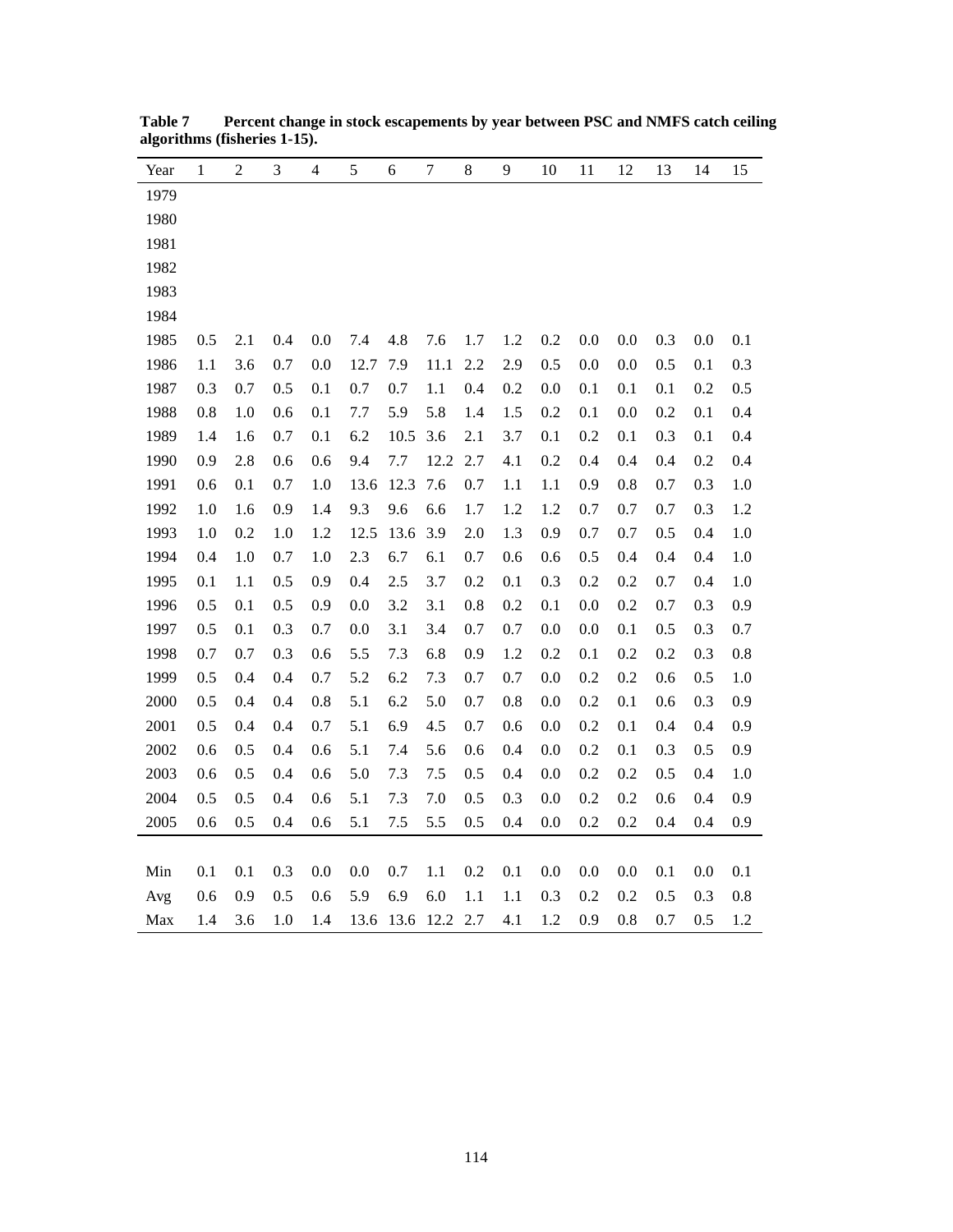| Year | 16  | 17  | 18  | 19  | 20  | 21      | 22  | 23  | 24  | 25  | 26  | 27  | 28  | 29  | 30  |
|------|-----|-----|-----|-----|-----|---------|-----|-----|-----|-----|-----|-----|-----|-----|-----|
| 1979 |     |     |     |     |     |         |     |     |     |     |     |     |     |     |     |
| 1980 |     |     |     |     |     |         |     |     |     |     |     |     |     |     |     |
| 1981 |     |     |     |     |     |         |     |     |     |     |     |     |     |     |     |
| 1982 |     |     |     |     |     |         |     |     |     |     |     |     |     |     |     |
| 1983 |     |     |     |     |     |         |     |     |     |     |     |     |     |     |     |
| 1984 |     |     |     |     |     |         |     |     |     |     |     |     |     |     |     |
| 1985 | 0.2 | 0.1 | 1.2 | 0.6 | 0.0 | 0.1     | 0.0 | 0.6 | 0.0 | 0.0 | 0.1 | 2.7 | 3.2 | 0.0 | 0.5 |
| 1986 | 0.6 | 0.3 | 0.6 | 1.1 | 0.1 | 0.0     | 0.0 | 0.9 | 0.2 | 0.1 | 0.4 | 0.4 | 0.0 | 0.0 | 0.0 |
| 1987 | 0.8 | 0.5 | 0.3 | 0.1 | 0.0 | 0.1     | 0.1 | 0.0 | 0.2 | 0.1 | 0.1 | 0.0 | 0.2 | 0.0 | 0.3 |
| 1988 | 0.7 | 0.4 | 1.4 | 0.9 | 0.0 | 0.1     | 0.1 | 0.5 | 0.2 | 0.1 | 0.1 | 1.4 | 1.9 | 0.3 | 0.3 |
| 1989 | 0.9 | 0.4 | 1.3 | 0.1 | 0.1 | 0.3     | 0.4 | 0.3 | 0.2 | 0.1 | 0.0 | 0.3 | 0.7 | 0.0 | 0.1 |
| 1990 | 2.5 | 0.5 | 0.2 | 0.1 | 0.3 | 1.1     | 1.1 | 0.3 | 0.2 | 0.1 | 0.3 | 0.3 | 2.3 | 0.0 | 0.9 |
| 1991 | 3.3 | 0.9 | 0.0 | 0.2 | 0.6 | 2.6     | 1.8 | 0.3 | 0.2 | 0.2 | 0.1 | 0.1 | 0.4 | 1.8 | 0.1 |
| 1992 | 4.8 | 1.1 | 1.6 | 0.3 | 0.9 | 2.8     | 1.7 | 0.9 | 0.3 | 0.2 | 0.2 | 0.3 | 0.4 | 1.7 | 0.4 |
| 1993 | 4.7 | 1.1 | 0.5 | 0.1 | 0.8 | 2.2     | 1.8 | 0.3 | 0.3 | 0.2 | 0.1 | 0.2 | 2.2 | 1.3 | 0.2 |
| 1994 | 4.7 | 1.0 | 0.6 | 0.5 | 0.4 | 1.2     | 1.9 | 0.2 | 0.3 | 0.2 | 0.1 | 0.2 | 0.7 | 1.3 | 0.1 |
| 1995 | 3.7 | 0.9 | 0.5 | 0.3 | 0.3 | 0.6     | 1.8 | 0.1 | 0.2 | 0.1 | 0.1 | 0.2 | 0.5 | 1.6 | 0.2 |
| 1996 | 3.6 | 0.5 | 0.2 | 0.2 | 0.6 | 0.1     | 1.7 | 0.1 | 0.0 | 0.0 | 0.1 | 0.0 | 0.2 | 1.6 | 0.3 |
| 1997 | 3.5 | 0.4 | 0.0 | 0.1 | 0.2 | 0.0     | 1.8 | 0.1 | 0.0 | 0.0 | 0.1 | 0.0 | 0.2 | 1.3 | 0.2 |
| 1998 | 3.6 | 0.6 | 0.7 | 0.5 | 0.1 | 0.2     | 2.0 | 0.4 | 0.0 | 0.0 | 0.1 | 0.4 | 0.7 | 1.6 | 1.2 |
| 1999 | 4.1 | 0.7 | 0.6 | 0.4 | 0.1 | $0.4\,$ | 2.0 | 0.3 | 0.1 | 0.1 | 0.0 | 0.3 | 0.3 | 1.6 | 0.8 |
| 2000 | 4.1 | 0.6 | 0.5 | 0.3 | 0.2 | 0.4     | 2.0 | 0.3 | 0.1 | 0.1 | 0.0 | 0.2 | 0.3 | 1.7 | 0.6 |
| 2001 | 4.3 | 0.6 | 0.4 | 0.2 | 0.2 | 0.4     | 2.1 | 0.3 | 0.1 | 0.1 | 0.1 | 0.2 | 0.3 | 1.7 | 0.6 |
| 2002 | 4.3 | 0.7 | 0.5 | 0.3 | 0.1 | $0.4\,$ | 2.2 | 0.3 | 0.1 | 0.1 | 0.1 | 0.3 | 0.3 | 1.9 | 0.6 |
| 2003 | 4.7 | 0.7 | 0.5 | 0.3 | 0.2 | 0.4     | 2.3 | 0.3 | 0.1 | 0.1 | 0.1 | 0.3 | 0.3 | 1.8 | 0.6 |
| 2004 | 5.0 | 0.7 | 0.4 | 0.3 | 0.1 | 0.4     | 2.3 | 0.3 | 0.1 | 0.1 | 0.0 | 0.3 | 0.2 | 1.9 | 0.6 |
| 2005 | 5.3 | 0.7 | 0.4 | 0.3 | 0.2 | 0.4     | 2.3 | 0.3 | 0.1 | 0.1 | 0.0 | 0.3 | 0.3 | 1.9 | 0.6 |
|      |     |     |     |     |     |         |     |     |     |     |     |     |     |     |     |
| Min  | 0.2 | 0.1 | 0.0 | 0.1 | 0.0 | 0.0     | 0.0 | 0.0 | 0.0 | 0.0 | 0.0 | 0.0 | 0.0 | 0.0 | 0.0 |
| Avg  | 3.3 | 0.6 | 0.6 | 0.3 | 0.3 | 0.7     | 1.5 | 0.3 | 0.1 | 0.1 | 0.1 | 0.4 | 0.7 | 1.2 | 0.4 |
| Max  | 5.3 | 1.1 | 1.6 | 1.1 | 0.9 | 2.8     | 2.3 | 0.9 | 0.3 | 0.2 | 0.4 | 2.7 | 3.2 | 1.9 | 1.2 |

# **C.4 Maturation Process**

Initially, we envisioned using the migration process to simulate maturation. At the November 6, 1997 meeting the model committee pointed out that this formulation would not work. Jim Norris posted the following discussion on the web site on December 10, 1997.

First, I want to thank members of the Model Committee for pointing out our failure to properly code the maturation process. This was a significant oversight on our part. Fortunately, at this stage in development it is fairly easily fixed. Below is a summary of our proposed changes.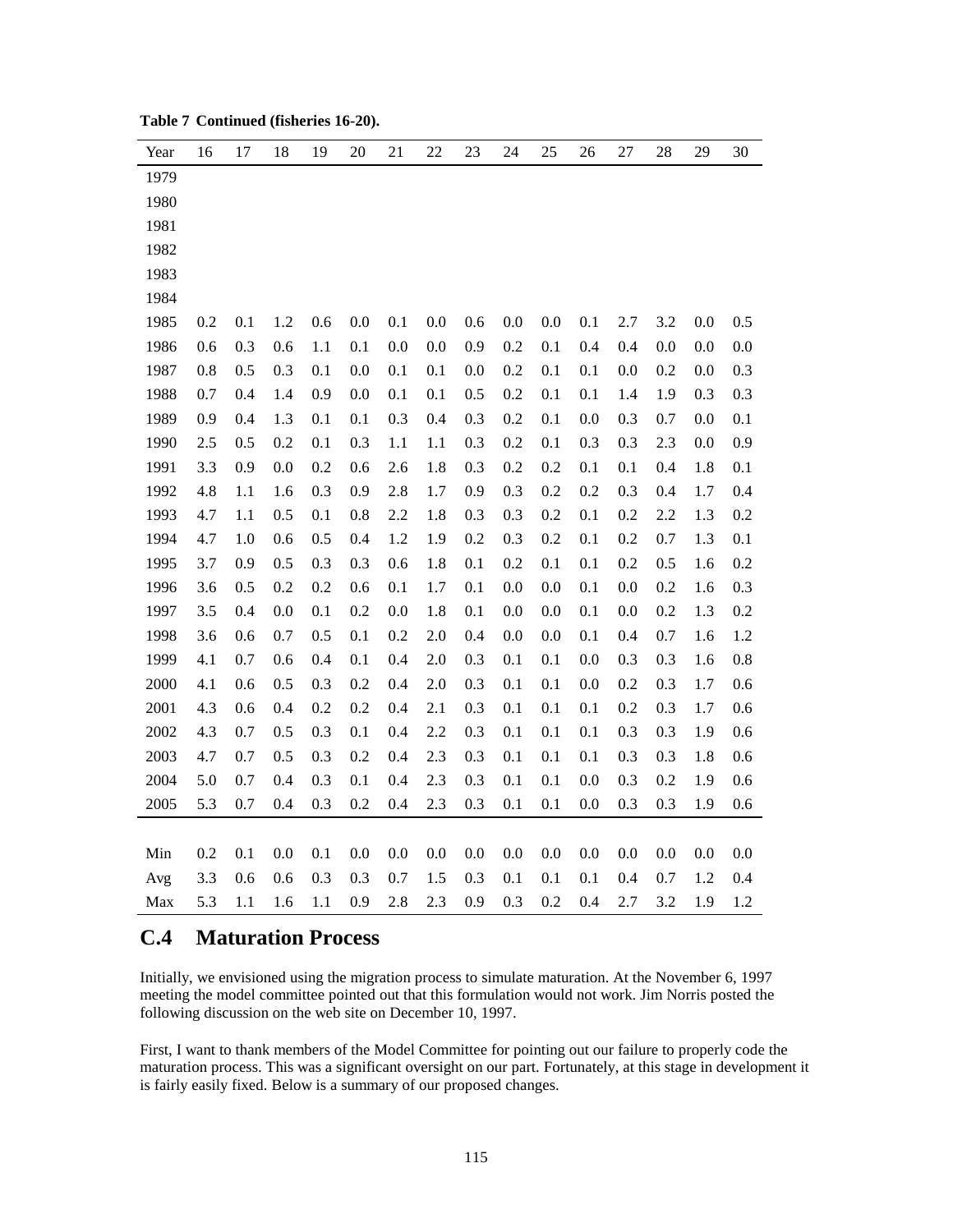### **C.4.1 The Biological Process**

Our understanding is that for almost all salmon stocks, individuals within a cohort may or may not mature and return in a given year. At the individual fish level, the decision to return is determined by both genetic factors and environmental factors. On the genetic side, each salmon species has a fairly consistent maturation process (e.g., chinook mature over several years; coho tend to mature all in same year). On the environmental side, individual fitness (e.g., general body chemistry) during the spring or early summer may determine which individuals actually decide to migrate home, and when.

# **C.4.2 Mathematical Modeling Problem**

The above biological realities imply that at any given time and region a cohort may be divided into two distinct components (immature and mature) that will have different migration patterns. The modeling question is whether or not it is necessary to model each component of the cohort separately.

If we assume no fishing mortality, ignore mature and immature status, divide time and space into discrete units, and track the movement of each individual fish, at any time step we could determine the fraction of the fish that move from each cell to each other cell. From these data we could define transition matrices for each time step that fully describe the movement of the entire cohort, regardless of maturation status. In this perspective (no fishing), it does not seem necessary to track mature and immature fish separately.

However, the fishing process will alter the relative composition of immature/mature fish within a time/area cell. Since these two components have different migration patterns, the migration pattern for the combined cohort (immature and mature) can no longer be expressed by a single transition matrix.

# **C.4.3 New Main Engine**

We will add a new maturation process to the main engine just before the migration process. Thus, the main loop in the computation engine will look something like this:

```
YearInit(year);
    TimeStepIter time(clock);
   while (++time) {
     naturalMortalityManager.takeNaturalMortality(clock);
     FisheryManager.takeFishingMortality(clock);
     spawningManager.spawnCohorts(clock);
  NEW ==> maturationManager.maturateCohorts(clock);
     migrationManager.migrateCohorts(clock);
    }
   for (i = 0; i < Stocks.num(); ++i) {
     Stocks[i].year_wrapup();
    }
```
It may seem odd to place the maturation process after the spawning process. We do this because for modeling purposes the maturation process is most closely linked to the migration process rather than the spawning process. I don't think the order matters much because the spawning process will only be activated in certain time steps and/or regions. We are still evaluating this ordering and haven't made a firm decision yet. Any comments?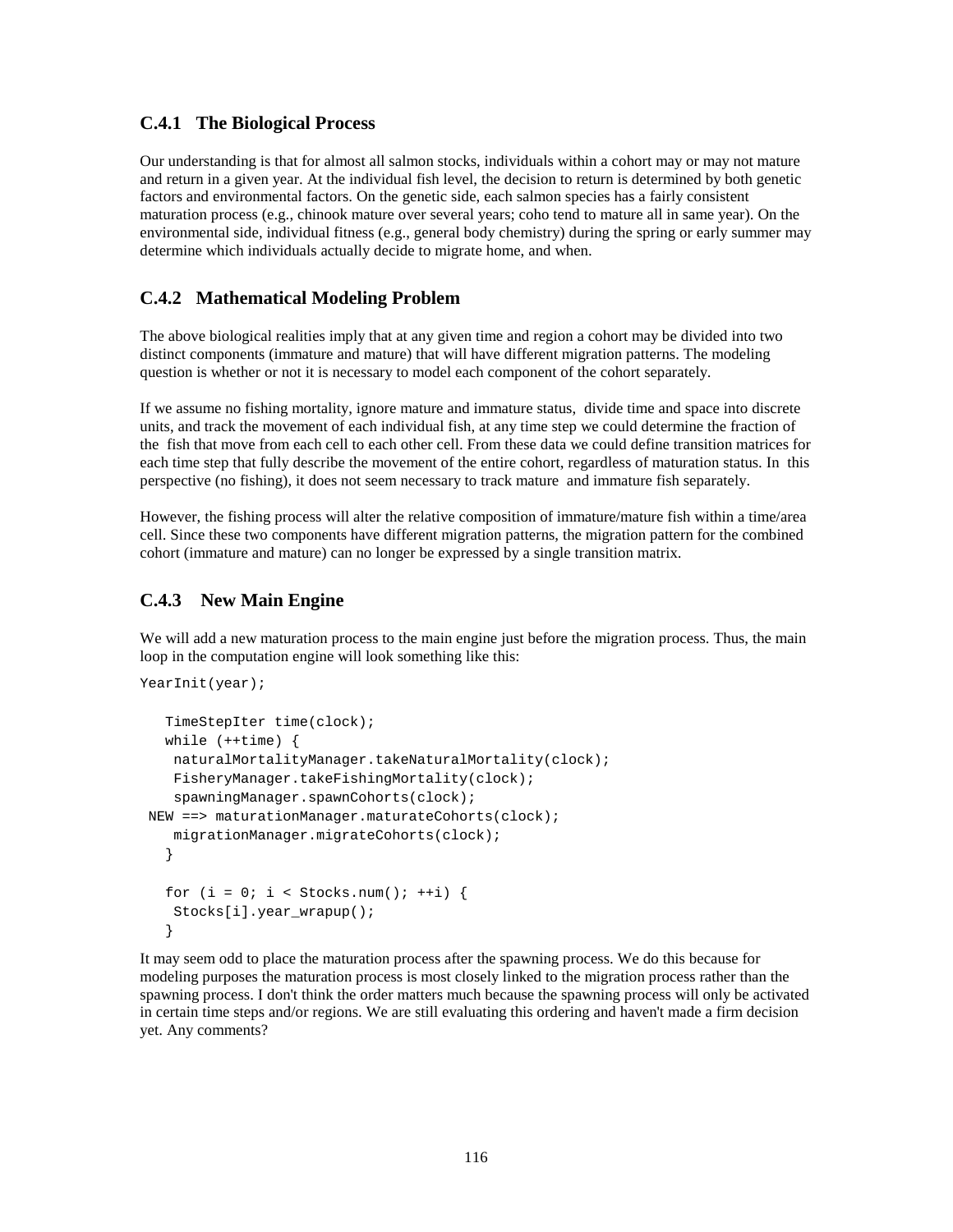### **C.4.4 Cohort Objects and Data Tracking**

At the meeting we discussed two possible approaches to coding the maturation process. One was to treat the immature and mature components as separate cohorts; the other was to keep separate abundance vectors for immature and mature components within the same cohort.

We note that maturation is the only model process that transfers fish from one abundance vector (immature) to another (mature) within the same time/area cell. We also note that the immature and mature components share many characteristics (e.g., species, stock, brood year, age, mark status, tag status). Despite these considerations that suggest keeping immature and mature vectors within the same cohort, we decided to use the first alternative and treat immature and mature fish as separate cohorts. Our reasons are:

- 1. From a biological perspective, the immature and mature components are biologically separate cohorts, in the sense that they have significantly different demographic characteristics, mainly a different migration pattern. They also may have a different growth rate or size distribution.
- 2. From a coding perspective, tracking two components within the same cohort would be messy (separate abundance vectors, separate transition matrices, maybe separate growth functions, etc.) and would violate our basic concept of what a cohort is.

At config time, all the cohorts can still be created. Mature/Immature will be a part of the CohortID. The abundance vectors for mature cohorts will be initialized at zero, and will be filled in during the maturation process at appropriate time steps.

This approach will require twice the number of cohorts as previously planned, and twice the data storage requirements (assuming we need to track data for immature and mature cohorts separately).

#### **C.4.5 Relationship to State Space Model**

An important consideration is how the maturation process will be estimated. As a first step, I've added the maturation process to the SSM. I have no idea whether or not the parameters in the new formulation can be estimated, but the exercise helps clarify some of the modeling questions. I'm hoping that these ideas will spark further ideas from those more familiar with the estimation procedures.

Recall that the SSM formulation (in matrix notation) is:

 $n(t) = M(t) S(t) n(t-1)$  $c(t) = H(t) n(t)$ 

This formulation assumes that the cohort abundance being tracked is the mature cohort. Or stated another way, this model assumes that the maturation process occurred prior to time  $t = 0$ . This may be a reasonable assumption for coho, but not for chinook.

Now consider tracking the mature and immature components separately. Let

- $n'(t) = \text{immature abundance vector at time } t;$
- $n''(t)$  = mature abundance vector at time t;
- $M'(t)$  = transition matrix for immature fish;
- $M''(t)$  = transition matrix for mature fish;
- $m(t)$  = maturation matrix at time t,

where  $m(t)$  is a diagonal matrix with diagonal elements equal to the maturation rates by region for time step t and all other elements = 0. In most cases I suspect that at any time t, the elements of m(t) will be assumed identical, implying that the maturation process is the same over all regions.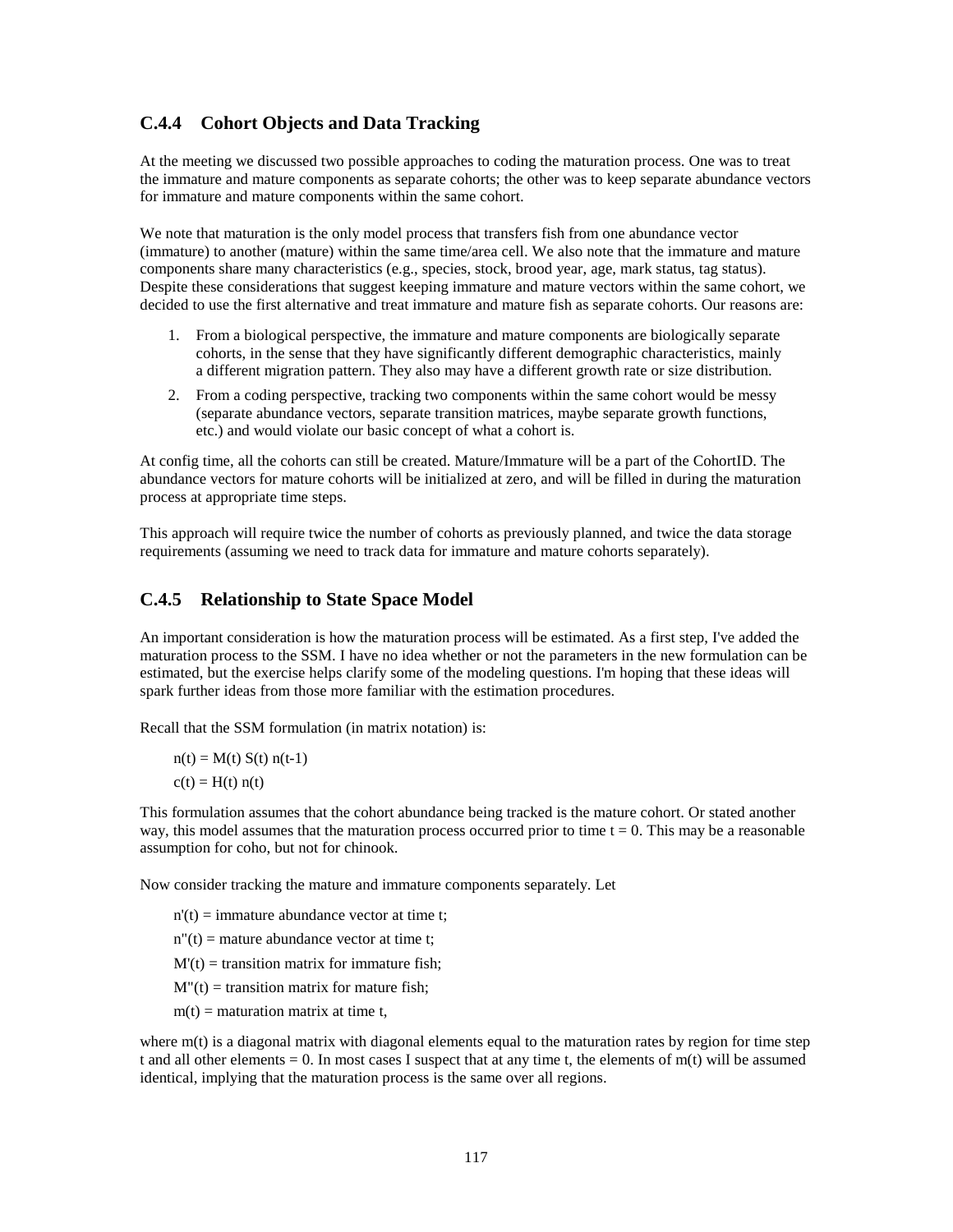To simplify, assume that immature fish do not migrate during the modeling period, and thus  $M'(t) = I$  (the identity matrix). If we further assume that mature and immature fish have the same survival and harvest matrices (in practical terms this probably means assuming they have the same size, vulnerability to gear, feeding behavior, etc), we can write the SSM as:

 $n'(t) = [I - m(t)] S(t) n'(t-1)$  $n''(t) = M''(t) [S(t) n''(t) + m(t) S(t) n'(t)]$  $c(t) = H(t) [n'(t) + n''(t)]$ 

In considering how to model the maturation process, I see three key parameters: (1) what is the total maturation rate for the given year--15% ? 75% ?; (2) when is the peak maturation date--the date on which the most immature fish become mature fish--Julian day 156?, 275?; and (3) over what time range does the maturation process continue--two weeks?, two months?.

If one assumes that the maturation process is independent of region (i.e., for any given time t, the diagonal elements of m(t) are identical) and fixes one or two of the parameters mentioned above (based on other biological information), it seems that the maturation process could be modeled with only one or two additional parameters to estimate.

# **C.5 Production Processes**

# **C.5.1 Pre-Spawning Mortality And Production Functions**

The following discussion is from the minutes of the October 6, 1998 meeting.

The PSC Chinook Model uses a truncated Ricker function for natural stocks. The Ricker A parameter and an optimum escapement level are the input parameters. The Ricker B parameter is determined from the Ricker A parameter using Hilborn's Approximation. If there is no additional mortality after all harvesting (this is true for all but 3 stocks), the maximum escapement level at which to truncate the function is given by RickerB/RickerA.

For three Columbia River stocks, the escapement from the fisheries is adjusted by a pre-spawning survival factor (called the IDL, or "inter-dam loss", factor). For these stocks, the maximum escapement level is increased to account for pre-spawning mortality. Here's the code.

```
FUNCTION FRicker (ESC, Stk%, Yr%)
  A = RickerA(Stk%)
 B = Optimum(Stk*) / (.5 - .07 * A)FRicker = ESC * EXP(A * (1 - ESC / B))
  '..... If escapement exceeds level producing maximum recruitment,
   '..... keep recruits at maximum. cf Ricker 1975, p. 347, eq. 10
 MaxEsc! = B / (A * IDL!(Stk*, Yr*)) IF ESC > MaxEsc! THEN
   FRicker = B * EXP(A - 1) / A END IF
END Function
```
There was a lot of discussion about this algorithm. The main point of contention was why the maximum escapement value should be adjusted if the escapement value ("ESC") being passed into the function already had been adjusted for pre-spawning escapement. My understanding (readers please correct me if I'm wrong!) is the following.

The Ricker function parameters are estimated from observed spawners and observed recruitment to the fisheries. Thus, the parameters do not incorporate any non-fishing mortality after fishing but before spawning. Since the parameters do not incorporate pre-spawning survival, the computed maximum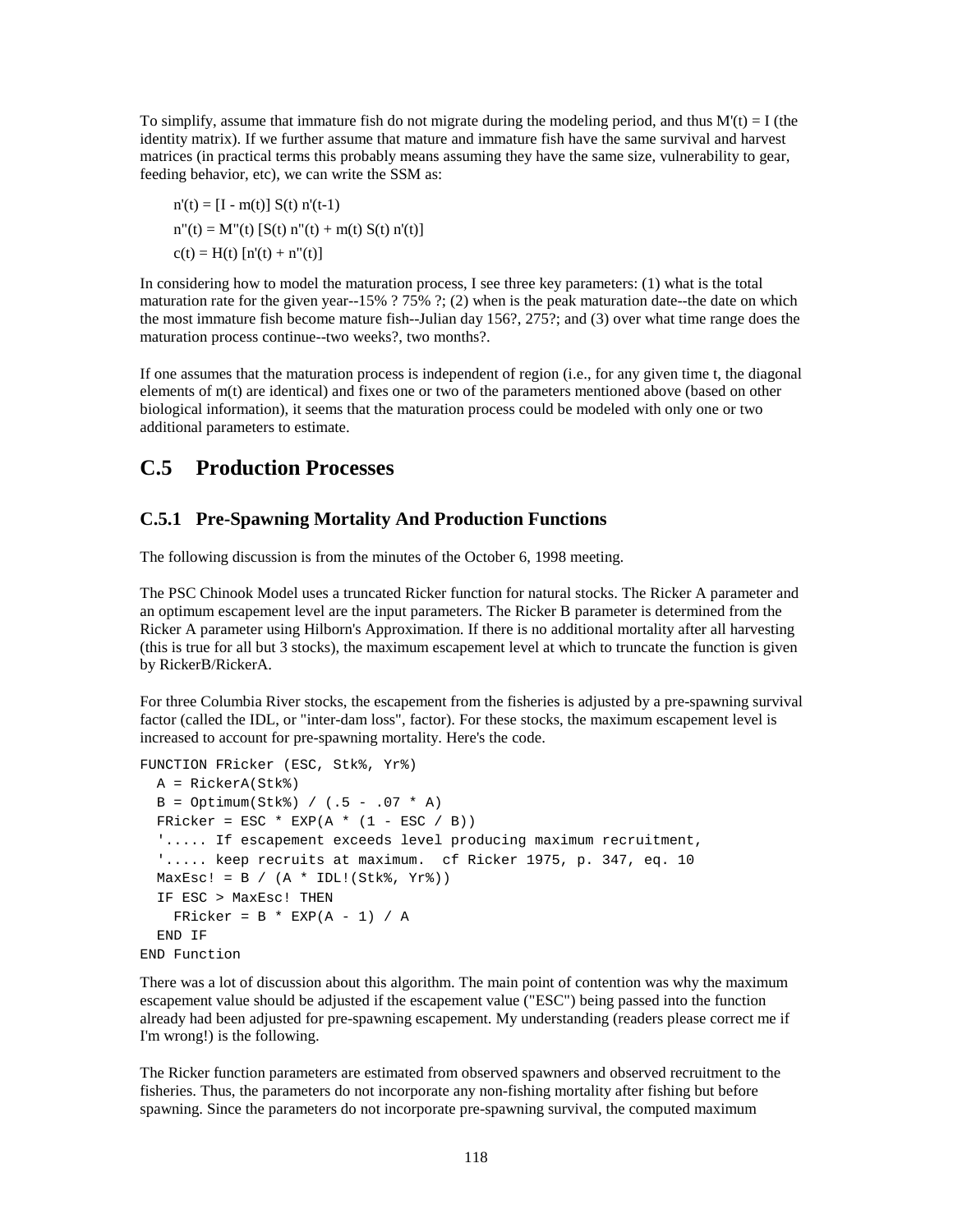escapement doesn't incorporate it either. That is, the maximum escapement parameter assumes there is no pre-spawning mortality. Thus, adjusting the maximum escapement level by pre-spawning mortality is to correct the maximum escapement parameter value, not to correct the escapement passed into the function.

In the new model we treat the pre-spawning mortality as a form of non-fishing, or natural, mortality that may occur during any timestep and in any region, depending on how the user configures the natural mortality process. Thus, the new model may be configured to have pre-spawning mortality during several timesteps and regions, depending on the model resolution. For example, separate "natural" mortalities could be assessed as fish pass each dam.

To extend the concept of pre-spawning mortality to variable timesteps and regions, we need a parameter that represents natural mortality of the escapement (all age classes) from the fisheries to the spawning grounds. Currently, the stock/year specific IDL parameters serve this purpose. An analogous parameter for the generalized case is the weighted average of the IDLs for each age class in the escapement, where the weights are the relative contributions of each age class to the total escapement. The current algorithm is a special case of the weighted average algorithm. Troy reported that he has already implemented this general structure and it validates with the old code.

# **C.5.2 Variable Truncated Ricker Function**

The following is from an email message from Jim Norris to the model committee dated March 18, 1999 describing the need to create a variable truncated Ricker production function. This discussion is closely related to that presented above. No response from the model committee was received.

Hello All,

In the process of validating the new Coast Model (the preferred name for the model we have been working on) Troy and I discovered a behavior in the Ricker function of the CTC model that we would like to have clarified. The behavior only occurs for natural stocks that have variable IDLs. In the 1995 configuration we have been using for validation, only the URB stock falls into this category. In the 1998 version, the LYF stock also will be in this category.

In order to explain the problem, let's use the following definitions related to a Ricker function:

- ESC = adult (ages 3, 4, 5) escapement arriving on the spawning grounds (i.e., after Inter-Dam Losses have been removed);
- OPT = optimum escapement level (i.e., number of spawners that produces the greatest difference between the exact replacement line and recruitment line);
- Smax = escapement level that produces the maximum number of recruits (i.e., the highest point on the Ricker function and mathematically = RickerB/RickerA parameters);
- MaxEsc = an intermediate variable used by the PSC chinook model function FRicker to adjust Smax for inter-dam losses (=  $S$ max/IDL). Note that since IDL is usually  $< 1$ , MaxEsc is usually  $>$  Smax.

Here is the FRicker code from the CTC model:

|                  | FUNCTION FRicker (ESC, Stk%, Yr%) |                                                               |  |  |  |  |  |  |  |  |
|------------------|-----------------------------------|---------------------------------------------------------------|--|--|--|--|--|--|--|--|
|                  |                                   |                                                               |  |  |  |  |  |  |  |  |
|                  | ' ° Purpose:                      | Computes the production, expressed in terms of<br>$\circ$     |  |  |  |  |  |  |  |  |
| $1 \quad Q$      |                                   | adult equivalents using a truncated form of a<br>$\Omega$     |  |  |  |  |  |  |  |  |
| $\overline{1}$ 0 |                                   | Ricker stock-recruitment function. Prior to<br>$\Omega$       |  |  |  |  |  |  |  |  |
| $\overline{1}$ 0 |                                   | 1988, the model did not allow spawning escmts to <sup>o</sup> |  |  |  |  |  |  |  |  |
| $\overline{1}$ 0 |                                   | exceed escapement goals. However, not all<br>$\Omega$         |  |  |  |  |  |  |  |  |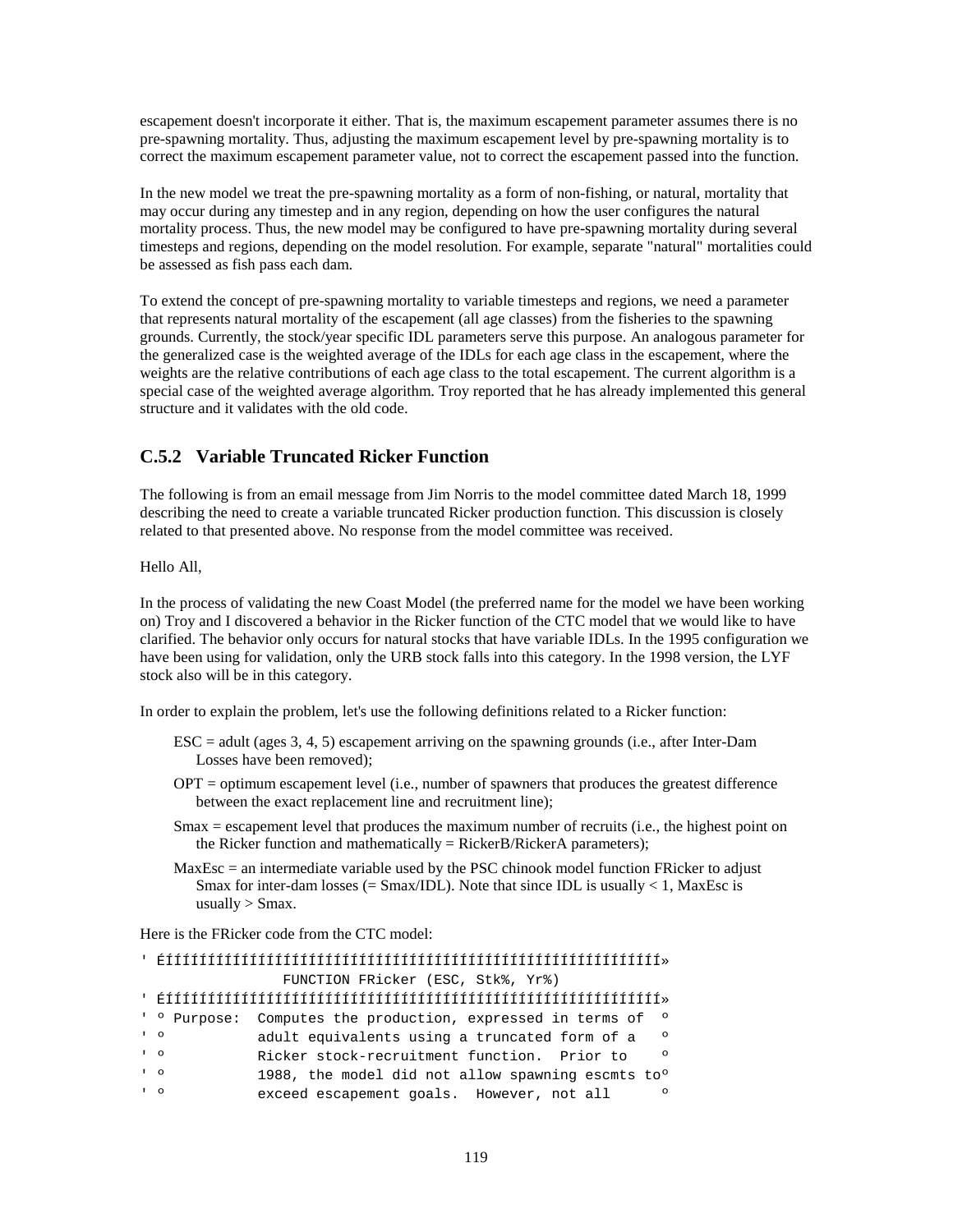```
' <sup>o</sup> stocks have terminal fisheries capable of \overline{ } <sup>o</sup>
' º controlling escapements. While escapements are º
' º allowed at any level, production is truncated atº
' <sup>o</sup> the maximum. This formulation thus prevents <sup>o</sup>
' ° Production from decreasing at high levels of '
' º spawning escapements. An optimistic view may º
' \degree result, however, production response at high \degree' º escapement levels is unknown for nearly all º
\blacksquare \blacksquare \blacksquare \blacksquare \blacksquare \blacksquare \blacksquare \blacksquare \blacksquare \blacksquare \blacksquare \blacksquare \blacksquare \blacksquare \blacksquare \blacksquare \blacksquare \blacksquare \blacksquare \blacksquare \blacksquare \blacksquare \blacksquare \blacksquare \blacksquare \blacksquare \blacksquare \blacksquare \blacksquare \blacksquare \blacksquare \blacksquare\begin{array}{ccc} \circ & \circ & \circ \end{array}' º Arguments: Esc = Age 3+ spawning escapement º
' º Stk% = Stock index number º
' º º
' º Inputs: IDL!() º
' º Optimum() º
' º RickerA() º
\begin{array}{ccc} \circ & \circ & \circ \end{array}' º Called By: CatchTermFinal º
\begin{array}{ccc} \circ & \circ & \circ \end{array}' º Output: Adult equivalent production º
\begin{array}{ccc} \circ & \circ & \circ \end{array}' º Externals: None. º
\begin{array}{ccc} \circ & \circ & \circ \end{array}' º Module: CHSIMUL.DOC º
' º º
' ÈÍÍÍÍÍÍÍÍÍÍÍÍÍÍÍÍÍÍÍÍÍÍÍÍÍÍÍÍÍÍÍÍÍÍÍÍÍÍÍÍÍÍÍÍÍÍÍÍÍÍÍÍÍÍÍÍÍÍÍ1/4
A = RickerA(Stk%)
B = Optimum(Stk*) / (.5 - .07 * A)FRicker = ESC * EXP(A * (1 - ESC / B))
'..... If escapement exceeds level producing maximum recruitment,
'..... keep recruits at maximum. cf Ricker 1975, p. 347, eq. 10
MaxEsc! = B / (A * IDL!(Stk*, Yr*))IF ESC > MaxEsc! THEN
 FRicker = B * EXP(A - 1) / AEND IF
```
END FUNCTION

For all natural stocks, prior to passing ESC into FRicker, ESC is truncated to OPT if the SkipMSH variable  $= 0$ . For the URB stock, SkipMSH  $= 1$ , so ESC is not truncated to OPT. Thus, ESC can be quite large when passed into FRicker.

If ESC < MaxEsc, then ESC is used to compute recruits. Note that it is possible that Smax < ESC < MaxEsc, in which case recruits are computed using the upper portion of the descending right limb of the Ricker function.

However, if ESC > MaxEsc, then the number of recruits is computed using Smax. This is because the variable B\*EXP(A-1)/A is equivalent to computing the Ricker function using  $\text{ESC} = \text{Smax} = \text{B/A}$ .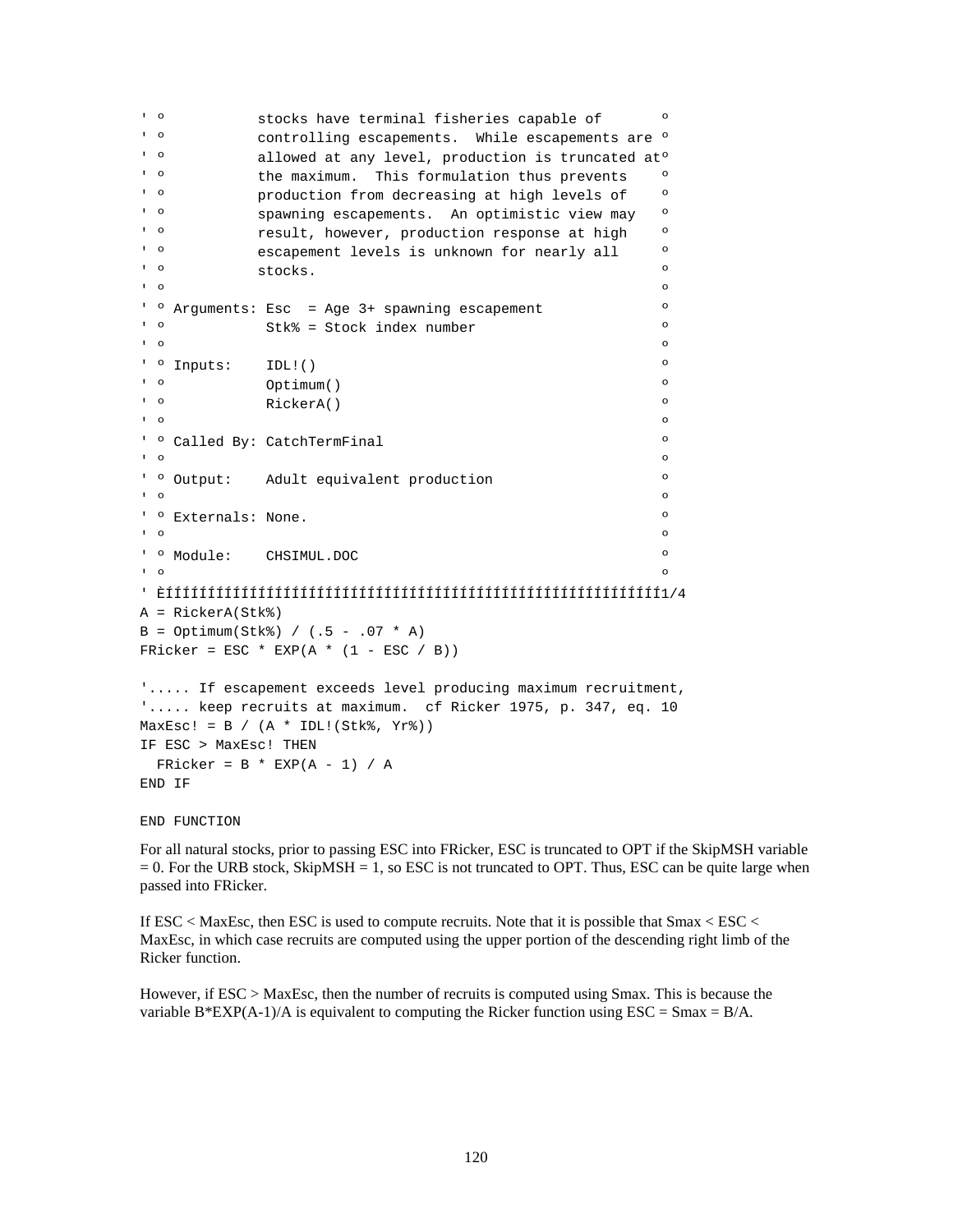The net result is a production function that:

- increases from zero to maximum recruitment as spawners increase from 0 to Smax;
- then descends when spawners are between Smax and MaxEsc:
- then jumps up to the maximum recruitment again whenever spawners > MaxEsc.

For IDL values > 0.8, it doesn't make too much difference. But when the IDL values get smaller, the gap between Smax and MaxEsc gets bigger.

This seems like a strange function. Is this what was intended?

-- Jim

# **C.5.3 Adult Equivalent Factors In Production Functions**

The following discussion is from the minutes of the October 6, 1998 meeting.

The production functions in the PSC Chinook Model relate spawners to ADULT recruitment. Adult recruitment is converted back to "Age1Fish" by a factor called "RectAtAge1". In essence, the RectAtAge1 factor defines the relationship between adult recruitment and Age1Fish in the equilibrium condition with no harvesting. Thus, the RectAtAge1 factor is defined by the maturation and natural mortality schedules for each stock. For the Coast Model, three situations need to be considered.

(1) If the maturation and natural mortality schedules do not change over time and space, each stock has a unique RectAtAge1 factor. About 2/3 of the stocks in the PSC Chinook Model fall in this category. Note that the RectAtAge1 factors could be computed before a model run and passed in as input data along with other production function parameters.

(2) If the schedules do change over time and space, then each stock will have a different RectAtAge1 factor for each year. About 1/3 of the stocks in the PSC Chinook model fall in this category. These stocks have constant natural mortality schedules, but variable maturation schedules. At the start of each year, a new RectAtAge1 factor is computed for each stock. As with case (1), since all schedules are included with the input data, the RectAtAge1 factors could be computed before a model run and passed in as input data along with other production function parameters.

(3) Cases (1) and (2) can be generalized to variable timesteps and regions, provided the timestep and region definitions and the maturation and natural mortality schedules for each stock are all defined during the model configuration. We envision the Coast Model will have timesteps and regions defined during configuration, but we would like to allow for the possibility that maturation and survival schedules may be determined dynamically based on model predicted environmental conditions.

Jim and Troy proposed that for forward simulation runs RectAtAge1 factors be considered as part of the production parameters for each stock and should become part of input data. This should be the case even if natural mortality and maturation schedules are determined dynamically. In other words, the model user must have some previously estimated relationship between adult recruits and Age1Fish for each stock and year. If a model dynamically computes natural mortality and maturation schedules, the model predicted RectAtAge1 factors could be stored and reported as output.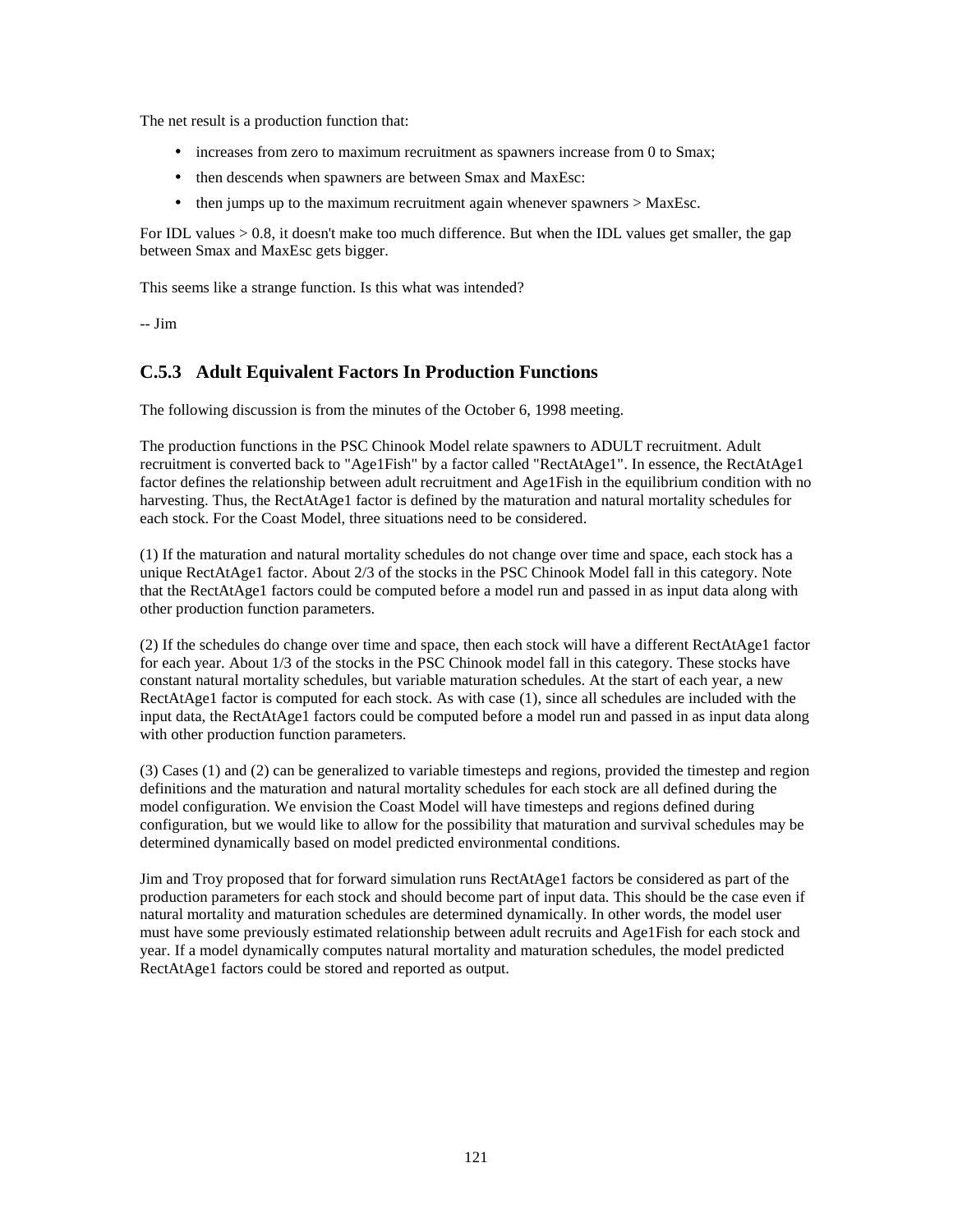# **C.6 Migration Process**

# **C.6.1 Synthesizing Commonly Used Migration Algorithms**

An important goal of this project was to synthesize commonly used migration algorithms into a common mathematical framework. The following report was presented by Jim Norris at the June 19, 1998 meeting. It concludes that the State Space Model migration matrix formulation can be used to represent all commonly used migration algorithms.

#### **C.6.1.1 Background**

The two salmon management models currently used most extensively for fisheries that impact stocks listed under the ESA are the Pacific Salmon Commission (PSC) Chinook Model and the Fishery Regulation Analysis Model (FRAM). Neither of these models include specific migration algorithms to simulate the movement of fish through a gauntlet fishery. Three new models have been proposed to simulate salmon migration more accurately: a State Space Model (Newman, 1995), the PSC Selective Fishery Model (PSC 1995), and the Proportional Migration (PM) Model (Moore et al., 1996). The purpose of this report is to describe the migration algorithms used in these five salmon management models.

The State Space Model is the most general of the five models and has been proposed for use in a new salmon life cycle model. Thus, this report describes the existing algorithms in terms common with the State Space Model.

#### **C.6.1.2 Notation**

The notation used in this report follows that commonly used by the State Space Model. I describe the migration algorithms with reference to a single cohort of fish. A cohort may be a single age class from a single stock, or it may be a marked/tagged sub-component of that age class. No stock or age subscripts are used to make the notation easier to read. All of the models use discrete time steps and the notation is defined with respect to time interval  $[t-1, t)$ . Table 8 lists the notation and Figure 1 illustrates the notation graphically.

| <b>Variable</b>        | <b>Definition</b>                                                                                                                                                                                                                                                       |
|------------------------|-------------------------------------------------------------------------------------------------------------------------------------------------------------------------------------------------------------------------------------------------------------------------|
| <b>Index Variables</b> |                                                                                                                                                                                                                                                                         |
| t                      | Time index.                                                                                                                                                                                                                                                             |
| r                      | Geographic region index. For models in which there is a one-to-one<br>correspondence between geographic region and fishery, r also indexes<br>fishery.                                                                                                                  |
| R                      | The total number of geographic regions in the model.                                                                                                                                                                                                                    |
| <b>State Variables</b> |                                                                                                                                                                                                                                                                         |
| $n_{r,t}$              | Abundance of fish in region r at the start of time interval $[t, t+1)$ .                                                                                                                                                                                                |
| $c_{r,t}$              | Observed catch in region r during the time interval $[t, t+1)$ .                                                                                                                                                                                                        |
| $ns_{r,t-1}$           | Abundance of fish in region $r$ that do not suffer natural mortality and/or<br>fishing mortality during the time interval $[t-1,t)$ . Equal to the abundance of<br>fish in region r at the end of the time interval $[t-1,t)$ just prior to<br>instantaneous migration. |

**Table 8 Common notation used in this report (also see Figure 1).**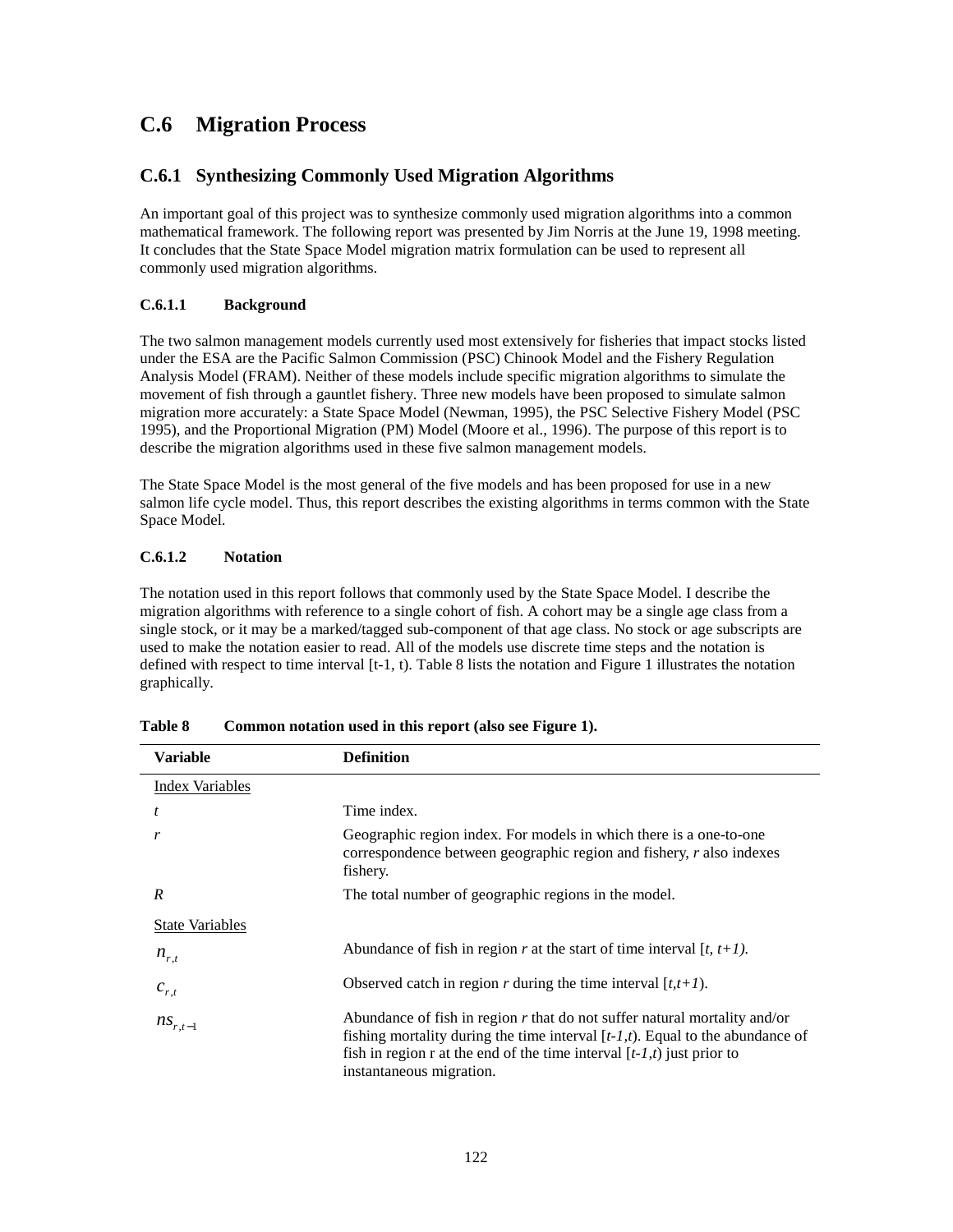| <b>Variable</b>                                  | <b>Definition</b>                                                                                                                                                  |
|--------------------------------------------------|--------------------------------------------------------------------------------------------------------------------------------------------------------------------|
| <b>Natural Mortality and Survival Parameters</b> |                                                                                                                                                                    |
| $M_{r,t}$                                        | Instantaneous natural mortality rate in region $r$ during the time interval $[t-$<br>(1,t).                                                                        |
| $\boldsymbol{u}_{r,t}$                           | Fraction of the cohort in region $r$ killed by natural mortality during the<br>time interval $[t-1,t)$ .                                                           |
| $S_{r,t}$                                        | Total survival rate in region $r$ during the time interval $[t-1,t)$ .                                                                                             |
| <b>Fishing Mortality Parameters</b>              |                                                                                                                                                                    |
| $E_{r,t-1}$                                      | Amount of fishing effort in region $r$ during the time interval $[t-1,t)$ .                                                                                        |
| $h_{r,t-1}$                                      | Regional harvest rate defined as the fraction of the cohort located in region<br>r harvested as legal catch in region r during the time interval $[t-1,t)$ .       |
| $F_{r,t-1}$                                      | Instantaneous total fishing mortality rate in region $r$ during the time<br>interval $[t-1,t)$ .                                                                   |
| $\mathbf{m}_{r,t-1}$                             | Fraction of the available cohort in region $r$ killed by all types of fishing<br>mortality (including incidental mortalities) during the time interval $[t-1,t)$ . |
| <b>Migration Parameters</b>                      |                                                                                                                                                                    |
| $D_{r,t}$                                        | A set of donor regions that contribute fish to region $r$ at the end of time<br>period $t-1$ (e.g., used in the PM Model).                                         |
| $m_{i,j}$                                        | For a given cohort and time, the fraction of the abundance in region $j$<br>moving to region $i$ .                                                                 |

Note that the total fishing mortality rate includes both legal and incidental mortalities. Thus, the legal harvest rate is not necessarily equal to the total fishing mortality rate (i.e.,  $h_{r,t} \neq m_{r,t}$ ). Also note the following relationships:

$$
\mathbf{u}_{r,t} = 1 - e^{-M_{r,t}}
$$
  
\n
$$
\mathbf{m}_{r,t} = 1 - e^{-F_{r,t-1}}
$$
  
\n
$$
s_{r,t} = e^{-\left(M_{r,t} + F_{r,t-1}\right)}
$$
  
\n
$$
n s_{r,t-1} = n_{r,t-1} s_{r,t}
$$

 $\overline{\phantom{0}}$ 

The variable  $ns_{r,t-1}$  can be thought of as the number of fish in region *r* at the end of time interval [*t*-1, *t*) just before they are redistributed among the geographic regions for the start of the next time interval [*t*, *t+*1).

#### **C.6.1.3 State Space Model**

In matrix notation, the deterministic State Space Model consists of two equations:

$$
\mathbf{n}_{t} = \mathbf{M}_{t} \mathbf{S}_{t} \mathbf{n}_{t-1}
$$

$$
\mathbf{c}_{t} = \mathbf{H}_{t} \mathbf{n}_{t}
$$

The abundance vectors  $\mathbf{n}_t$  and  $\mathbf{n}_{t-1}$  are composed of *R* elements (one abundance for each region). Each migration matrix  $\mathbf{M}_t$  is an *R* x *R* square matrix of  $m_{i,j}$  elements, and the elements in each column must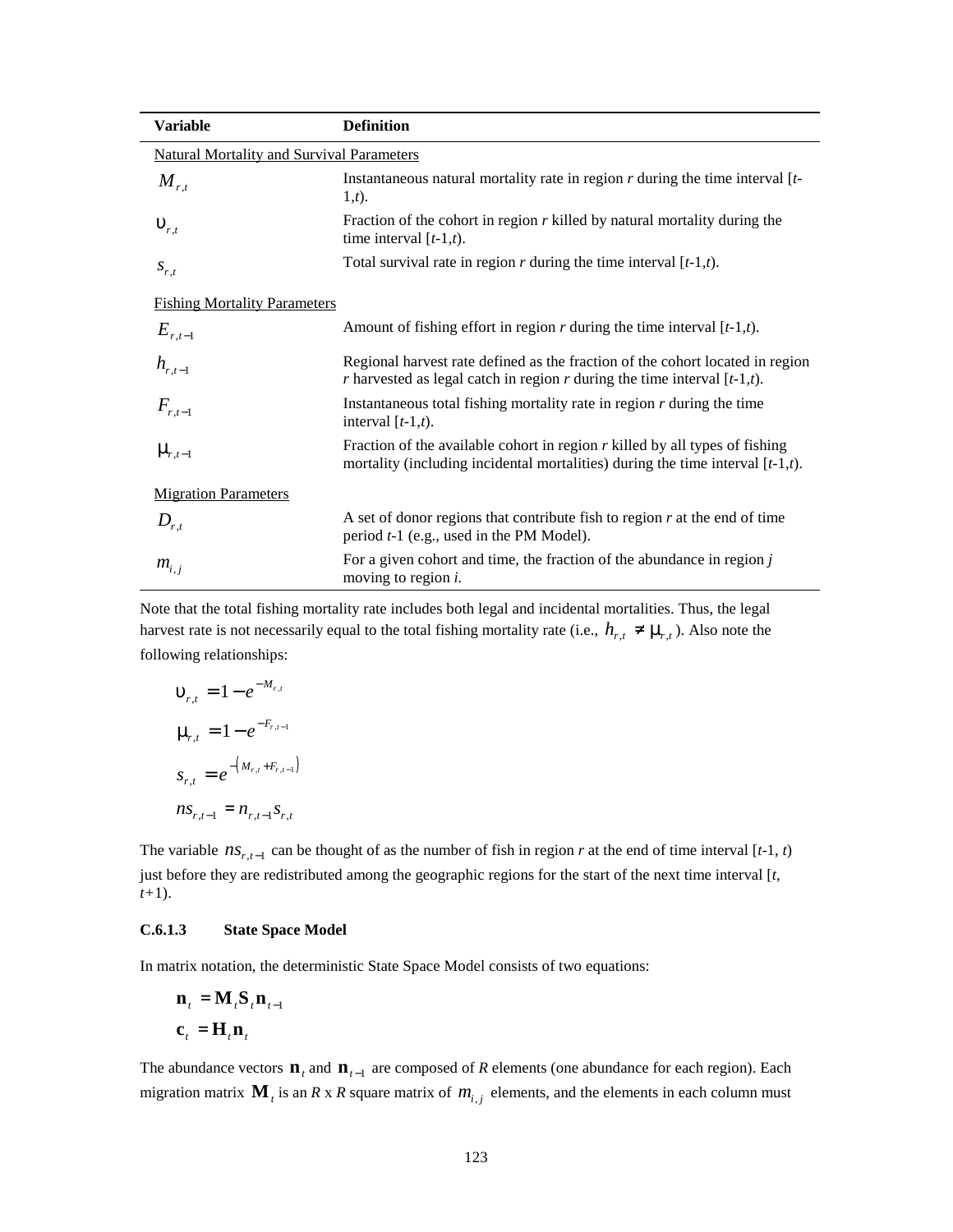sum to one. Each survival matrix  $\mathbf{S}_t$  and each harvest matrix  $\mathbf{H}_t$  is a diagonal matrix with *R* elements (e.g.,  $S_{r,t}$ ,  $h_{r,t}$ ). In expanded form equations (1) and (2) look like this:

$$
\begin{bmatrix}\nn_{1,t} \\
\vdots \\
n_{R,t}\n\end{bmatrix} =\n\begin{bmatrix}\nm_{1,1} & \cdots & m_{1,R} \\
\vdots & & \vdots \\
m_{R,1} & \cdots & m_{R,R}\n\end{bmatrix}\n\begin{bmatrix}\ns_{1,t} \\
\vdots \\
\vdots \\
\vdots \\
\vdots \\
c_{R,t}\n\end{bmatrix}\n\begin{bmatrix}\nn_{1,t-1} \\
\vdots \\
\vdots \\
n_{R,t}\n\end{bmatrix}\n\begin{bmatrix}\nn_{1,t-1} \\
\vdots \\
n_{R,t}\n\end{bmatrix}
$$

Note that we can define a new vector  $\mathbf{ns}_{r,t-1} = \mathbf{S}_t \mathbf{n}_{t-1}$  that represents the fish that do not suffer natural or fishing mortality during the interval [*t*-1,*t*). Thus, the migration matrix can be thought of as being applied to the surviving cohort at the end of the time interval, and each element of the new abundance vector can be written

$$
n_{r,t} = \sum_{j=1}^R m_{r,j} n s_{j,t-1} .
$$

In Ken Newman's application of the State space Model, he sets  $M_{r,t} = 0$  for all *r* and *t*. Thus, in his application we have

.

$$
s_{r,t} = e^{-F_{r,t-1}}
$$
  

$$
\mathbf{u}_{r,t} = 0
$$
  

$$
\mathbf{m}_{r,t-1} = 1 - e^{-F_{r,t-1}} = 1 - s_{r,t}
$$

#### **C.6.1.4 PSC Chinook Model**

The PSC Chinook Model defines no specific geographic regions, and therefore has no specific fish migration algorithm. However, by separating the 25 model fisheries into preterminal and terminal categories, the model assumes a de facto concept of fish migration from the preterminal area to the terminal area. The preterminal fisheries are generally offshore ocean fisheries (e.g., ocean troll fisheries), while terminal fisheries are generally nearshore and river fisheries (e.g., ocean net and sport fisheries).

Once the preterminal fishery harvests and incidental mortalities have been taken, the model separates each cohort into an ocean run (that stays in the ocean and is available for harvest the following year) and a terminal run (that is available for harvest by terminal fisheries). Thus, what are termed maturation rates in the PSC Chinook Model can be thought of as migration rates from the ocean (preterminal area) to the nearshore and river areas (collectively called the terminal area).

Some ocean net fisheries are considered to be terminal fisheries for older age classes, even though these fisheries are not physically located near the natal stream. The idea is that at some point during the year the older (mature) members of each cohort decide to start migrating down the coast. It is assumed that the older fish captured by the nearshore net fisheries are part of the mature migrating portion of the stock.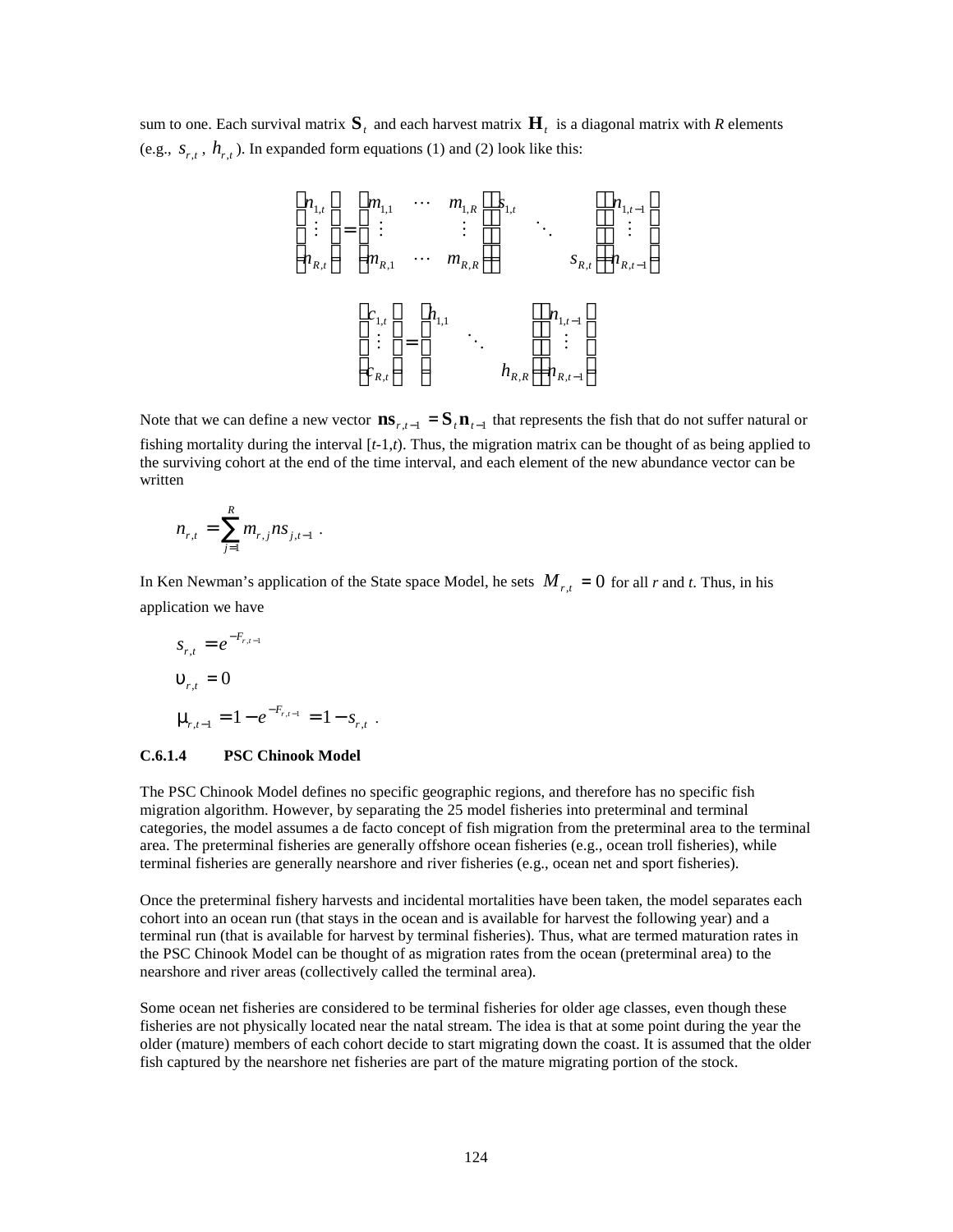Using the mathematical notation of the PSC Chinook Model, the maturation rates are applied to each cohort as follows:

$$
TermRun = (OcnRun - PreTermMort) \cdot MatRt
$$

where

*TermRun* = the abundance of fish in the terminal area at the start of the terminal time period;

- *OcnRun* = the abundance of fish in the preterminal area during the preterminal time period after natural mortalities have been removed;
- *PreTermMort* = total fishing mortalities (i.e., legal catches plus incidental mortalities) in the preterminal area during the preterminal time period.

The term *"OcnRun* - *PreTermMort"* is the abundance of fish not suffering natural mortality and surviving the fishing process during the preterminal time period. In the notation of the State Space Model, this term is equivalent to the first element of the  $\mathbf{ns}_{t-1}$  vector. The second element of the  $\mathbf{ns}_{t-1}$  vector is zero because it is assumed that no fish are located in the terminal area during the preterminal time period.

The term "*TermRun*" is equivalent to the second element of the  $\mathbf{n}_t$  vector (i.e., abundance in region 2 at the start of time period 2). The first element of the  $\mathbf{n}_t$  vector is the number of fish from the cohort that remain in the preterminal (or ocean) area.

In matrix notation the annual migration pattern for each cohort is expressed as follows (where  $1 =$ preterminal area and time step;  $2 =$  terminal area and time step):

$$
\begin{bmatrix} n_{1,2} \\ n_{2,2} \end{bmatrix} = \begin{bmatrix} m_{1,1} & m_{1,2} \\ m_{2,1} & m_{2,2} \end{bmatrix} \cdot \begin{bmatrix} n_{1,1} \\ n_{2,1} \end{bmatrix} = \begin{bmatrix} m_{1,1} n_{1,1} + m_{1,2} n_{2,1} \\ m_{2,1} n_{1,1} + m_{2,2} n_{2,1} \end{bmatrix}
$$

where

 $n_{1,2}$  = preterminal area (i.e., ocean) abundance at the start of the terminal time step

 $n_{2,2}$  = terminal area abundance at the start of the terminal time step

 $m_{1,1} = 1 - \text{MatR}$ t

 $m_{1,2} = 0$  (i.e., no fish move from the terminal area to the preterminal area)

$$
m_{2,1} = \text{MatR}t
$$

 $m_{2,2} = 0$  (i.e., there are no fish in the terminal area to keep in the terminal area)

 $ns_{1,1}$  = preterminal area (i.e., ocean) abundance at the end of the preterminal time step

 $ns_{2,1} = 0$  (i.e., no fish in the terminal area at the end of the preterminal time step)

These equations are now in the same form as Equation (3) for the State Space Model. In terms of the maturation rate we have

$$
n_{1,2} = (1 - \text{MatRt}) \cdot n_{1,1}
$$
  

$$
n_{2,2} = \text{MatRt} \cdot n_{1,1} \ .
$$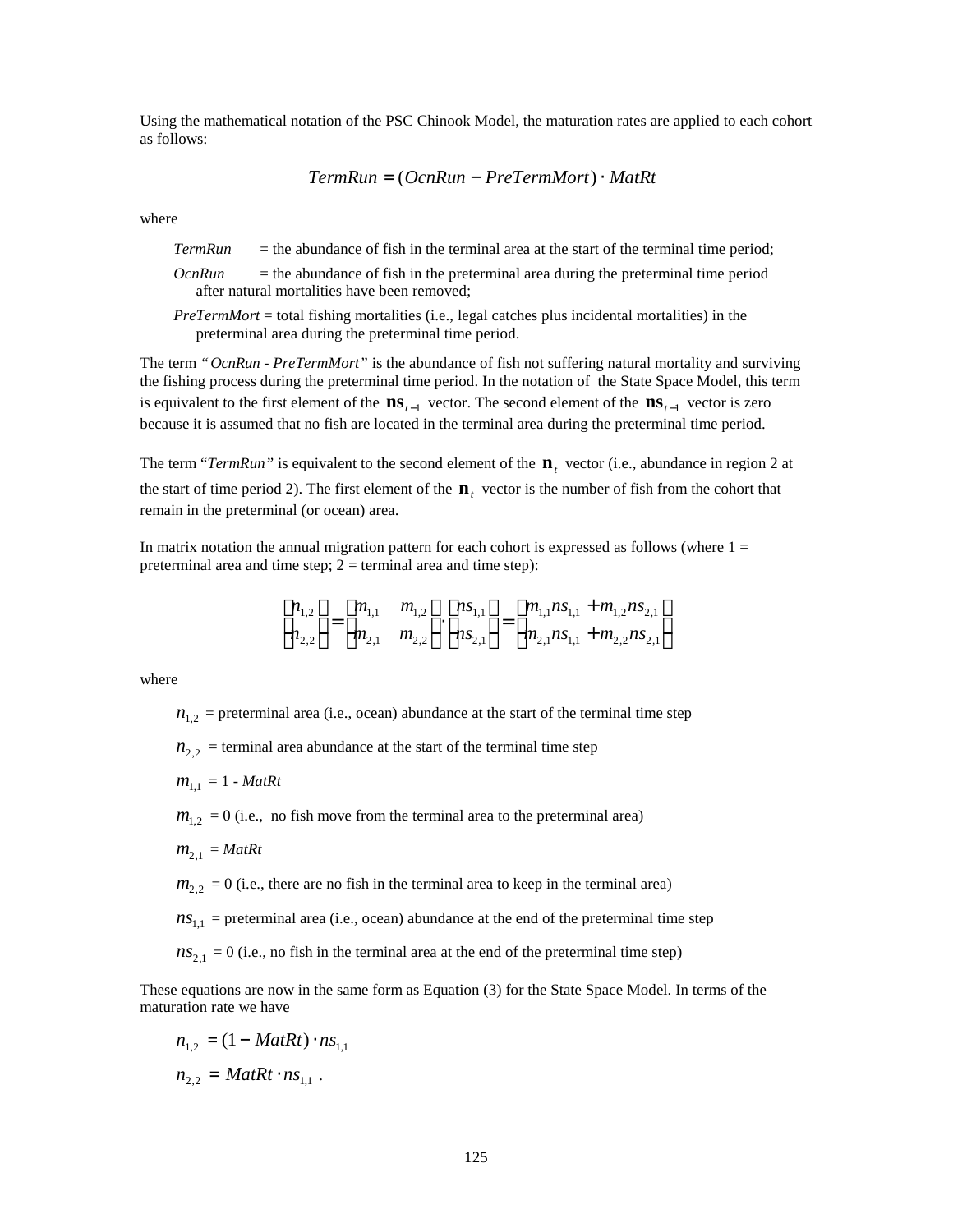#### **C.6.1.5 PSC Selective Fisheries Model**

This model can have any number of marine geographic areas, but in its initial application contains just five:

- West Coast Vancouver Island (OCNN);
- Washington/Oregon Ocean (OCNS);
- Strait of Georgia (GEOS);
- Strait of Juan de Fuca and San Juan Islands (SJDF);
- South Puget Sound (SSND).

Some stocks also have terminal areas (e.g., CRTM = Columbia River terminal area) and all stocks have a generic escapement, or spawning, area (ESCP).

This model was designed primarily as a coho model in which all members of a cohort (or brood) mature and return to the natal stream in the same year. The model is generally used to examine the potential effects of selective fishery management on a limited number of stocks during a single year. Thus, this model is not designed to simulate the effects of coastwide management regulations on all stock and fisheries.

This model can be run in either deterministic or stochastic mode. The model flow is as follows:

- 1. Compute initial abundance of each stock;
- 2. Distribute initial abundance to the five fishing areas;
- 3. Time loop with:
	- a. Natural mortality;
	- b. Fishing mortality;
	- c. Redistribute the fish (including escapement).

Several simplifying assumptions were made to estimate the proportion of each stock in each area migrating in each time step:

- 1. No migration occurred between geographic regions during statistical weeks 1 through 32;
- 2. All migration was directed toward the river of origin;
- 3. Hatchery and wild fish had the same migration timing and pathway;
- 4. 33% of InStk1 in the OCNN region migrated around the north end of Vancouver Island to the GEOS region; and
- 5. Catch per unit effort in a fishery provided an unbiased measure of stock abundance.

Mathematically, the migration component of this model is virtually identical in structure to the State Space Model. During each time step, natural and fishing mortalities (including incidental mortalities) are removed from the cohort first. The remaining fish in a given area are then redistributed among the areas by assigning "dispersion" rates to each area. In the notation of the PSC Selective Fishery Model, the new abundances are computed by the following equation:

$$
N_{s,a^{'},t} = \sum_{a=1}^{A} I_{s,a,a^{'},t}^{*}
$$

where

*Ns*,*a*,*<sup>t</sup>*  $=$  the abundance of stock *s* in area *a* at time *t*;

 $I_{\text{sat}}$  $=$  the number of fish from stock *s* that move from area *a* to area *b* at time *t*.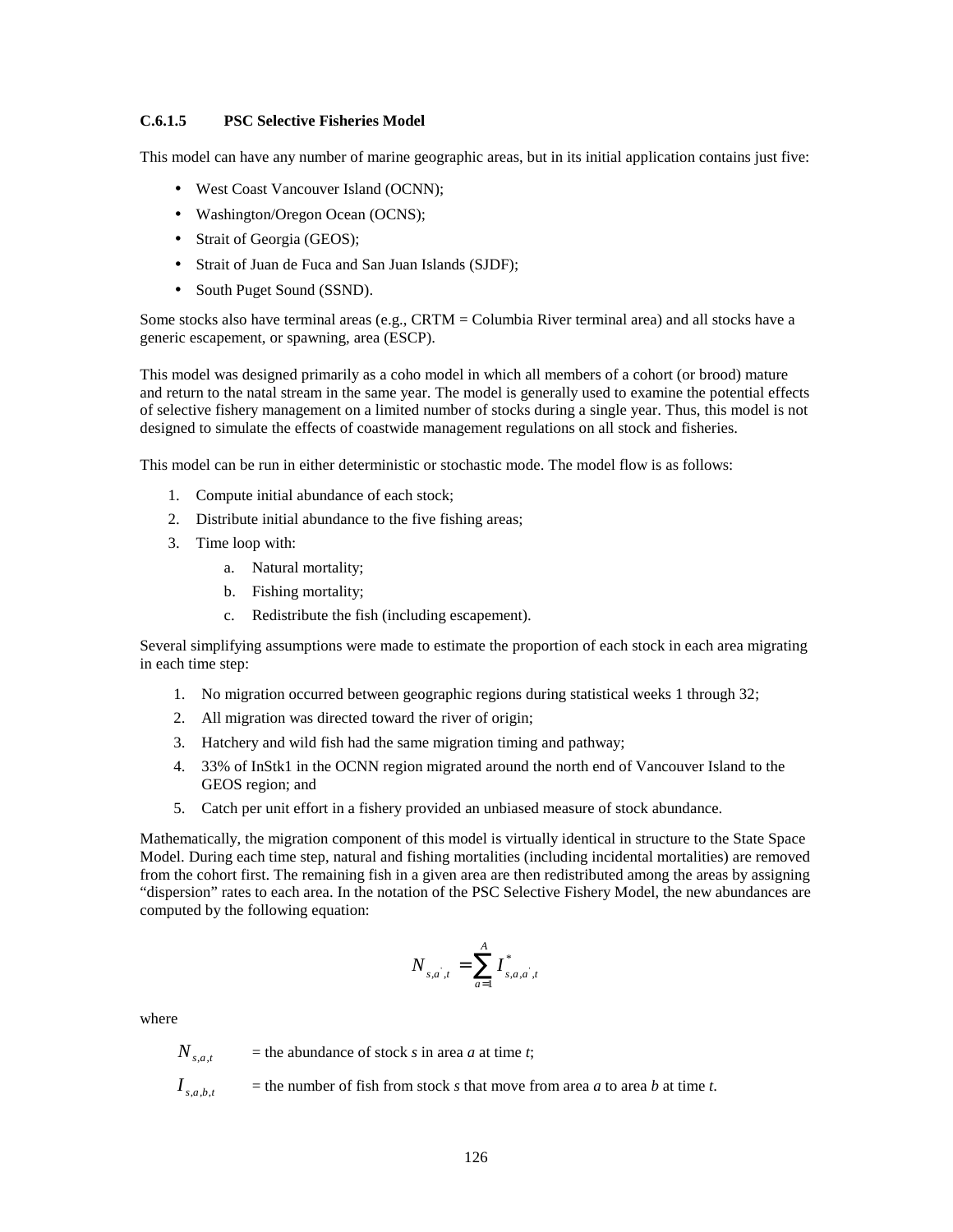In stochastic mode, the elements of the migration matrix are selected randomly from a multinomial distribution with parameters:

 $E$ <sub>*s*,*a*,*b*,*t*</sub>  $=$  probability that a fish from stock *s* moves from area *a* to area *b* at time *t* 

These probabilities are estimated from catch and effort data using a "solver" routine in Microsoft Excel. Table 9 lists the dispersion parameters. In deterministic mode, the probabilities are replaced by the fractions moving from one region to another. Thus, in the PSC Selective Fishery Model the  $\mathbf{g}_{s,a,b,t}$  are equivalent to

the  $m_{i,j}$  elements of the migration matrix of the state space model.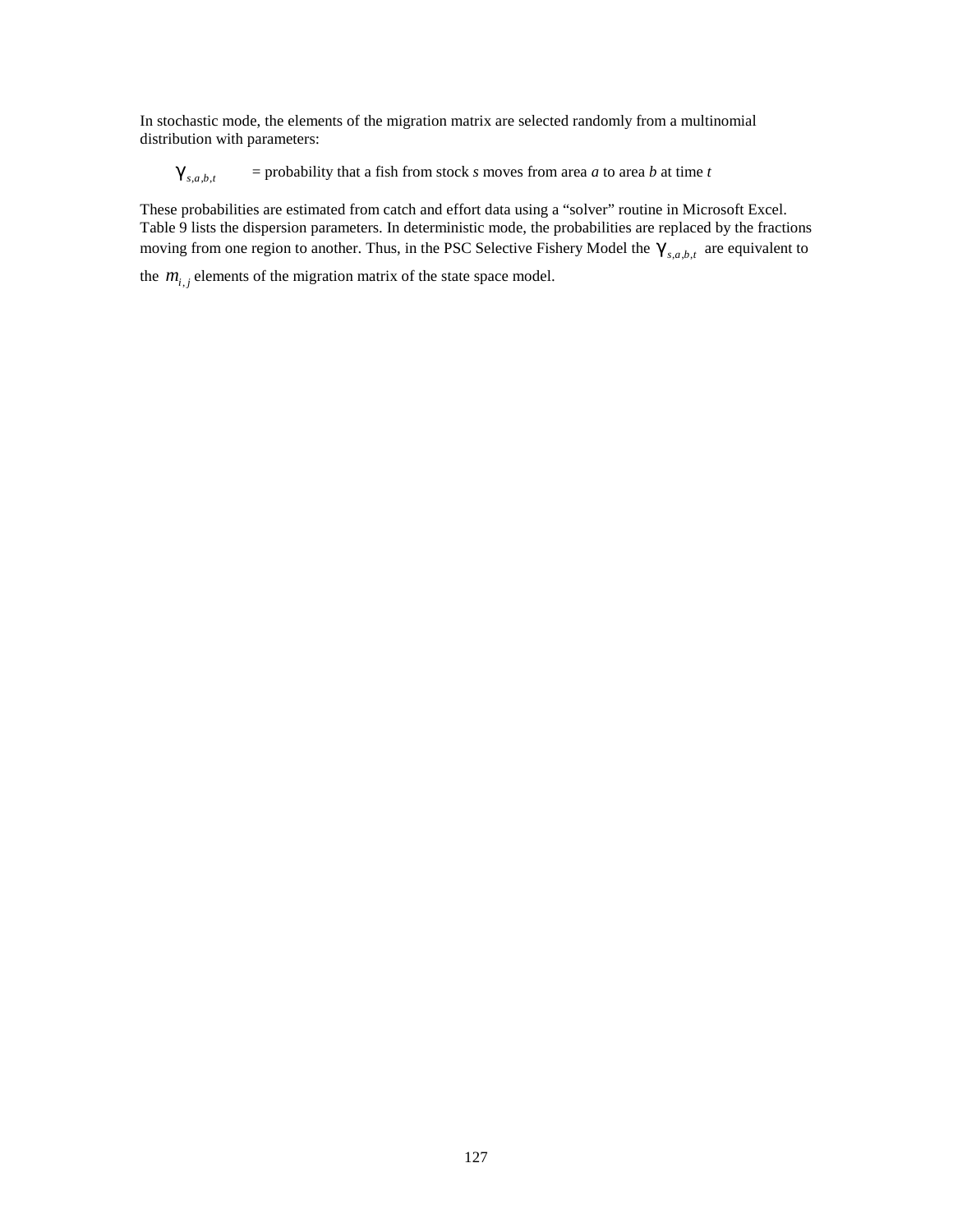| <b>Stock</b> | Donor       | Receiver    | 32   | 33   | 34   | 35   | 36   | 37   | 38   | 39   | 40   | 41   | 42   |
|--------------|-------------|-------------|------|------|------|------|------|------|------|------|------|------|------|
| <b>WCVI</b>  | <b>OCNN</b> | <b>ESCP</b> | 0.00 | 0.01 | 0.03 | 0.06 | 0.07 | 0.17 | 0.14 | 0.38 | 0.26 | 0.40 | 0.47 |
| <b>WCVI</b>  | <b>SJDF</b> | <b>OCNN</b> | 0.17 | 0.19 | 0.16 | 0.17 | 0.13 | 0.13 | 0.10 | 0.12 | 0.16 | 0.24 | 0.35 |
| <b>LFGS</b>  | <b>OCNN</b> | <b>SJDF</b> | 0.00 | 0.00 | 0.01 | 0.09 | 0.15 | 0.23 | 0.15 | 0.39 | 0.59 | 0.86 | 0.89 |
| <b>LFGS</b>  | <b>OCNS</b> | <b>SJDF</b> | 0.00 | 0.12 | 0.12 | 0.28 | 0.30 | 0.56 | 0.40 | 0.26 | 0.00 | 0.00 | 0.00 |
| LFGS         | <b>SJDF</b> | <b>GEOS</b> | 0.00 | 0.00 | 0.00 | 0.00 | 0.00 | 0.00 | 0.15 | 0.22 | 0.31 | 0.24 | 0.31 |
| <b>LFGS</b>  | <b>GEOS</b> | <b>ESCP</b> | 0.00 | 0.00 | 0.00 | 0.05 | 0.05 | 0.11 | 0.11 | 0.16 | 0.16 | 0.29 | 0.29 |
| <b>NPSD</b>  | <b>OCNN</b> | <b>SJDF</b> | 0.01 | 0.00 | 0.02 | 0.13 | 0.22 | 0.33 | 0.22 | 0.47 | 0.34 | 0.36 | 0.03 |
| <b>NPSD</b>  | <b>OCNS</b> | <b>SJDF</b> | 0.00 | 0.07 | 0.07 | 0.23 | 0.30 | 0.62 | 0.52 | 0.43 | 0.11 | 0.38 | 0.67 |
| <b>NPSD</b>  | GEOS        | <b>SJDF</b> | 0.00 | 0.00 | 0.00 | 0.00 | 0.00 | 0.01 | 0.05 | 0.05 | 0.06 | 0.07 | 0.18 |
| <b>NPSD</b>  | <b>SJDF</b> | <b>NSND</b> | 0.00 | 0.01 | 0.01 | 0.02 | 0.01 | 0.05 | 0.09 | 0.20 | 0.28 | 0.35 | 0.34 |
| <b>NPSD</b>  | <b>NSND</b> | <b>ESCP</b> | 0.00 | 0.00 | 0.00 | 0.00 | 0.00 | 0.00 | 0.33 | 0.67 | 1.00 | 1.00 | 1.00 |
| <b>SPSD</b>  | <b>OCNN</b> | <b>SJDF</b> | 0.00 | 0.00 | 0.00 | 0.12 | 0.20 | 0.31 | 0.19 | 0.44 | 0.67 | 0.98 | 0.98 |
| <b>SPSD</b>  | <b>OCNS</b> | <b>SJDF</b> | 0.00 | 0.07 | 0.07 | 0.23 | 0.30 | 0.63 | 0.71 | 0.79 | 0.79 | 0.89 | 1.00 |
| SPSD         | <b>GEOS</b> | <b>SJDF</b> | 0.00 | 0.00 | 0.00 | 0.00 | 0.00 | 0.00 | 0.00 | 0.01 | 0.03 | 0.07 | 0.15 |
| <b>SPSD</b>  | <b>SJDF</b> | <b>SSND</b> | 0.00 | 0.00 | 0.00 | 0.02 | 0.03 | 0.03 | 0.10 | 0.12 | 0.21 | 0.16 | 0.29 |
| <b>SPSD</b>  | <b>SSND</b> | <b>ESCP</b> | 0.00 | 0.00 | 0.00 | 0.00 | 0.00 | 0.33 | 0.33 | 0.67 | 0.54 | 0.87 | 0.87 |
| <b>NWAC</b>  | <b>OCNN</b> | <b>OCNS</b> | 0.00 | 0.00 | 0.00 | 0.00 | 0.00 | 0.00 | 0.00 | 0.24 | 0.40 | 0.40 | 0.50 |
| <b>NWAC</b>  | <b>OCNS</b> | <b>WCTM</b> | 0.00 | 0.00 | 0.00 | 0.09 | 0.22 | 0.43 | 0.68 | 0.88 | 1.00 | 1.00 | 1.00 |
| <b>NWAC</b>  | <b>SJDF</b> | <b>OCNS</b> | 0.00 | 0.00 | 0.00 | 0.00 | 0.00 | 0.00 | 0.00 | 0.00 | 0.06 | 0.14 | 0.27 |
| <b>NWAC</b>  | <b>WCTM</b> | <b>ESCP</b> | 0.01 | 0.00 | 0.34 | 0.33 | 0.33 | 0.00 | 0.00 | 0.00 | 0.00 | 0.14 | 0.14 |
| CRIV         | <b>OCNS</b> | <b>CRTM</b> | 0.00 | 0.06 | 0.10 | 0.21 | 0.42 | 0.38 | 0.60 | 0.65 | 0.99 | 0.99 | 1.00 |
| <b>CRIV</b>  | <b>SJDF</b> | <b>OCNS</b> | 0.00 | 0.00 | 0.00 | 0.00 | 0.00 | 0.00 | 0.12 | 0.12 | 0.22 | 0.11 | 0.31 |
| CRIV         | <b>CRTM</b> | <b>ESCP</b> | 0.10 | 0.10 | 0.19 | 0.17 | 0.17 | 0.07 | 0.00 | 0.00 | 0.29 | 0.40 | 0.40 |

**Table 9 Dispersion parameters by week for the PSC Selective Fishery Model.**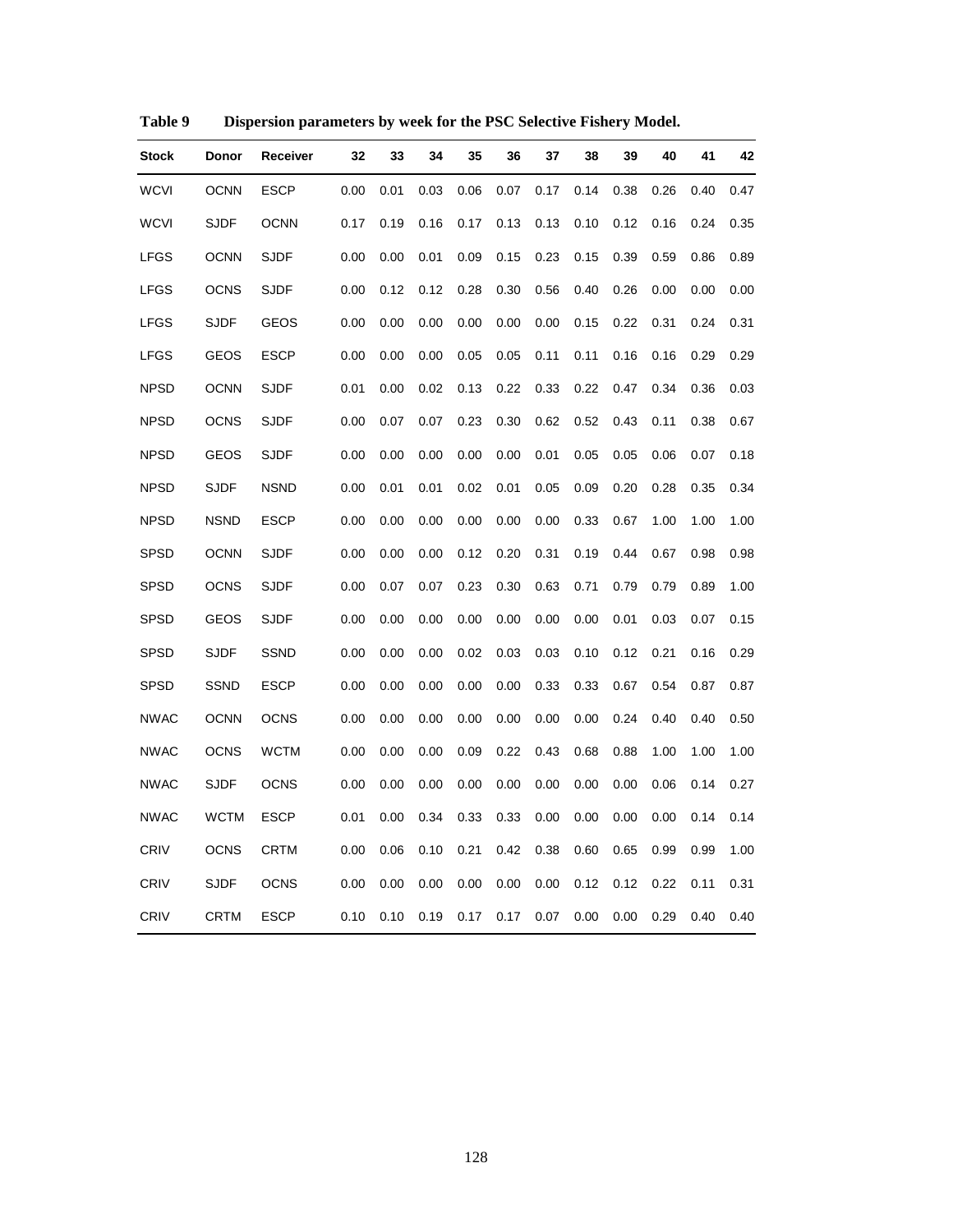**Table 9 Concluded.**

| <b>Stock</b> | Donor       | Receiver    | 43   | 44   | 45   | 46   | 47   | 48   | 49   | 50   | 51   | 52   |
|--------------|-------------|-------------|------|------|------|------|------|------|------|------|------|------|
| <b>WCVI</b>  | <b>OCNN</b> | <b>ESCP</b> | 0.81 | 1.00 | 1.00 | 1.00 | 1.00 |      |      |      |      |      |
| <b>WCVI</b>  | <b>SJDF</b> | <b>OCNN</b> | 0.60 | 0.82 | 0.99 | 0.99 | 1.00 |      |      |      |      |      |
| <b>LFGS</b>  | <b>OCNN</b> | <b>SJDF</b> | 0.94 | 1.00 |      |      |      |      |      |      |      |      |
| <b>LFGS</b>  | <b>OCNS</b> | <b>SJDF</b> | 0.00 | 0.00 | 0.00 | 0.00 | 0.00 | 0.05 | 0.12 | 0.46 | 0.74 | 1.00 |
| <b>LFGS</b>  | <b>SJDF</b> | <b>GEOS</b> | 0.39 | 0.31 | 0.28 | 0.13 | 0.14 | 0.03 | 0.11 | 0.11 | 0.44 | 1.00 |
| <b>LFGS</b>  | GEOS        | <b>ESCP</b> | 0.45 | 0.45 | 1.00 | 1.00 | 1.00 | 1.00 | 1.00 | 1.00 | 1.00 | 1.00 |
| <b>NPSD</b>  | <b>OCNN</b> | <b>SJDF</b> | 0.03 | 0.35 | 0.67 | 1.00 |      |      |      |      |      |      |
| <b>NPSD</b>  | <b>OCNS</b> | <b>SJDF</b> | 1.00 |      |      |      |      |      |      |      |      |      |
| <b>NPSD</b>  | GEOS        | <b>SJDF</b> | 0.27 | 0.23 | 0.12 | 0.00 | 0.00 | 0.00 | 0.00 | 0.00 | 0.00 | 1.00 |
| <b>NPSD</b>  | <b>SJDF</b> | <b>NSND</b> | 0.31 | 0.25 | 0.21 | 0.17 | 0.11 | 0.09 | 0.06 | 0.09 | 0.12 | 1.00 |
| <b>NPSD</b>  | <b>NSND</b> | <b>ESCP</b> | 1.00 | 1.00 | 1.00 | 0.73 | 0.73 | 0.73 | 0.76 | 0.76 | 0.49 | 1.00 |
| <b>SPSD</b>  | <b>OCNN</b> | <b>SJDF</b> | 0.98 | 1.00 |      |      |      |      |      |      |      |      |
| <b>SPSD</b>  | <b>OCNS</b> | <b>SJDF</b> |      |      |      |      |      |      |      |      |      |      |
| <b>SPSD</b>  | GEOS        | <b>SJDF</b> | 0.29 | 0.25 | 0.16 | 0.00 | 0.00 | 0.00 | 0.00 | 0.00 | 0.33 | 1.00 |
| <b>SPSD</b>  | <b>SJDF</b> | SSND        | 0.32 | 0.41 | 0.32 | 0.20 | 0.07 | 0.02 | 0.15 | 0.15 | 0.46 | 1.00 |
| <b>SPSD</b>  | SSND        | <b>ESCP</b> | 1.00 | 0.76 | 0.50 | 0.30 | 0.20 | 0.13 | 0.00 | 0.22 | 0.56 | 1.00 |
| <b>NWAC</b>  | <b>OCNN</b> | <b>OCNS</b> | 0.67 | 1.00 |      |      |      |      |      |      |      |      |
| <b>NWAC</b>  | OCNS        | <b>WCTM</b> | 0.67 | 0.67 | 0.67 | 0.67 | 0.33 | 0.33 | 0.67 | 1.00 | 1.00 | 1.00 |
| <b>NWAC</b>  | <b>SJDF</b> | <b>OCNS</b> | 0.21 | 0.24 | 0.23 | 0.23 | 0.12 | 0.03 | 0.07 | 0.17 | 0.47 | 1.00 |
| <b>NWAC</b>  | <b>WCTM</b> | <b>ESCP</b> | 0.17 | 0.13 | 0.15 | 0.18 | 0.08 | 0.19 | 0.27 | 0.57 | 0.78 | 1.00 |
| <b>CRIV</b>  | <b>OCNS</b> | <b>CRTM</b> | 1.00 | 1.00 | 1.00 | 1.00 |      |      |      |      |      |      |
| <b>CRIV</b>  | <b>SJDF</b> | <b>OCNS</b> | 0.44 | 0.76 | 0.90 | 1.00 |      |      |      |      |      |      |
| CRIV         | <b>CRTM</b> | <b>ESCP</b> | 0.11 | 0.00 | 0.00 | 0.00 | 0.00 | 0.00 | 0.00 | 0.00 | 0.10 | 1.00 |

The following example illustrates the relationship between the  $\mathbf{g}_{s,a,b,t}$  and the  $m_{i,j}$ . Table 10 lists the dispersion rate (and "Non-Dispersion Rate") parameters for the South Puget Sound stock during week 40.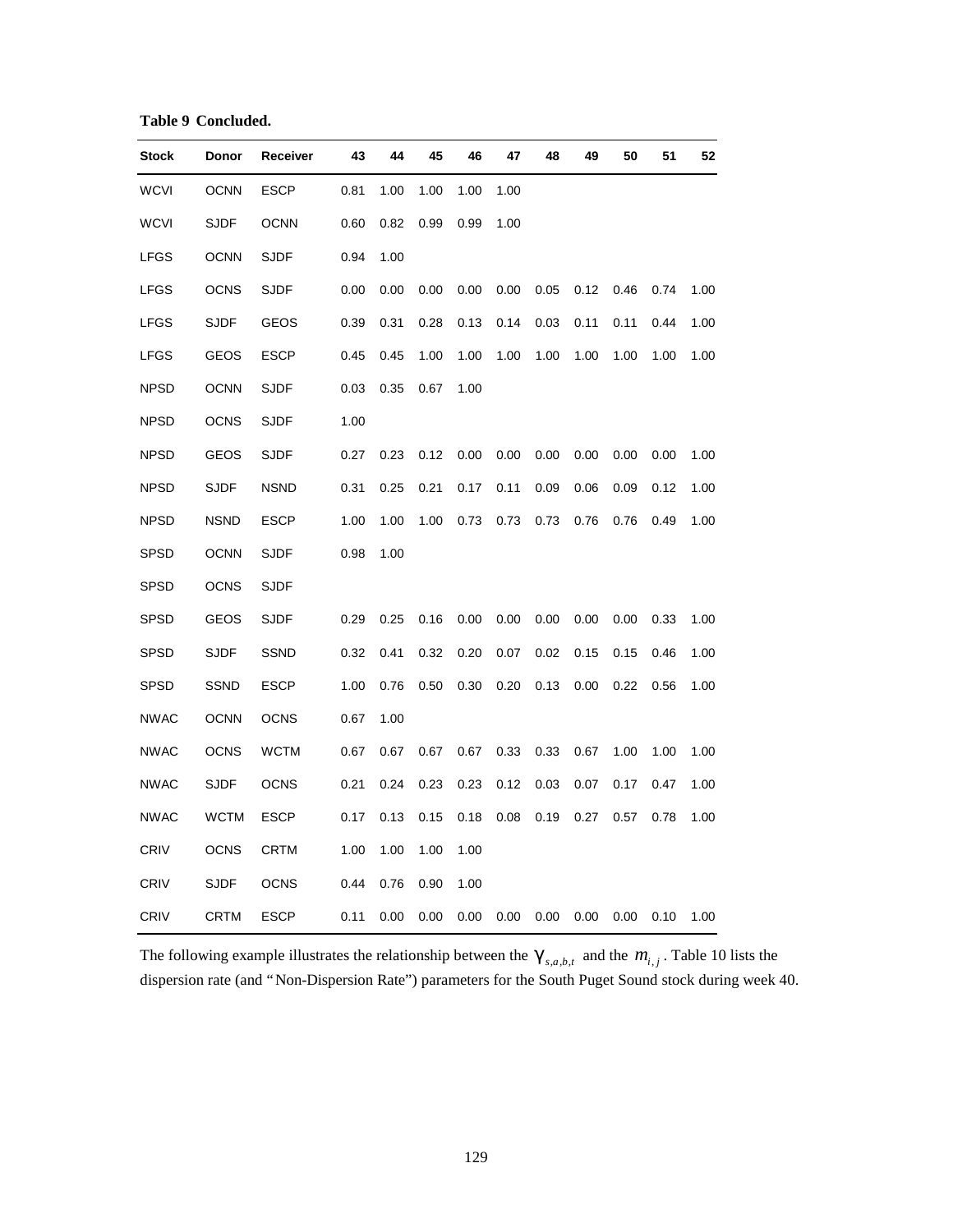| <b>Donor Region</b> | <b>Receiving Region</b> | <b>Dispersion Rate</b> | <b>Non-Dispersion Rate</b> |
|---------------------|-------------------------|------------------------|----------------------------|
| Ocean North         | Strait Juan de Fuca     | 0.67                   | 0.33                       |
| Ocean South         | Strait Juan de Fuca     | 0.79                   | 0.21                       |
| Georgia Strait      | Strait Juan de Fuca     | 0.03                   | 0.97                       |
| Strait Juan de Fuca | South Puget Sound       | 0.21                   | 0.79                       |
| South Puget Sound   | Escapement              | 0.54                   | 0.46                       |

**Table 10 Dispersion and non-dispersion (= 1 - dispersion) rate parameters for the South Puget Sound stock during week 40 used in the PSC Selective Fishery Model.**

It is assumed that fish that do not disperse from a donor region remain in the donor region. There are six areas counting the "Escapement" area ( $1 = OCNN$ ;  $2 = OONS$ ;  $3 = SIDF$ ;  $4 = GEOS$ ;  $5 = SSDD$ ; and  $6 =$ ESCP). The corresponding State Space Model migration matrix representing this movement pattern is:

| $M_{_{40}}= \begin{bmatrix} 0.33 & 0 & 0 & 0 & 0 & 0 \\ 0 & 0.21 & 0 & 0 & 0 & 0 \\ 0 & 0 & 0.97 & 0 & 0 & 0 \\ 0.67 & 0.79 & 0.03 & 0.79 & 0 & 0 \\ 0 & 0 & 0 & 0.21 & 0.46 & 0 \\ 0 & 0 & 0 & 0 & 0.54 & 1.00 \end{bmatrix}$ |  |  |  |
|--------------------------------------------------------------------------------------------------------------------------------------------------------------------------------------------------------------------------------|--|--|--|
|                                                                                                                                                                                                                                |  |  |  |
|                                                                                                                                                                                                                                |  |  |  |
|                                                                                                                                                                                                                                |  |  |  |

Note that values along the diagonal represent the non-dispersion rates (i.e., the fraction of the cohort that remains in the region).

#### **C.6.1.6 Proportional Migration (PM) Model**

The PM model does not have specific geographic objects. However, fishery definitions act as de facto geographic objects. For example, the sport fisheries are generally defined by statistical reporting area, such as "Area 7", "Area 8", "Buoy 10", etc. There are 45 fisheries/geographic areas in this model.

There are three gear types used to define fisheries and each gear type partitions the geographic range differently. For example, within the troll gear group there is a Northwest Vancouver Island and a Southwest Vancouver Island and within the sport gear group there is only one fishery for all of the West Coast of Vancouver Island. This methodology assumes that fish available for the WCVI sport fishery are not the same fish that are also available for the two WCVI troll fisheries. In other words, the model tacitly assumes that there are three distinct geographic regions off WCVI. In terms of the notation used in this report, the subscript *r* indexes both geographic regions and their associated fisheries.

There is no explicit movement of fish between fishing regions. However, the fisheries are assumed to have a geographic and temporal ordering such that the fish available in a given fishery and time are received only from designated donor fishing regions (designated by the set *Dr*,*<sup>t</sup>* ). Note that several receiving regions may share some of the donor regions. For example, region 2 may receive fish from regions 1 and 2 and region 3 may receive fish from regions 2 and 3.

The model expresses changes in fishery mortalities relative to a base year. For a given base year and stock, the model begins with input data for three parameters (obtained from run reconstructions):  $c_{r,t}$ ,  $h_{r,t}$  and

 $E_{r,t}$ . The harvest rates ( $h_{r,t}$ ) are assumed to be fishery and time specific, but not stock specific. That is, the same  $h_{r,t}$  term is applied to all stocks harvested in region (fishery) *r* at time *t*.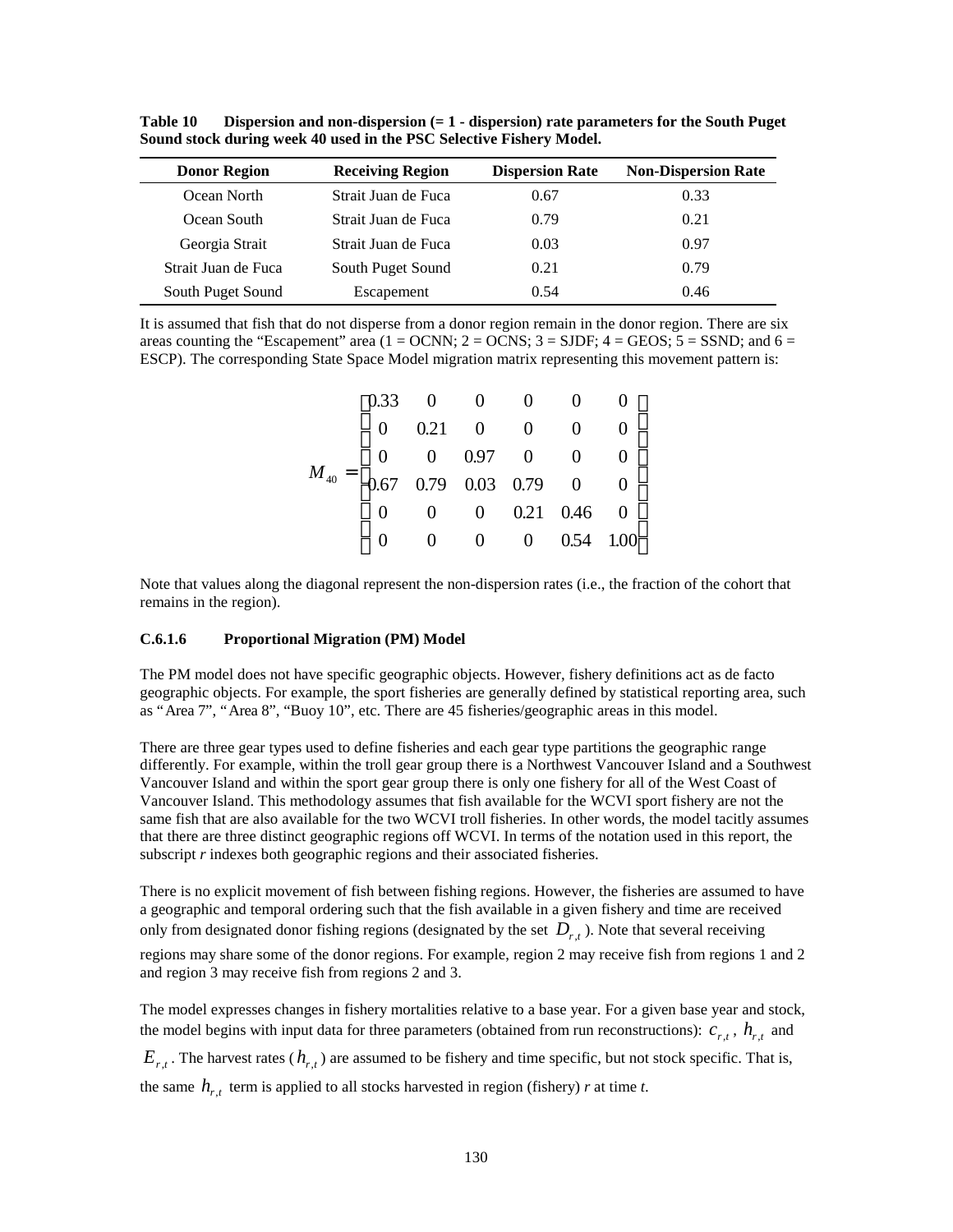The region and time specific abundances at the start of time interval  $[t-1,t)$  are computed by

$$
n_{r,t-1} = \frac{c_{r,t}}{h_{r,t}} \cdot EV
$$

where *EV* is a stock and year specific "Environmental Variability" scalar. For the base year *EV* = 1. For years other than the base year, these initial abundances are adjusted by the *EV* scalars to reflect the brood year strength relative to the base year. These scalars have the same effect as *EV* scalars in the PSC chinook model.

Note that the regional abundances are determined solely from the input data for that region and time step. Thus, it is possible for the total abundance for a stock to be greater at time *t* than at time *t*-1. That is,

$$
\sum_{r} n_{r,t} > \frac{?}{1} < \sum_{r} n_{r,t-1} .
$$

The survivors after the fishing process during the period [*t*-1,*t*) are computed by

$$
ns_{r,t-1} = n_{r,t-1} - c_{r,t}
$$

The model simulates the impacts of changes in region specific harvest rates as follows (primes in the notation indicate variables under the new harvest management scenario). Let  $E^{'}_{r,t}$  be the new effort level in region *r* at time *t*. Let the associated new harvest rate be some function of the base period effort, base period harvest rate, and the new effort level. That is,

$$
h_{r,t}^{'} = f\left(h_{r,t}, E_{r,t}, E_{r,t}^{'}\right)
$$

This function may be a simple linear scaling, such as

$$
h_{r,t}^{'} = h_{r,t} \cdot \frac{E_{r,t}^{'} }{E_{r,t}}
$$

In the first time step the new harvest rate is applied to the original abundance  $(n_{r,0})$  to get the new catch:

$$
c_{r,1} = h_{r,1} h_{r,0}
$$

New survivors in the first time step are computed by

$$
ns_{r,1} = n_{r,0} - c_{r,1}
$$

Thus, during the first time step we have

$$
c_{r,1} = h_{r,1} n_{r,0}
$$

$$
c_{r,1} = h_{r,1} n_{r,0}
$$

and we can write

$$
\frac{c_{r,1}}{h_{r,1}} = \frac{c_{r,1}}{h_{r,1}}.
$$

Solving for the new catch we get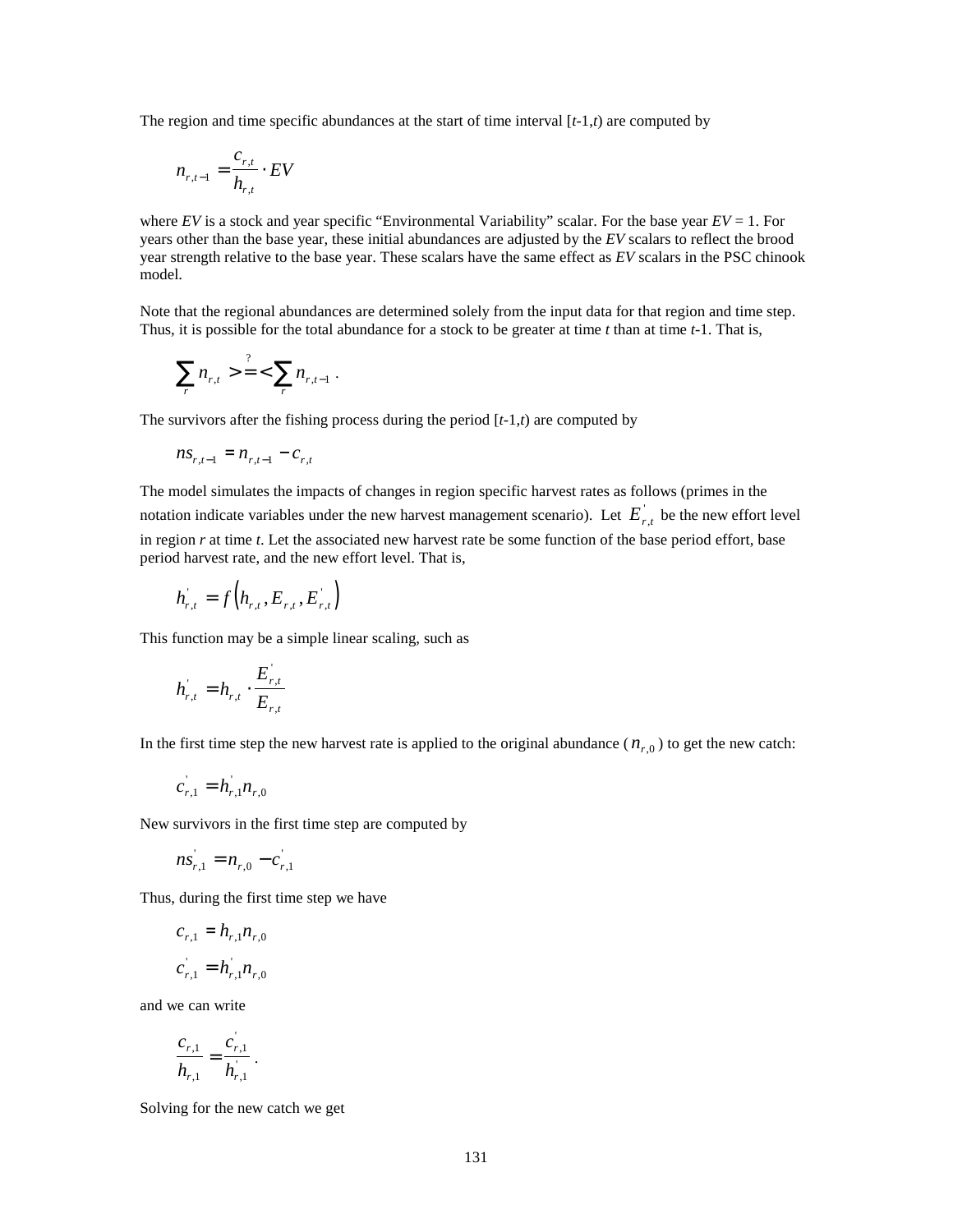$$
c_{r,1} = c_{r,1} \frac{h_{r,1}}{h_{r,t}}
$$

Thus, the new regional catches in the first time step are just the old regional catches scaled up or down by the ratio of the new and old harvest rates. Note that the scaling is based on the relative harvest rates, not the effort levels. If a non-linear relationship is used to relate effort and harvest rate, doubling the effort may not necessarily double the harvest rate and the catch.

In subsequent time steps, the new harvest rate is not applied to the original local abundance. Instead, the original local abundance is scaled up or down to reflect the total changes in fishing mortality in the donor regions during the previous time step. The scaling factor is the ratio of the new survivors to original survivors (from the donor areas) during the previous time step, and the new abundance is computed as follows:

$$
n_{r,t} = n_{r,t} \cdot \frac{\sum_{r \in D_{r,t}} n s_{r,t-1}}{\sum_{r \in D_{r,t}} n s_{r,t-1}}
$$

where the new survivors at time *t*-1 are computed by

$$
ns_{r,t-1} = n_{r,t-1} - c_{r,t}.
$$

If we separate the original (base) variables from the adjusted variables we can write

$$
n_{r,t} = \frac{n_{r,t}}{\sum_{r \in D_r} n s_{r,t-1}} \cdot \sum_{r \in D_r} n s_{r,t-1}
$$

Note that this equation is quite similar to the equation for the elements of the new abundance vector in the State Space Model formulation, namely:

$$
n_{r,t} = \sum_{j=1}^{R} m_{r,j} n s_{j,t-1}
$$

Recall that  $m_{r,j}$  is the fraction of the fish located in donor region *j* moving into region *r*. If one assumes a constant migration rate during the interval  $[t-1,t)$  from all donor regions *j* into region *r* (call the constant  $K_{r,t} = m_{r,j}$  for all *j*), the migration rate terms can be moved outside the summation sign:

$$
n_{r,t} = K_{r,t} \sum_{j=1}^{R} n s_{j,t-1}
$$

For the PM model, we can set

$$
K_{r,t} = \frac{n_{r,t}}{\sum_{r \in D_r} n_{s_{r,t-1}}}.
$$

In the PM model the term  $K_{r,t}$  must be thought of as a migration index, rather than a migration rate. It is the ratio of the fish located in region *r* at the start of time period *t* to the total potential donor fish for region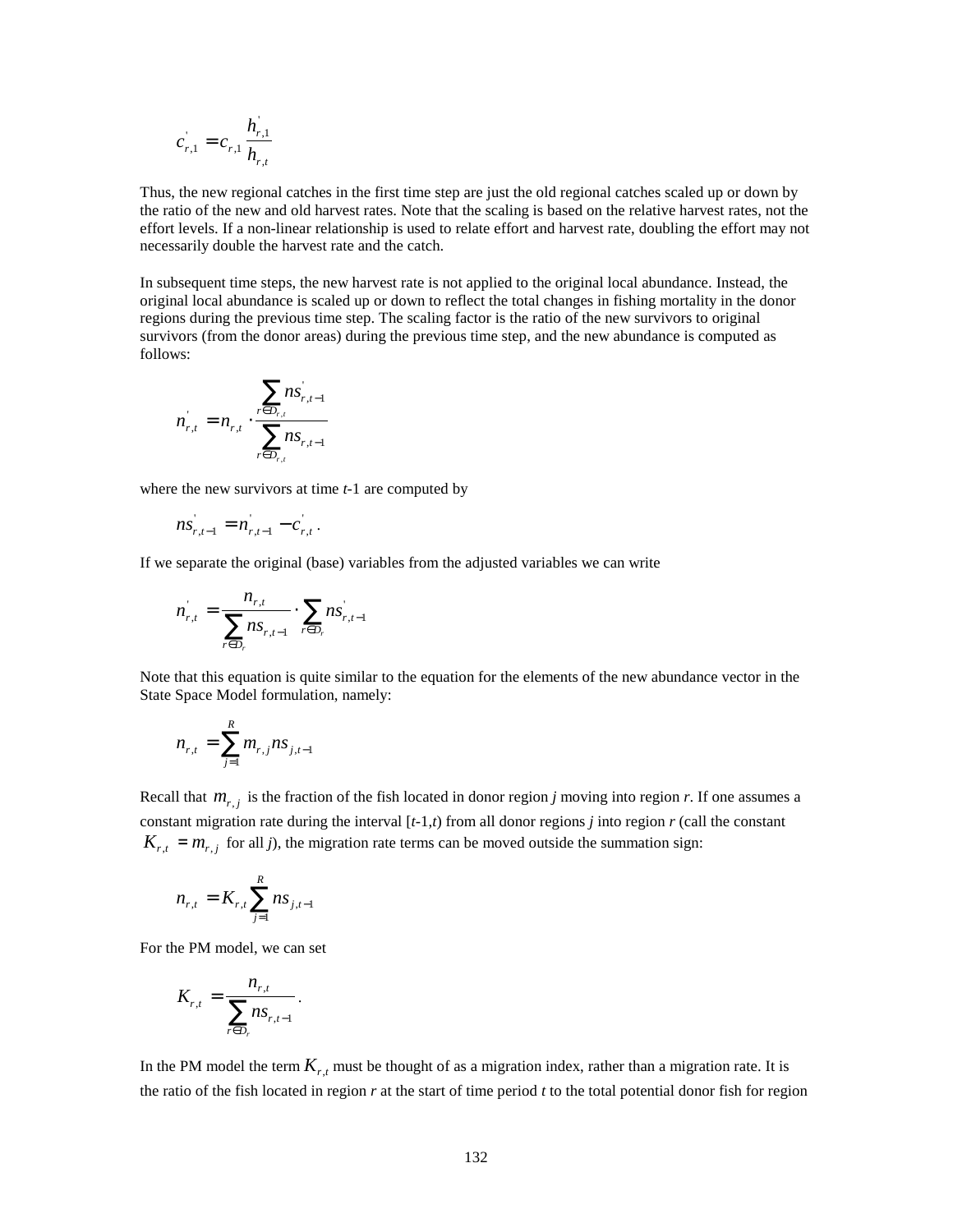*r* at the end of time period *t*-1. Since the abundances for different time periods are computed independently, this ratio can be greater than one and does not represent a movement of fish from one area to another.

Regardless of the biological interpretation of the  $K_{r,t}$  terms, the important point is that the mathematical computations of the PM Model can be conducted using the matrix formulation of the State Space Model by substituting the  $K_{r,t}$  terms in the appropriate position of the migration matrix. For time *t*, each  $K_{r,t}$  term is placed in each column of the  $r^{th}$  row that corresponds to a donor region for region *r*.

The State Space Model formulation of the PM model is best explained with an example. Consider a case of three fisheries (regions) and two time steps. Assume that for the second time step the donor regions are as follows:

| <b>Receiving Region</b> | <b>Donor Regions</b> |
|-------------------------|----------------------|
|                         |                      |
|                         | 1 and 2              |
|                         | 2 and 3              |

Then from the input data we have:

$$
K_{1,2} = \frac{n_{1,2}}{ns_{1,1}}
$$
  

$$
K_{2,2} = \frac{n_{2,2}}{ns_{1,1} + ns_{2,1}}
$$
  

$$
K_{3,2} = \frac{n_{3,2}}{ns_{2,1} + ns_{3,1}}
$$

In terms of the matrix computations we have

| $n_{1,2}$                | $K_{1,2}$                   |           | 0 | $ ns\rceil_{1,1} $     |
|--------------------------|-----------------------------|-----------|---|------------------------|
|                          | $ n_{2,2}^{'}  =  K_{2,2} $ | $K_{2,2}$ | 0 | $ ns_{2,1}^{\dagger} $ |
| $\left  n_{3,2} \right $ |                             | $K_{3,2}$ |   | $K_{3,2}$   $ns_{3,1}$ |

where the  $\textbf{ns}_1$  abundance vector represents the fish surviving the new harvest regime during the first time step. In practice  $\textbf{ns}_1^{\dagger}$  vector would be computed by multiplying a new survival matrix (with the diagonal elements representing the new survivals determined from the original and new effort levels) times the original abundance vector.

The specific element formulas for the  $\mathbf{n}_2$ <sup>'</sup> vector are:

$$
n_{1,2} = n_{1,2} \cdot \frac{ns_{1,1}}{ns_{1,2}}
$$
  

$$
n_{2,2} = n_{2,2} \cdot \frac{ns_{1,1} + ns_{2,1}}{ns_{1,1} + ns_{2,1}}
$$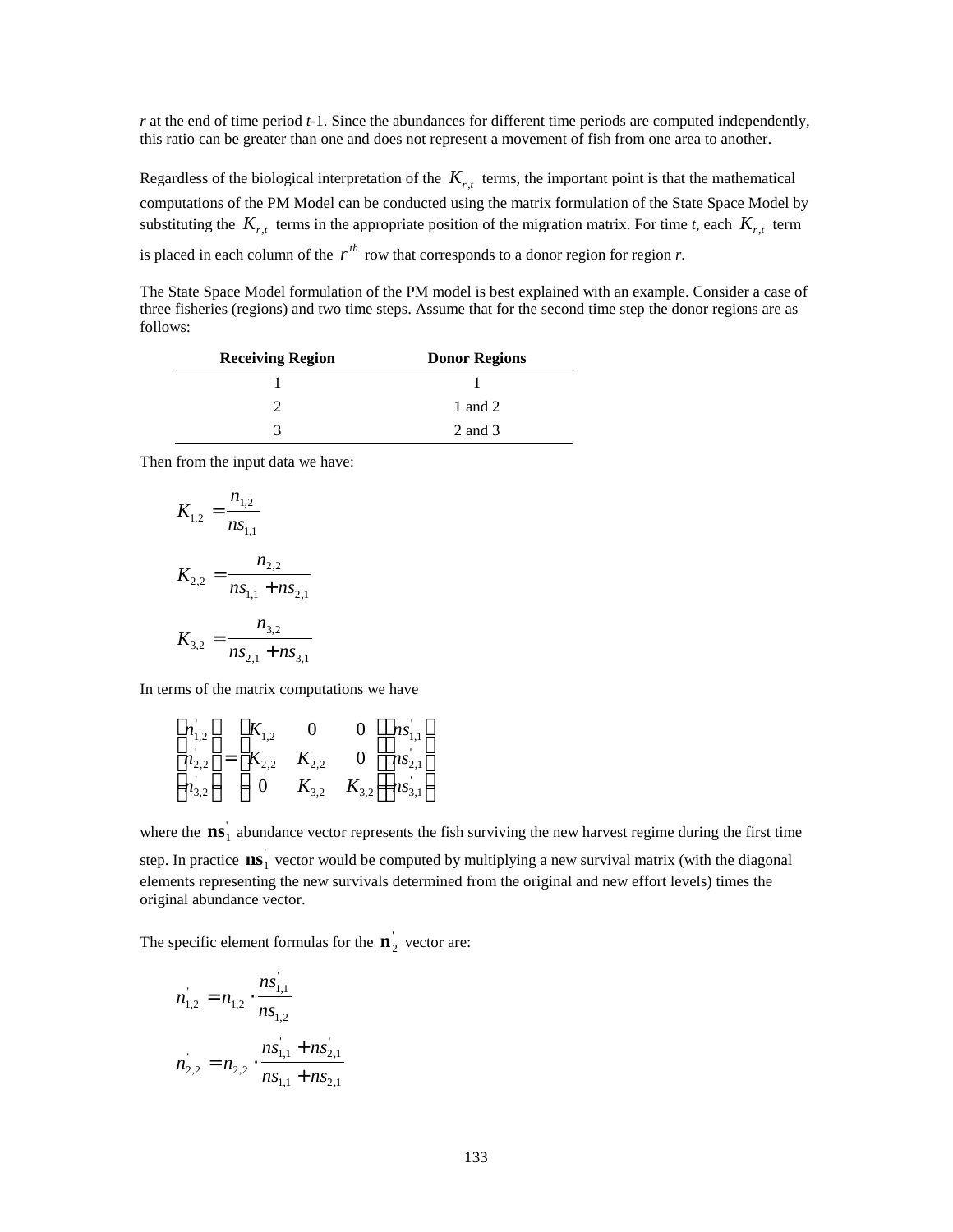$$
n_{3,2} = n_{3,2} \cdot \frac{ns_{2,1} + ns_{3,1}}{ns_{2,1} + ns_{3,1}}
$$

To compare these values with values determined from a migration matrix we rearrange terms to get:

$$
n_{1,2} = \frac{n_{1,2}}{ns_{1,2}} \cdot ns_{1,1} = K_{1,1} \cdot ns_{1,1}^{2}
$$
  
\n
$$
n_{2,2} = \frac{n_{2,2}}{ns_{1,1} + ns_{2,1}} \cdot ns_{1,1}^{2} + \frac{n_{2,2}}{ns_{1,1} + ns_{2,1}} ns_{2,1}^{2} = K_{2,2} \cdot (ns_{1,1}^{2} + ns_{2,1}^{2})
$$
  
\n
$$
n_{3,2} = \frac{n_{3,2}}{ns_{2,1} + ns_{3,1}} ns_{2,1}^{2} + \frac{n_{3,2}}{ns_{2,1} + ns_{3,1}} ns_{3,1}^{2} = K_{3,2} \cdot (ns_{2,1}^{2} + ns_{3,1}^{2})
$$

The corresponding values assuming a given migration matrix are:

$$
n_{1,2} = m_{1,1} \cdot ns_{1,1}
$$
  
\n
$$
n_{2,2} = m_{2,1} \cdot ns_{1,1} + m_{2,2} \cdot ns_{2,1}
$$
  
\n
$$
n_{3,2} = m_{3,2} \cdot ns_{2,1} + m_{3,3} \cdot ns_{3,1}
$$

If the terms in the transition matrix represent the true movement of fish between areas, then it is clear that the new regional abundances (due to a different fishing regime) predicted by the PM model are correct only under very limited circumstances. To see the relationship between the true migration rates and the *K* terms we set the new abundance values equal and solving for the *K* terms to get:

$$
K_{1,1} = m_{1,1}
$$
  
\n
$$
K_{2,2} = \frac{ns_{1,1}^{\prime}}{(ns_{1,1} + ns_{2,1})} \cdot m_{2,1} + \frac{ns_{2,1}^{\prime}}{(ns_{1,1}^{\prime} + ns_{2,1})} \cdot m_{2,2}
$$
  
\n
$$
K_{3,2} = \frac{ns_{2,1}}{(ns_{2,1}^{\prime} + ns_{3,1})} \cdot m_{3,2} + \frac{ns_{3,1}}{(ns_{2,1}^{\prime} + ns_{3,1})} \cdot m_{3,3}
$$

The PM model will give correct predictions only when the above relationships are true.

In conclusion, it is possible to cast the PM model in the general matrix framework as follows:

- Use the regional abundances at the start of the first time step for the initial abundance vector;
- Use the input catch and harvest rate data to compute the  $K_{r,t}$  terms;
- Use the input and adjusted effort data to create new survival matrices;
- Place the  $K_{r,t}$  terms in the appropriate location in the migration matrices;
- Perform the matrix computations in chronological order.

It is clear from the above formulae that the PM model makes the tacit assumption that for a given cohort and time step, fish migrate from all donor regions *at the same rate*. This is very different from the PSC Selective Fishery Model that estimates separate migration rates for each donor area. Recall from the PSC example for week 40 for the SPSD stock that fish migrate into the SJDF area from four other areas at very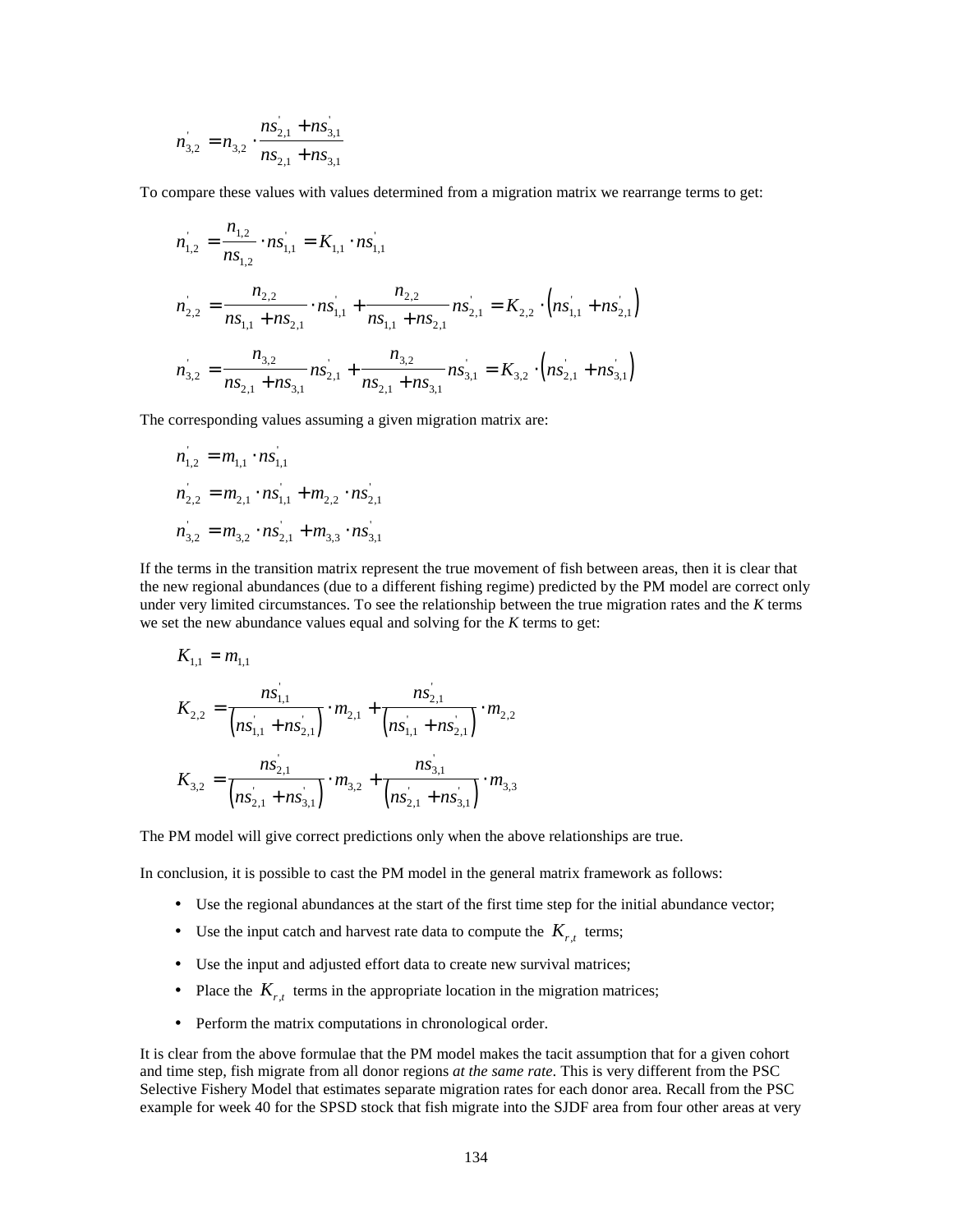different rates:  $OCCN = 0.67$ ;  $OCNS = 0.79$ ;  $GEOS = 0.03$ ; and  $SJDF = 0.79$ . The PM model would require that fish would enter the SJDF area at the same rate from each of the four areas.

To clearly see the relationship between the estimated abundances used by the PM model and those determined

Assume the matrix M represents the true movement of a cohort between areas and let h

We also note that if the set of donor regions for each area and time step  $(D_{r,t})$  is the entire set of possible

regions, the PM model is virtually identical to a single pool model in which the original regional harvest rates are defined with respect to the total abundance of the cohort at any given time (instead of local abundance within a region). That is, under a single pool model the pooled harvest rate ( *phr*,*<sup>t</sup>* ) is defined as:

$$
ph_{r,t} = \frac{c_{r,t}}{\sum_{r} n_{r,t-1}}.
$$

The catch equation is:

$$
c_{r,t} = p h_{r,t} \sum_r n_{r,t-1}.
$$

The base regional catches are the same under both formulations of the harvest rate (PM and Single Pool), so we can write:

$$
ph_{r,t} \sum_{r} n_{r,t-1} = h_{r,t} n_{r,t-1}
$$

and

$$
ph_{r,t} = h_{r,t} \frac{n_{r,t-1}}{\sum_{r} n_{r,t-1}}
$$

Thus, the base harvest rate in a single pool model is equal to the base local harvest rate in the PM model scaled by the fraction of the total cohort abundance located in the region.

Recall that during the first time step of the PM model, the local abundances are not adjusted before applying the adjusted harvest rates and the adjusted catches are just scaled by the ratio of the new to the old harvest rate:

$$
c_{r,1} = c_{r,1} \frac{h_{r,1}}{h_{r,t}}
$$

For the single pool model, the same is true. Here we have

$$
c_{r,1} = ph_{r,1} \sum_{r} n_{r,0}
$$

$$
c_{r,1} = ph_{r,1} \sum_{r} n_{r,0}
$$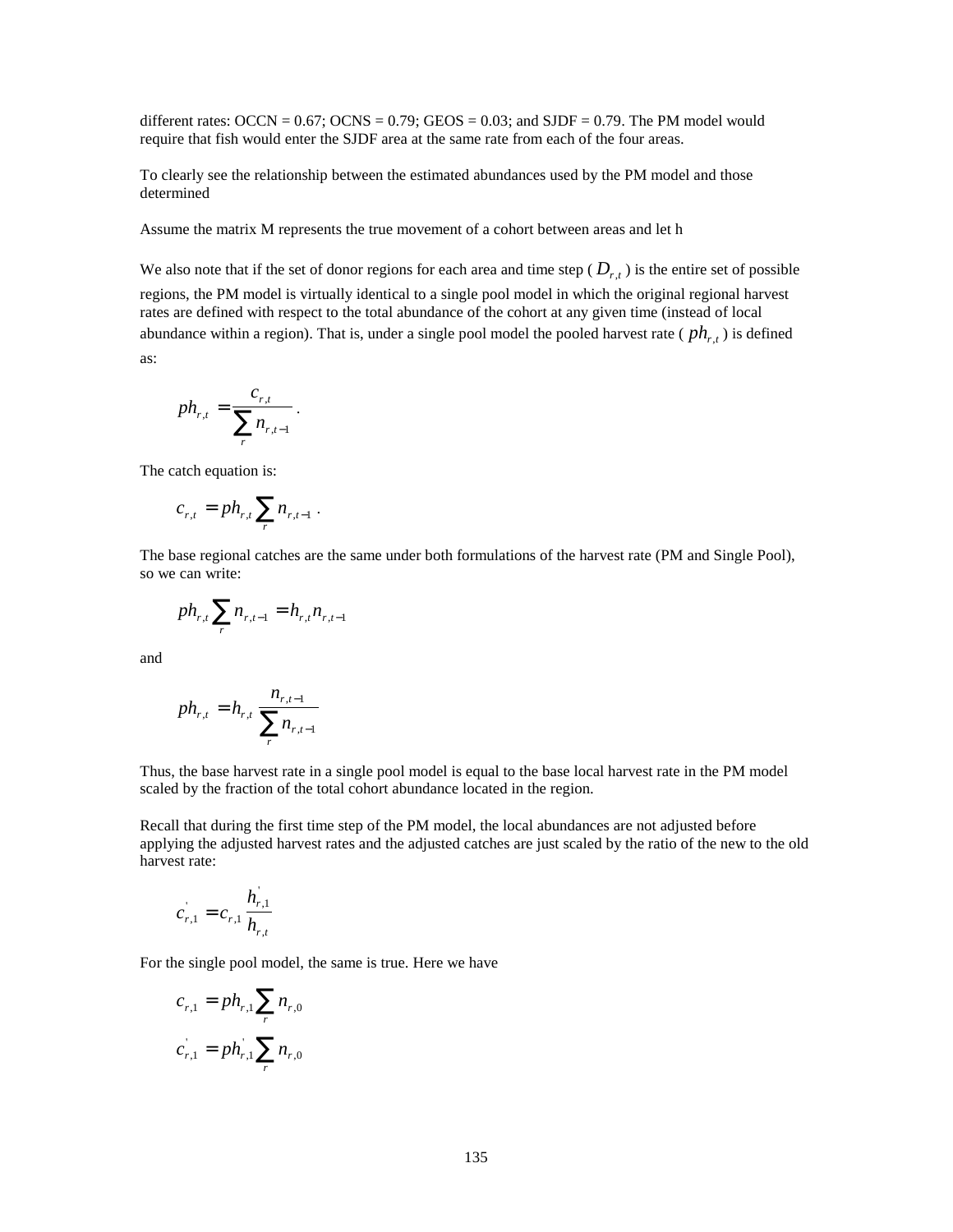Thus, we can write

$$
\frac{c_{r,1}}{ph_{r,1}} = \frac{c_{r,1}}{ph_{r,1}}
$$

and

$$
c_{r,1} = c_{r,1} \frac{ph_{r,1}}{ph_{r,t}}
$$

Thus, at the first time step the regional catches are scaled up and down to reflect the changes in the harvest rates. If the set of donor regions for each area and time step is the entire set of possible regions, then the same will be true for all time steps.

#### **C.6.1.7 Fishery Resource Allocation Model (FRAM)**

This model is similar to the PSC Chinook Model in that it has no specific geographic areas, but does partition the fisheries into preterminal and terminal categories, and also includes separate extreme terminal areas. This model uses monthly time steps. At each time step the maturation algorithm is called, but it is unclear whether or not a maturation calculation actually occurs at each time step. Need further clarification on this.

The Terminal Area Management Modules (TAMMs) used in FRAM do not have any migration components. The harvest rates in the extreme terminal areas are all defined with respect to the abundance of fish entering the extreme terminal area.

#### **C.6.2 Beta Advection-Diffusion Model**

#### **C.6.2.1 Background**

The initial migration sub-model used in Ken Newman's State Space Model (SSM) was loosely called a Beta Advection-Diffusion model. The SSM estimates a single parameter (*Move\_Alpha*) that completely describes the movement of fish over all time periods and locations. At the August 27, 1998 model committee meeting many members asked for an intuitive description of how this single parameter characterized fish migration. The purpose of this note is to define the Beta Advection-Diffusion model and describe its behavior. Another description is given in Ken's latest draft of his paper.

#### **C.6.2.2 The Model**

Let  $l_t$  be the current location of a fish (at time *t*). Then the next location of that fish (at time  $t + 1$ ) is described by a Beta( $a$ , $b$ ) probability distribution where  $b$  is assumed constant (= 3.0) and  $a$  is a function of *Move\_Alpha*, current location ( $l_t$ ), and current time (*t*) as follows:

$$
a = (Move\_Alpha) \cdot (Dist\_Scalar) \cdot (Time\_Scalar)
$$

where the distance scalar (*Dist Scalar*) represents how close the fish is to the natal stream and is given by

$$
Dist\_Scalar = \frac{l_t}{D}
$$

 $(D =$  maximum possible distance from the natal stream) and the time scalar (*Time Scalar*) represents how close the current time is to the last time period  $(T)$  and is given by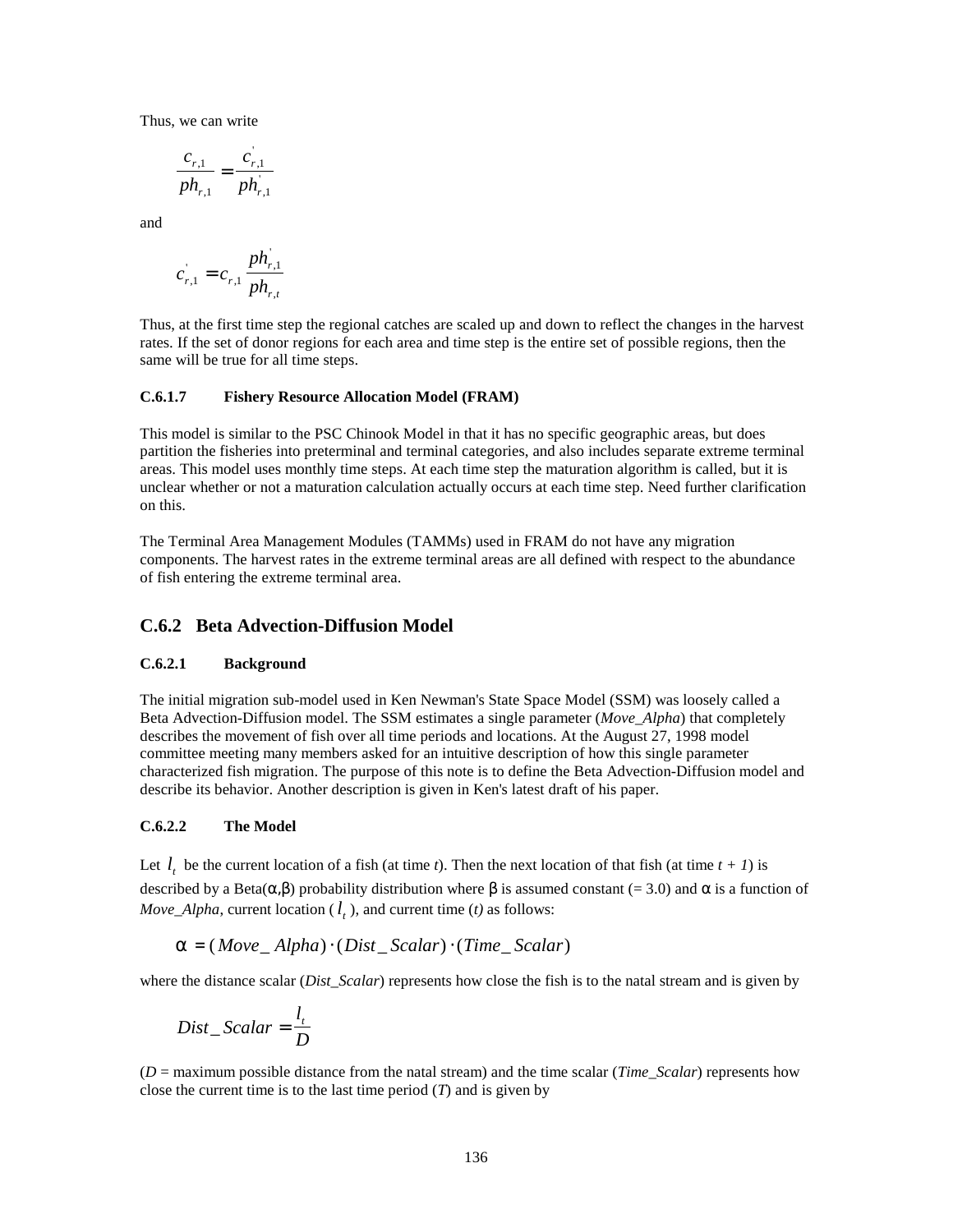$$
Time\_Scalar = \frac{T+1-t}{T+1}.
$$

The "1" in the numerator prevents a zero value for *Time\_Scalar* and the "1" in the denominator roughly offsets the "1" in the numerator. The net effect is that as a fish moves closer to the natal stream  $(l_t)$  gets smaller) and as time increases, both scalars get smaller and the *a* parameter of the Beta distribution gets smaller.

#### **C.6.2.3 Model Properties**

The expected value of a Beta distributed random variable is  $\mathbf{a}/(\mathbf{a} + \mathbf{b})$ . Thus, as time increases and the  $\mathbf{a}$ parameter gets smaller, the expected new location moves toward the natal stream.

The expected step size for a fish located at  $l_t$  and time *t* is

$$
E(Step) = l_{t} - \frac{a}{a+b}.
$$

Since **b** is fixed and **a** is a function of *Move\_Alpha*,  $l_t$ , and t, expected step size can be computed for all possible combinations of location and time. Or more generally, one can compute expected step size as a function of *Dist\_Scalar* and *Time\_Scalar*.

To get a better "feel" for this migration model, I created an Excel Spreadsheet to compute a table of expected step sizes for combinations of *Dist\_Scalar* (0 to 1 in 0.1 increments) and *Time\_Scalar* (also 0 to 1 in 0.1 increments) given *Move\_Alpha* and *b* (Table 11). I plotted the resulting expected step size surface as a 3D plot (Figure 1) and also plotted expected step size as a function of current location for five relative time values (0.1, 0.3, 0.5, 0.7, and 0.9;Figure 2). The table values and plots update automatically whenever *Move\_Alpha* and *b* are changed.

The general migration pattern is the following: at any given time, there is an "Attracting Location" at which the expected step size is zero. Fish located to the right of this location (i.e., Current Location > Attracting Location) have a negative expected step size (i.e., they move toward the Attracting Location); fish located to the left of this location (i.e., Current Location < Attracting Location) have a positive expected step size (i.e., they also move toward the Attracting Location). As the season progresses (i.e., time gets bigger), the Attracting Location moves in the direction of the natal stream (i.e., the origin).

With *b* fixed at 3.0, increasing values of *Move\_Alpha* move the initial Attracting Location further from the origin. I created a table (Table 12) and graph (Figure 3) to illustrate the relationship between Attracting Location and time for values of *Move\_Alpha* ranging from 3.0 to 15.0. When *Move\_Alpha* is about 5.0, the Attracting Location is near the origin for all times. When *Move\_Alpha* = 9.0, the Attracting Location starts out at about 0.67 and when current time reaches about 0.67 the Attracting Location is the origin. When *Move\_Alpha* = 15.0, the Attracting Location starts out at about 0.80 and when current time reaches 0.80 the Attracting Location is the origin.

#### **C.6.2.4 Discussion**

What follows is a summary of email correspondence between Jim Norris and Ken Newman.

Norris: Although the Beta Advection-Diffusion model has some appealing properties (e.g., Attracting Location moves toward the origin as time increases), I find the property of an Attracting Location early in the season somewhat disturbing because it implies a directed movement toward a specific location other than the natal stream. And for coastal stocks, such as the Humptulips, it implies that fish located north and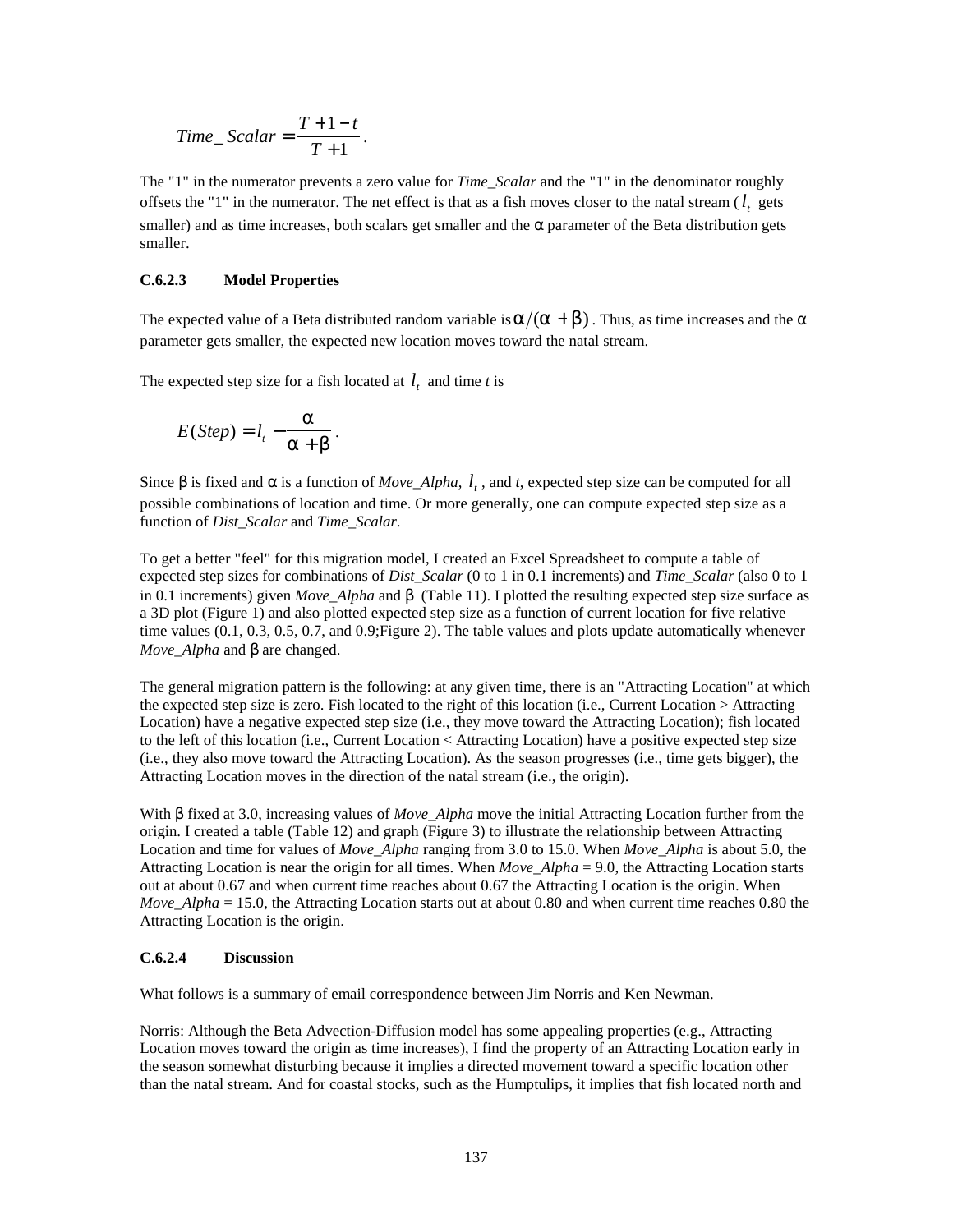south of the natal stream during the first part of the modeling period have directed movement toward different locations (i.e., there are two Attracting Locations, one north and one south of the natal stream).

Newman: Ken offered another interpretation. Early in the season, fish near the natal area are "free" to keep moving away from the natal area ...they're closing enough that they've got time to "dawdle," while fish further away need to get moving home.

Norris: I'm having difficulty linking this type of movement model with my intuition about how salmon behave in the ocean. I think the initial fish distribution is determined by a combination of genetic factors and physical and biological oceanographic conditions. The genetic factors seem to put limits on the range of latitudes the fish are willing to inhabit, while oceanographic conditions determine the degree of patchiness, or aggregations, within those limits (e.g., due to prey, predators, temperature, salinity, olfactory cues, etc). Thus, I think it is possible for the initial distribution of a stock to have one or more concentrations. In our modeling effort I think we need a flexible distribution to account for skewed initial distributions.

Newman: Ken noted that another factor affecting initial fish distribution is size and time of release for hatchery fish. This also affects maturation rates for chinook. With the Humptulips stocks apparently "turning" south and north--a bimodal initial distribution could make some sense.

Norris: Given the initial distribution of the fish, I think the migration model should be founded, as much as possible, on what is known about individual fish behavior. Unfortunately, not much is known! And since we all have our own ideas about what that behavior is, I think we'll have to try several types of models to see which ones fit real data the best, and also make the most sense biologically. As you mentioned in one of your emails, the fact that the Beta Advection-Diffusion model predicts some unrealistically high migration rates late in the season may not be a problem because those unrealistic rates are only predicted for fish residing outside the realistic domain of the fish at that time. The same is true for the "Increasing" migration model I used to generate synthetic data--by the time the last time steps are reached, the daily rate is pretty high, but all the fish are already in the river.

Newman: Your key statement is "not much is known" -- which has kept me pointed towards doing largely data driven selection of models. If someone comes up with an alternative "module" for initial distribution, survival/harvest, and/or migration and it fits better for a relatively large set of stocks and cohorts than does a current configuration, then that's as good an argument as any to pick the alternative.

| Rel | <b>Relative Elapsed Time</b> |         |         |         |         |         |         |         |         |         |         |
|-----|------------------------------|---------|---------|---------|---------|---------|---------|---------|---------|---------|---------|
| Loc | $\overline{0}$               | 0.1     | 0.2     | 0.3     | 0.4     | 0.5     | 0.6     | 0.7     | 0.8     | 0.9     | 1.0     |
| 0.0 | 0.00                         | 0.00    | 0.00    | 0.00    | 0.00    | 0.00    | 0.00    | 0.00    | 0.00    | 0.00    | 0.00    |
| 0.1 | 0.13                         | 0.11    | 0.09    | 0.07    | 0.05    | 0.03    | 0.00    | $-0.02$ | $-0.04$ | $-0.07$ | $-0.10$ |
| 0.2 | 0.17                         | 0.14    | 0.12    | 0.09    | 0.06    | 0.03    | $-0.01$ | $-0.05$ | $-0.10$ | $-0.14$ | $-0.20$ |
| 0.3 | 0.17                         | 0.14    | 0.11    | 0.08    | 0.04    | 0.00    | $-0.04$ | $-0.09$ | $-0.15$ | $-0.22$ | $-0.30$ |
| 0.4 | 0.14                         | 0.11    | 0.08    | 0.05    | 0.01    | $-0.03$ | $-0.08$ | $-0.14$ | $-0.21$ | $-0.30$ | $-0.40$ |
| 0.5 | 0.09                         | 0.07    | 0.04    | 0.00    | $-0.03$ | $-0.08$ | $-0.13$ | $-0.20$ | $-0.27$ | $-0.37$ | $-0.50$ |
| 0.6 | 0.04                         | 0.01    | $-0.02$ | $-0.05$ | $-0.09$ | $-0.13$ | $-0.19$ | $-0.26$ | $-0.34$ | $-0.45$ | $-0.60$ |
| 0.7 | $-0.03$                      | $-0.05$ | $-0.08$ | $-0.11$ | $-0.15$ | $-0.20$ | $-0.25$ | $-0.32$ | $-0.41$ | $-0.53$ | $-0.70$ |
| 0.8 | $-0.10$                      | $-0.12$ | $-0.15$ | $-0.18$ | $-0.22$ | $-0.26$ | $-0.32$ | $-0.39$ | $-0.48$ | $-0.61$ | $-0.80$ |
| 0.9 | $-0.18$                      | $-0.20$ | $-0.22$ | $-0.25$ | $-0.29$ | $-0.33$ | $-0.39$ | $-0.46$ | $-0.56$ | $-0.69$ | $-0.90$ |
| 1.0 | $-0.26$                      | $-0.28$ | $-0.30$ | $-0.33$ | $-0.36$ | $-0.41$ | $-0.46$ | $-0.53$ | $-0.63$ | $-0.77$ | $-1.00$ |

| Table 11 | Expected Step Size for values of relative location and time (Move_Alpha = 8.735; ? = |
|----------|--------------------------------------------------------------------------------------|
| 3.0).    |                                                                                      |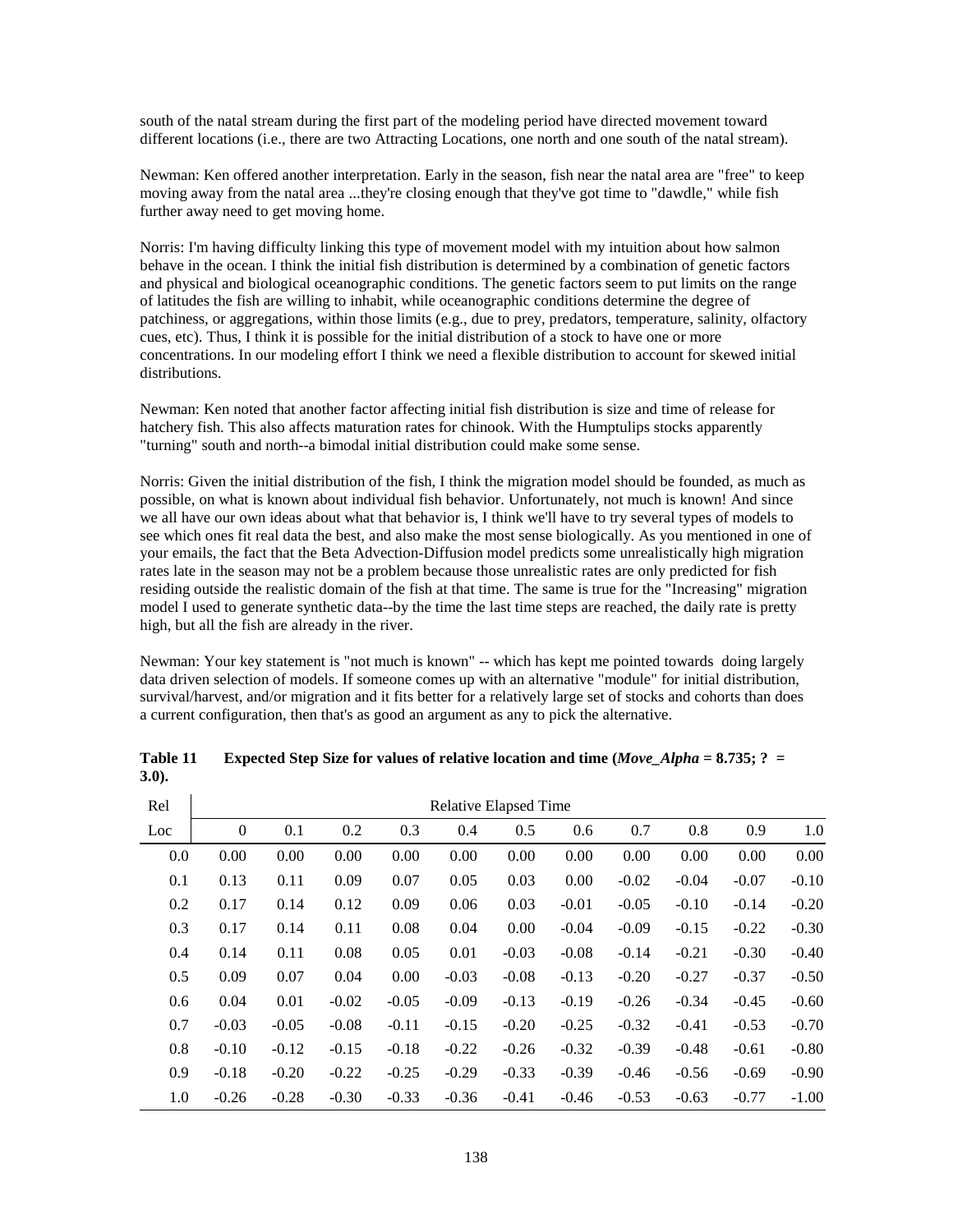

**Figure 1 Expected step size as a function of relative location (i.e.,** *Dist\_Scalar***) and relative time (***Time\_Scalar***).**



**Figure 2 Expected step size as a function of current location for five values of relative t.**